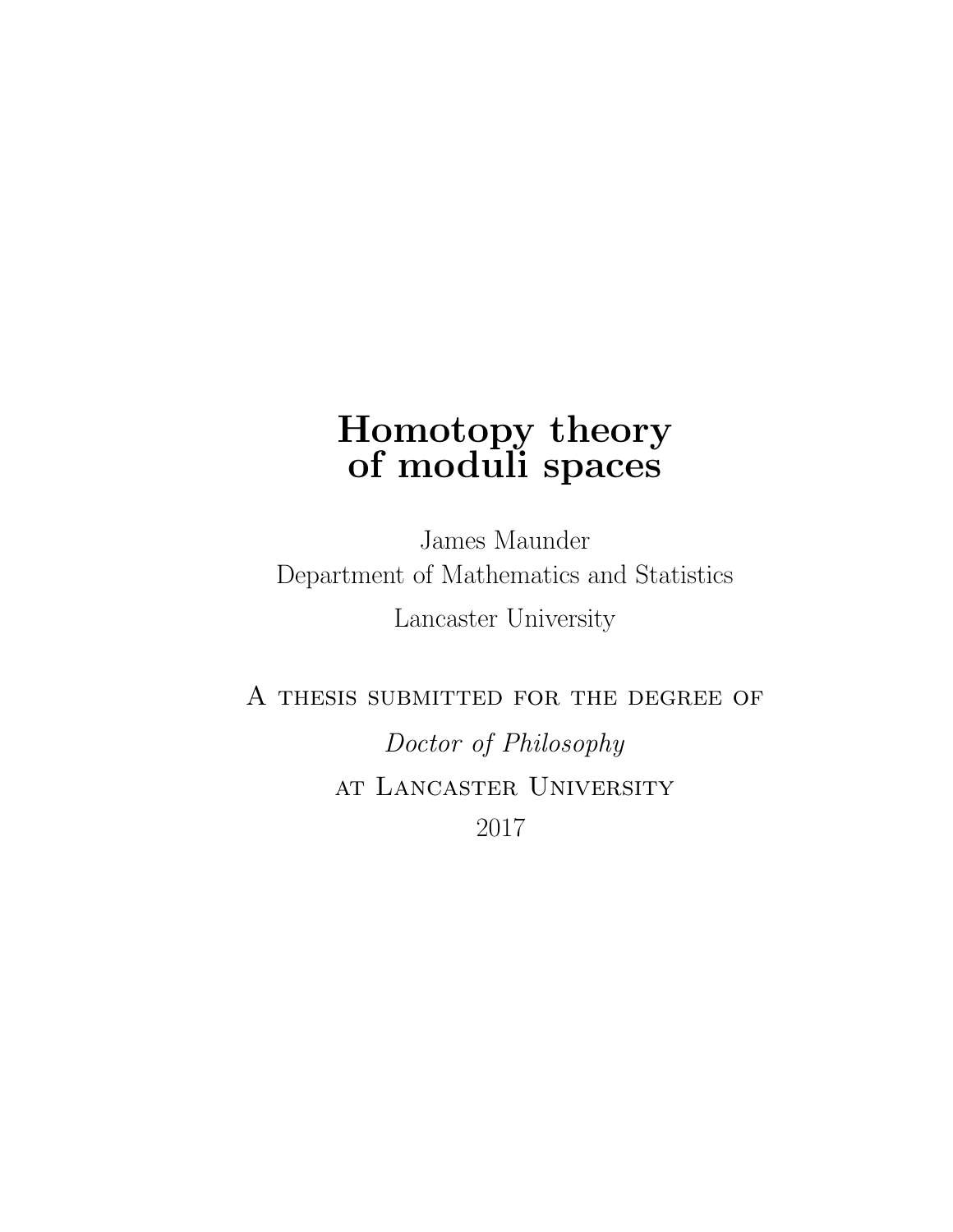## Acknowledgements

There are many people who deserve my thanks, and below is far from a complete list. To write a complete list here would be too impersonal.

Firstly, I wish to thank my supervisor, Andrey Lazarev, for all he has done over the course of my studies as a PhD student. He always had time for me, despite his busy schedule and our meetings were always of great help. I feel that his advice and teaching has helped me grow as a person, not just as a mathematician. Without Andrey's drive, patience, and knowledge I would surely have struggled a great deal more with my time as a PhD student, and I am very appreciative for having the opportunity to be his student. I am also grateful to Andrey for posing the three projects resulting in the papers contained within this thesis and for providing feedback on drafts of these papers.

My thanks also goes to John Greenlees and the anonymous referee (at HHA) for many helpful suggestions and corrections on the content of Section [2.](#page-42-0) Likewise, my thanks goes to Jim Stasheff for his helpful comments on the content of Section [3.](#page-67-0)

Christopher Braun is also owed my thanks, for I have found it enjoyable and productive working collaboratively with him. Despite only working together for a relatively short period, I feel I have learnt much from him.

The Department Mathematics and Statistics of Lancaster University has been a great home for the past three and a half years. I am thankful to those who made me feel at welcome there. In particular, all the other PhD students who have come and gone in my time as PhD student have made the experience a thoroughly enjoyable one. Further, the administrative team at Lancaster excel at their jobs and have always been on hand to assist me quickly.

I also owe a debt of gratitude to the two examiners of this thesis, Dr Paul Levy and Dr Theodore Voronov. I thank them both for agreeing to spend their time reading this thesis and for their patience in the organisation of my viva. Their comments on the material contained within this thesis and its presentation have been very helpful and, I am sure, will continue to serve me in the future.

My family have always been supportive of me and I appreciate their interest in my studies despite them not truly understanding my descriptions. I am thankful for everything they have done to help me get to where I am today and I know I will benefit from their support in the future.

Last, and certainly not least, I am forever grateful to the support and inspiration received from my beloved Kasia. Without her words of encouragement and her immeasurable faith in me, I may have never embarked upon this journey of academia. Her unwavering confidence has, and always will, be a source of continuing inspiration. It is to Kasia, that I dedicate this thesis.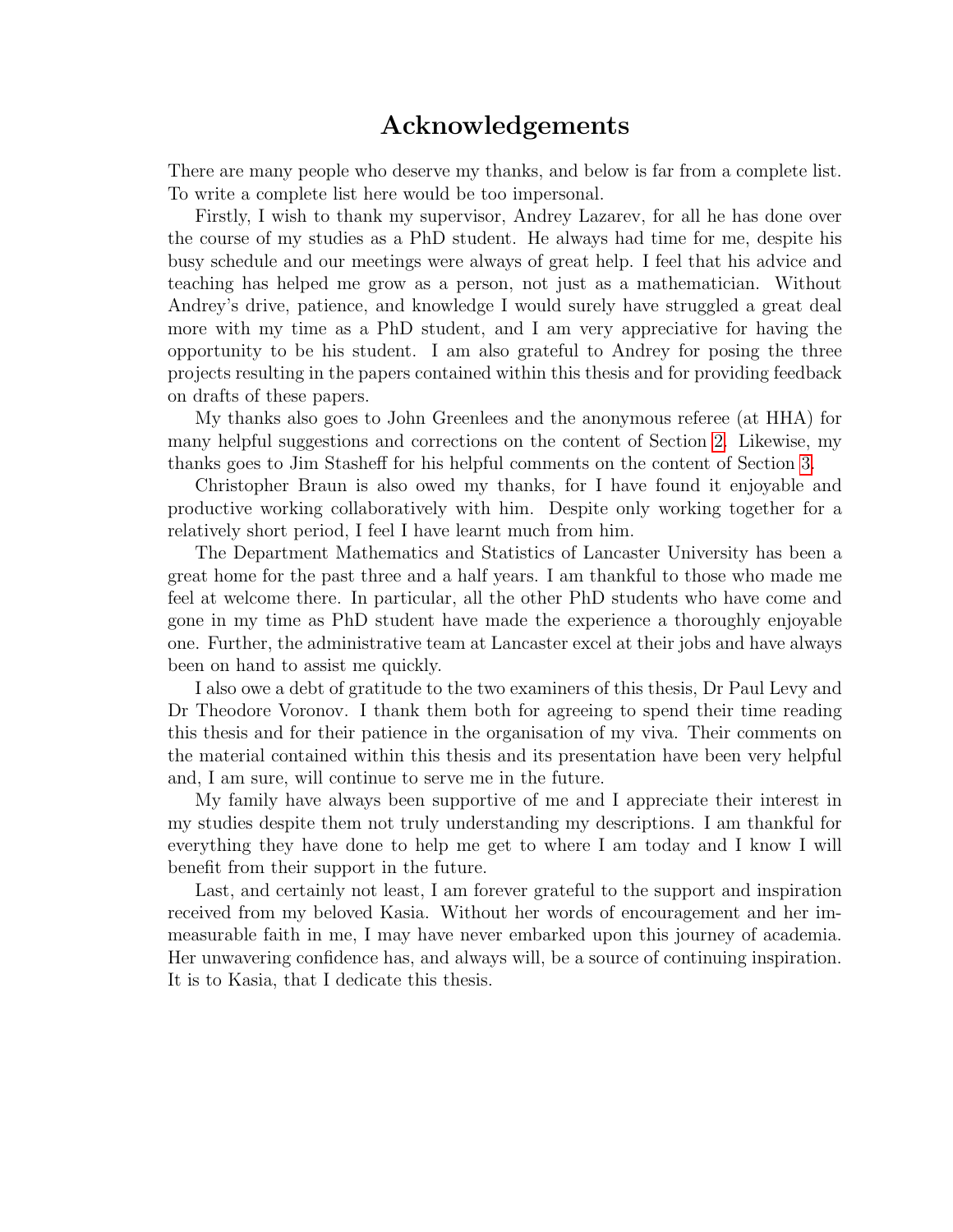## Declaration

I hereby declare that this thesis is my own work, except where otherwise stated, and has not been submitted for the award of a higher degree elsewhere. The contents of Section [2](#page-42-0) appear in Homology, Homotopy and Applications. The contents of Section [1](#page-10-0) have been submitted for publication and the contents of Section [3](#page-67-0) will be submitted for publication.

The contents of Section [1](#page-10-0) and Section [2](#page-42-0) were written solely by myself. The contents of Section [3](#page-67-0) were the result of collaborative work with Christopher Braun. To elaborate on my contributions to Section [3](#page-67-0) I include the following statement of Christopher Braun:

The collaboration was suggested by James's PhD supervisor. The mathematics underlying this paper was worked out by regular discussions and meetings, as is usual for many mathematical collaborations, and thus credit should be shared equally in this aspect. The writing was done almost entirely by James.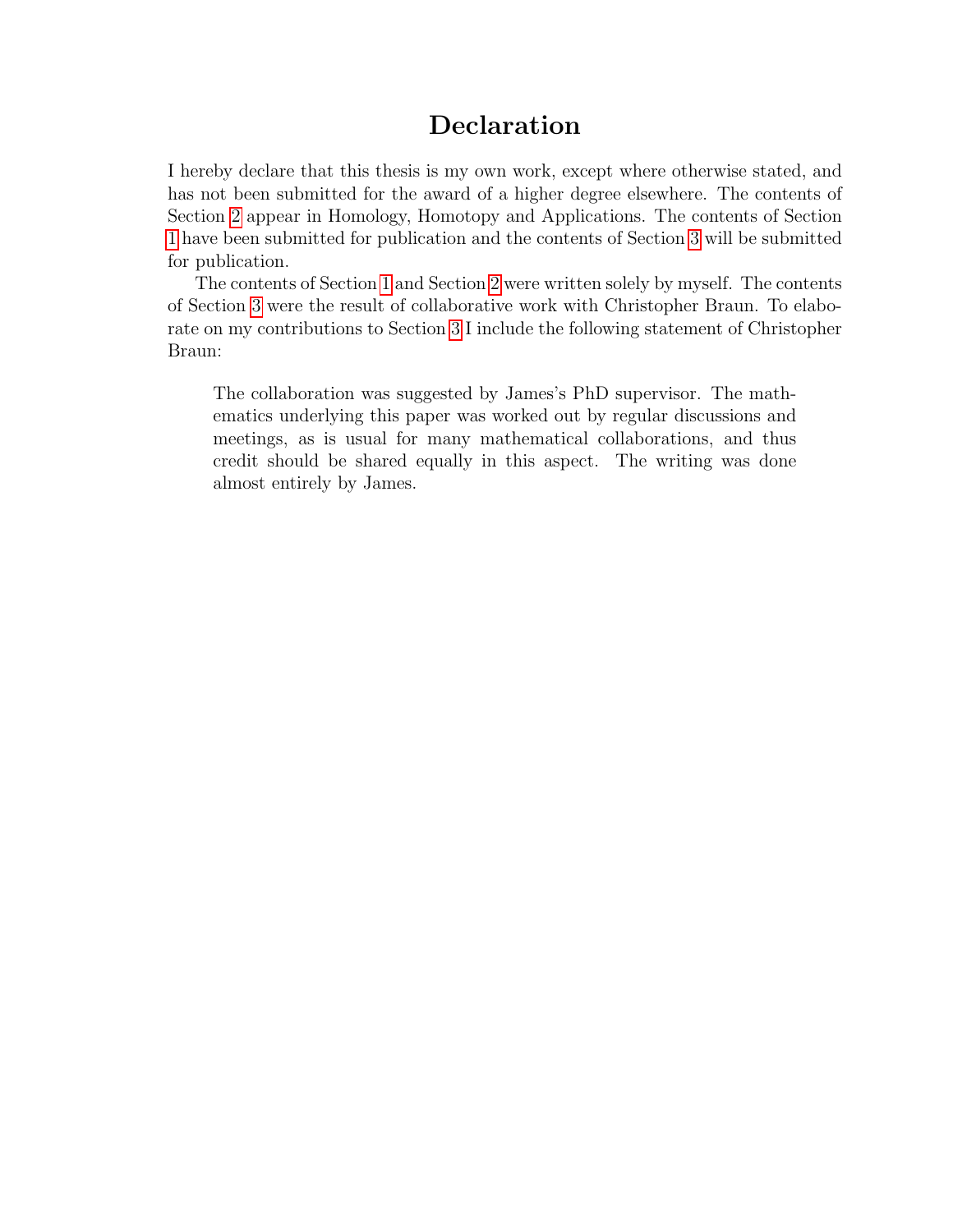### Abstract

This thesis gathers three papers written by the author during PhD study at Lancaster University: [\[Mau15,](#page-90-0) [Mau17,](#page-90-1) [BM17\]](#page-96-0). In addition to these three papers, this thesis also contains two complementary sections. These two complementary sections are an introduction and a conclusion. The introduction discusses some recurring themes of the thesis and parts of the history leading to those results proven herein. The conclusion briefly comments on the outcomes of the research, its place in the current mathematical literature, and explores possibilities for further research.

A common theme of this thesis is the study of Maurer-Cartan elements and their moduli spaces, that is their study up to homotopy or gauge equivalence. Within the three papers cited above (and thus within this thesis), three different applications of Maurer-Cartan elements are demonstrated. The first application constructs certain moduli spaces as models for unbased disconnected rational topological spaces. The second application constructs certain moduli spaces as those governing formal algebraic deformation problems over, not necessarily local, commutative differential graded algebras. The third application uses the presentation of  $L_{\infty}$ -algebras as solutions to the Maurer-Cartan equation in certain commutative differential graded algebras to construct minimal models of quantum  $L_{\infty}$ -algebras. These quantum homotopy algebras arise as the 'higher genus' versions of classical (cyclic) homotopy algebras.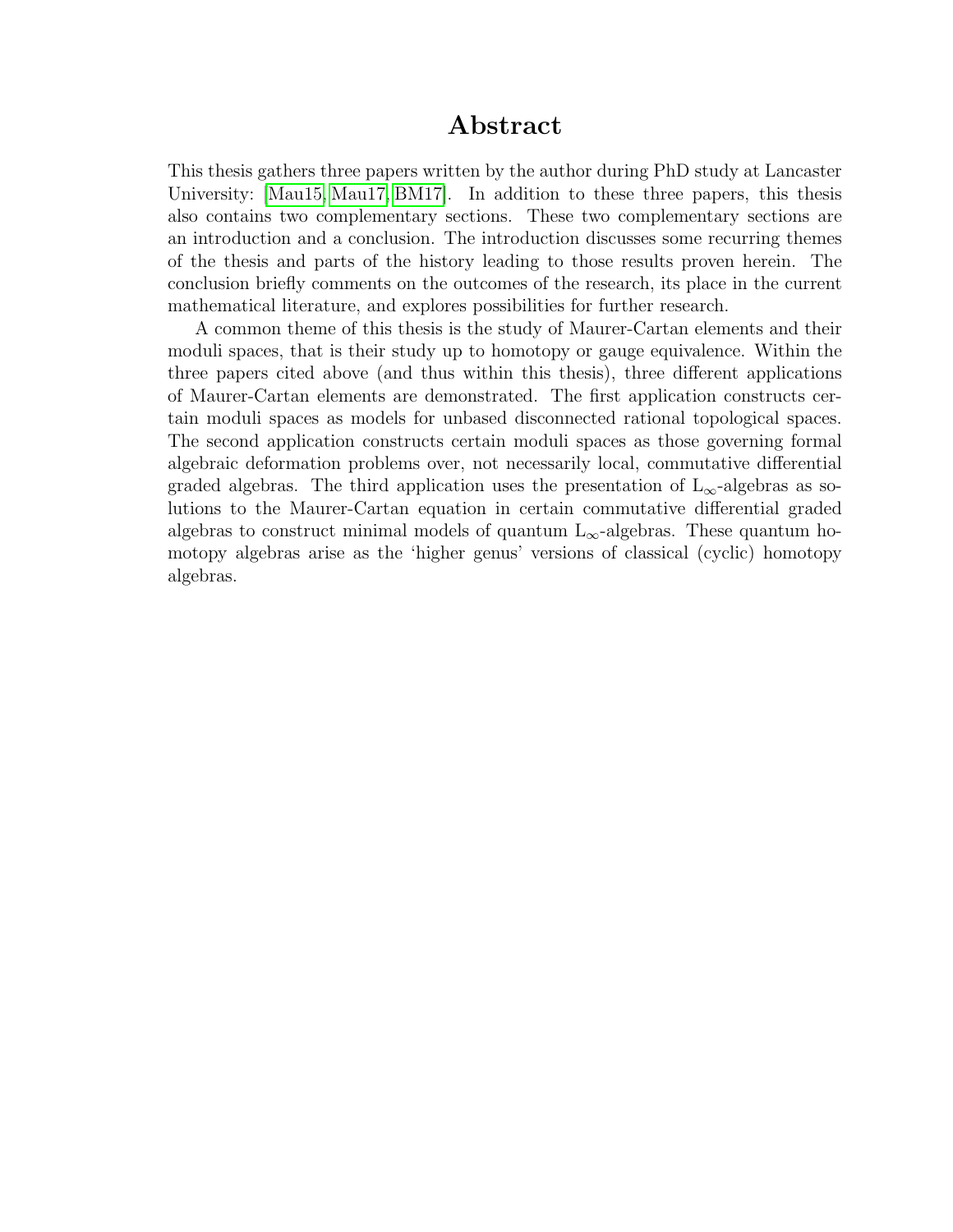# Contents

| Introduction<br>$\mathbf{1}$ |                                                                                                                                                                                                                                                                                                                                                                                                                                                                |                                                                                        |  |  |  |
|------------------------------|----------------------------------------------------------------------------------------------------------------------------------------------------------------------------------------------------------------------------------------------------------------------------------------------------------------------------------------------------------------------------------------------------------------------------------------------------------------|----------------------------------------------------------------------------------------|--|--|--|
|                              | Notations and conventions                                                                                                                                                                                                                                                                                                                                                                                                                                      | $\overline{\mathbf{4}}$                                                                |  |  |  |
| 1                            | Unbased rational homotopy theory: a Lie algebra approach<br>1.1<br>1.2<br>Filtrations of curved Lie algebras<br>1.2.1<br>1.2.2<br>Analogues of the Chevalley-Eilenberg and Harrison complexes $\phantom{1}.\phantom{1}.\phantom{1}.\phantom{1}.\phantom{1}$<br>1.3<br>1.4<br>1.4.1<br>Duality for associative dg algebras<br>1.4.2<br>1.4.3<br>1.5                                                                                                             |                                                                                        |  |  |  |
| $\bf{2}$                     | Koszul duality and homotopy theory of curved Lie algebras<br>The category of formal products $\dots \dots \dots \dots \dots \dots \dots \dots$<br>2.1<br>The extended Hinich category and pseudo-compact cdgas<br>2.2<br>2.3<br>2.3.1<br>2.3.2<br>2.3.3<br>2.4<br>$2.5\,$<br>Deformation functors over pseudo-compact cdgas<br>MC elements and local pseudo-compact cdga morphisms<br>2.5.1<br>Deformations over pseudo-compact cdgas<br>2.5.2<br>Bibliography | 37<br>37<br>39<br>40<br>41<br>43<br>43<br>46<br>48<br>52<br>55<br>56<br>57<br>58<br>60 |  |  |  |
| 3                            | Minimal models of quantum homotopy Lie algebras via the BV-<br>formalism<br>Notations and conventions $\ldots \ldots \ldots \ldots \ldots \ldots \ldots \ldots \ldots$<br>3.1<br>3.1.1<br>3.1.2                                                                                                                                                                                                                                                                | 62<br>62<br>64<br>66<br>66<br>67                                                       |  |  |  |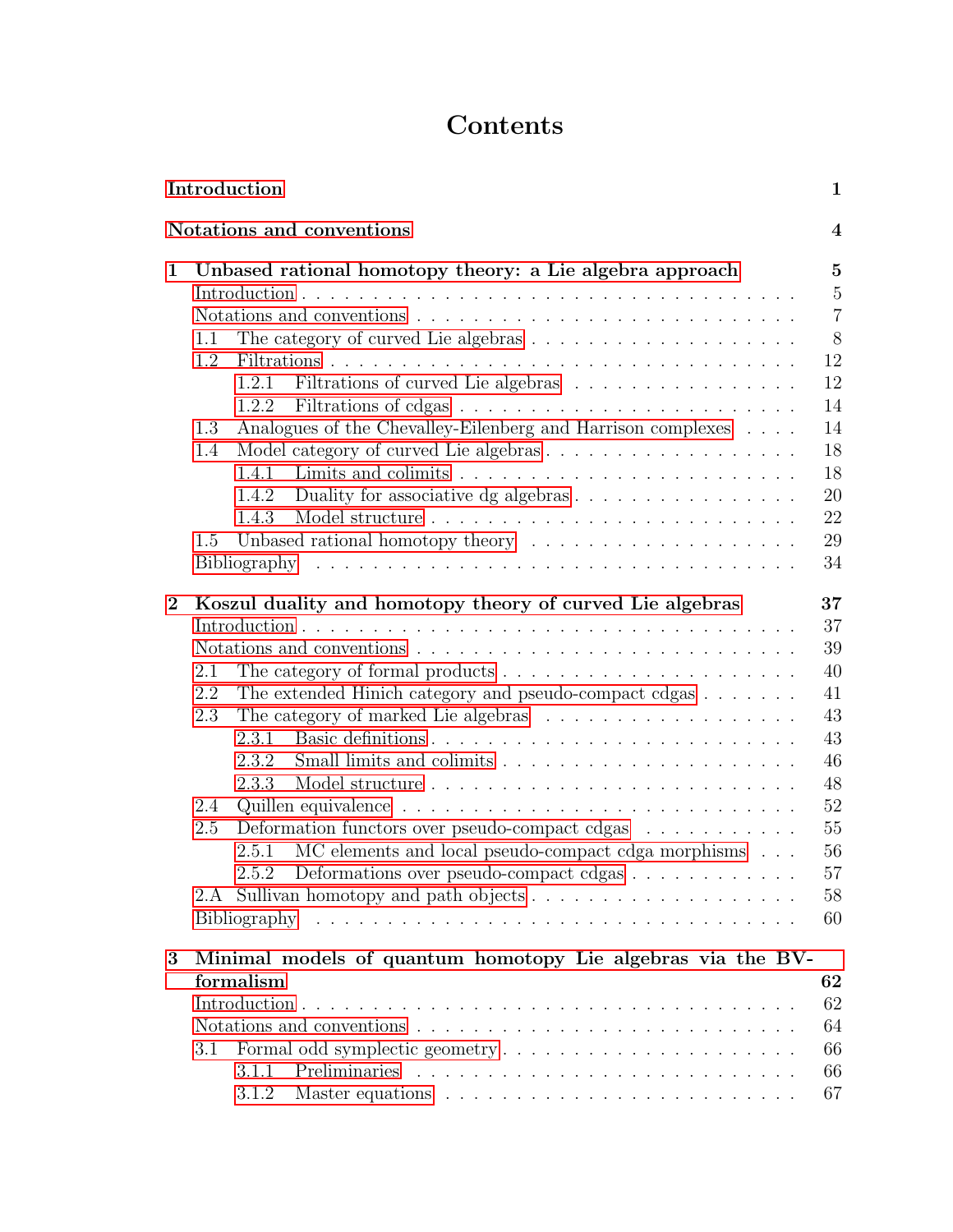|     | 3.1.3               |                                                                     | 68 |  |
|-----|---------------------|---------------------------------------------------------------------|----|--|
| 3.2 |                     |                                                                     | 69 |  |
|     | 3.2.1               | Integration and BV Stokes' Theorem                                  | 70 |  |
|     | 3.2.2               | Integrating solutions to the QME $\ldots$                           | 73 |  |
|     | 3.2.3               |                                                                     | 74 |  |
| 3.3 |                     | Prerequisites on homotopy Lie algebras                              | 76 |  |
|     | 3.3.1               | Quantum homotopy Lie algebras                                       | 76 |  |
|     | 3.3.2               | Minimal models of quantum homotopy Lie algebras                     | 76 |  |
| 3.4 |                     |                                                                     | 77 |  |
|     | 341                 | The construction of the minimal model $\ldots \ldots \ldots \ldots$ | 77 |  |
|     | 3.4.2               | An inverse L-infinity morphism                                      | 78 |  |
| 3.A |                     |                                                                     | 79 |  |
|     | 3.A.1               |                                                                     | 80 |  |
|     | 3.A.2               |                                                                     | 80 |  |
|     |                     |                                                                     | 82 |  |
|     | Conclusion          |                                                                     |    |  |
|     | <b>Bibliography</b> |                                                                     |    |  |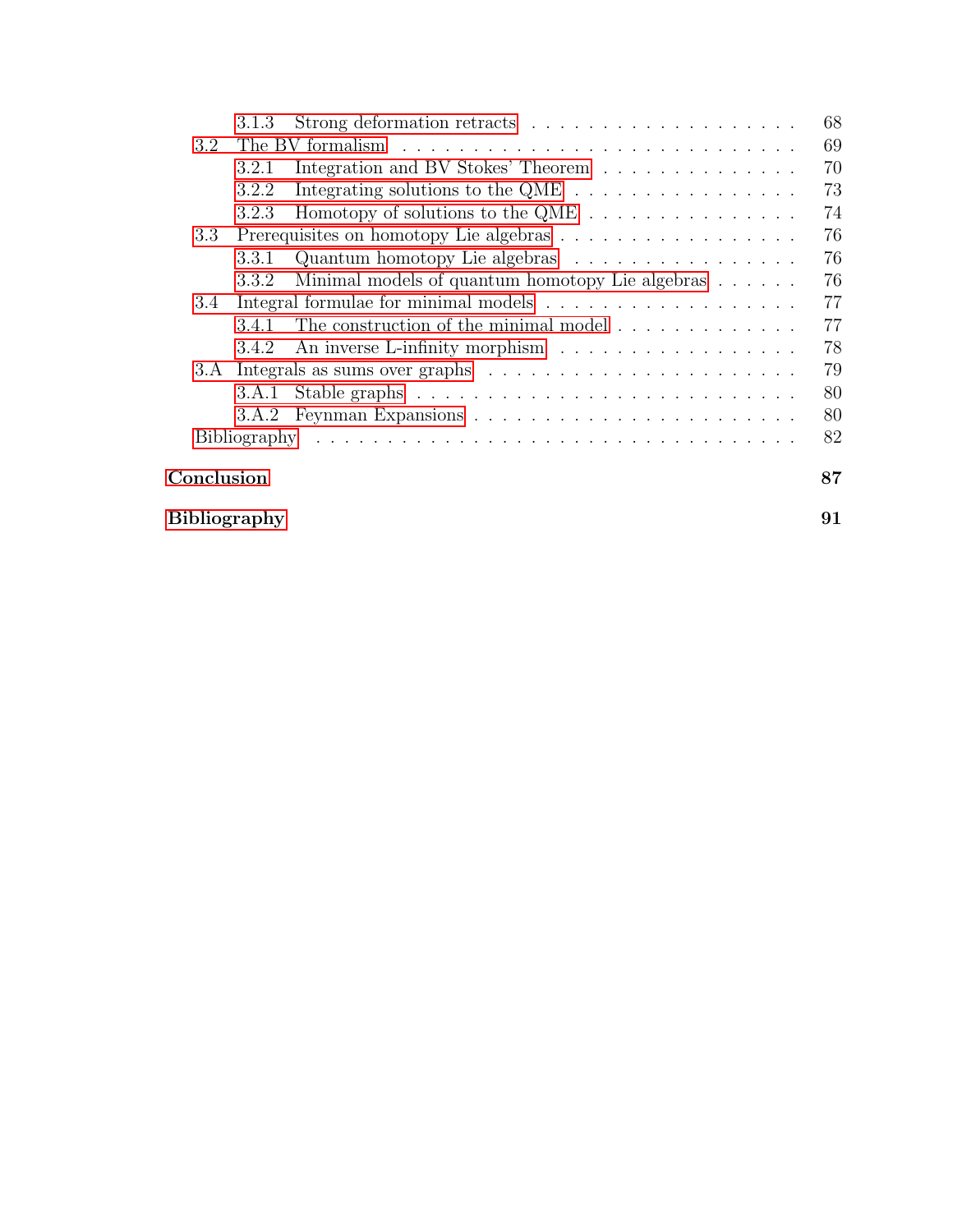## Introduction

The Maurer-Cartan equation is far reaching in the worlds of mathematics and physics. A physicist may be more familiar with the Maurer-Cartan equation when referred to as the (classical or quantum) master equation. For differential graded Lie algebras, the Maurer-Cartan equation appears to be a relatively simple object and, yet, it has many profound and deep applications. This is just part of its beauty, much like the equation  $d^2 = 0$  in homological algebra. In mathematics, the Maurer-Cartan equation has ties with the study of topological spaces, deformation theory, and homotopy algebras, all of which are explored within this thesis. Of course, there exist many other examples where the Maurer-Cartan equation appears in mathematics. In Physics, a solution to the master equation describes a physically consistent state of a dynamic system. The links this thesis has to physics are largely in Section [3,](#page-67-0) where the Batalin-Vilkovisky formalism is used explicitly. The Batalin-Vilkovisky formalism first arose in physics in work of Batalin and Vilkovisky on the quantisation of gauge theories [\[BV81,](#page-88-0)[BV83\]](#page-88-1).

As with many topics in mathematics, one is often concerned with objects up to some notion of equivalence, perhaps weakened. For Maurer-Cartan elements, the standard choice of equivalence is that of gauge equivalence. The terminology is inspired by gauge fixing in physics: any two field configurations related by a gauge transformation are considered physically equivalent. It is a Theorem of Schlessinger and Stasheff [\[SS12\]](#page-41-0) that the notions of gauge equivalence and homotopy equivalence coincide for Maurer-Cartan elements of pronilpotent differential graded Lie algebras. The latter notion of homotopy equivalence is often more natural in the settings considered within this thesis and is, therefore, the primary choice for the notion of equivalence of Maurer-Cartan elements.

Whilst the whole thesis is tied together via the theme of Maurer-Cartan elements, the first two thirds of this thesis could also be said to be concerned with the Koszul duality of commutative and Lie algebras. Koszul duality is a phenomenon in homological algebra that has many manifestations; another example is the classical Bernstein-Gelfand-Gelfand duality between the bounded derived categories of finitely generated graded modules over the symmetric and exterior algebras with dual vector spaces of generators [\[BGS96,](#page-96-1)[BGG78\]](#page-96-2). Within this thesis, the manifestation of Koszul duality is as a Quillen equivalence of closed model structures on certain categories of generalised commutative and Lie algebras. The first result on the Koszul duality of commutative differential graded algebras and differential graded Lie algebras was proven by Quillen [\[Qui69\]](#page-41-1). Quillen had required (quite severe) restrictions on the grading of the objects considered. Hinich [\[Hin01\]](#page-40-0) subsequently removed these grading restrictions. For Hinich to make his extensions, he needed to observe that it was necessary to refine the notion of weak equivalence; that is, Hinich worked with the finer notion of filtered quasi-isomorphisms as the weak equivalences in his model structure. Chuang, Lazarev, and Mannan [\[CLM14\]](#page-40-1) extended the duality even further for pseudo-compact commutative differential graded algebras. For this extension it was necessary to use curved Lie algebras. Curved Lie algebras are a generalisation of differential graded Lie algebras that are known in the mathematical folklore, but appear sparsely in the literature. Curved Lie algebras, however, make a strong and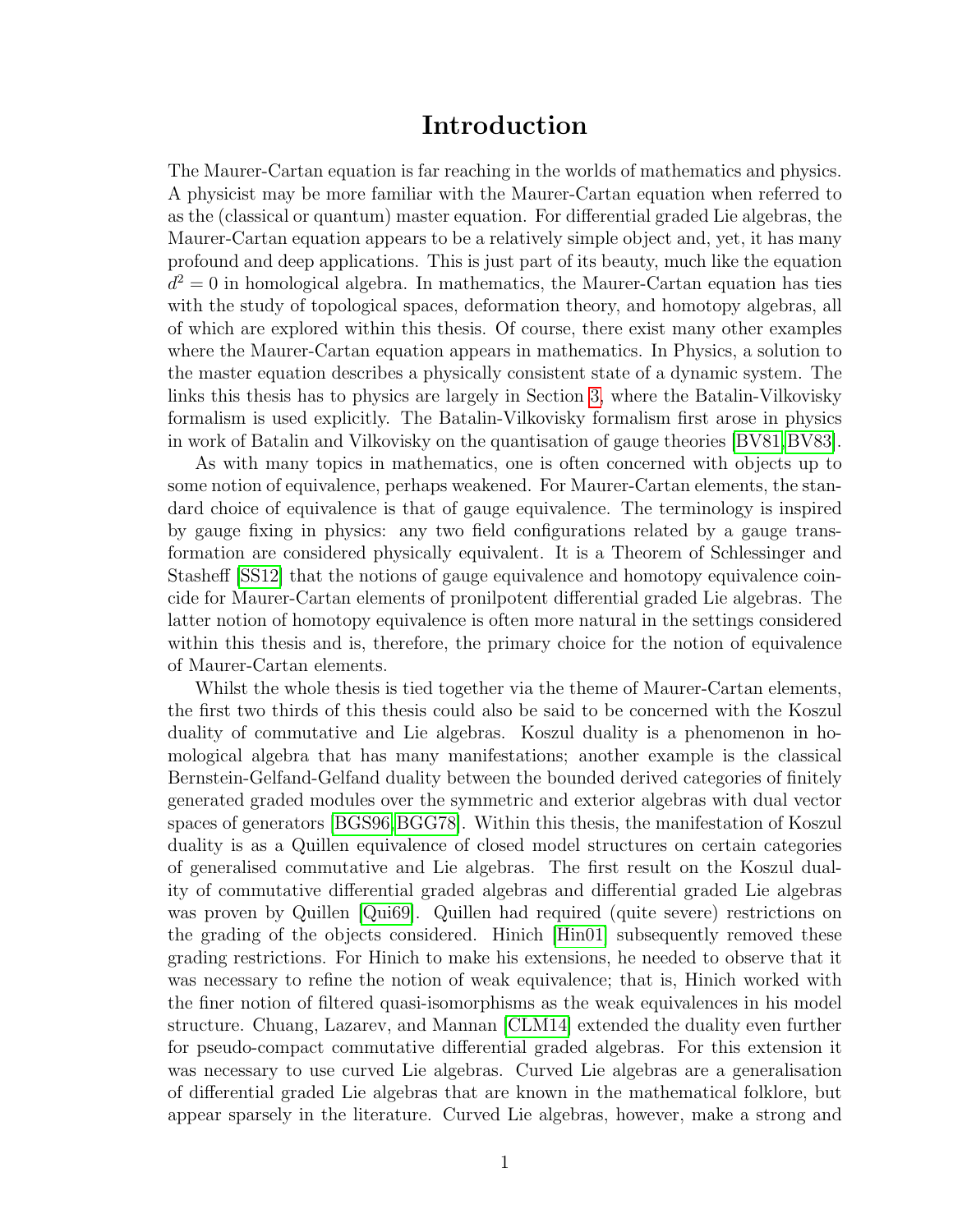important appearance within this thesis.

Koszul duality of differential graded algebras has also been studied and generalised over different operads: Positselski [\[Pos11\]](#page-41-2), for example, studied the associative case. Further, one side of the equivalence proven by Positselski is a category consisting of curved objects. This suggests that in higher generalities, one side of a Quillen equivalence should be a category consisting of curved objects. This hypothesis is strengthened by the results of [\[CLM14\]](#page-40-1) and the results of Sections [1](#page-10-0) and [2](#page-42-0) of this thesis.

As stated before, three different applications of Maurer-Cartan elements and their moduli spaces are demonstrated within the three main sections of this thesis. These three sections are briefly summarised now.

Section [1](#page-10-0) constructs certain Maurer-Cartan moduli spaces as models for unbased disconnected rational topological spaces. Algebraic theories for connected spaces were first constructed in the two seminal papers of Quillen [\[Qui69\]](#page-41-1) and Sullivan [\[Sul77\]](#page-41-3). Quillen related the theory of connected rational spaces to differential graded Lie algebras, whereas Sullivan had worked from the perspective of commutative differential graded algebras. Lazarev and Markl have recently constructed algebraic theories from both perspectives, c.f. [\[LM15\]](#page-41-4). The more general theory of Lazarev and Markl illuminates some differences between the two approaches that were not seen by the earlier approaches. For instance, the more general approach requires one to consider differential graded Lie algebras endowed with a linearly compact topology, whereas the commutative differential graded algebras remain discrete. As part of the construction of the models for unbased disconnected rational topological spaces contained within this thesis, a closed model structure on the category of pseudo-compact curved Lie algebras with curved morphisms is established. This closed model category is then shown to be Quillen equivalent to the known model structure on the category of unital commutative differential graded algebras of Lazarev and Markl. Thus, this equivalence of homotopy categories extends the well-known Koszul duality of differential graded Lie algebras and unital commutative differential graded algebras. Combining the newly proven Quillen equivalence with the Quillen equivalence between certain subcategories of topological spaces and unital commutative differential graded algebras of Lazarev and Markl, one can extend the equivalence to certain nice subcategories of disconnected topological spaces and curved Lie algebras.

Section [2](#page-42-0) constructs certain Maurer-Cartan moduli spaces as those governing formal deformation functors over pseudo-compact, not necessarily local, unital commutative differential graded algebras. This is an extension to the often repeated slogan "in characteristic zero every deformation theory is governed by a differential graded Lie algebra." The ideas underlying the slogan initially arose in the work of Nijenhuis who noticed the similarities between the deformations of complex-analytic structures on compact manifolds and the deformations of associative algebras, see [\[NR66,](#page-66-0)[NR67\]](#page-66-1). These ideas were further developed in communications of Quillen, Deligne, Drinfeld and others in the 1980s, see [\[Dri14\]](#page-65-0), for example. More recently, these ideas have been even further developed by Kontsevich [\[Kon03\]](#page-66-2), Schlessinger and Stasheff [\[SS12\]](#page-41-0), Goldman and Millson [\[GM88\]](#page-65-1), and many others. The general idea is to begin with a differential graded Lie algebra and perform a functorial procedure which constructs a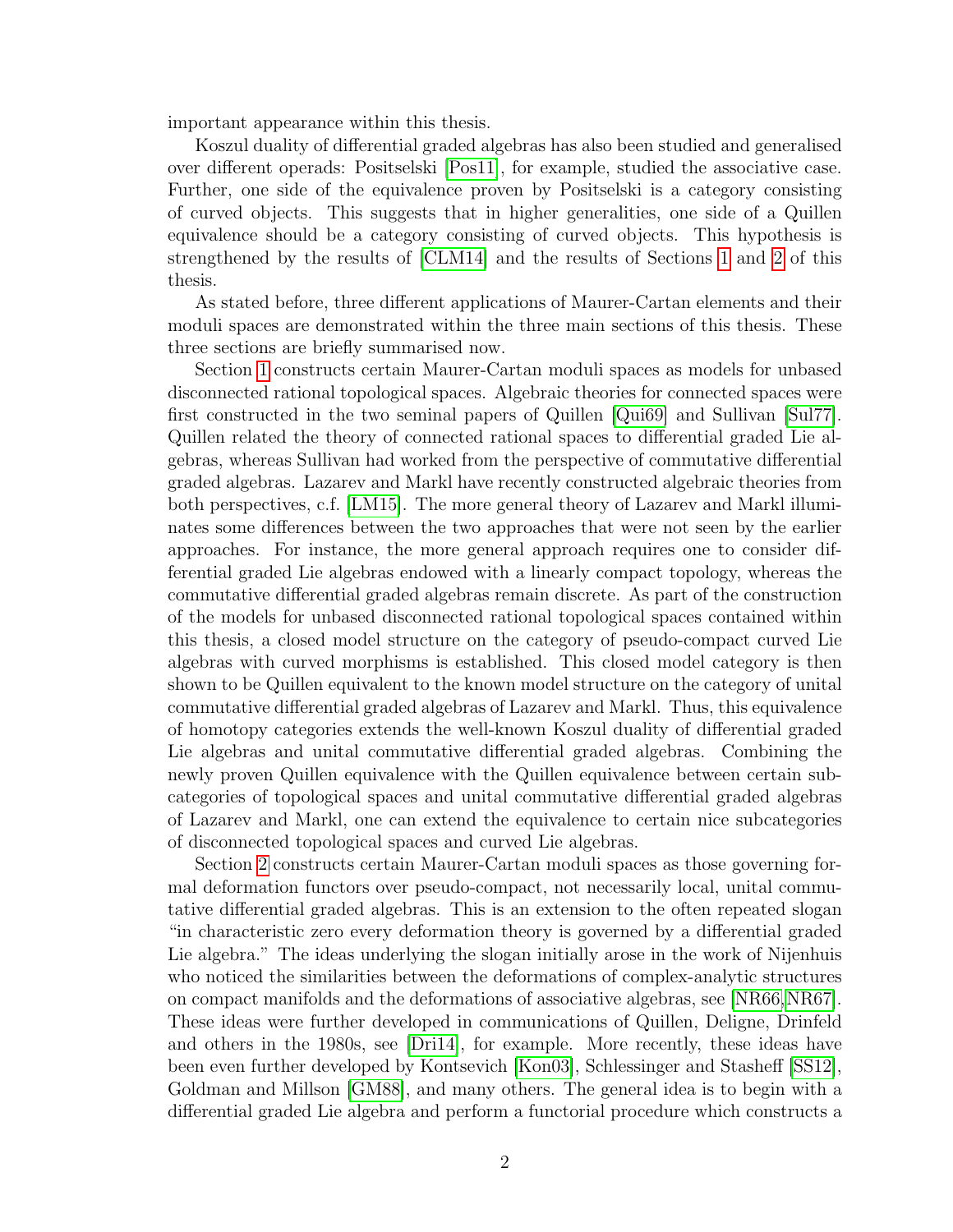deformation functor. Moreover, the procedure is supposed to respect the equivalence of differential graded Lie algebras, i.e. the procedure is supposed to be constructed in such a way that quasi-isomorphic differential graded Lie algebras result in isomorphic deformation functors. However, the slogan is not quite correct (nor sufficient for every situation) and the category of differential graded Lie algebras should be extended: the category of  $L_{\infty}$ -algebras is considered one candidate offering an appropriate extension. In the steps towards constructing deformation functors over pseudo-compact unital commutative differential graded algebras, the category of marked curved Lie algebras is introduced and equipped with a closed model category structure. When working over an algebraically closed field, the model category of marked curved Lie algebras is shown to be Quillen equivalent to an existing model category structure on pseudo-compact unital commutative differential graded algebras, c.f. [\[CLM14\]](#page-40-1). Again, this Quillen equivalence extends the well-known Koszul duality of differential graded Lie algebras and unital commutative differential graded algebras. Having this Quillen equivalence in ones toolkit allows one to prove those deformation functors constructed from marked curved Lie algebras are representable in the homotopy category of pseudo-compact unital commutative differential graded algebras and are thus homotopy invariant.

Section [3](#page-67-0) uses the presentation of  $L_{\infty}$ -algebras as solutions to the Maurer-Cartan equation in certain commutative differential graded algebras to construct minimal models of quantum  $L_{\infty}$ -algebras. These quantum homotopy algebras arise as the 'higher genus' versions of classical (cyclic) homotopy algebras. Amongst the main tools contained within this section (and of the Batalin-Vilkovisky formalism in general) are integrals over Lagrangian (or, more generally, isotropic) subspaces—these integrals stem from having a strong deformation retract of a vector space onto its homology and the Batalin-Vilkovisky formalism. The usefulness of these integrals is apparent from the fact they are known to map a formal function on a super vector space that solves the Maurer-Cartan equations to a formal function on the homology of this vector space that also solves the Maurer-Cartan equation. In fact, these integrals respect the homotopy of Maurer-Cartan elements. Rephrasing these sentences, one can present the integral as a morphism of quantum L-infinity structures on a vector space to quantum L-infinity structures on the homology which descends to the level of Maurer-Cartan moduli spaces. Using this, one can show this presentation of the integral as a morphism of Maurer-Cartan moduli spaces provides an explicit construction of the minimal model of a given quantum L-infinity algebra. Included in this section is a concise description of how to apply the Feynman diagram formalism to the formal integrals of this sections and write them as formal sums over stable graphs (which are briefly recalled).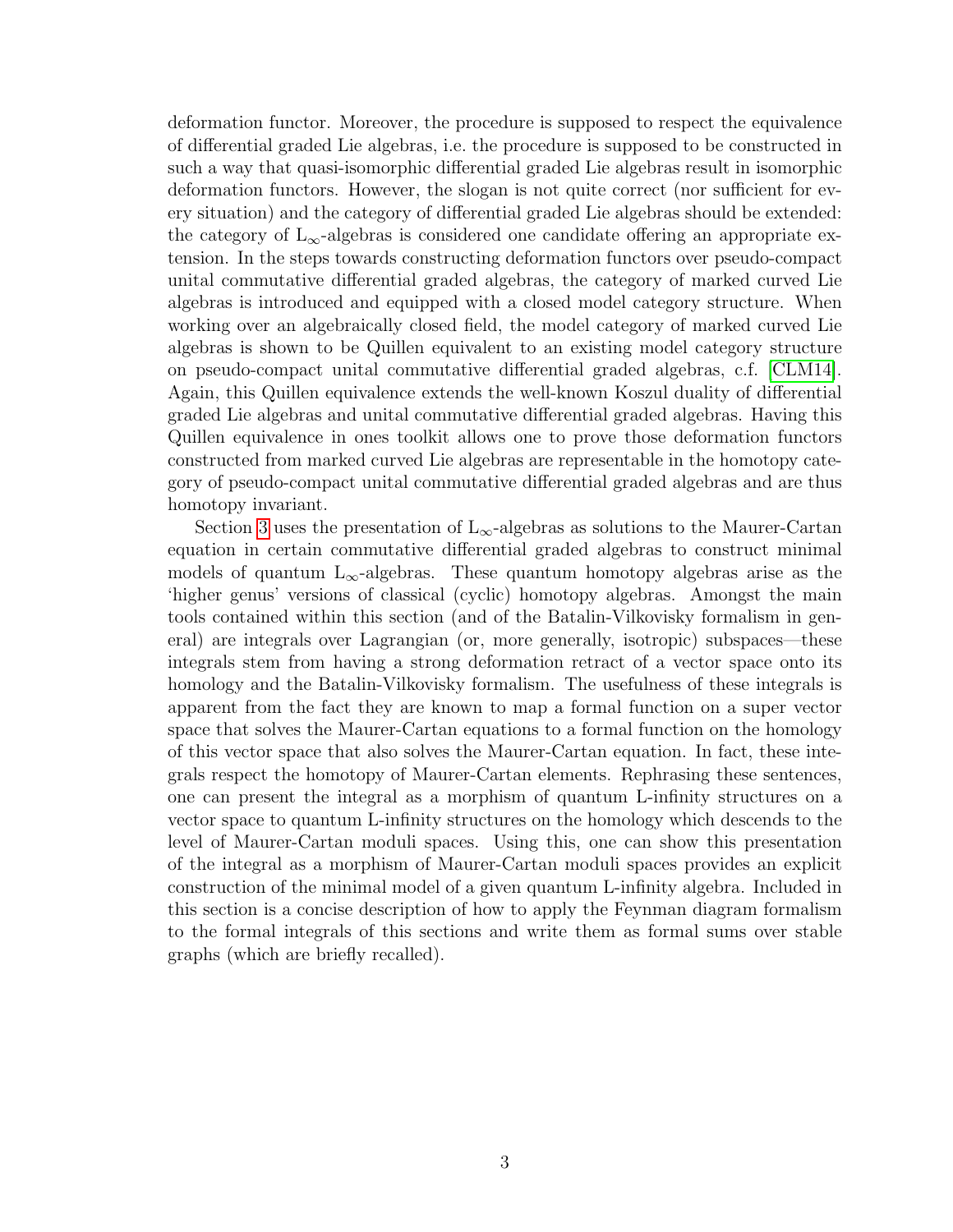## Notations and conventions

Since this thesis gathers three papers into one thesis, notation varies slightly throughout the document. Although notation is largely consistent, certain symbols are reused in different sections with differing meanings. The author appreciates this may be confusing to the reader. Each paper, however, includes its own section titled 'Notations and conventions' and all additional symbols (except some standard notation) are defined as they arise. It is, therefore, hoped that the reader will read each paper without being confused by any clashes of notation or convention.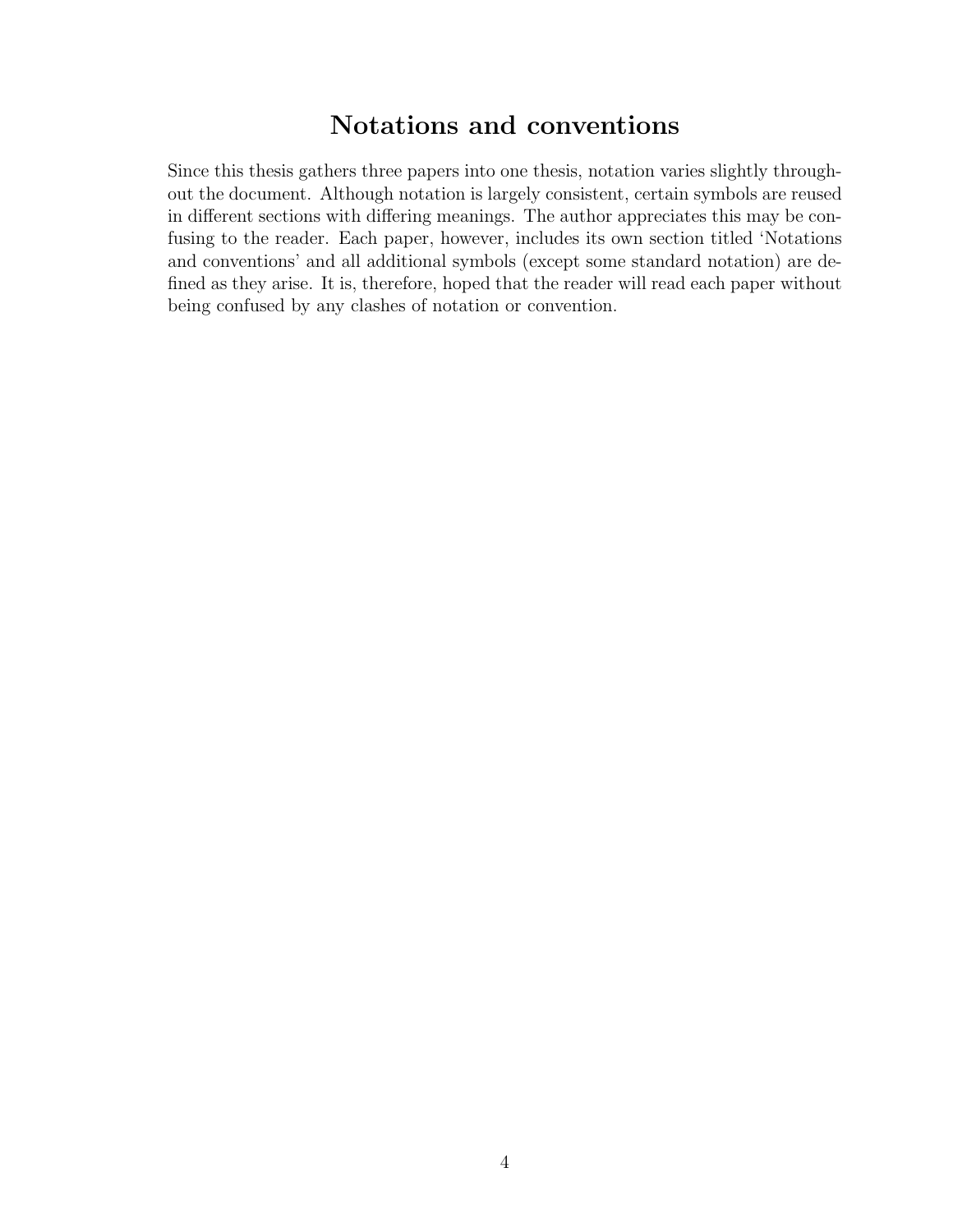# <span id="page-10-0"></span>Section 1 Unbased rational homotopy theory: a Lie algebra approach

#### Abstract

In this paper an algebraic model for unbased rational homotopy theory from the perspective of curved Lie algebras is constructed. As part of this construction a model structure for the category of pseudo-compact curved Lie algebras with curved morphisms will be introduced; one which is Quillen equivalent to a certain model structure of unital commutative differential graded algebras, thus extending the known Quillen equivalence of augmented algebras and differential graded Lie algebras.

#### Introduction

<span id="page-10-1"></span>Rational homotopy theory of connected spaces was developed by Quillen [27] from the viewpoint of differential graded Lie algebras and by Sullivan [29] from the viewpoint of commutative differential graded algebras. A standard reference for the correspondence between rational connected spaces—in both the pointed and unpointed cases—and commutative differential graded algebras is [4]. Section [1.5](#page-34-0) relies heavily upon results of that paper. Within [4] a closed model category structure is constructed for the category of non-negatively graded unital commutative differential graded algebras. Further, it is shown that there exists a pair of Quillen adjoint functors between the category of non-negatively graded commutative differential graded algebras and the category of simplicial sets. These Quillen adjoint functors restrict to an equivalence on the homotopy categories of connected commutative differential graded algebras of finite type over  $\mathbb{Q}$ , and connected rational nilpotent simplicial sets of finite type over  $\mathbb{Q}$ . In the work of Lazarev and Markl [24], this correspondence between nonnegatively graded unital commutative differential graded algebras and simplicial sets is generalised to create a disconnected rational homotopy theory by extending to the category of Z-graded unital commutative differential graded algebras. Removing the restriction of non-negative grading, despite seeming relatively harmless, has profound consequences; for example, a commutative algebra concentrated in degree zero is necessarily cofibrant in the category of Bousfield and Gugenheim, but this is not always the case in the category of Lazarev and Markl. The latter category does, however, appear to be more natural as one can, for example, define Harrison-André-Quillen cohomology within it, cf. [3]. The theory of [24] relies upon a Quillen adjoint pair of functors between the categories of Z-graded commutative differential graded algebras and simplicial sets. This functor gives rise to an adjunction on the level of homotopy categories and, moreover, restricts to an equivalence between the homotopy category of simplicial sets having a finite number of connected components, each being rational, nilpotent, and of finite type (over Q) and a certain subcategory of the homotopy category of Z-graded commutative differential graded algebras (given explicitly loc. cit.). Sections [1.4](#page-22-0) and [1.5](#page-34-0) rely on some of the work developed by Lazarev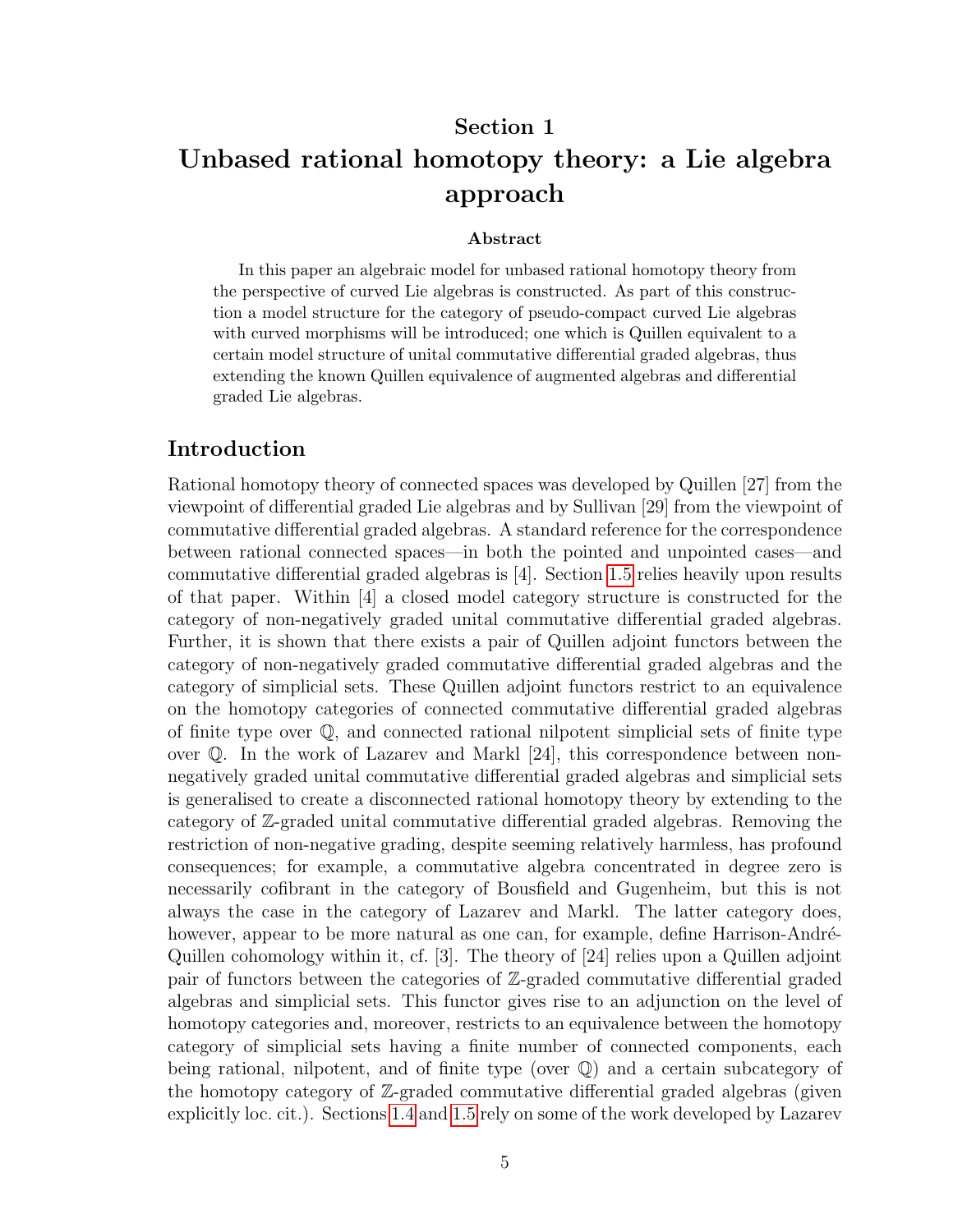and Markl in their paper. Further, Lazarev and Markl constructed a second version of this disconnected rational homotopy theory: one formed using differential graded Lie algebras. This second version was performed by relating the homotopy theory of unital commutative differential graded algebras and differential graded Lie algebras. Relationships of this kind are often referred to as a Koszul duality, the theory of which was established by work of Quillen [27]. Quillen showed there existed a duality between differential graded counital cocommutative coalgebras and differential graded Lie algebras under (quite severe) restrictions on the grading of the objects considered. Subsequently, these restrictions were removed by Hinich, cf. [20].

The context of this paper is one in which attention is drawn to the categories of commutative differential graded algebras and pseudo-compact curved Lie algebras. A curved Lie algebra is said to be pseudo-compact if it is the inverse limit of an inverse system of finite dimensional nilpotent curved Lie algebras. This inverse limit is taken using strict morphisms, i.e. using morphisms that commute with the differentials and curvature elements. Herein it will be shown that there exists a Quillen equivalence between the categories of commutative differential graded algebras and pseudo-compact curved Lie algebras. This result is proven by a suitable adaptation of Hinich's methods [20] and influenced by the work of Positselski [26]. Consequently an algebraic model of unbased disconnected rational homotopy theory using pseudocompact curved Lie algebras is obtained. The condition that the curved Lie algebras be pseudo-compact is necessary, for it cannot be removed even when restricted to connected spaces (or simplicial sets).

Numerous papers now discuss the homotopy theory of differential graded coalgebras over different operads. For example Positselski studied coassociative differential graded coalgebras [26]. However, the coalgebras were assumed to be conilpotent loc. cit., and thus the homotopy theory developed therein is not completely general. Furthermore, Positselski worked with curved objects suggesting that when discussing a Koszul duality in more general cases one side of the Quillen equivalence should be a category consisting of curved objects; a hypothesis that is strengthened by results of [12] and this paper.

Section [1.1](#page-13-0) begins by defining and discussing some of the basic properties of curved Lie algebras and their morphisms, before moving on to discuss the category of pseudocompact curved Lie algebras and filtrations of such objects. These filtrations are particularly important to this paper and the homotopy theory developed herein; the filtrations play an essential role in defining the correct notion of a weak equivalence in the category of pseudo-compact curved Lie algebras, cf. Section [1.4.](#page-22-0) Without these filtrations the usual notion of a weak-equivalence, i.e. a quasi-isomorphism, is simply not fine enough.

Section [1.3](#page-19-1) introduces a pair of adjoint functors between the categories of pseudocompact curved Lie algebras and unital commutative differential graded algebras; these functors are analogues of the Chevalley-Eilenberg and Harrison complexes (see [32] and [1,18] respectively) in homological algebra and are influenced by constructions of Positselski in the associative case, see [26].

A model structure for the category of pseudo-compact curved Lie algebras is defined in Section [1.4;](#page-22-0) one which, by the previously mentioned pair of adjoint functors,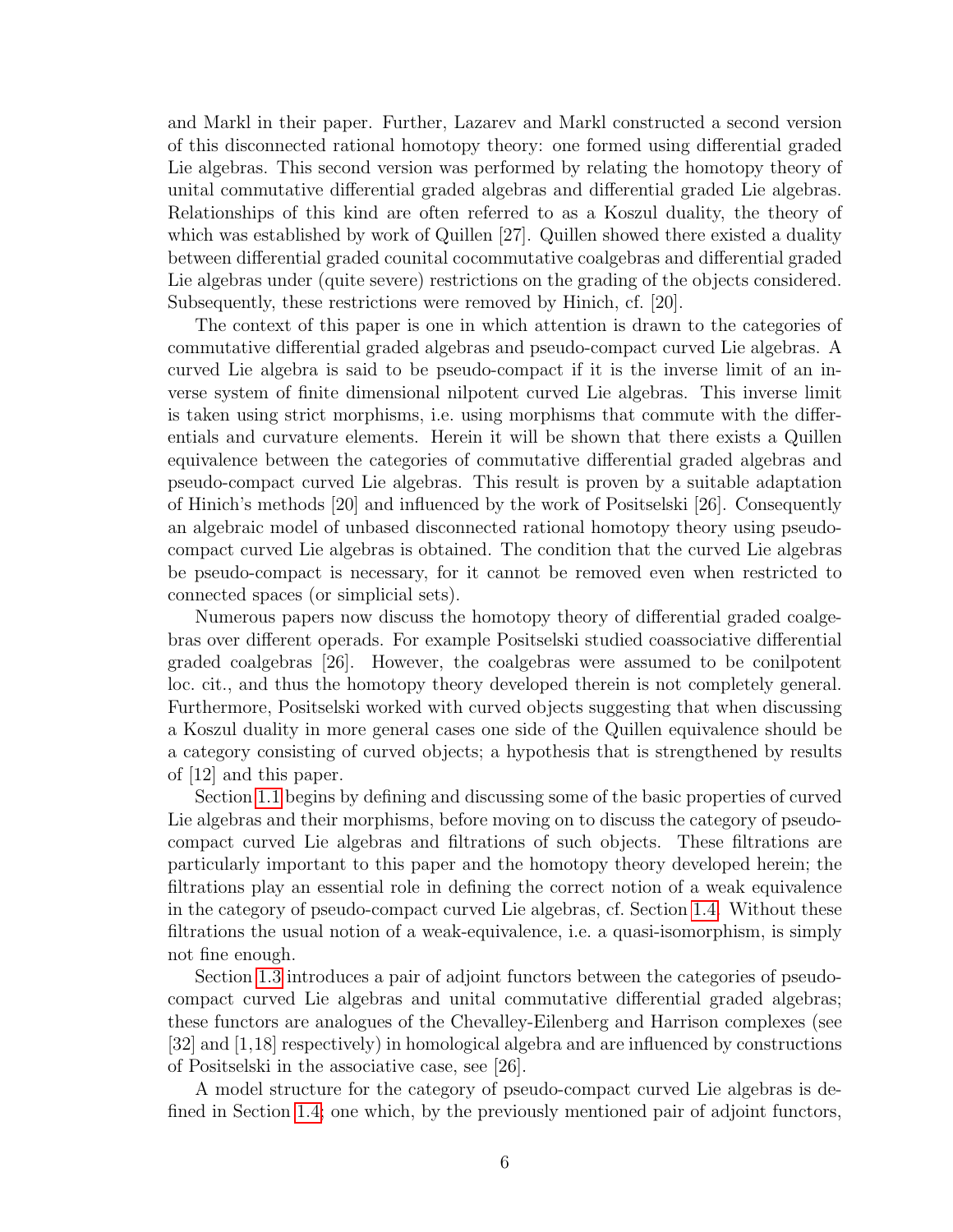is Quillen equivalent to the existing model structure of unital commutative differential graded algebras given by Hinich [19]—the main result of the paper. As remarked above, the notion of a filtered quasi-isomorphism using the filtrations defined in Section [1.1](#page-13-0) plays a fundamental role in the homotopy theory of pseudo-compact curved Lie algebras. The proof of this Quillen equivalence relies upon the duality for associative algebras contained within [26], as the functors defined in Section [1.3](#page-19-1) can be 'embedded' into the adjunction given in op. cit., this is similar to the method used in [24].

In Section [1.5](#page-34-0) this equivalence of homotopy categories is then applied, in a similar manner to Lazarev and Markl [24], in the construction of a disconnected rational homotopy theory from the perspective of pseudo-compact curved Lie algebras. This viewpoint results in a couple of corollaries. The first corollary shows that the Maurer-Cartan simplicial set functor commutes with coproducts when restricted to the correct subcategories of curved Lie algebras and simplicial sets; this result is an analogue of one proven in [24], but the proof herein is much more simple due to the material developed. The second corollary constructs Lie models for mapping spaces between two simplicial sets each composed of finitely many connected components where each component is rational, nilpotent, and of finite type. More precisely, it constructs the mapping space as the Maurer-Cartan simplicial set of a certain curved Lie algebra. This approach to calculating the mapping space is building upon previous results that used rational homotopy theory  $[5, 7, 16]$  and using Lie models  $[2, 8, 9]$ . The approach via the Maurer-Cartan simplicial set contained herein, however, lends itself to much more calculations than the previous results and is much like work of Lazarev [23]. In fact, under suitable conditions, one can combine the results [23, Theorem 8.1] and Corollary [1.89](#page-39-1) to construct a model for the mapping space as a disjoint union of Maurer-Cartan simplicial sets.

#### Notation and conventions

Throughout this paper it is assumed that all commutative and Lie algebras are over a fixed base field,  $k$ , of characteristic 0. There are no further assumptions made about the base field until Section [1.5,](#page-34-0) when the field will necessarily be assumed to be Q, the rational numbers. All unmarked tensors will be over the base field. Every graded space will be assumed to be Z-graded, unless stated otherwise: Section [1.5,](#page-34-0) for example, will assume some algebras to be non-negatively graded. All commutative algebras possess a unit, unless stated otherwise, and likewise that all cocommutative coalgebras possess a counit.

The notation  $\langle a, b, c \dots \rangle$  will be understood to mean the graded k-vector space spanned by the basis vectors  $a, b, c, \ldots$ , where the degrees of  $a, b, c, \ldots$  are specified. Given a graded vector space V, the notation  $LV$  will be understood to mean the completed free graded Lie algebra on the generators of  $V$ . More specifically,  $LV$  is the subspace of the completed tensor algebra  $\prod_{i\geq 1} V^{\otimes i}$  spanned by Lie monomials.

This paper will often use an assortment of abbreviations, including: 'dg' for 'differential graded'; 'dgla' for 'differential graded Lie algebra'; 'cdga' for 'commutative differential graded algebra'; 'CMC' for 'closed model category' (in the sense of [27],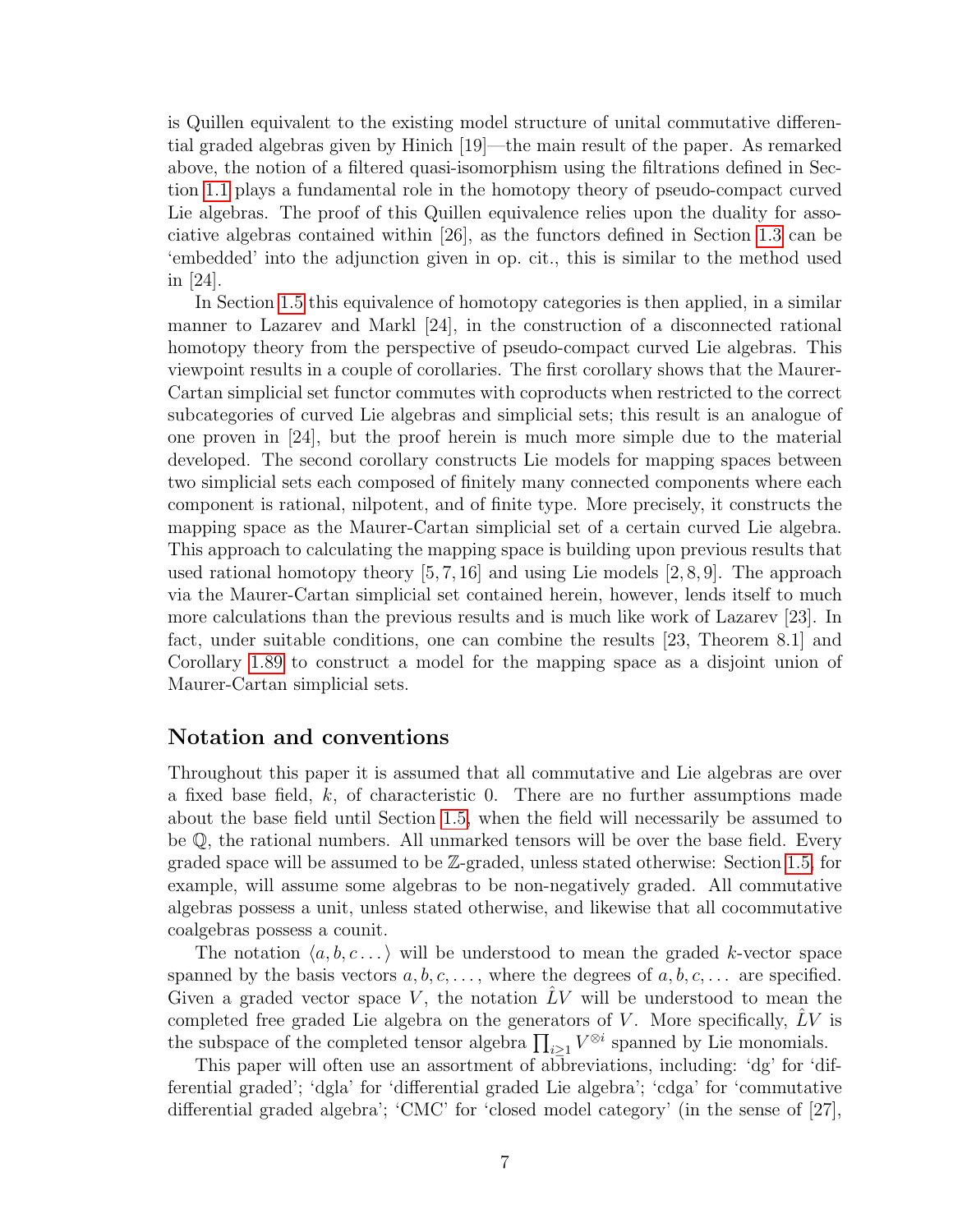for a review of this material consult [13]); 'LLP' for 'left lifting property'; and 'RLP' for 'right lifting property'.

All Lie algebras will be given the homological grading with lower indices, whereas commutative algebras will be given the cohomological grading with upper indices. There is, however, an important exception to this convention: the tensor product of a homologically graded Lie algebra with the cohomologically graded cdga  $\Omega$  of the Sullivan-de Rham forms. In this context,  $\Omega$  is considered as homologically graded using the relations  $\Omega_i := \Omega^{-i}$  for each  $i \geq 0$ , ensuring the tensor product is a homologically graded curved Lie algebra. This convention is relevant in Section [1.5.](#page-34-0)

Although many of the Lie algebras in this paper (namely the curved Lie algebras) will not necessarily be complexes, they resemble them and possess an odd derivation often referred to as the differential. In the homological grading, the derivation possessed by a curved Lie algebra has degree  $-1$ . Given any homogeneous element, x, of some given graded algebra its degree is denoted by  $|x|$ . Therefore, in the homological setting a Maurer-Cartan element is of degree −1 and the curvature element is of degree −2.

Given a homologically graded space, V, define the suspension,  $\Sigma V$ , to be the homologically graded space using the convention  $(\Sigma V)_i = V_{i-1}$ . In the cohomological setting the suspension is defined by  $(\Sigma V)^i = V^{i+1}$ . When dealing with objects that are endowed with a topology (such as those that are pseudo-compact) taking the dual will be understood to mean taking the topological dual. In more detail, this is the functor that takes an object to the set of continuous morphisms from it to the ground field. Therefore, since any continuous functional on  $V^*$  must factor through a finite dimensional quotient, one has (by the well known property of finite dimensional spaces) the continuous functional corresponds to an element of  $V$ , i.e. within this paper it will always be the case that  $V^{**} \cong V$ . Applying the functor of linear discrete (or topological) duality takes homologically graded spaces to cohomologically graded ones, and vice versa—more precisely, denoting the dual by an asterisk, it can be seen that  $(V_i)^* = (V^*)^i$ . Note, a homologically graded space can be made into a cohomologically graded one (and vice versa), by setting  $V_i = V^{-i}$ . Moreover,  $\Sigma V^*$ will be used to denote  $\Sigma(V^*)$ , and with this notation there exists an isomorphism  $(\Sigma V)^* \cong \Sigma^{-1} V^*.$ 

#### <span id="page-13-0"></span>1.1 The category of curved Lie algebras

In this section the category of pseudo-compact curved Lie algebras with curved morphisms will be defined and some of its basic properties are discussed. Later, in Section [1.4.3,](#page-27-0) the category of pseudo-compact curved Lie algebras with curved morphisms will be shown to possess a model structure. Further, a pair of adjoint functors will be defined in Section [1.3](#page-19-1) that induce a Quillen equivalence between this model category and the model category of unital cdgas given by Hinich [19], this is the content of Theorem [3.42.](#page-83-1)

**Definition 1.1.** A curved Lie algebra is the triple  $(\mathfrak{g}, d, \omega)$  where  $\mathfrak{g}$  is a graded Lie algebra, d is a derivation of  $\mathfrak g$  with  $|d| = -1$  (known as the differential), and  $\omega \in \mathfrak g$ with  $|\omega| = -2$  (known as the curvature) such that: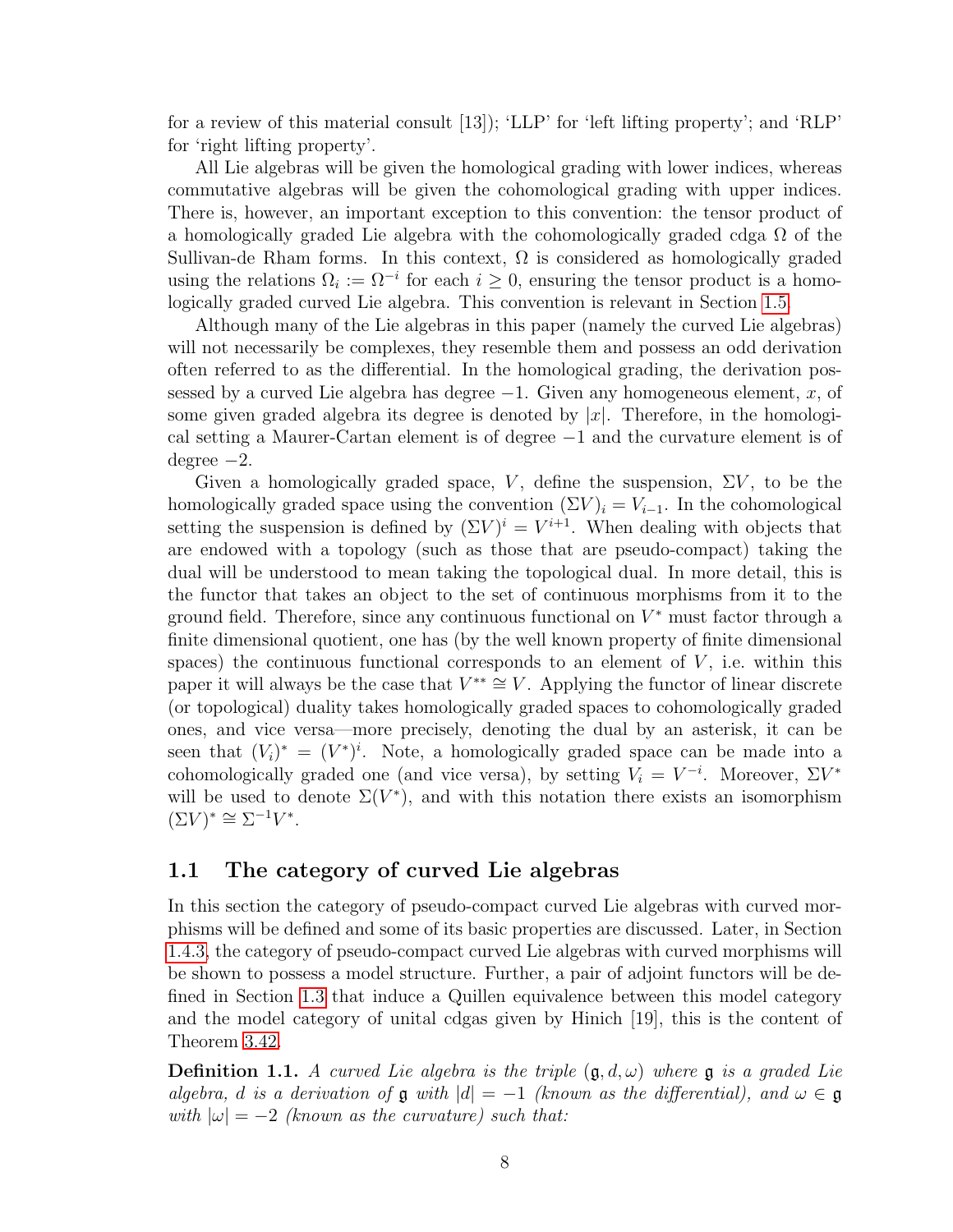- $d \circ d(x) = [\omega, x]$ , for all  $x \in \mathfrak{a}$ ;
- $\bullet$   $d\omega = 0$ .

Remark 1.2. Notice that the term 'differential' is an abuse of notation as the differential of a curved Lie algebra need not square to zero. Accordingly, some authors prefer to use the term predifferential. Within this paper, the term 'differential' will be used, despite the abuse of notation.

Note that a curved Lie algebra with zero curvature is exactly a dgla. As with dglas, Maurer-Cartan elements play a key role in the theory of curved Lie algebras.

**Definition 1.3.** A MC (Maurer-Cartan) element of a curved Lie algebra,  $(\mathfrak{g}, d, \omega)$  is an element  $\xi \in \mathfrak{g}$  with  $|\xi| = -1$  such that the Maurer-Cartan equation,

$$
\omega+d\xi+\frac{1}{2}[\xi,\xi]=0,
$$

is satisfied.

**Remark 1.4.** If  $\omega = 0$  (i.e. g is a differential graded Lie algebra) then the classical MC equation is recovered:

$$
d\xi + \frac{1}{2}[\xi, \xi] = 0.
$$

It will be common practice within this paper to shorten the notation of a curved Lie algebra,  $(\mathfrak{g}, d_{\mathfrak{g}}, \omega_{\mathfrak{g}})$ , to only its underlying graded Lie algebra,  $\mathfrak{g}$ , where there is no ambiguity in doing so. In the shortened case, the differential and curvature will be denoted by the obvious subscript.

**Definition 1.5.** A curved Lie algebra is said to be pseudo-compact if it is an inverse limit of finite dimensional, nilpotent curved Lie algebras.

Here it is important to note that there exists a natural topology on any given pseudo-compact curved Lie algebra (or more generally pseudo-compact vector space) generated by subspaces of finite codimension, which is induced by taking the inverse limit. Therefore, the bracket and differential of a pseudo-compact vector space will be continuous with respect to this topology. Moreover, when considering morphisms between pseudo-compact spaces they will always be assumed to continuous with respect to this topology. In particular, when taking the dual of such spaces it will be understood that it is the topological dual being taken as opposed to the linear discrete one. For more details on pseudo-compact algebras see [14, Section 3], [22, Appendix], and [30, Section 4].

Remark 1.6. The definition of a pseudo-compact curved Lie algebra is similar to the definition of a pronilpotent Lie algebra, but more restrictive since every Lie algebra in the inverse system is assumed to be finite dimensional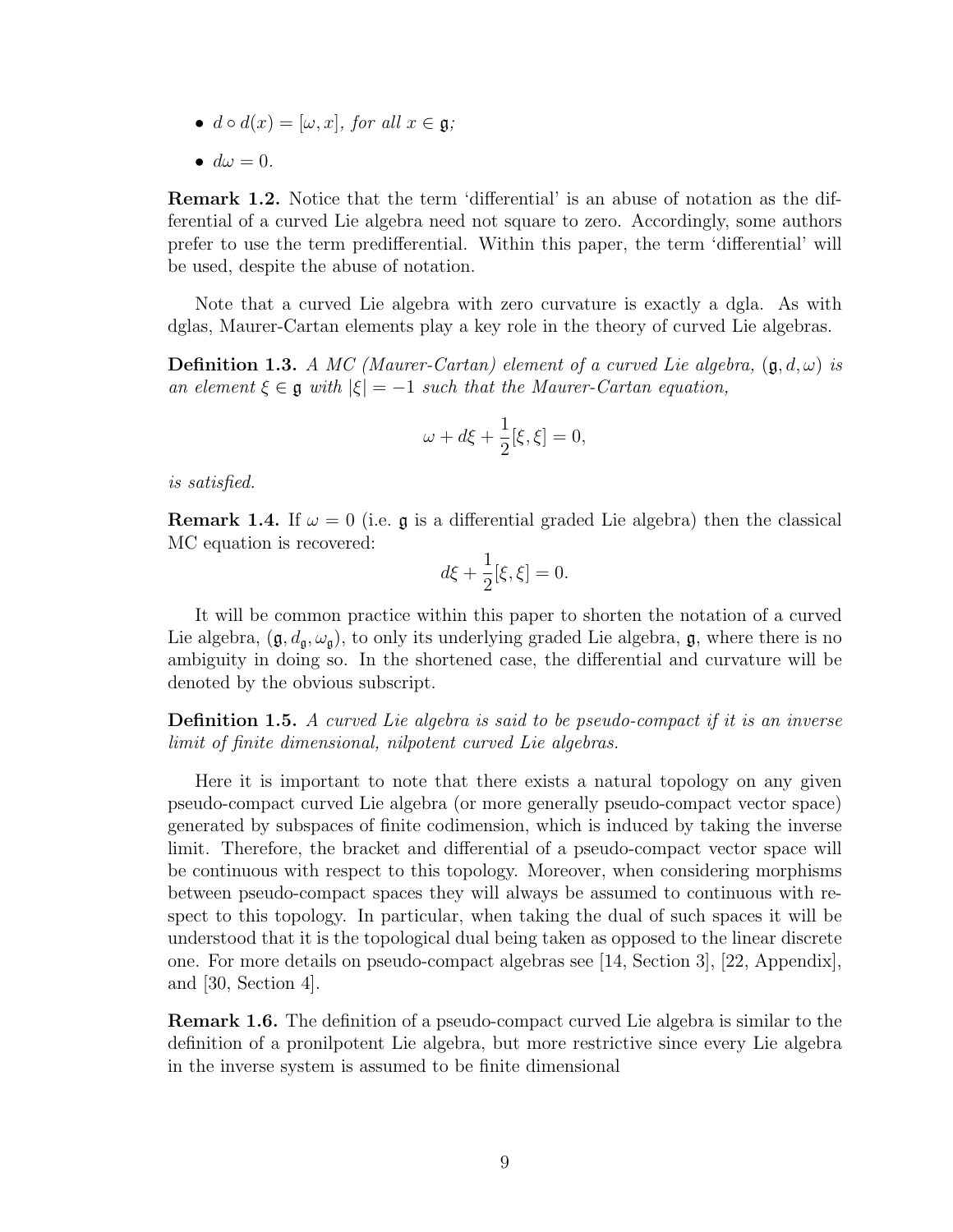**Proposition 1.7.** Take a pseudo-compact curved Lie algebra,  $(\mathfrak{g}, d_{\mathfrak{g}}, \omega_{\mathfrak{g}})$ , where  $\mathfrak{g} =$  $\varprojlim_i \mathfrak{g}_i$ , and a unital cdga, A, both homologically graded. The completed tensor product

$$
\mathfrak{g}\hat{\otimes}A=\varprojlim_i\mathfrak{g}_i\otimes A
$$

possesses a well defined pseudo-compact curved Lie algebra structure given as follows: the curvature is defined by  $\omega_{\mathfrak{g}} \hat{\otimes} 1$ ; the differential is defined on elementary tensors by  $d(x\hat{\otimes}a) = d_{\mathfrak{g}}x\hat{\otimes}a + (-1)^{|x|}x\hat{\otimes}d_Aa$ ; and the bracket is defined on elementary tensors  $by [x\hat{\otimes} a, y\hat{\otimes} b] = [x, y]\hat{\otimes} (-1)^{|y||a|}ab.$ 

Proof. This is standard and straightforward.

It will be common for the adjective 'completed' to be dropped and  $\hat{\otimes}$  to be referred to as the tensor product.

Definition 1.8. A curved morphism of curved Lie algebras is defined to be the pair

$$
(f,\alpha)\colon (\mathfrak{g},d_{\mathfrak{g}},\omega_{\mathfrak{g}})\to (\mathfrak{h},d_{\mathfrak{h}},\omega_{\mathfrak{h}}),
$$

where  $f: \mathfrak{g} \to \mathfrak{h}$  is a morphism of graded Lie algebras and  $\alpha \in \mathfrak{h}$  with  $|\alpha| = -1$  such that:

- $d_h f(x) = f(d_g x) [\alpha, f(x)]$ , for all  $x \in \mathfrak{g}$ ;
- $\omega_{\mathfrak{h}} = f(\omega_{\mathfrak{g}}) d_{\mathfrak{h}}\alpha \frac{1}{2}$  $\frac{1}{2}[\alpha,\alpha]$ .

The image of an element  $x \in \mathfrak{g}$  under the action of the curved morphism  $(f, \alpha)$  is defined to be  $f(x) + \alpha \in \mathfrak{h}$ .

The composition of two curved morphisms,  $(f, \alpha)$  and  $(g, \beta)$ , (when such a composition exists) is defined as follows:

$$
(f, \alpha) \circ (g, \beta) = (f \circ g, \alpha + f(\beta)).
$$

A morphism with  $\alpha = 0$  is said to be strict.

**Remark 1.9.** Note that a curved morphism will map  $0_{\mathfrak{g}} \mapsto \alpha$ . In fact, a curved morphism  $(f, \alpha)$  is equivalent to the composition  $(id, \alpha) \circ (f, 0)$ .

Remark 1.10. In the case of a strict morphism it can be readily seen that the morphism is simply a graded Lie algebra morphism that respects the differentials and the image of the curvature of the domain is the curvature of the codomain. These morphisms are exactly those of [12]. Therefore, the  $\alpha$  part of a curved morphism can be seen to act as an obstruction to the differentials commuting with the graded Lie algebra morphism and to the graded Lie algebra morphism preserving the curvature.

Just as with dgla morphisms, curved Lie algebra morphisms preserve MC elements.

Proposition 1.11. Given a curved Lie algebra morphism

$$
(f, \alpha) \colon (\mathfrak{g}, d_{\mathfrak{g}}, \omega_{\mathfrak{g}}) \to (\mathfrak{h}, d_{\mathfrak{h}}, \omega_{\mathfrak{h}})
$$

and a MC element  $\xi \in \mathfrak{g}$ , the element  $f(\xi) + \alpha \in \mathfrak{h}$  solves the MC equation.  $\Box$ 

 $\Box$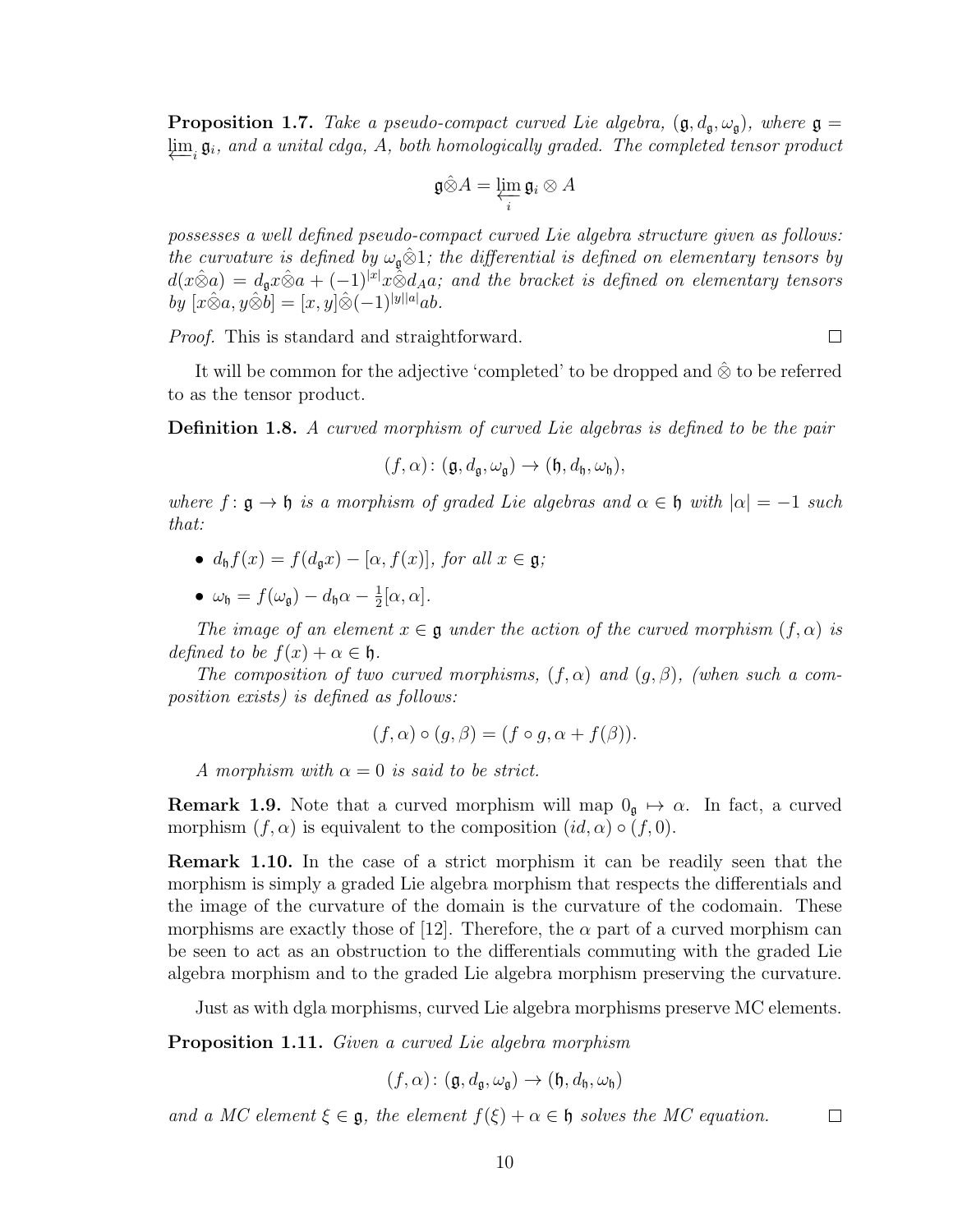**Proposition 1.12.** Given a morphism of curved Lie algebras,  $(f, \alpha)$ :  $(g, d_g, \omega_g)$   $\rightarrow$  $(\mathfrak{h}, d_{\mathfrak{h}}, \omega_{\mathfrak{h}})$ , there exists an inverse morphism  $(f, \alpha)^{-1}$ :  $(\mathfrak{h}, d_{\mathfrak{h}}, \omega_{\mathfrak{h}}) \rightarrow (\mathfrak{g}, d_{\mathfrak{g}}, \omega_{\mathfrak{g}})$  such that:

- $(f, \alpha) \circ (f, \alpha)^{-1} = (\mathrm{id}_{\mathfrak{g}}, 0), \text{ and}$
- $(f, \alpha)^{-1} \circ (f, \alpha) = (id_{\mathfrak{h}}, 0),$

if, and only if, f is an isomorphism of graded Lie algebras. Further, given an inverse graded Lie algebra morphism  $f^{-1}$  of f, the inverse of  $(f, \alpha)$  is given by  $(f^{-1}, -f^{-1}(\alpha))$ .

*Proof.* If the graded Lie algebra morphism f is invertible, then clearly  $(f^{-1}, -f^{-1}(\alpha))$ gives a two sided inverse of the morphism  $(f, \alpha)$ . Conversely, if  $(f, \alpha)$  is invertible with inverse  $(f, \alpha)^{-1} = (g, \beta)$  then

•  $(f, \alpha) \circ (f, \alpha)^{-1} = (f \circ g, f(\beta) + \alpha) = (id_{\mathfrak{g}}, 0)$ , and

• 
$$
(f, \alpha)^{-1} \circ (f, \alpha) = (g \circ f, g(\alpha) + \beta) = (\mathrm{id}_{\mathfrak{h}}, 0).
$$

From these equations it is clear that  $g$  must be a two sided graded Lie algebra inverse for f. Additionally, it can easily be seen that  $\beta = -g(\alpha)$ .  $\Box$ 

It is important to note that a curved Lie algebra may be isomorphic to one with zero curvature (i.e. a dgla). To see this, let  $ad_{\xi}(-) = [\xi, -]$  be the adjoint action and take the curved isomorphism

$$
(\mathrm{id}, -\xi) \colon (\mathfrak{g}, d, \omega) \to \left(\mathfrak{g}, d + \mathrm{ad}_{\xi}, \omega + d\xi + \frac{1}{2}[\xi, \xi]\right),
$$

which has inverse (id,  $\xi$ ). The curvature of the codomain is zero precisely when  $\xi$  is a MC element of  $(\mathfrak{g}, d, \omega)$ . Whence, the resulting curved Lie algebra will have zero curvature if, and only if, the element  $\xi$  belongs to the set of MC elements of  $(\mathfrak{g}, d, \omega)$ . In fact, these morphisms actually correspond to twisting by the element  $\xi$ , and such a twisting is denoted  $g^{\xi}$ . Twists of dgla are one way in which curved Lie algebras arise in mathematics. For more details see [6, 11], but note the notion of a curved morphism is not used in either citation.

Definition 1.13. The category whose objects are pseudo-compact curved Lie algebras and morphisms are given by the continuous (with respect to the topology induced in taking the inverse limit) curved morphisms between them will be referred to as the category of pseudo-compact curved Lie algebras and will be denoted by  $\hat{\mathscr{L}}$ .

<span id="page-16-0"></span>In [3] it is shown that the functor of linear duality establishes an antiequivalence between the categories of pseudo-compact Lie algebras and conilpotent Lie coalgebras, where pseudo-compact Lie algebras were referred to as pronilpotent Lie algebras. This term, however, is not ideal, cf. [24, Remark 7.2]. Despite this, pseudo-compact curved Lie algebras are pronilpotent in the classical sense, i.e. they are isomorphic to an inverse limit of nilpotent curved Lie algebras.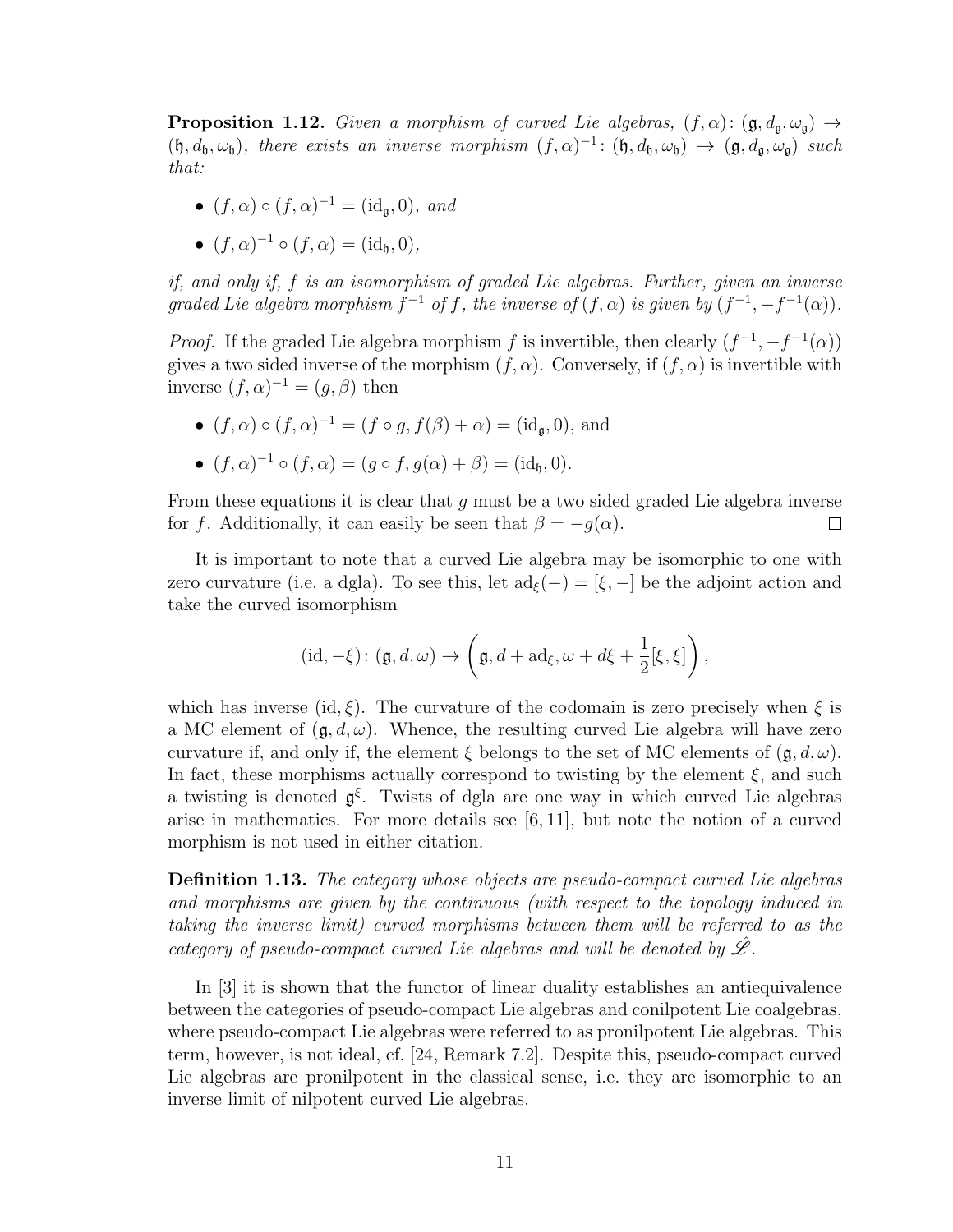**Proposition 1.14.** For  $g \in \hat{\mathscr{L}}$ , let  $g = F_1 g \supseteq F_2 g \supseteq \dots$  denote the lower central series. Then  $\mathfrak{g} = \varprojlim_i \frac{\mathfrak{g}}{F_i}$  $\frac{\mathfrak{g}}{F_i \mathfrak{g}}$  .

*Proof.* For  $\mathfrak{g} \in \hat{\mathscr{L}}$  one has, by definition, that  $\mathfrak{g} = \lim_{n \to \infty} \mathfrak{g}_n$ , where each  $\mathfrak{g}_n$  is a finite dimensional curved Lie algebra. Now, the filtered limit of finite dimensional vector spaces is exact (since any filtered system of finite dimensional vector spaces satisfies the Mittag-Leffler condition see [32, Section 3.5]) and so by appropriate usage of exact sequences one arrives at  $F_i(\mathfrak{g}_n) \cong \varprojlim_n F_i(\mathfrak{g}_n)$ , for  $i \geq 1$ , and  $\mathfrak{g}/F_i\mathfrak{g} \cong \varprojlim_i F_i(\mathfrak{g}_n)$  $\varprojlim_n \mathfrak{g}_n/F_i(\mathfrak{g}^n)$ . By definition, the finite dimensional curved Lie algebra  $\mathfrak{g}_n$  is nilpotent, and so  $\varprojlim_i \mathfrak{g}_n / F_i(\mathfrak{g}) \cong \mathfrak{g}_n$ . Whence,

$$
\varprojlim_{i} \mathfrak{g}/F_{i}\mathfrak{g} \cong \varprojlim_{i} \varprojlim_{n} \mathfrak{g}_{n}/F_{i}(\mathfrak{g}^{n}) \cong \varprojlim_{n} \varprojlim_{i} \mathfrak{g}_{n}/F_{i}(\mathfrak{g}^{n}) \cong \varprojlim_{n} \mathfrak{g}_{n} = \mathfrak{g}.
$$

#### <span id="page-17-0"></span>1.2 Filtrations

This section briefly discusses filtrated curved Lie algebras and some basic properties of these filtrations that will be insisted upon. Filtrations for cdgas are also (even more briefly) discussed. For more details regarding filtrations consult [32, Section 5.4]. It should be noted that a more general notion of filtration is treated in loc. cit.

#### <span id="page-17-1"></span>1.2.1 Filtrations of curved Lie algebras

Filtrations play an important role in the model structure for curved Lie algebras (see Section [1.4\)](#page-22-0), and the key details are briefly discussed here.

**Definition 1.15.** A curved Lie algebra,  $(\mathfrak{g}, d, \omega)$ , is said to be filtered when equipped with a (descending) filtration denoted by  ${F_i \mathfrak{g}}_{i \in \mathbb{N}}$  corresponding to a tower

$$
\mathfrak{g}=F_1\mathfrak{g}\supseteq F_2\mathfrak{g}\supseteq F_3\mathfrak{g}\supseteq\ldots
$$

of subspaces  $F_i$ **g** for all  $i \in \mathbb{N}$  such that the filtration respects the bracket and differential, i.e.

$$
[F_i\mathfrak{g}, F_j\mathfrak{g}] \subseteq F_{i+j}\mathfrak{g} \text{ and } d(F_i\mathfrak{g}) \subseteq F_i\mathfrak{g}.
$$

Notice here that only positively indexed filtrations of curved Lie algebras are considered. This is an important point as even the seemingly harmless step of allowing non-negatively indexed filtrations will drastically change the meaning of a filtered quasi-isomorphism (see Definition [1.27\)](#page-19-2).

**Definition 1.16.** Given a descending filtration  $\{F_i\mathfrak{g}\}_{i\in\mathbb{N}}$  of a curved Lie algebra  $\mathfrak{g}$ , the associated graded algebra, denoted  $gr_F \mathfrak{g}$ , is the algebra given by the sum

$$
\bigoplus_{i\in\mathbb{N}}\frac{F_i\mathfrak{g}}{F_{i+1}\mathfrak{g}}.
$$

**Proposition 1.17.** The associated graded algebra of a filtered curved Lie algebra inherits the bracket and differential.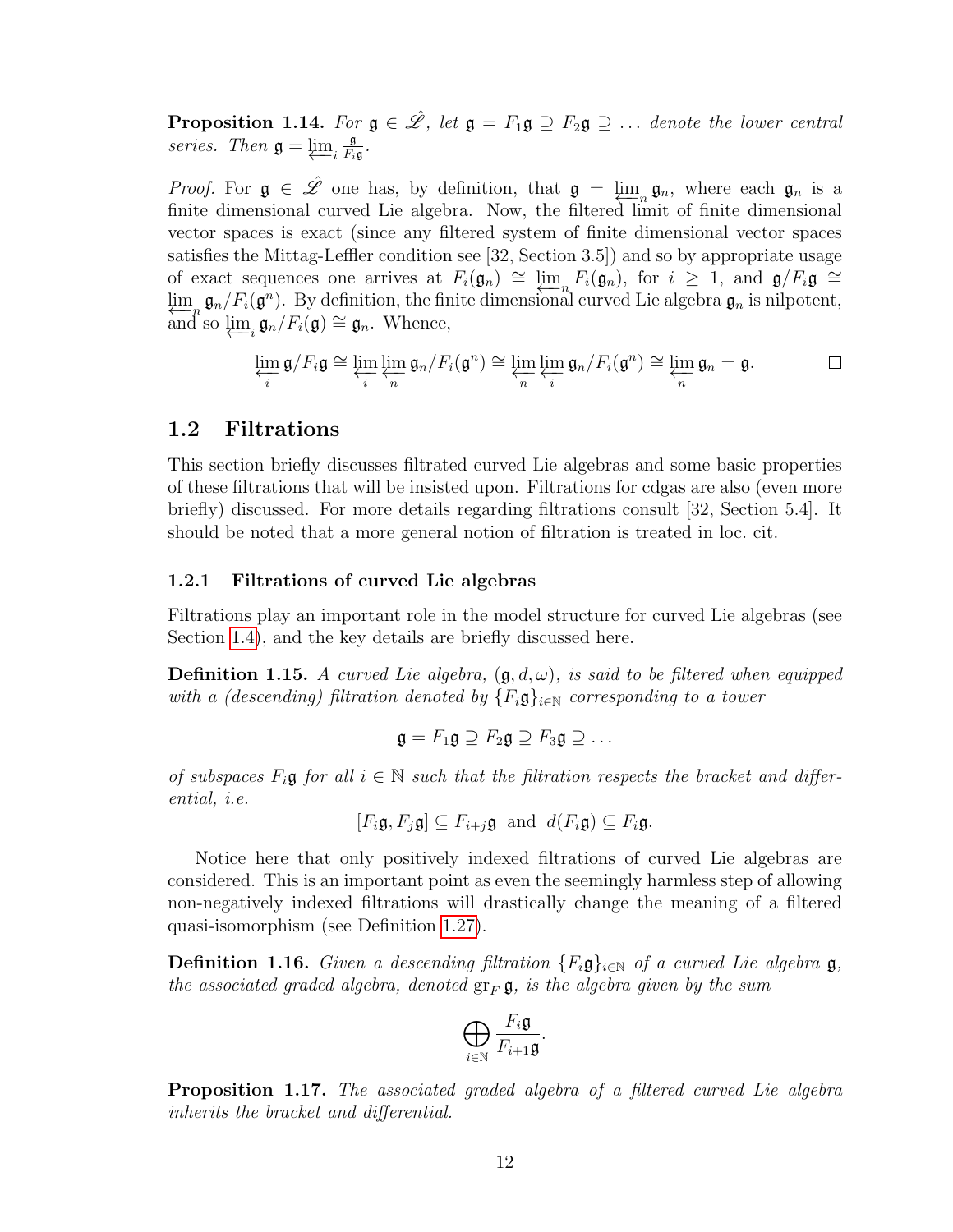Proof. It is a straightforward consequence of the fact that the filtration respects the bracket and differential.  $\Box$ 

Definition 1.18. Given a filtered pseudo-compact curved Lie algebra, g, its filtration is said to be complete if

$$
\mathfrak{g}=\varprojlim_{i}\frac{\mathfrak{g}}{F_{i}\mathfrak{g}}.
$$

**Remark 1.19.** The completeness condition is precisely that of  $\mathfrak{g}$  being pronilpotent, i.e. an inverse limit of nilpotent curved Lie algebras.

**Definition 1.20.** A filtration is said to be Hausdorff if

$$
\bigcap_{i\geq 1} F_i A = 0.
$$

Definition 1.21. Let g be a pseudo-compact curved Lie algebra. The filtration induced by the lower central series of  $\mathfrak g$  is the filtration inductively given by

 $F_1\mathfrak{g} = \mathfrak{g}, \quad F_2\mathfrak{g} = [F_1\mathfrak{g}, \mathfrak{g}], \quad F_3\mathfrak{g} = [F_2\mathfrak{g}, \mathfrak{g}], \quad \ldots, \quad F_{i+1}\mathfrak{g} = [F_i\mathfrak{g}, \mathfrak{g}], \quad \ldots$ 

<span id="page-18-0"></span>**Proposition 1.22.** The filtration given by the lower central series of a curved Lie algebra (above) respects the bracket and differential. Moreover, the filtration is complete and Hausdorff.

Proof. The fact that the filtration respects the differential and bracket are quick checks. The final statement is a direct consequence of Proposition [1.14.](#page-16-0)  $\Box$ 

**Definition 1.23.** Complete (and thus Hausdorff) filtrations that respect the bracket and differential subject to the additional condition that  $d^2 = 0$  in the associated graded objects (i.e. the associated graded algebras are complexes) are said to be admissible.

<span id="page-18-1"></span>**Proposition 1.24.** The associated graded curved Lie algebra of a filtered curved Lie algebra, where the filtration is given by the lower central series, will be a true complex, *i.e.*  $d^2 = 0$  *on the associated graded.* 

*Proof.* To see that  $d^2 = 0$  on the associated graded notice that the adjoint action of the curvature will increase the filtration degree whereas the action of  $d$  fixes the filtration degree.  $\Box$ 

Combining Proposition [1.22](#page-18-0) and Proposition [1.24,](#page-18-1) one immediately sees the following.

Proposition 1.25. The filtration given by the lower central series of a curved Lie algebra is an admissible filtration.  $\Box$ 

Definition 1.26. A morphism of filtered curved Lie algebras is a morphism of curved Lie algebras that is compatible with the filtrations in the sense that  $(f, \alpha)F_i\mathfrak{g} \subset F_i\mathfrak{h}$ .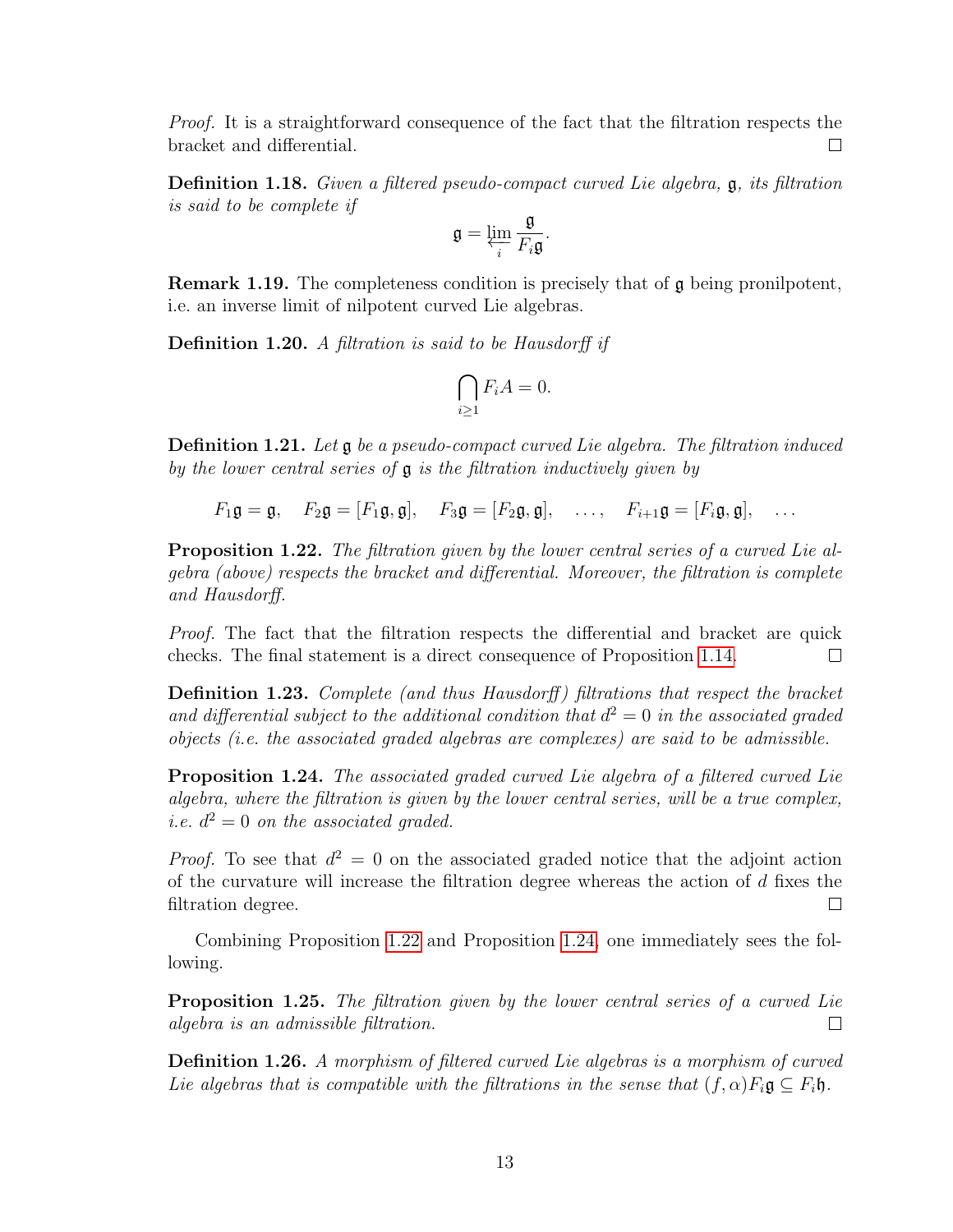As one would expect, a morphism of filtered curved Lie algebras induces a welldefined morphism of the associated graded objects.

The objects of  $\hat{\mathscr{L}}$  do not form complexes (as it is not necessary that  $d^2 = 0$ ) and as such there is no natural definition of a quasi-isomorphism. It is, however, possible to define the notion of a filtered quasi-isomorphism. Filtered quasi-isomorphisms are of particular importance when defining the weak equivalences of the model structure in Section [1.4.3.](#page-27-0)

<span id="page-19-2"></span>Definition 1.27. Let  $\mathfrak{g}, \mathfrak{h} \in \hat{\mathscr{L}}$  be endowed with admissible filtrations, both denoted F. A filtered morphism  $(f, \alpha)$ :  $\mathfrak{g} \to \mathfrak{h}$  in  $\hat{\mathfrak{L}}$  is said to be a filtered quasi-isomorphism if the induced morphism  $gr_F(f, \alpha)$ :  $gr_F \mathfrak{g} \to gr_F \mathfrak{h}$  is a quasi-isomorphism of dgla, i.e.  $gr_F(f, \alpha)$  induces an isomorphism on the level of homology.

Remark 1.28. Notice that it is important the filtrations be positively indexed, because even the seemingly innocent adaptation to allow non-negatively indexed filtrations could allow for the case when the filtrations are concentrated solely in degree 0 and in this case a filtered quasi-isomorphism would collapse to just a quasiisomorphism. It is necessary that the notion of a weak equivalence in the model category of pseudo-compact curved Lie algebras be finer than a quasi-isomorphism, and so only positively indexed filtrations are considered.

It should be remarked here that no claim is made about the closure of filtered quasi-isomorphisms under composition.

#### <span id="page-19-0"></span>1.2.2 Filtrations of cdgas

The above constructions for curved Lie algebras have—where applicable—a counterpart for cdgas whose definitions follow easily from those given above. Three key differences between the filtrations of cdgas used within this paper and the filtrations curved Lie algebras are that filtrations of cdgas are ascending, have no restriction on the indexing, and are cocomplete. No other assumptions are made about the filtrations on cdgas. For example, a filtration for a cdga need not be complete. An ascending filtration of a cdga A

$$
F_1A \subseteq F_2A \subseteq F_3A \subseteq \dots
$$

is called cocomplete (or exhaustive) if  $A = \lim F_i A$ . These differences reflect the contravariant duality between cdgas and curved Lie algebras. It will only be necessary to consider filtrations of cdgas in a couple of proofs, and in particular the proof of Lemma [1.61.](#page-29-0) This is quite different to the fundamental role admissible filtrations play in defining the weak equivalences of pseudo-compact curved Lie algebras.

### <span id="page-19-1"></span>1.3 Analogues of the Chevalley-Eilenberg and Harrison complexes

The category of unital cdgas with the standard cdga morphisms will be denoted by  $\mathscr{A}$ . Within this section a pair of contravariant functors will be defined (extending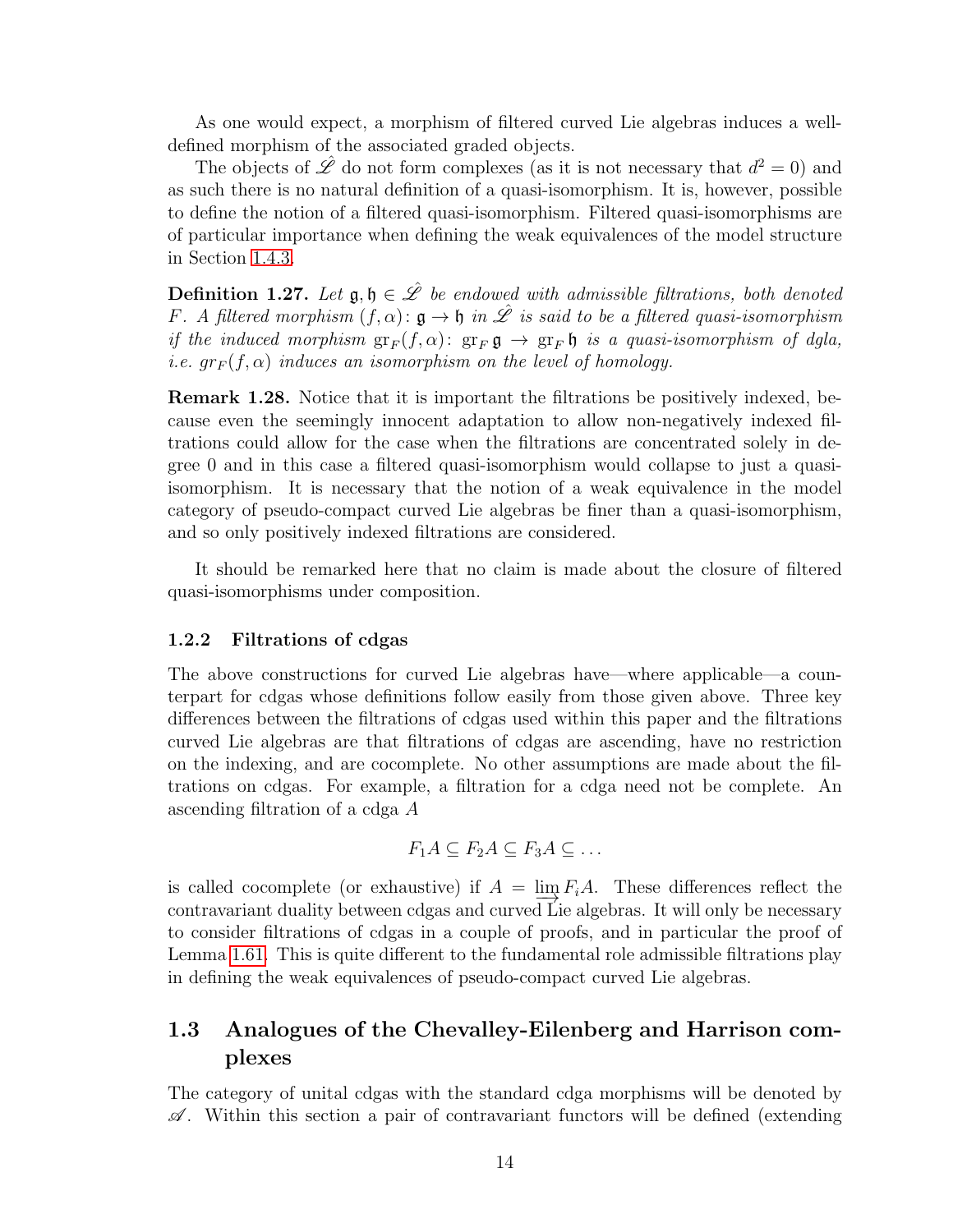those of [24] and influenced by work of [26]). These functors will be shown to be adjoint, providing the base for the Quillen equivalence proven in Theorem [1.65.](#page-33-0)

In the following, a contravariant functor  $\mathcal{L}: \mathscr{A} \to \mathscr{L}$  will be constructed. Several ideas of Positselski [26] feature heavily in this construction. First, note that given a unital cdga,  $A \in \mathscr{A}$ , the underlying field is a subspace as  $k = k \cdot 1 \subseteq A$ , and therefore it is possible to take a linear retraction  $\epsilon: A \to k$  (which may not commute with the differential or multiplication). Setting  $A_{+}$  to be the kernel of this map, as vector spaces it is evident that  $A = A_+ \oplus k$ . Note, if A is augmented then  $\epsilon$  can be chosen to be an augmentation (i.e.  $\epsilon$  is a morphism of dg algebras) and  $A_+$  is the augmentation ideal, i.e. the decomposition holds on the level of cdga. Note that because  $\epsilon$  is not necessarily a morphism of dg algebras, the differential d:  $A_+ \to A$  and the multiplication  $m: A_+ \otimes A_+ \to A$  can be split as  $d = (d_+, d_k)$  and  $m = (m_+, m_k)$ . Where

$$
d_{+}: A_{+} \to A_{+};
$$
  
\n
$$
m_{+}: A_{+} \otimes A_{+} \to A_{+};
$$
  
\n
$$
m_{k}: A_{+} \otimes A_{+} \to A_{+};
$$
  
\n
$$
m_{k}: A_{+} \otimes A_{+} \to k.
$$

<span id="page-20-0"></span>**Definition 1.29.** Given a unital cdga  $A \in \mathcal{A}$  and a linear retraction  $\epsilon: A \to k$ with kernel  $A_+$ , let  $\mathcal{L}(A)$  denote the pseudo-compact curved Lie algebra given by  $(\hat{L}\Sigma A_+^*, d_+^* + m_+^*, d_k^* + m_k^*).$  Here the derivations  $d_+^*$  and  $m_+^*$  are the extensions of the duals to the whole curved Lie algebra (given by the Leibniz rule); the notation used here (somewhat abusively) is the same for both.

**Remark 1.30.** The pseudo-compact curved Lie algebra  $\mathcal{L}(A)$  has zero curvature if the linear retraction  $\epsilon$  is a morphism of unital cdga, i.e. if A is augmented with augmentation  $\epsilon$ . This is because the k parts of the morphisms vanish.

One could consider the category of unital cdgas,  $\mathscr A$ , as the category of pairs  $(A, \epsilon)$ , where A is a unital cdga and  $\epsilon: A \to k$  is a retraction. This is not necessary as the following result shows.

**Proposition 1.31.** Given a unital cdga A, the pseudo-compact curved Lie algebra  $(\hat{L}\Sigma A_{+}^*, d_{+}^* + m_{+}^*, d_k^* + m_k^*)$  depends on the choice of linear retraction  $\epsilon: A \to k$  up to isomorphism.

*Proof.* A different choice of retraction is given by  $\epsilon'(b) = \epsilon(b) + x(b)$ , where  $x \in A^*$ has degree 0. This leads to the isomorphism of pseudo-compact curved Lie algebras  $(id, x) : \hat{L}(\Sigma A_+^*) \to \hat{L}(\Sigma A_+^*)$  (or a twisting), since x will have degree minus one in  $\hat{L}(\Sigma A_+^*)$ .  $\Box$ 

Let  $A, B \in \mathscr{A}$ , and  $A_+$  and  $B_+$  be the kernels of a pair of linear retractions on A and B respectively, then given a morphism  $f: A \rightarrow B$  of  $\mathscr A$  the linear morphism  $f: A_+ \to B$  can be split as  $f = (f_+, f_k)$  where

$$
f_+ \colon A_+ \to B_+
$$
, and  
 $f_k \colon A_+ \to k$ .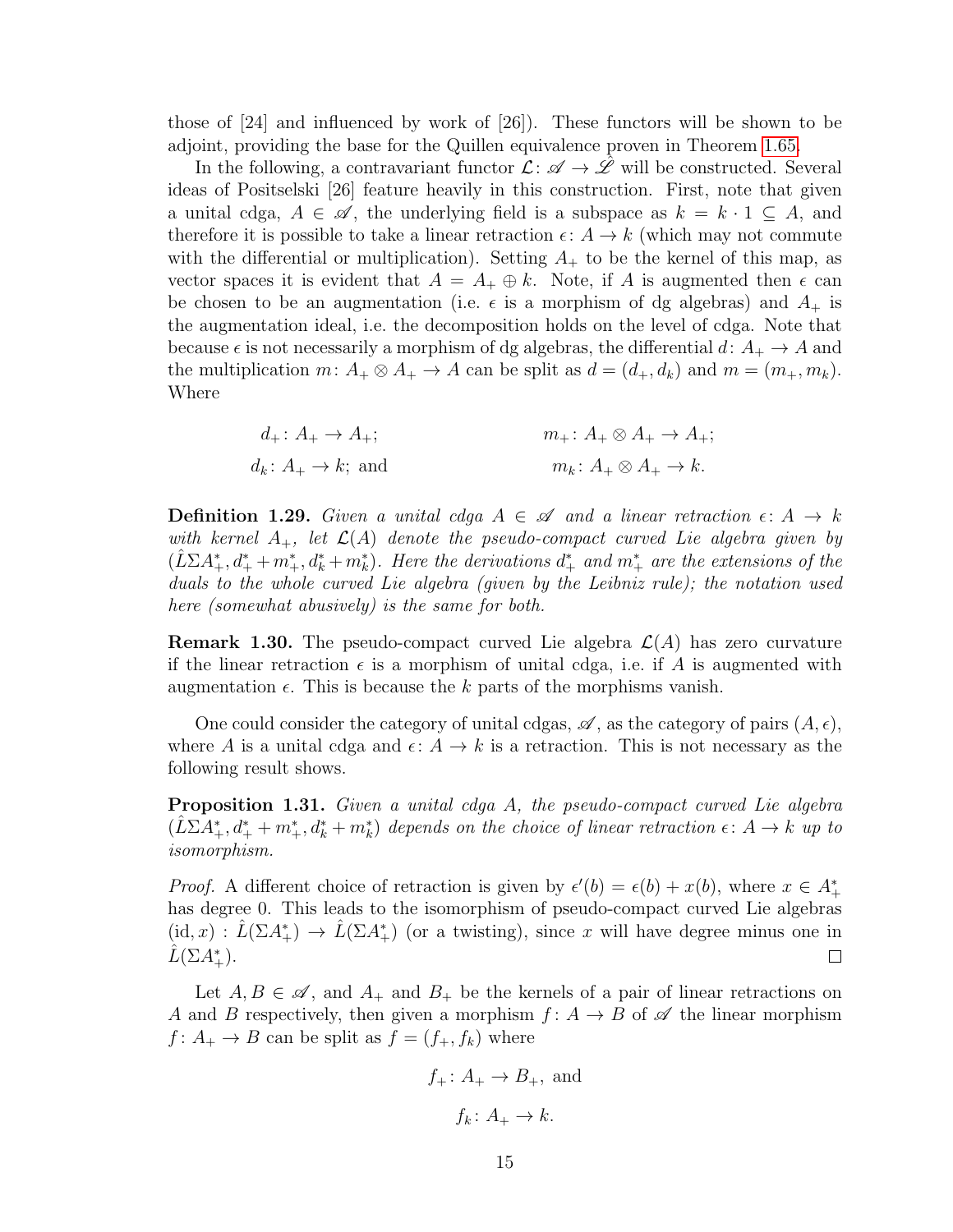Taking the duals of these morphisms, one obtains the linear morphisms:

$$
f_+^*: B_+^* \to A_+^*, \text{ and}
$$

$$
f_k^*: k \to A_+^*.
$$

Clearly  $f^*_+$  can be extended to a graded Lie algebra morphism  $f^*_+ : \mathcal{L}(B) \to \mathcal{L}(A)$ , denoted the same by an abuse of notation. Additionally, notice that it is possible to consider  $f_k^*$  as a degree -1 element of  $\mathcal{L}(A)$ . With these observations in mind the following proposition is made.

<span id="page-21-0"></span>**Proposition 1.32.** Given a morphism,  $f: A \rightarrow B$  of  $\mathscr A$ , the morphism

$$
(f^*_+, f^*_k) \colon \mathcal{L}(B) \to \mathcal{L}(A))
$$

constructed above is a well defined curved Lie algebra morphism.

Proof. The proof amounts to chasing the definitions.

**Remark 1.33.** As with objects, the morphism  $\mathcal{L}(f)$  depends on the retractions chosen for the cdgas A and B. If either retraction is changed, however, then the obtained morphism  $\mathcal{L}(f)$  is changed by a pre- and/or post-composition with an isomorphism.

<span id="page-21-2"></span>**Definition 1.34.** Let  $\mathcal{L}: \mathcal{A} \to \hat{\mathcal{L}}$  be the contravariant functor that sends a cdga A to  $\mathcal{L}(A)$  as in Definition [1.29](#page-20-0) and sends a morphism f to  $(f^*, f^*_k)$  as in Proposition [1.32.](#page-21-0)

The functor  $\mathcal L$  will be shown to provide one half of an adjoint pair and so to complete the pair of functors it is necessary to describe a contravariant functor going in the reverse direction.

<span id="page-21-1"></span>**Definition 1.35.** The contravariant functor  $C: \hat{\mathscr{L}} \to \mathscr{A}$  is given by the following. The underlying graded space is given by the symmetric algebra of the suspension of the continuous dual of  $\mathfrak{g},$  i.e.  $S\Sigma \mathfrak{g}^*$ . This becomes a unital cdga with the concatenation product and the differential made of three parts coming from the duals of the curvature, the differential and the bracket of  $\mathfrak g$  made into derivations and extended via the Leibniz rule; cf. [12].

Given a morphism  $(f, \alpha) \colon \mathfrak{g} \to \mathfrak{h}$  in  $\hat{\mathscr{L}}$  associate to it the morphism

$$
\mathcal{C}(f,\alpha): \mathcal{C}(\mathfrak{h}) \to \mathcal{C}(\mathfrak{g})
$$

given by  $\Sigma(f^*\oplus\alpha^*)\colon \Sigma\mathfrak{h}^*\to\Sigma\mathfrak{g}^*$  extended as a morphism of cdgas.

**Remark 1.36.** The functor  $\mathcal{C}$  is an analogue of the Chevalley-Eilenberg construction in homological algebra.

Notice that in Definition [1.35,](#page-21-1) the uncompleted symmetric algebra is taken and not the completed one. This is because  $\mathfrak g$  is already complete in some sense.

If  $(\mathfrak{g}, d, 0)$  has zero curvature then the cdga obtained by applying the contravariant functor C is augmented, cf. [24] since it is then precisely the same construction. It can,

 $\Box$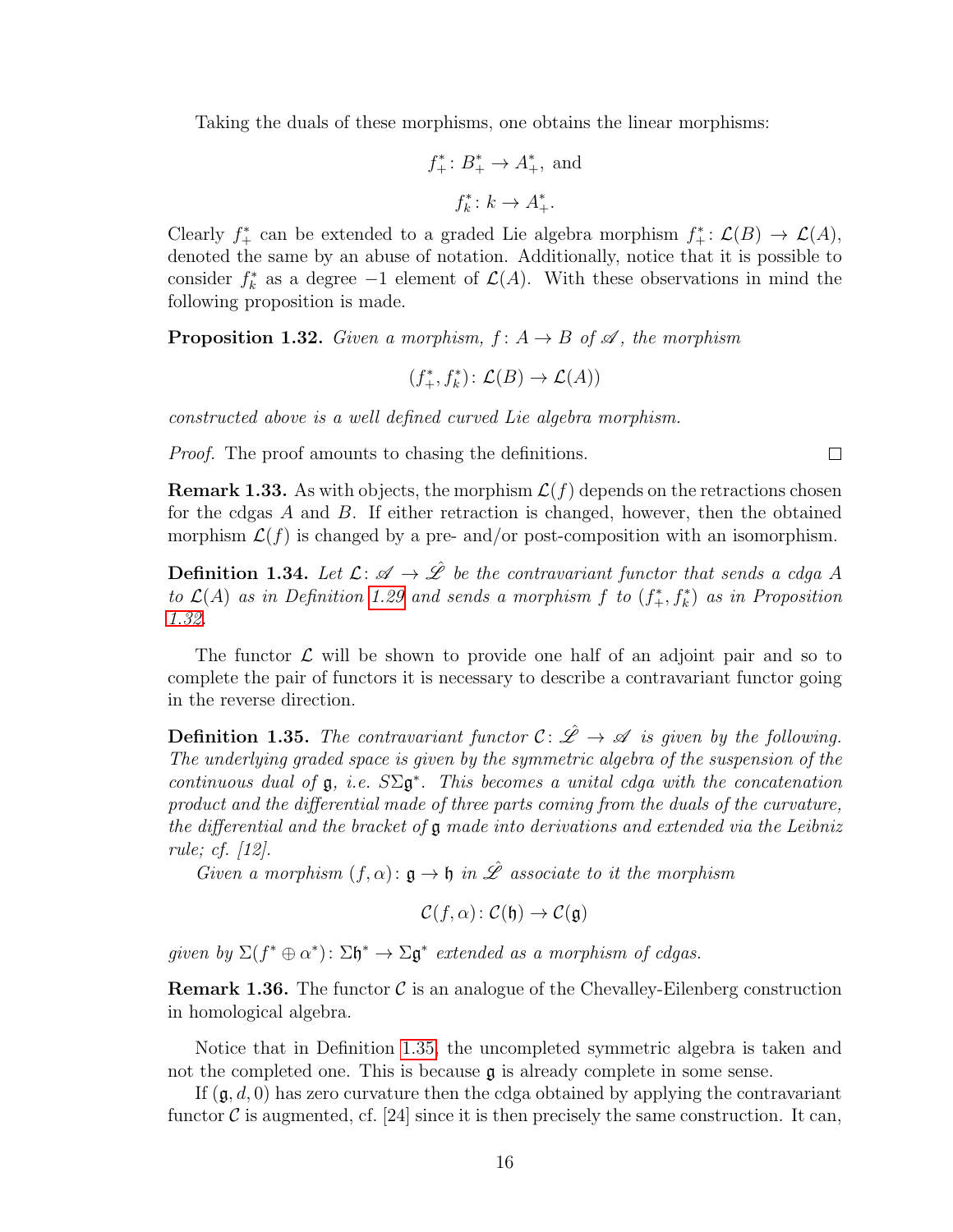therefore, be understood that the curvature acts as an obstruction for the cdga  $\mathcal{C}(\mathfrak{g})$ to be augmented, since the natural choice for augmentation fails to be a dg algebra morphism. More precisely, the part of the differential coming from the curvature maps into k and not  $\mathfrak g$ . Another reason to see why an augmentation fails to arise in the curved setting is that a MC element for a dgla corresponds to an augmentation of  $S\Sigma\mathfrak{g}^*$ . In the uncurved case the zero element is always a MC element and there is always an augmentation. In the case of a curved Lie algebra, however, there need not be any solutions to the MC equation.

<span id="page-22-1"></span>**Proposition 1.37.** The contravariant functor  $C: \hat{\mathscr{L}} \to \mathscr{A}$  is right adjoint to the contravariant functor  $\mathcal{L}: \mathscr{A} \to \hat{\mathscr{L}}$ .

*Proof.* In order to prove the proposition it is sufficient to exhibit the following isomorphism:

$$
\text{Hom}_{\mathscr{A}}(\mathcal{C}(\mathfrak{g}), A) \cong \text{Hom}_{\hat{\mathscr{L}}}(\mathcal{L}(A), \mathfrak{g}),
$$

for any curved Lie algebra g and any unital cdga A. To this end, assume

 $f: S\Sigma \mathfrak{g}^* \to A$ 

is a morphism of unital cdgas. This morphism is uniquely determined by the linear morphism

 $f: \Sigma \mathfrak{g}^* \to A$ ,

which in turn defines  $f_+$  and  $f_k$  since  $A = A_+ \oplus k$ . Dualising, the linear morphisms

$$
f_+^* \colon \Sigma A_+^* \to \mathfrak{g}, \text{ and}
$$
  

$$
f_k^* \colon \Sigma k \to \mathfrak{g}
$$

are obtained.

By extending  $f_+^* \colon \Sigma A_+ \to \mathfrak{g}$  as a graded Lie algebra morphism to  $\hat{L} \Sigma A_+$  and combining it with  $f_k^*$  the curved Lie algebra morphism  $(f_+^*, f_k^*)\colon \mathcal{L}(A) \to \mathfrak{g}$  is obtained. It is straightforward, although slightly tiresome, to do the calculations. Hence, one side of the adjunction is proven. Now, assume that

$$
(f, \alpha) \colon \mathcal{L}(A) \to \mathfrak{g}
$$

is a curved Lie algebra morphism. The graded Lie algebra morphism,  $f$ , is uniquely determined by the underlying linear morphism

$$
f\colon\Sigma A_+^*\to\mathfrak{g}
$$

which induces  $f_+ : \Sigma \mathfrak{g}^* \to A_+$ : this gives one component. The second comes from first considering  $\alpha$  as the morphism  $\alpha: \Sigma^{-1}k \to \mathfrak{g}$ . Then by dualising and taking the suspension one obtains  $f_k = \Sigma \alpha^* \colon \Sigma \mathfrak{g} \to k$ . This construction yields a linear morphism  $(f^*_+, f^*_k): \Sigma \mathfrak{g} \to A$  which can be extended to morphism of commutative algebras

$$
\mathcal{C}(\mathfrak{g}) \to A.
$$

<span id="page-22-0"></span>The final morphism also commutes with the differentials, which is a quick check. Hence the other side of the adjunction has been proven.  $\Box$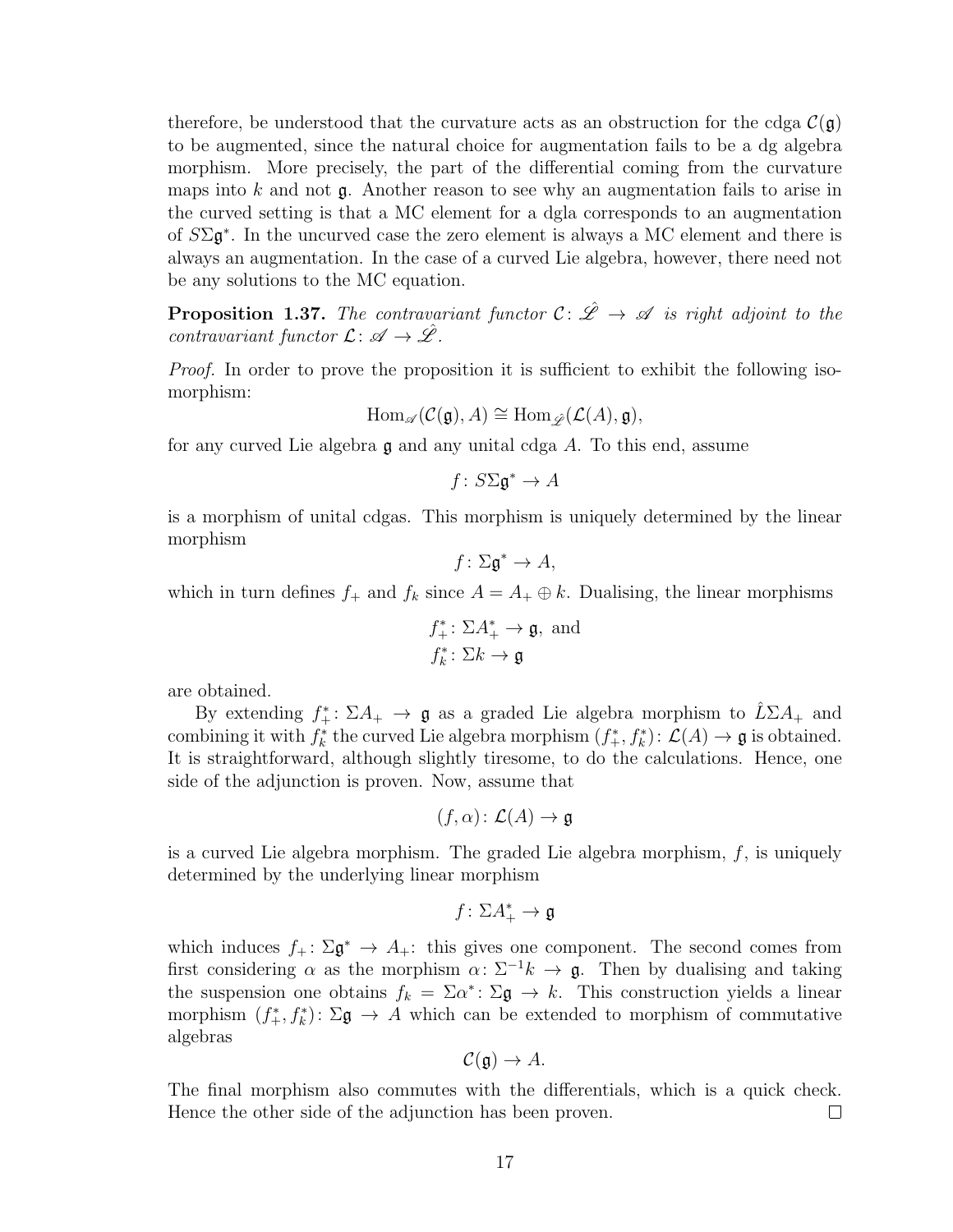#### 1.4 Model category of curved Lie algebras

Here it will be demonstrated that the category  $\hat{\mathscr{L}}$  can be endowed with the structure of a model category with weak equivalences given by filtered quasi-isomorphisms. In addition, this model structure is Quillen equivalent to the model structure for unital cdga given in [19]. This equivalence will be shown using similar methods to [24]. More precisely, the proof of the equivalence will employ the Quillen equivalence that exists upon associative dg local algebras and pseudo-compact curved associative algebras (see [26]), as well as the primitive elements and universal enveloping algebra functors. First, though, it must be proven that  $\hat{\mathscr{L}}$  possesses all small limits and colimits.

#### <span id="page-23-0"></span>1.4.1 Limits and colimits

There does not exist an initial object in the category of pseudo-compact curved Lie algebras with curved morphisms. The closest object to an initial object is the curved Lie algebra freely generated by a single element (the curvature) of degree −2 with zero differential, i.e.  $(L\langle \omega \rangle, 0, \omega)$ . There clearly will be a morphism from this object to every other object. Such a morphism, however, is not necessarily unique. Nevertheless, in the category of curved Lie algebras with strict morphisms this object is the initial object. Thus, it is necessary to formally add an initial object to the category  $\mathscr{L}$ . From here on let  $\hat{\mathscr{L}}_*$  denote the category of pseudo-compact curved Lie algebras and curved morphisms with a formal initial object added. The category  $\hat{\mathscr{L}}_*$  does possess a terminal object, namely the zero curved Lie algebra  $(0, 0, 0)$ .

**Proposition 1.38.** Here the product over a finite set will be described; the general case follows in a straightforward fashion from this description. The product over the set  $I = \{i_1, i_2, \ldots i_n\}$  indexing pseudo-compact curved Lie algebras,  $(\mathfrak{g}_{i_j}, d_{i_j}, \omega_{i_j})$  for  $1 \leq j \leq n$ , is denoted by  $\prod_{i \in I} \mathfrak{g}_i$  and given by the Cartesian product of underlying sets with bracket given by

$$
[(x_{i_1},\ldots,x_{i_n}), (x'_{i_1},\ldots,x'_{i_n})] = ([x_{i_1},x'_{i_1}]_{i_1},\ldots,[x_{i_n},x'_{i_n}]_{i_n}),
$$

where  $[,]_{i_j}$  is the bracket of  $\mathfrak{g}_{i_j}$ , differential given by

$$
d(x_{i_1},\ldots,x_{i_n})=(d_{i_1}x_{i_1},\ldots,d_{i_n}x_{i_n}),
$$

and curvature given by

$$
(\omega_{i_1},\ldots,\omega_{i_n}).
$$

The projection morphisms are the obvious ones onto each factor, i.e.  $\pi_{i_j} \colon \prod_{i \in I} \mathfrak{g}_i \to$  $\mathfrak{g}_{i_j}$  .

 $\Box$ 

Proof. A straightforward check.

**Proposition 1.39.** The equaliser of two curved morphisms  $(f, \alpha)$ ,  $(g, \beta)$ :  $g \rightarrow \mathfrak{h}$  is given by the initial object if  $\alpha \neq \beta$  and by  $\{x \in \mathfrak{g}: f(x) = g(x)\}\$ if  $\alpha = \beta$ .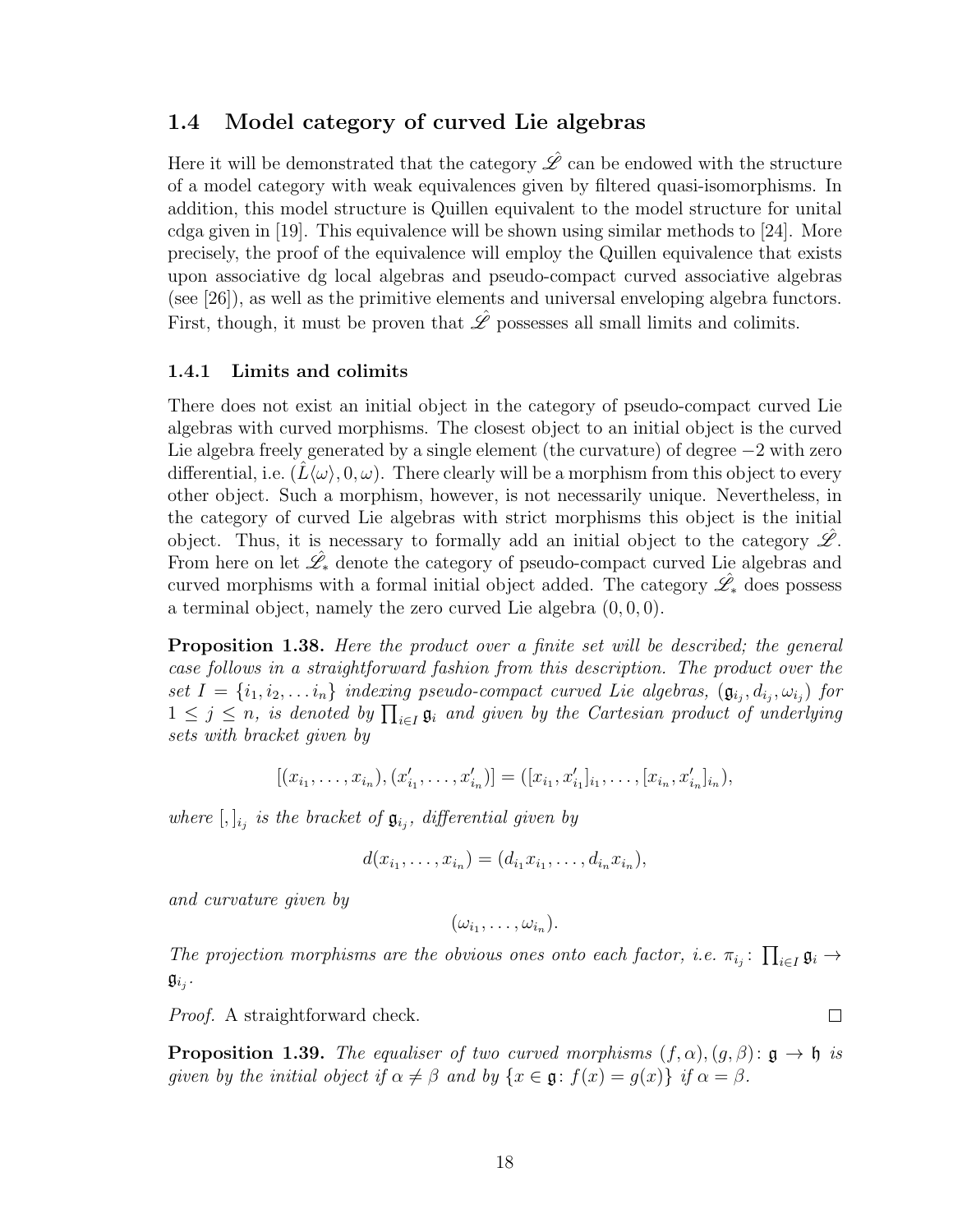$(f_h, \beta)$ :  $\mathfrak{h} \to \mathfrak{x}$ . Define a morphism  $(f, \alpha) : \mathfrak{g} \coprod \mathfrak{h} \to \mathfrak{x}$  by  $f|_{\mathfrak{g}} = f_{\mathfrak{g}}, f|_{\mathfrak{h}} = f_{\mathfrak{h}},$  and  $f(z) = \beta - \alpha$ . Again

<span id="page-24-1"></span>

**Remark 1.42.** Since  $\coprod$  is a coproduct in the category  $\hat{\mathscr{L}}_*$  there exists a curved isomorphism

$$
\mathfrak{g}\coprod\mathfrak{h}\cong\mathfrak{h}\coprod\mathfrak{g}.
$$

The isomorphism is strictly curved as the two resulting curved Lie algebras are related by a twist. Explicitly the morphism is given by  $(f, z)$ , where f is the identity on g and h, and maps z to  $-z$ . The inverse morphism has the identical action.

*Proof.* If  $\alpha \neq \beta$  then 0 is not in the equaliser, because  $f(0) - \alpha \neq g(0) - \beta$ . Therefore, the initial object is the only object satisfying the conditions of the equaliser.

If  $\alpha = \beta$ , then it is a straightforward exercise to show that the space  $\{x \in \mathfrak{g} : f(x) =$  $g(x)$  respects the differential and bracket inherited from g.  $\Box$ 

<span id="page-24-0"></span>Proposition 1.40. The coproduct in the category of pseudo-compact curved Lie algebras is easiest to describe in the binary case: given two pseudo-compact curved Lie algebras,  $(\mathfrak{g}, d_{\mathfrak{g}}, \omega_{\mathfrak{g}})$  and  $(\mathfrak{h}, d_{\mathfrak{h}}, \omega_{\mathfrak{h}})$ , the coproduct  $\mathfrak{g} \coprod \mathfrak{h}$  has underlying graded Lie algebra  $\mathfrak{g} * \mathfrak{h} * L\langle z \rangle$ , where  $*$  is the free product and z is a formal element of degree minus one. The differential is given by the rules:  $d|_{\mathfrak{g}} = d_{\mathfrak{g}}, d|_{\mathfrak{h}} = d_{\mathfrak{h}} - ad_z$  and  $dz = \omega_{\mathfrak{g}} - \omega_{\mathfrak{h}} + \frac{1}{2}$  $\frac{1}{2}[x, x]$ . The resulting space has curvature equal to that of **g**. The two inclusion morphisms are given by

 $(id_{\mathfrak{g}},0) \colon \mathfrak{g} \hookrightarrow \mathfrak{g} \coprod \mathfrak{h}$ 

$$
(id_{\mathfrak{h}}, z) \colon \mathfrak{h} \hookrightarrow \mathfrak{g} \coprod \mathfrak{h}.
$$

*Proof.* It is straightforward to see that 
$$
\mathfrak{g} \coprod \mathfrak{h}
$$
 is a well defined pseudo-compact curved Lie algebra. To demonstrate the required universal property, take a pseudo-compact curved Lie algebra  $\mathfrak{x}$  and morphisms

 $(f_{\mathfrak{a}}, \alpha)$ :  $\mathfrak{g} \to \mathfrak{x}$ 

$$
(f_{\mathfrak{g}}, \alpha) \qquad \qquad f_{\mathfrak{h}}, \beta)
$$
\n
$$
\mathfrak{g} \xrightarrow{\mathfrak{g}} \mathfrak{g} \mathsf{T} \mathfrak{h} \xrightarrow{\mathfrak{g}} \mathfrak{h}
$$

commutes. Uniqueness of this construction is a quick check.

exact. This is easily seen as the terminal object is not preserved.

and

and

it is straightforward to show that  $(f, \alpha)$  is a well defined morphism and the diagram



 $\Box$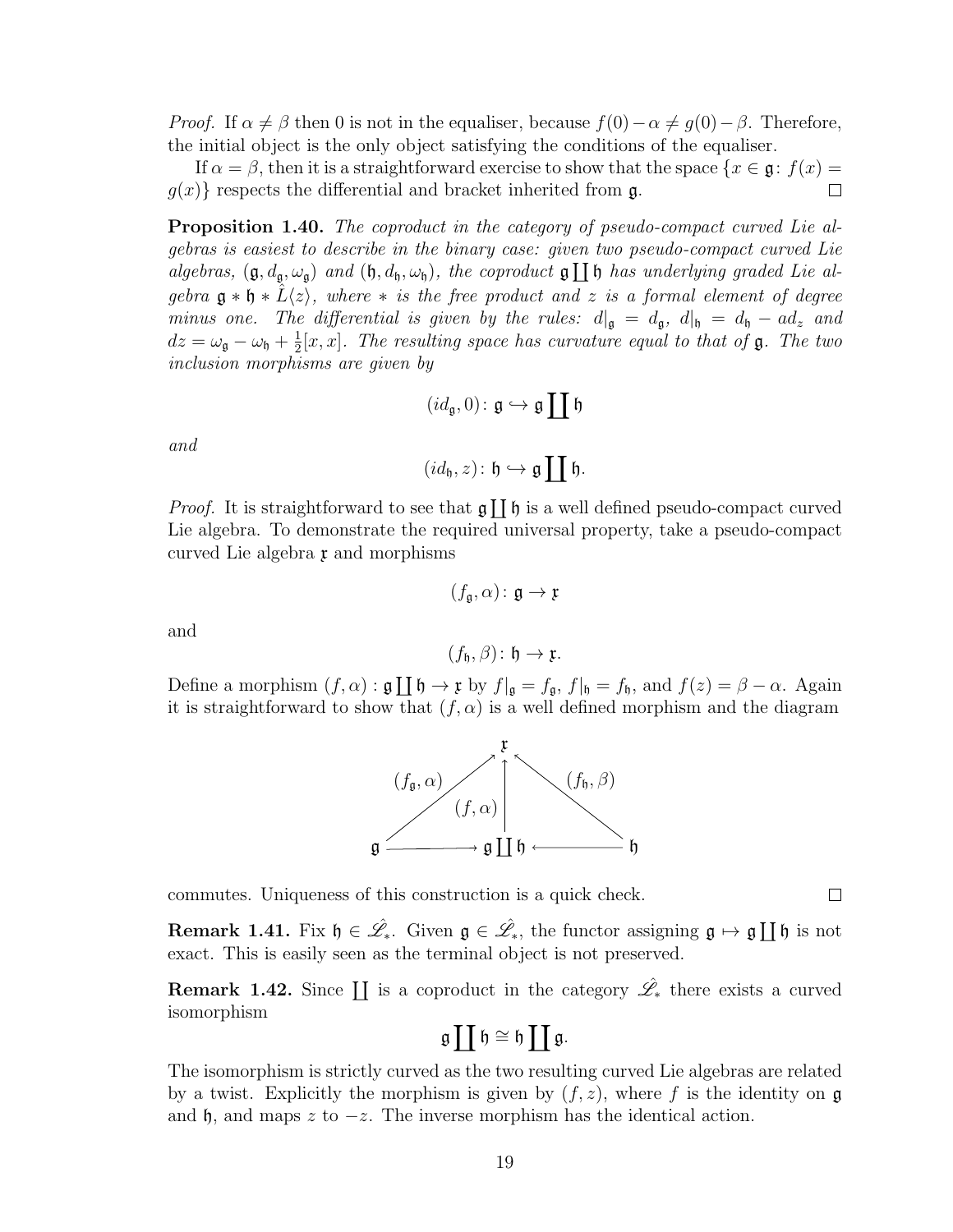The (categorical) coproduct of Proposition [1.40](#page-24-0) is similar to the (non-categorical) disjoint product of [24]. Informally, the coproduct can be thought of as taking the disjoint union of the two spaces, formally adding a MC base point (i.e. a solution the Maurer-Cartan equation) and then twisting the copy of h with this base point to flatten its curvature.

**Proposition 1.43.** The coequaliser of two curved morphisms  $(f, \alpha)$ ,  $(g, \beta)$ :  $g \rightarrow \mathfrak{h}$  is the quotient of h by the ideal generated by  $f(x) - g(x)$  and  $\alpha - \beta$ , for all  $x \in \mathfrak{g}$ .

Proof. A painless check.

**Proposition 1.44.** The category  $\hat{\mathscr{L}}_*$  has all small limits and colimits.

*Proof.* The category  $\hat{\mathscr{L}}_*$  has an initial object, a terminal object, all products, all equalisers, all coproducts, and all coequalisers, therefore it has all small limits and small colimits, cf. [25, Chapter V].  $\Box$ 

#### <span id="page-25-0"></span>1.4.2 Duality for associative dg algebras

It is now necessary to recall the definitions of the cobar constructions in the associative case. These constructions can be found, for example, in [26], where pseudo-compact local associative algebras were studied in the dual setting as conilpotent coassociative coalgebras.

Definition 1.45. A curved associative algebra is a graded algebra with an odd derivation, d, called the differential and an element of degree  $-2$ ,  $\omega$ , called the curvature, such that:

- $d^2 = \mathrm{ad}_{\omega}$ , and
- $d(\omega) = 0$ .

Definition 1.46. The category of associative dg algebras with dg algebra morphisms will be denoted Ass.

A curved associative algebra is said to be pseudo-compact if is isomorphic to an inverse limit of finite dimensional nilpotent curved associative algebras. The category of pseudo-compact local associative curved algebras with continuous curved associative algebra morphisms will be denoted  $\widetilde{C} \widetilde{Ass}$ .

Note that, just like for  $\hat{\mathscr{L}}_*$ , one has to formally add an initial object to  $\widehat{\mathcal{C} \mathcal{A}ss}$  for it to possess all limits. The category  $\widehat{C\mathcal{A}ss}$  with an initial object formally added will be denoted  $\mathcal{C}Ass_*$ .

The following is a result of Hinich and Jardine, cf. [19, 21].

**Theorem 1.47.** The category Ass possesses a model structure with the class of weak equivalences given by quasi-isomorphisms.  $\Box$ 

The following is a result of Positselski, cf. [26, Section 9].

 $\Box$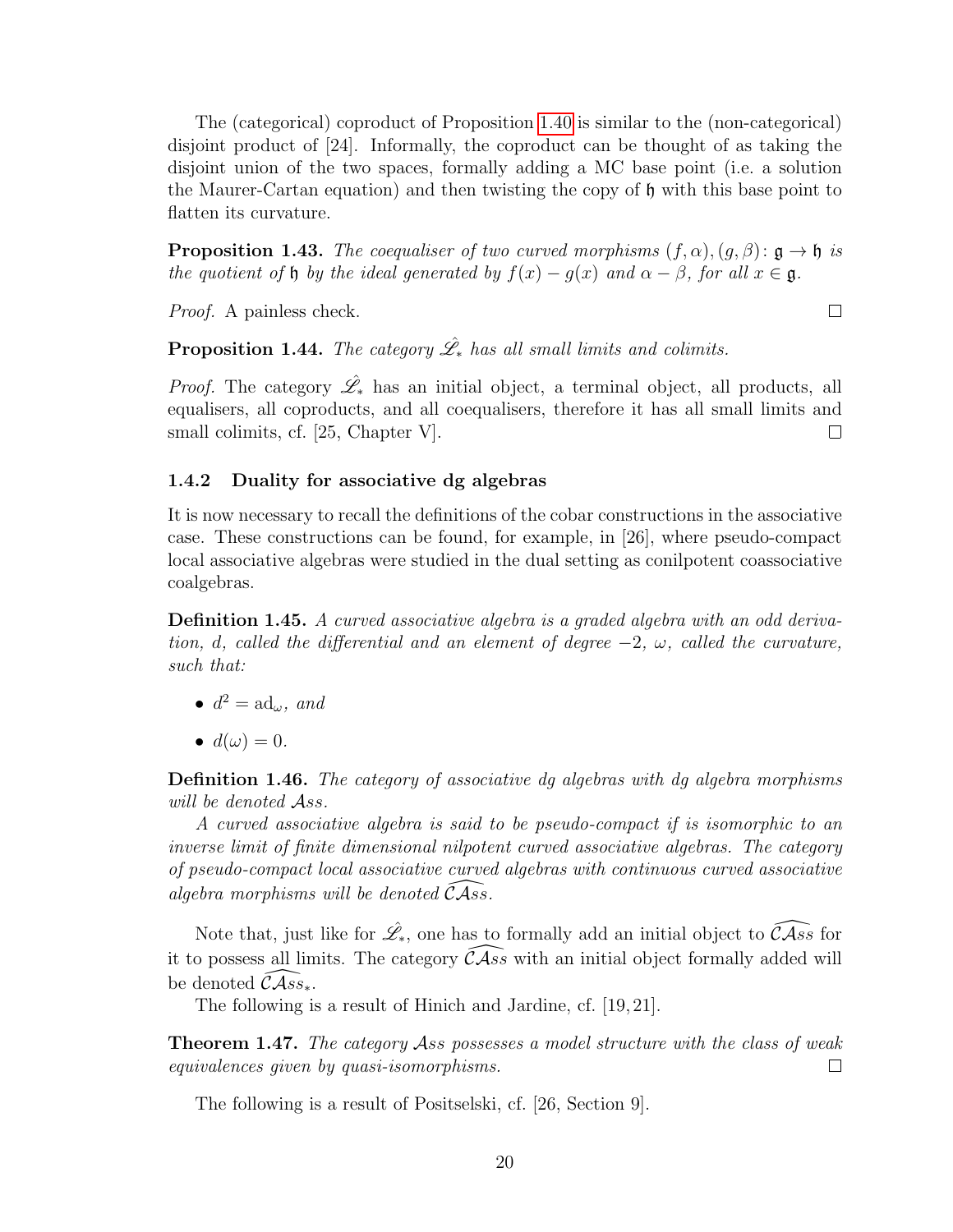**Theorem 1.48.** The category  $\widehat{CAss}_*$  possesses a model structure, where the weak equivalences are given by the minimal class of morphisms containing all of the filtered quasi-isomorphisms and satisfying the two out of three property.  $\Box$ 

**Definition 1.49.** Let  $\hat{\mathcal{B}}$ : Ass  $\rightarrow$   $\widehat{\mathcal{C}}$ Ass<sub>\*</sub> be the contravariant functor assigning to an associative dg algebra the pseudo-compact associative curved algebra  $\hat{\mathcal{B}}(A)$  whose underlying graded algebra is  $\hat{T}\Sigma A_{+}^{*}$ , where  $A_{+}$  is the kernel of a linear retraction  $A \rightarrow k$ . The differential is induced from the multiplication and differential in the same way as Definition [1.29.](#page-20-0)

Just as with the functor  $\mathcal L$  given in Section [1.3,](#page-19-1) the resulting pseudo-compact associative curved algebra under the functor  $\beta$  has zero curvature if, and only if, the linear retraction is a true augmentation, i.e. a dg algebra morphism.

Definition 1.50. Let  $\mathcal{B}: \widehat{\mathcal{C}Ass_*} \to Ass$  be the contravariant functor assigning to a pseudo-compact associative curved algebra the associative dg algebra  $\mathcal{B}(A)$  whose underlying graded algebra is  $T \Sigma A_{+}^{*}$ , where  $A_{+}$  is again the kernel of a linear retraction  $A \rightarrow k$ . The differential is induced in the same way as in Definition [1.34.](#page-21-2)

Remark 1.51. It is important to notice that given an associative algebra, A, the pseudo-compact associative algebra  $\mathcal{B}(A)$  is in fact a Hopf algebra, since it is a tensor algebra. The space of algebra generators in  $\mathcal{B}(A)$  contains only primitive elements. Moreover, if the multiplication of the associative algebra  $A$  is commutative, then the differential of  $\mathcal{B}(A)$  maps the space of algebra generators to primitives. Thus, for a cdga A,  $\mathcal{B}(A)$  is a dg Hopf algebra.

Much like in [24], the reason for recalling the definitions of the associative case is that the contravariant functors  $\mathcal C$  and  $\mathcal L$  can be 'embedded' into the following adjunction proven by Positselski [26].

**Theorem 1.52.** The contravariant functors  $\beta$  and  $\hat{\beta}$  are adjoint. Moreover, they induce a Quillen equivalence.

Proof. Pseudo-compact local associative curved algebras are dual to conilpotent coassociative curved coalgebras and thus it follows from [26, Section 6].  $\Box$ 

Let  $U\colon \hat{\mathscr{L}_*}\to \widehat{\mathcal{C} \mathcal{A}ss_*}$  be the universal enveloping algebra functor, given analogously to the classical construction. Let Prim:  $\widehat{C\mathcal{A}ss_{*}} \to \mathcal{L}_{*}$  be the primitive elements functor, given analogously to the classical construction.

The contravariant functors  $\mathcal L$  and  $\mathcal C$  can be seen to fit into the following 'commutative diagram' of functors:

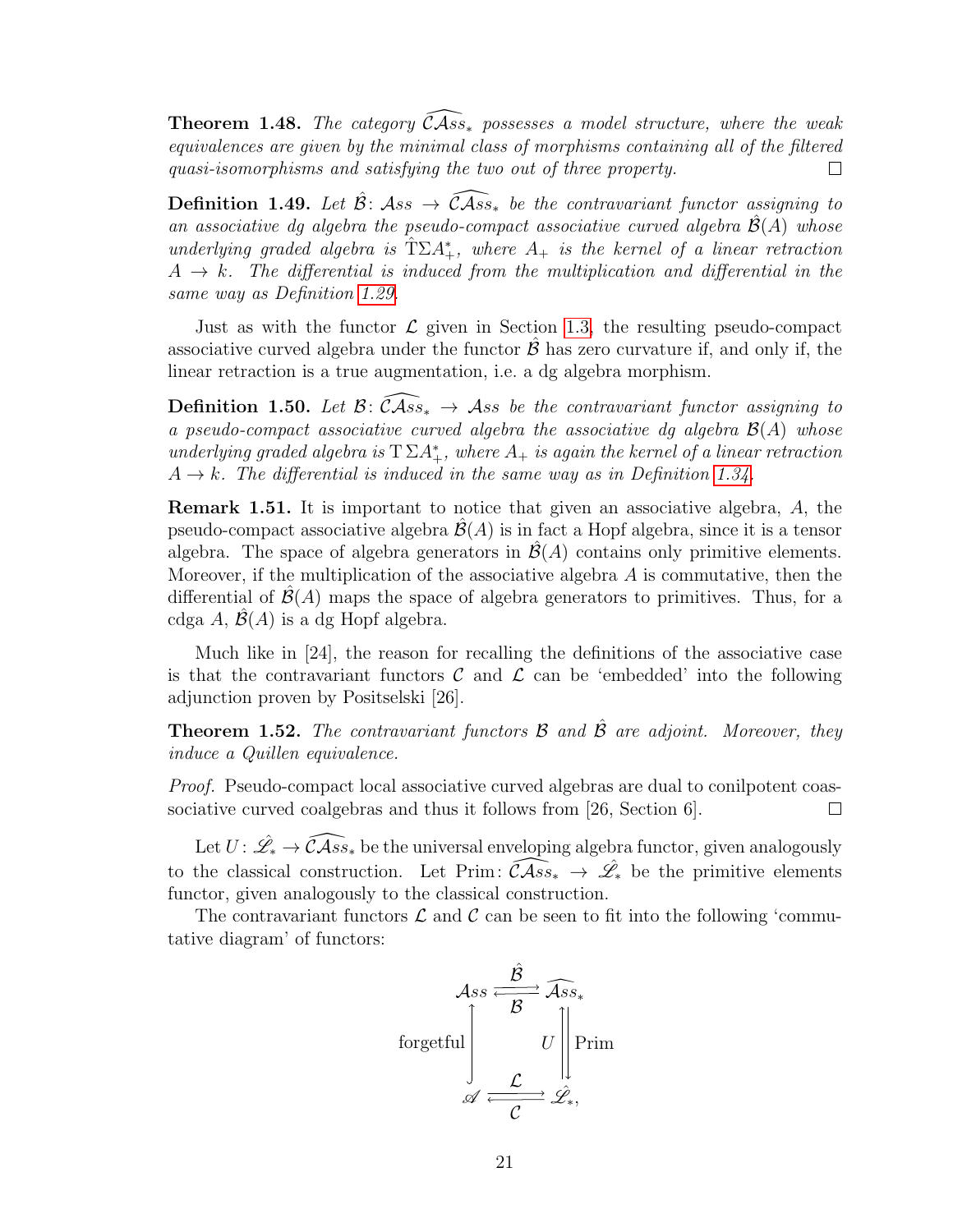The following two propositions show the necessary 'commutativity' of this diagram for the purposes of this paper, and the proofs follow in a straightforward manner from [24, Proposition 9.5].

Proposition 1.53. Given a unital cdga, A, there is a natural isomorphism of pseudocompact curved Lie algebras  $Prim(\hat{\mathcal{B}}(A)) \cong \mathcal{L}(A)$ .  $\Box$ 

<span id="page-27-1"></span>Proposition 1.54. Given a pseudo-compact curved Lie algebra,  $\mathfrak{g}$ , the differential graded algebras  $\mathcal{B}(U(\mathfrak{g}))$  and  $\mathcal{C}(\mathfrak{g})$  are quasi-isomorphic.  $\Box$ 

#### <span id="page-27-0"></span>1.4.3 Model structure

The category  $\hat{\mathscr{L}}_*$  will now be endowed with a model structure that will be shown to be Quillen equivalent (via the contravariant functors defined in Section [1.3\)](#page-19-1) to the model category of unital cdgas given by Hinich [19]. For completeness, first recall the model structure given by Hinich.

Theorem 1.55 (Hinich). The category of unital cdgas is a closed model category where a morphism is

- a weak equivalence if, and only if, it is a quasi-isomorphism;
- a fibration if, and only if, it is surjective;
- a cofibration if, and only if, it has the LLP with respect to all acyclic fibrations.

 $\Box$ 

<span id="page-27-3"></span>**Definition 1.56.** A morphism  $(f, \alpha)$ :  $\mathfrak{g} \to \mathfrak{h}$  in  $\hat{\mathscr{L}}_*$  is called

- a weak equivalence if, and only if, it belongs to the minimal class of morphisms containing the filtered quasi-isomorphisms and satisfy the two out of three property;
- a fibration if, and only if, the underlying graded Lie algebra morphism,  $f$ , is a surjective morphism;
- a cofibration if, and only if, it has the LLP with respect to all acyclic fibrations.

Provided with this definition, some preliminary results will be discussed before showing that  $\hat{\mathscr{L}}_*$  is in fact a model category with this model structure. First it is helpful to look at some useful facts regarding filtered quasi-isomorphisms and the units of the adjunction given in Section [1.3.](#page-19-1)

<span id="page-27-2"></span>**Proposition 1.57.** Given a filtered quasi-isomorphism  $(f, \alpha)$ :  $g \rightarrow f$ , the induced morphism

$$
\mathcal{C}(f,\alpha)\colon \mathcal{C}(\mathfrak{h})\to \mathcal{C}(\mathfrak{g})
$$

is a quasi-isomorphism of  $\mathscr A$ . Conversely, given a quasi-isomorphism  $g: A \to B$  of A the induced morphism

$$
\mathcal{L}(g) \colon \mathcal{L}(B) \to \mathcal{L}(A)
$$

is a filtered quasi-isomorphism.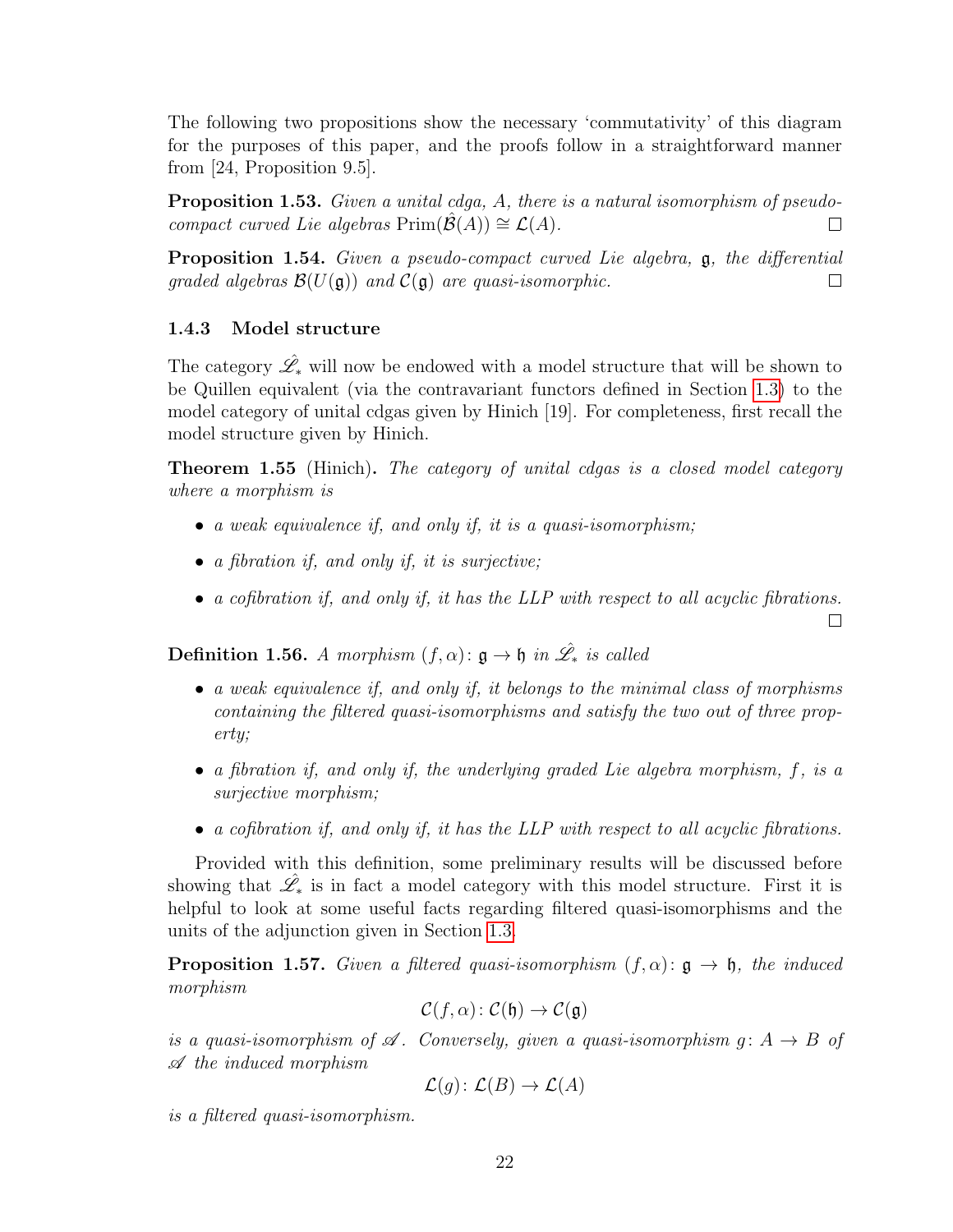*Proof.* In the first instance, there exist filtrations on  $\mathfrak{g}$  and  $\mathfrak{h}$  such that  $gr_F(f, \alpha)$  is a quasi-isomorphism. These filtrations induce increasing and cocomplete filtrations upon  $\mathcal{C}(\mathfrak{g})$  and  $\mathcal{C}(\mathfrak{h})$ . Therefore,  $gr_F \mathcal{C}(f,\alpha)$  is a quasi-isomorphism and—since the homology of chain complexes commutes with filtered colimits— $\mathcal{C}(f,\alpha)$  is a quasiisomorphism.

Now for the converse statement. After applying the contravariant functor  $\mathcal{L}$ , take the filtrations induced by the lower central series. Since the brackets are built freely they preserve quasi-isomorphisms, whence  $\mathcal{L}(g)$  is a filtered quasi-isomorphism.  $\Box$ 

#### Proposition 1.58.

- Given a unital cdga, A, the morphism  $i_A : \mathcal{CL}(A) \to A$  is a quasi-isomorphism.
- Given a pseudo-compact curved Lie algebra,  $\mathfrak{g}$ , the morphism  $i_{\mathfrak{g}}: \mathcal{LC}(\mathfrak{g}) \to \mathfrak{g}$  is a filtered quasi-isomorphism.

*Proof.* By Proposition [1.54](#page-27-1)  $\mathcal{C}(\mathcal{L}(A)) \simeq \mathcal{B}U(\mathcal{L}(A))$ . Now,  $\mathcal{B}U\mathcal{L}(A) = \mathcal{B}\mathcal{B}(A)$  which is quasi-isomorphic to A by [26, Section 9], considering A as an associative dg algebra. Thus the first statement is proven.

To prove the second statement, consider the natural filtration by the lower central series on g and the filtration it induces upon  $\mathcal{LC}(\mathfrak{g})$ ; denote these two filtrations by F. Therefore, it is sufficient to the show that the morphism  $\mathcal{LC}(\text{gr}_F \mathfrak{g}) \to \text{gr}_F \mathfrak{g}$  is a quasi-isomorphism of dgla—this follows from [24, Proposition 9.10].  $\Box$ 

<span id="page-28-0"></span>**Lemma 1.59.** The contravariant functor  $\mathcal{L}$  sends fibrations to cofibrations and cofibrations to fibrations.

*Proof.* Given a fibration  $f: A \rightarrow B$  of unital cdgas, to show that  $\mathcal{L}(f)$  is a cofibration it is necessary to find a lift in each diagram of the form



where the morphism  $(\phi, \alpha)$ :  $\mathfrak{g} \to \mathfrak{h}$  is an acyclic fibration of pseudo-compact curved Lie algebras. This is equivalent to seeking a lift in each diagram of the following form



This follows from the adjunction of the contravariant functors  $\mathcal L$  and  $\mathcal C$ , see Proposition [1.37.](#page-22-1) Now, by assumption, the morphism  $f$  is a fibration. Further, by Proposition [1.57,](#page-27-2) the morphism  $\mathcal{C}(\phi,\alpha)$  is a weak equivalence. Therefore, it suffices show that the morphism  $\mathcal{C}(\phi,\alpha)$  is a cofibration. Let  $\{F_i\mathfrak{g}\}_{i\in\mathbb{N}}$  denote the lower central series and let the kernel of  $(\phi, \alpha)$  be denoted by  $K \subseteq \mathfrak{g}$ . Therefore, the tower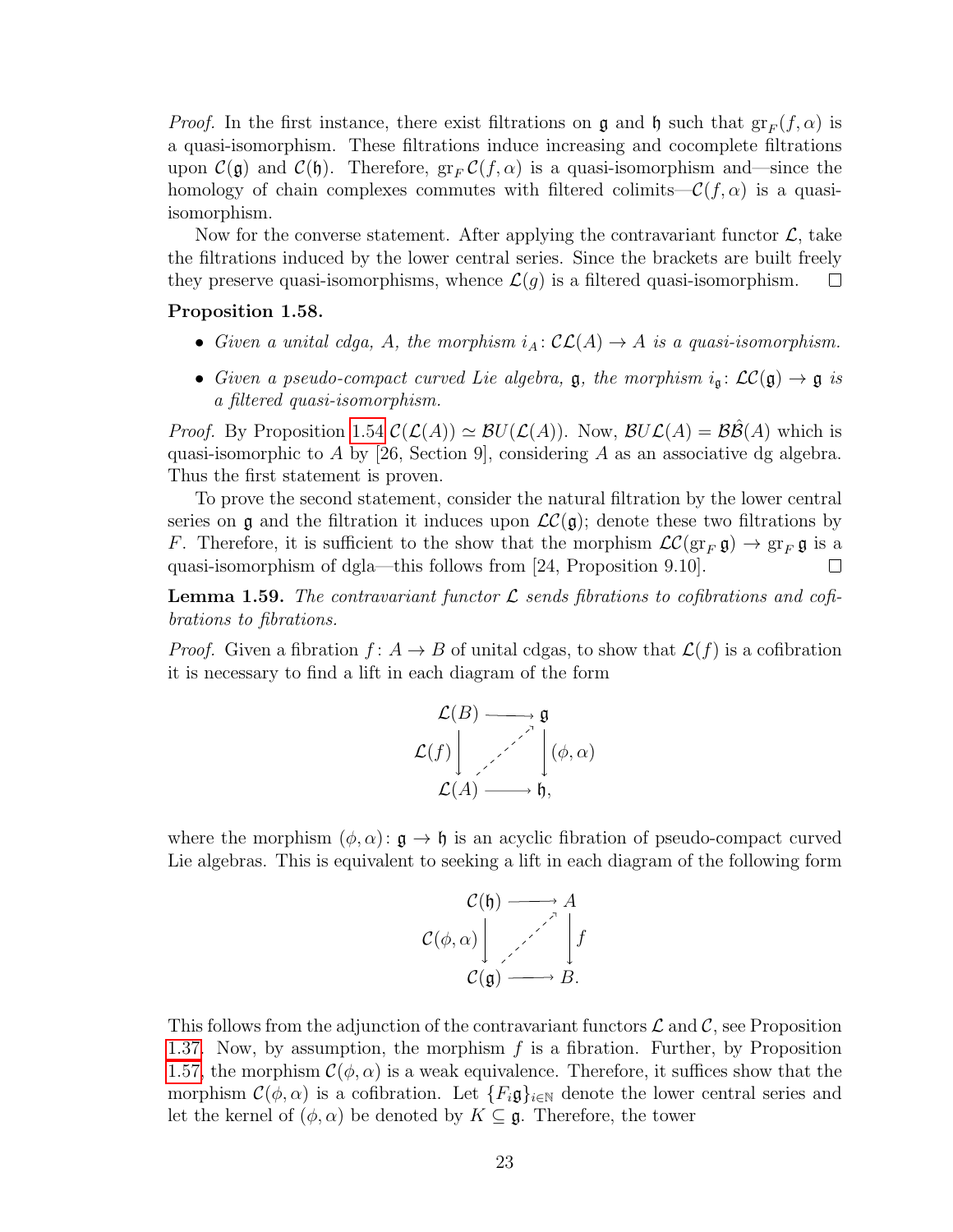$$
\mathfrak{h} \cong \mathfrak{g}/(F_1\mathfrak{g} \cap K) \stackrel{\pi_1}{\longleftarrow} \mathfrak{g}/(F_2\mathfrak{g} \cap K) \stackrel{\pi_2}{\longleftarrow} \mathfrak{g}/(F_3\mathfrak{g} \cap K) \stackrel{\pi_3}{\longleftarrow} \cdots
$$

is obtained. In Proposition [1.14](#page-16-0) it was shown that  $\mathfrak{g} = \varprojlim_{i} \mathfrak{g}/F_i \mathfrak{g}$  for any  $\mathfrak{g} \in \hat{\mathscr{L}}_*$ . The limit of the above tower is, therefore, simply g and hence the colimit of

$$
\mathcal{C}(\mathfrak{h}) \longrightarrow \mathcal{C}(\mathfrak{g}/(F_1\mathfrak{g}\cap K)) \longrightarrow \mathcal{C}(\mathfrak{g}/(F_2\mathfrak{g}\cap K)) \longrightarrow \mathcal{C}(\mathfrak{g}/(F_3\mathfrak{g}\cap K)) \longrightarrow \cdots
$$

is  $\mathcal{C}(\mathfrak{g})$ . It is thus sufficient to prove that each of the morphisms  $\mathcal{C}(\pi_n)$  for  $n \in \mathbb{N}$  are cofibrations in  $\mathscr A$ . First note that for each  $n \geq 1$ , ker $(\pi_n) = (F_n \mathfrak{g} \cap K)/(F_{n+1} \mathfrak{g} \cap K)$ . From here it is straightforward to see that, just as in [20, Section 5.2.2],  $\mathcal{C}(\pi_n)$  is a standard cofibration obtained by adding free generators to  $\mathcal{C}(\mathfrak{g}/(F_n\mathfrak{g}\cap K))$ .

To complete the proof of the statement, note the standard fact that cofibrations in unital cdga are monomorphisms and the contravariant functor  $\mathcal L$  sends monomorphisms to epimorphisms, i.e. fibrations.  $\Box$ 

By [13, Theorem 9.7], once it has been shown that  $\hat{\mathscr{L}}_*$  is a CMC with the model structure of Definition [1.56,](#page-27-3) Theorem [1.65](#page-33-0) will have been proven. To this end, first it is noted that despite the functor  $(-)$  [[b, for some fixed b, not being exact (see Remark [1.41\)](#page-24-1) it does have the following redeeming property.

**Lemma 1.60.** Given a weak equivalence,  $(f, \alpha)$ :  $\mathfrak{g}_1 \to \mathfrak{g}_2$  of  $\hat{\mathscr{L}}_*$ , for a fixed  $\mathfrak{h}$ 

$$
(f,\alpha) \coprod (\mathrm{id}_{\mathfrak{h}},0) \colon \mathfrak{g}_1 \coprod \mathfrak{h} \to \mathfrak{g}_2 \coprod \mathfrak{h}
$$

is a weak equivalence too.

Proof. All curved Lie algebras are cofibrant, and coproducts preserve weak equivalences of cofibrant objects. Therefore, it is immediate. More explicitly, the morphism  $(f, \alpha)$  is a weak equivalence and so there exist filtrations, F and G, on  $\mathfrak{g}_1$  and  $\mathfrak{g}_2$ , respectively, such that the induced morphism on the associated graded algebras is a quasi-isomorphism. The filtrations F induces a filtration on the  $\mathfrak{g}_1 \coprod \mathfrak{h}$  given by

$$
\tilde{F}_i = \left\{ \begin{array}{ll} F_i \mathfrak{g}_1 \coprod \mathfrak{h} & \text{if } i = 1 \\ F_i \mathfrak{g}_1 \coprod 0 & \text{if } i > 1 \end{array} \right.
$$

.

Likewise, G induces a filtration,  $\tilde{G}$ , on  $\mathfrak{g}_2 \coprod \mathfrak{h}$ . The associated graded algebras of the coproducts are clearly quasi-isomorphic via the induced morphisms.  $\Box$ 

Now, enough auxiliary results have been developed to prove the remaining axioms of a model category, i.e. the lifting and the factorisation properties. The proofs of the lifting axioms rely on the next lemma which is proven with methods based upon that of [26] which in turn are based upon constructions originally performed in [20] in the proof of a similar lemma named op. cit. the 'Key Lemma'.

<span id="page-29-0"></span>Lemma 1.61. Let A be a unital cdga,  $\mathfrak g$  be a pseudo-compact curved Lie algebra and  $f: A \to C(\mathfrak{g})$  be a surjective morphism. Consider the pushout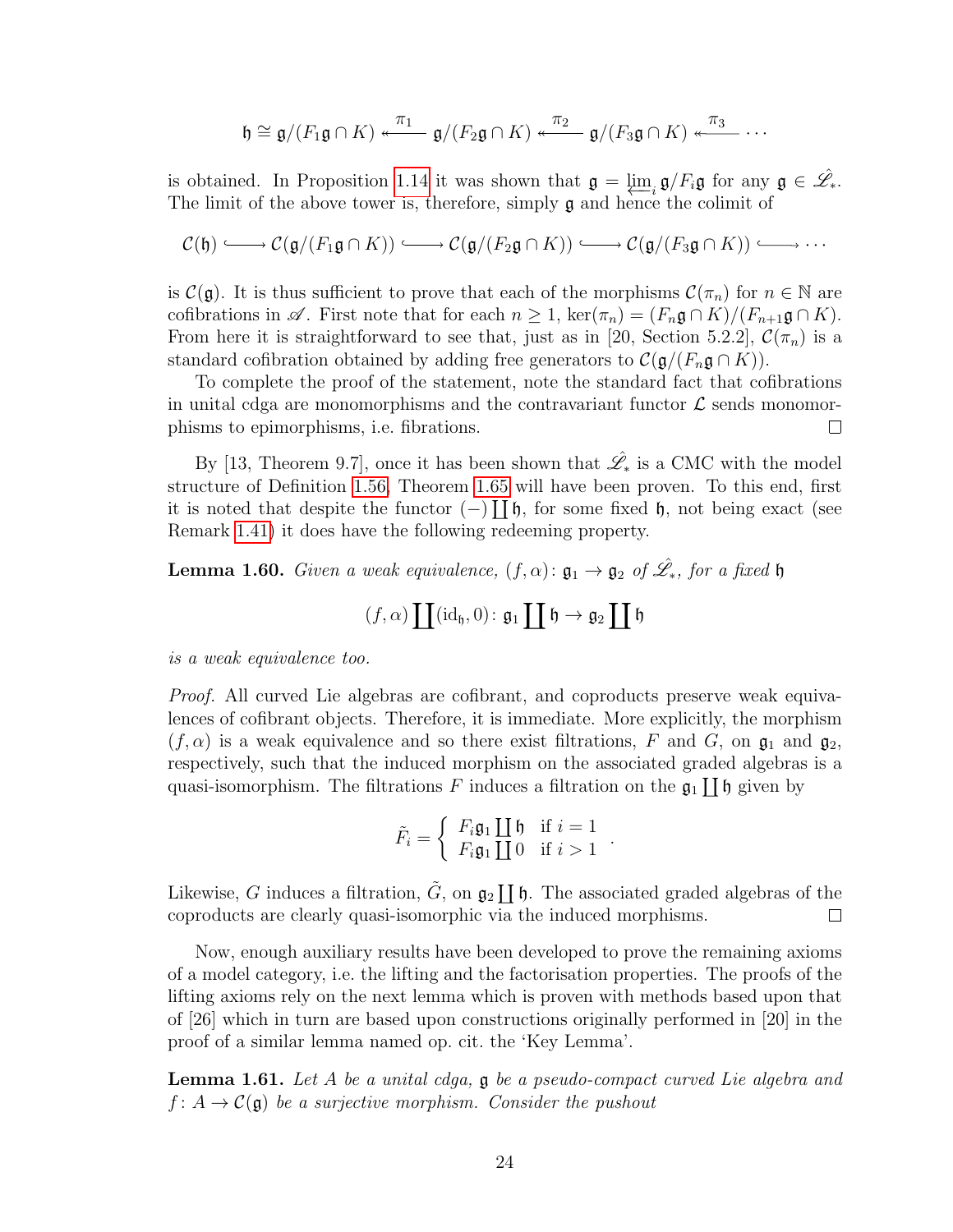

Then the morphism  $j: \mathcal{L}(A) \to \mathcal{L}(A) \coprod_{\mathcal{LC}(\mathfrak{g})} \mathfrak{g}$  is a weak equivalence.

*Proof.* The morphism  $j: \mathcal{L}(A) \to \mathcal{L}(A) \coprod_{\mathcal{LC}(\mathfrak{g})} \mathfrak{g}$  is a weak equivalence if there exists filtrations on  $\mathcal{L}(A)$  and  $\mathcal{L}(A) \coprod_{\mathcal{LC}(\mathfrak{g})} \mathfrak{g}$  such that j is a filtered quasi-isomorphism. To construct these filtrations, first filter  $\frak{g}$  by the natural filtration obtained by the lower central series. Denote this filtration, the filtration induced upon  $\mathcal{C}(\mathfrak{g})$ , and the filtration induced on A by the pre-images of the surjective morphism  $A \to \mathcal{C}(\mathfrak{g})$  by F. Therefore, there exists a morphism  $\mathcal{LC}(\text{gr}_F \mathfrak{g}) \to \mathcal{L}(\text{gr}_F A)$  which is a cofibrtation. So it is clear that  $\operatorname{gr}_F(\mathcal{L}(A) \coprod_{\mathcal{LC}(\mathfrak{g})} \mathfrak{g}) = \mathcal{L}(\operatorname{gr}_F A) \coprod_{\mathcal{LC}(\operatorname{gr}_F \mathfrak{g})} \operatorname{gr}_F \mathfrak{g}$ , i.e. take the pushout:



Denote by n the positive grading induced by the indexing of the filtration  $F$  and introduce a filtration G on  $gr_F A$  by setting  $G_0 gr_F A = gr_F A$  and  $G_j gr_F A$  the sum of the components of the ideal ker( $gr_F A \to C(gr_F \mathfrak{g})$ ) situated in the grading  $n \geq j$ . This would mean that the associated graded is equal to

$$
\mathrm{gr}_G \, \mathrm{gr}_F \, A = \frac{\mathrm{gr}_F \, A}{\bigoplus_{n\geq 1} (\ker(\mathrm{gr}_F A \to \mathcal{C}(\mathrm{gr}_F \mathfrak{g})))_n} \oplus \frac{\bigoplus_{n\geq 1} (\ker(\mathrm{gr}_F A \to \mathcal{C}(\mathrm{gr}_F \mathfrak{g})))_n}{\bigoplus_{n\geq 2} (\ker(\mathrm{gr}_F A \to \mathcal{C}(\mathrm{gr}_F \mathfrak{g})))_n}
$$

$$
\oplus \frac{\bigoplus_{n\geq 2} (\ker(\mathrm{gr}_F A \to \mathcal{C}(\mathrm{gr}_F \mathfrak{g})))_n}{\bigoplus_{n\geq 3} (\ker(\mathrm{gr}_F A \to \mathcal{C}(\mathrm{gr}_F \mathfrak{g})))_n} \oplus \cdots
$$

$$
= \mathcal{C}(\mathrm{gr}_F \mathfrak{g}) \oplus (\ker(\mathrm{gr}_F A \to \mathcal{C}(\mathrm{gr}_F \mathfrak{g})))_1 \oplus (\ker(\mathrm{gr}_F A \to \mathcal{C}(\mathrm{gr}_F \mathfrak{g})))_2 \oplus \cdots.
$$

The filtration G is locally finite with respect to the grading n, but the differential may map  $\operatorname{gr}_F A$  into the kernel of  $\operatorname{gr}_F A \to \mathcal{C}(\operatorname{gr}_F \mathfrak{g})$ , and so the goal of a filtered quasi-isomorphism has yet been achieved. Let  $G$  also denote the induced filtration upon  $\mathcal{L}(\operatorname{gr}_F A)$  and hence  $\mathcal{L}(\operatorname{gr}_F A) \coprod_{\mathcal{LC}(\operatorname{gr}_F \mathfrak{g})} \operatorname{gr}_F \mathfrak{g}$ . Whence

$$
\operatorname{gr}_G \operatorname{gr}_F \left( \mathcal{L}(A) \coprod_{\mathcal{L}(\mathfrak{g})} \mathfrak{g} \right) = \mathcal{L}(\operatorname{gr}_G \operatorname{gr}_F A) \coprod_{\mathcal{L}(\operatorname{gr}_F \mathfrak{g})} \operatorname{gr}_F \mathfrak{g}.
$$

Therefore, there are two gradings, n and j, upon  $\operatorname{gr}_G \operatorname{gr}_F A$  and

$$
\operatorname{gr}_G \operatorname{gr}_F(\mathcal{L}(A) \coprod_{\mathcal{LC}(\mathfrak{g})} \mathfrak{g}).
$$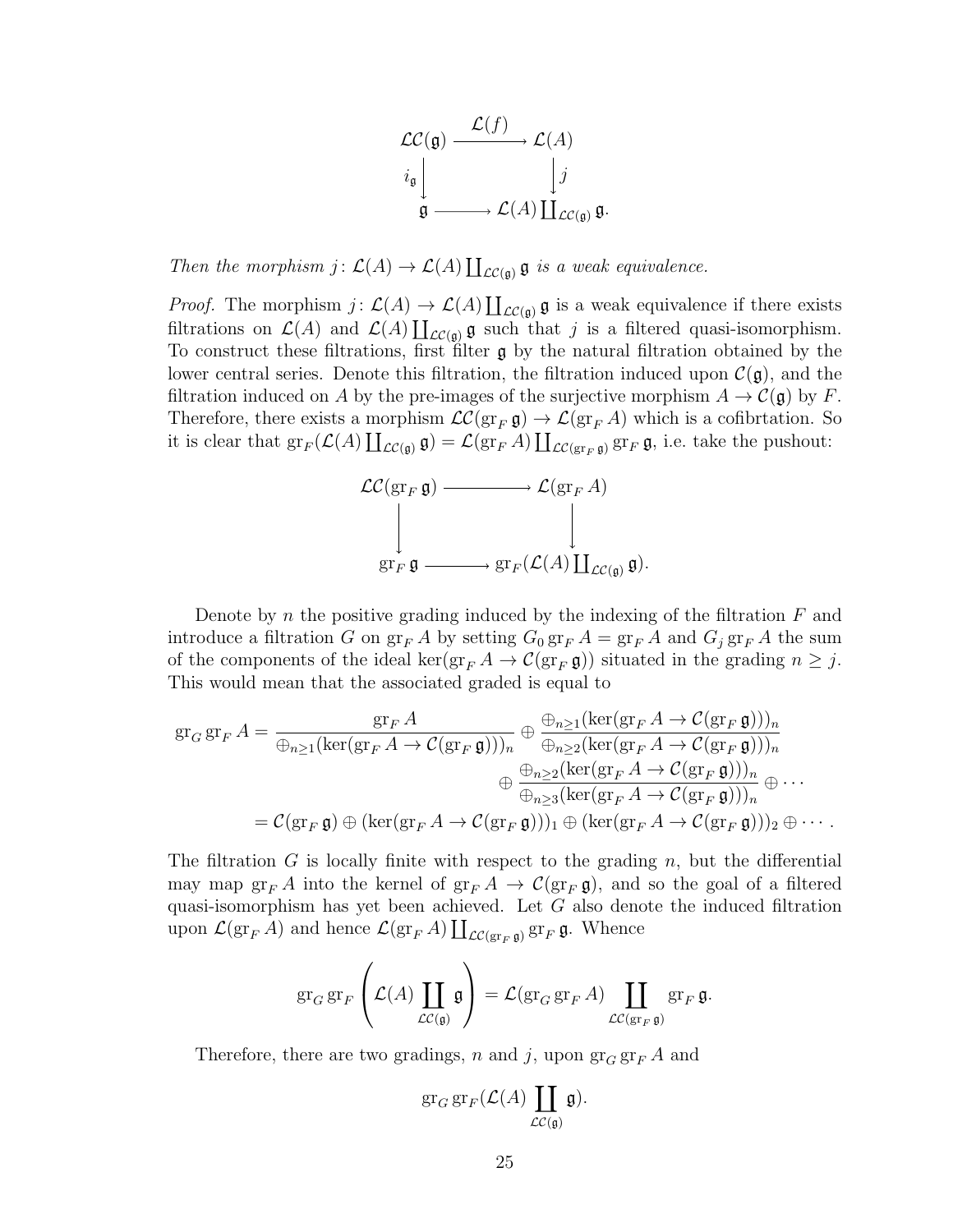Thus, introduce a final filtration H by the rules  $H_t$   $\operatorname{gr}_G \operatorname{gr}_F A = \bigoplus_{n \geq 1, j \geq t} (\operatorname{gr}_G \operatorname{gr}_F A)_{n,j}$ . This again induces a filtration upon  $\mathcal{L}(\text{gr}_F A) \coprod_{\mathcal{LC}(\text{gr}_F \mathfrak{g})} \mathfrak{g}$ . Whence

$$
\operatorname{gr}_H \operatorname{gr}_G \operatorname{gr}_F \left( \mathcal{L}(A) \coprod_{\mathcal{LC}(\mathfrak{g})} \mathfrak{g} \right) = \mathcal{L}(\operatorname{gr}_H \operatorname{gr}_G \operatorname{gr}_F A) \coprod_{\mathcal{LC}(\operatorname{gr}_F \mathfrak{g})} \operatorname{gr}_F \mathfrak{g}.
$$

Now,  $\mathcal{L}(\operatorname{gr}_H \operatorname{gr}_G \operatorname{gr}_F A) = \mathcal{L}C(\operatorname{gr}_F \mathfrak{g}) \coprod X$  where X is constructed by applying the contravariant functor  $\mathcal L$  to the kernel components of  $\operatorname{gr}_G \operatorname{gr}_F(A)$  and

$$
\operatorname{gr}_H \operatorname{gr}_G \operatorname{gr}_F(\mathcal{L}(A) \coprod_{\mathcal{L}(\mathfrak{g})} \mathfrak{g}) = \operatorname{gr}_F \mathfrak{g} \coprod X.
$$

Further, since  $LC(\operatorname{gr}_F \mathfrak{g}) \to \operatorname{gr}_F \mathfrak{g}$  is a quasi-isomorphism, so is

$$
\mathcal{L}(\operatorname{gr}_H \operatorname{gr}_G \operatorname{gr}_F A) \to \operatorname{gr}_H \operatorname{gr}_G \operatorname{gr}_F(\mathcal{L}(A) \coprod_{\mathcal{L}(\mathfrak{g})} \mathfrak{g})
$$

and hence the statement has been proven.

<span id="page-31-0"></span>**Lemma 1.62.** Given a morphism in the category of curved Lie algebras,  $(f, \alpha)$ :  $g \rightarrow$ h, it can be factorised as the composition of

- a cofibration followed by an acyclic fibration; and
- an acyclic cofibration followed by a fibration.

*Proof.* To proceed, first consider the induced morphism  $\mathcal{C}(f, \alpha)$ :  $\mathcal{C}(\mathfrak{h}) \to \mathcal{C}(\mathfrak{g})$ . Since  $\mathscr A$  is a model category it is possible factorise this morphism as

$$
\mathcal{C}(\mathfrak{h}) \xrightarrow{j} A \xrightarrow{p} \mathcal{C}(\mathfrak{g})
$$

,

 $\Box$ 

where  $j$  is a cofibration and  $p$  is a fibration in the category of unital cdga. Further, it is possible to choose either of the morphisms,  $j$  and  $p$ , to be a weak equivalence and doing so will specialise to one of the statements in the lemma. This factorisation in turn induces morphisms

$$
\mathcal{LC}(\mathfrak{g}) \xrightarrow{\mathcal{L}(p)} \mathcal{L}(A) \xrightarrow{\mathcal{L}(j)} \mathcal{LC}(\mathfrak{h})
$$

of curved Lie algebras. Therefore, taking the pushout

$$
\mathcal{LC}(\mathfrak{g}) \xrightarrow{\mathcal{L}(p)} \mathcal{L}(A)
$$
\n
$$
i_{\mathfrak{g}} \downarrow \qquad \qquad \downarrow (\tilde{\iota}, \gamma)
$$
\n
$$
\mathfrak{g} \xrightarrow{\mathcal{L}(A)} \mathcal{L}(A) \coprod_{\mathcal{LC}(\mathfrak{g})} \mathfrak{g},
$$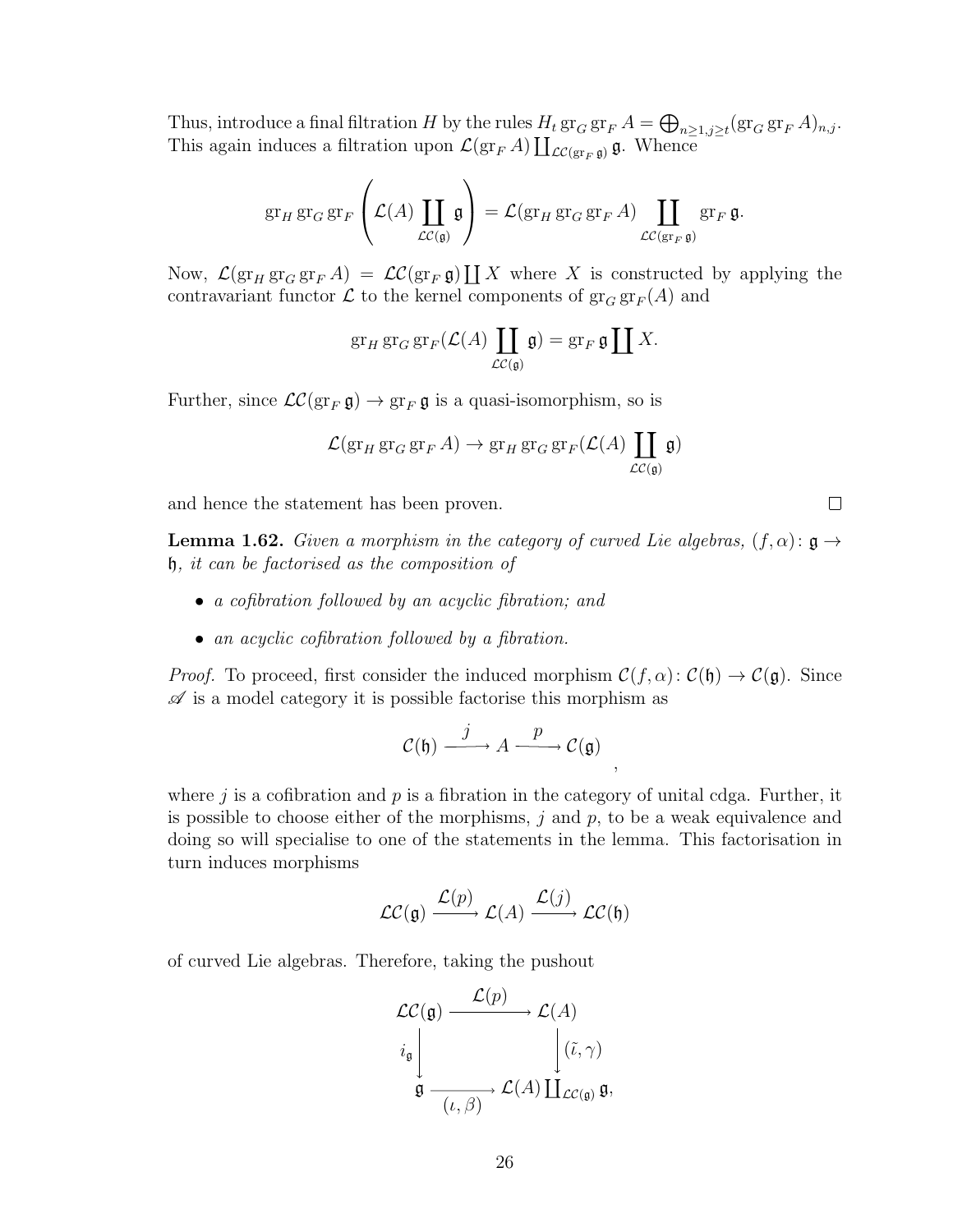it can be seen that the morphism  $(\iota, \beta) : \mathfrak{g} \to \mathcal{L}(A) \coprod_{\mathcal{LC}(\mathfrak{g})} \mathfrak{g}$  is a cofibration, since it is obtained from a cobase change of the cofibration  $\mathcal{L}(p)$ . Further, there exists a morphism  $(\rho, \epsilon)$ :  $\mathcal{L}(A) \coprod_{\mathcal{LC}(\mathfrak{g})} \mathfrak{g} \to \mathfrak{h}$  coming from the universal property of a pushout:



Hence,  $(\rho, \epsilon)$  is a fibration. Moreover, Lemma [1.61](#page-29-0) shows that  $(\tilde{\iota}, \gamma)$  is a weak equivalence.

The composition  $(f, \alpha) = (\rho, \epsilon) \circ (\iota, \beta)$  provides the desired decompositions depending upon the choice of weak equivalence in the original decomposition.

For the first statement, it is necessary to show that  $(\rho, \epsilon)$  is a weak equivalence. It is, therefore, sufficient to show that  $i_{\mathfrak{h}} \circ \mathcal{L}(j)$  is a weak equivalence, since it then follows from the two of three property. To this end, choose  $j$  in the original factorisation to be a weak equivalence and the result follows.

For the second factorisation, choose  $p$  to be the weak equivalence in the original factorisation. This ensures that  $(\iota, \beta)$  is a weak equivalence because the rest of the morphisms in the commutative square  $\mathcal{L}(p)$ ,  $i_{\mathfrak{g}}$ , and  $(\tilde{\iota}, \gamma)$  are weak equivalences.  $\Box$ 

Remark 1.63. It is possible that the factorisations proven to exist in Lemma [1.62](#page-31-0) could be given more directly. One (standard) method would be to define analogues of the *n*-disk and *n*-sphere in the category  $\hat{\mathscr{L}}_*$ . The author notes he has not investigated this approach.

One lift is given by the definition of the classes of morphism in the model structure. Therefore, it is only necessary to prove that all cofibrations have the left lifting property with respect to all acyclic fibrations.

Lemma 1.64. Given a commutative diagram of the form



where f is an acyclic cofibration and  $\phi$  is a fibration, there exists a morphism (or lift)  $\mathfrak{h} \to \mathfrak{a}$  such that the diagram still commutes, i.e. acyclic cofibrations have the LLP with respect to all fibrations.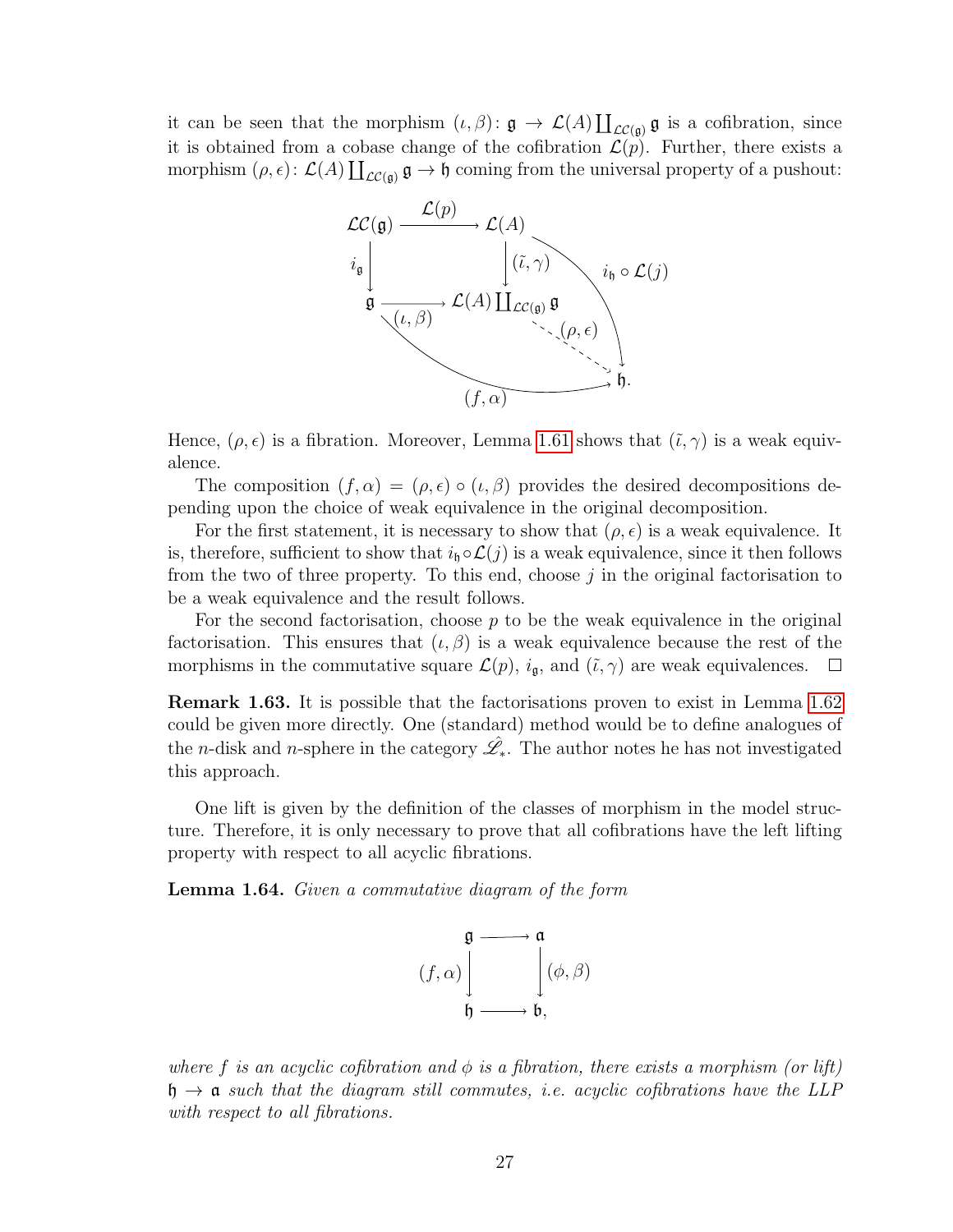Proof. First, using the proof of Lemma [1.62](#page-31-0) (and borrowing notation from the proof) one has  $(f, \alpha) = (\rho, \epsilon) \circ (\iota, \beta)$ , where  $(\rho, \epsilon) : \mathcal{L}(A) \coprod_{\mathcal{LC}(\mathfrak{g})} \mathfrak{g} \to \mathfrak{h}$  is an acyclic fibration and  $(\iota, \beta)$ :  $\mathfrak{g} \to \mathcal{L}(A) \coprod_{\mathcal{LC}(\mathfrak{g})} \mathfrak{g}$  is an acyclic cofibration. Note that both  $(\rho, \epsilon)$  and  $(\iota, \beta)$  are acyclic by the 2 of 3 property.

Since  $(f, \alpha)$  is a cofibration it has, by definition, the LLP with respect to all acyclic fibrations. In particular, the following commutative diagram exists:



which implies that  $(f, \alpha)$  is a retract of  $(\iota, \beta)$ , as the following diagram shows:

$$
\mathfrak{g} \xrightarrow{\mathfrak{g}} \mathfrak{g}
$$
\n
$$
(f, \alpha) \downarrow \qquad \qquad \mathfrak{g} \downarrow \qquad \qquad \mathfrak{g}
$$
\n
$$
\mathfrak{h} \xrightarrow{\mathfrak{h} \to} \mathcal{L}(A) \coprod_{\mathcal{L}C(\mathfrak{g})} \mathfrak{g} \to \mathfrak{h} \xrightarrow{\mathfrak{g} \to} \mathfrak{h}.
$$

Therefore, if  $(\iota, \beta)$  has the LLP with respect to all fibrations, so must  $(f, \alpha)$ . Since  $(\iota, \beta)$  is obtained by a cobase change of  $\mathcal{L}(p)$ , it suffices to show that  $\mathcal{L}(p)$  has the LLP with respect to all fibrations. To this end, begin with the following diagram:



where  $(\varphi, \kappa)$  is a fibration of curved Lie algebras. Using the adjunction between the contravariant functors C and  $\mathcal{L}$  (Proposition [1.37\)](#page-22-1), finding a lift in the above diagram is equivalent to finding a lift in the following diagram:



<span id="page-33-0"></span>There exists a lift  $H: \mathcal{C}(\mathfrak{x}) \to A$  in this diagram because p is an acyclic fibration,  $\mathcal{C}(\varphi,\kappa)$  is a cofibration (see Lemma [1.59\)](#page-28-0), and the category  $\mathscr A$  is a model category. Thus, the proof is complete.  $\Box$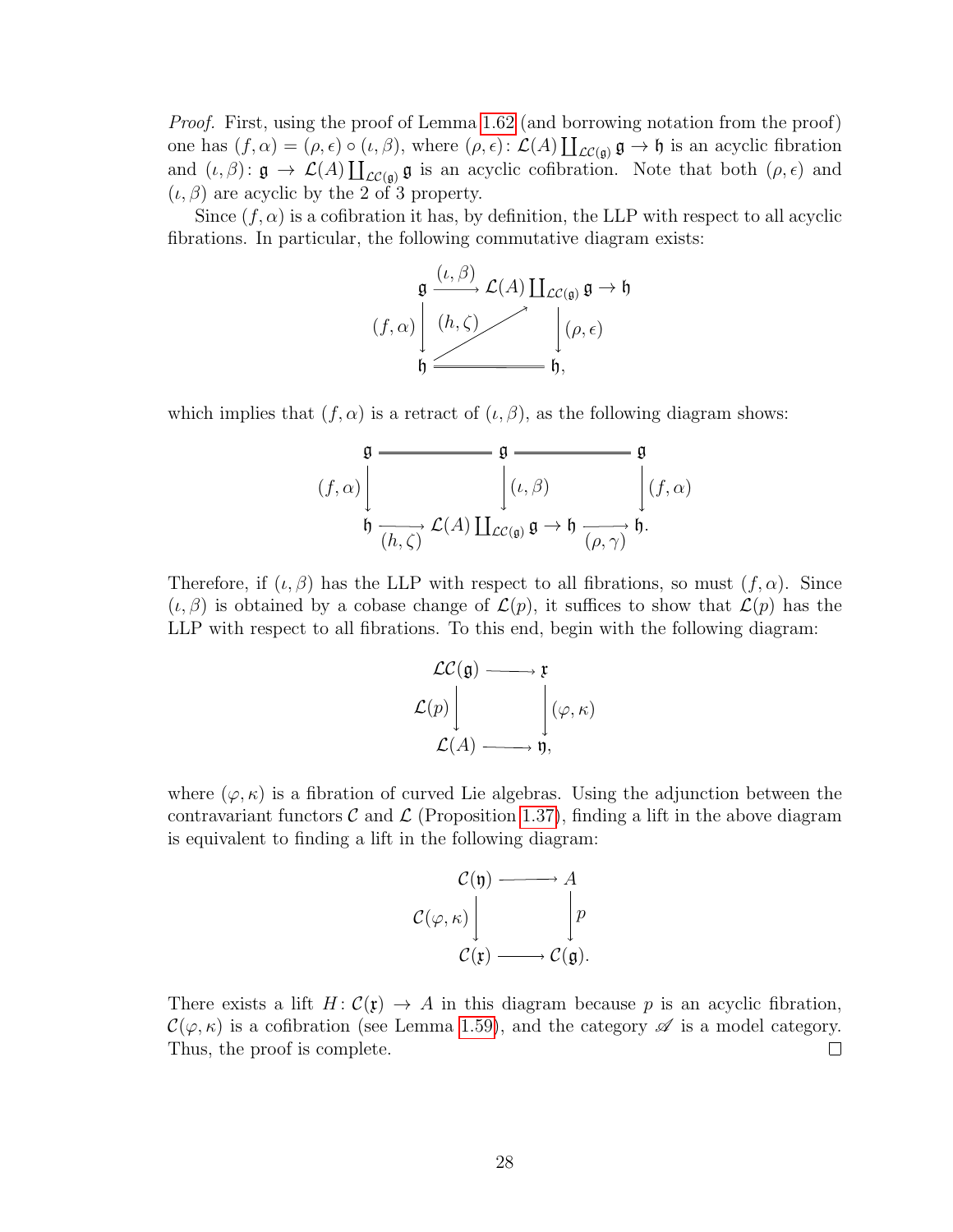**Theorem 1.65.** The category of curved Lie algebras with curved morphisms defines a model category with the model structure defined in Definition [1.56.](#page-27-3) Moreover, it is Quillen equivalent to the model category of unital commutative differential graded algebras.

Proof. It follows from the preceding results.

#### <span id="page-34-0"></span>1.5 Unbased rational homotopy theory

For the remainder of the paper it is assumed that the ground field is the rational numbers, Q. Within this section, results contained in [4] and [24] will be used alongside the Quillen equivalence of Theorem [1.65](#page-33-0) to construct a disconnected rational homotopy theory using the category of pseudo-compact curved Lie algebras.

The category of simplicial sets will be denoted by  $\mathscr{S}$ . Recall that, the category  $\mathscr S$  possesses a well known model structure where the weak equivalences are weak homotopy equivalences. More details can be found, for instance, in [4] and [13]. With this model structure all simplicial sets are cofibrant and the fibrant objects are the Kan complexes.

First some definitions are recalled.

**Definition 1.66.** A group, G, is uniquely divisible if the equation  $x^r = g$  has a unique solution  $x \in G$  for each  $g \in G$  and  $r > 1$ .

**Definition 1.67.** A connected Kan complex,  $X$ , is said to be

- *nilpotent if for any choice of base vertex* 
	- $-$  its fundamental group,  $\pi_1(X)$ , is nilpotent and
	- every other homotopy group,  $\pi_i(X)$ , is acted on nilpotently the fundamental group, in the sense that the sequence  $G_{0,i} = \pi_i(X)$ ,  $G_{k+1,i}$ : = {gn-n: n  $\in$  $N_{k,i}, g \in \pi_1(X)$ } terminates;
- rational if each of its homotopy groups are uniquely divisible.

**Definition 1.68.** A cdga is said to be connected if it is concentrated in non-negative degrees and equal to the ground field,  $\mathbb Q$ , in degree 0. Similarly, a cdga X is said to be homologically connected if  $H^0(X) = \mathbb{Q}$  and  $H^i(X) = 0$  for all  $i < 0$ . Extending this notion, a cdga X is said to be homologically disconnected cdga if  $H^0(X)$  is isomorphic to a finite product of copies of  $\mathbb Q$  and  $H^i(X) = 0$  for all  $i < 0$ .

Remark 1.69. It is worth noting that a homologically disconnected cdga may in fact be homologically connected.

**Definition 1.70.** Given some category  $X (= \hat{\mathscr{L}}_*, \mathscr{A}, \mathscr{S})$ , let ho(X) denote the homotopy category of X. Given some category  $X(=\mathscr{A},\mathscr{S})$ , let  $X^c$  denote the full subcategory of connected objects and let  $X^{\tilde{dc}}$  denote the full subcategory of objects with finitely many connected components.

 $\Box$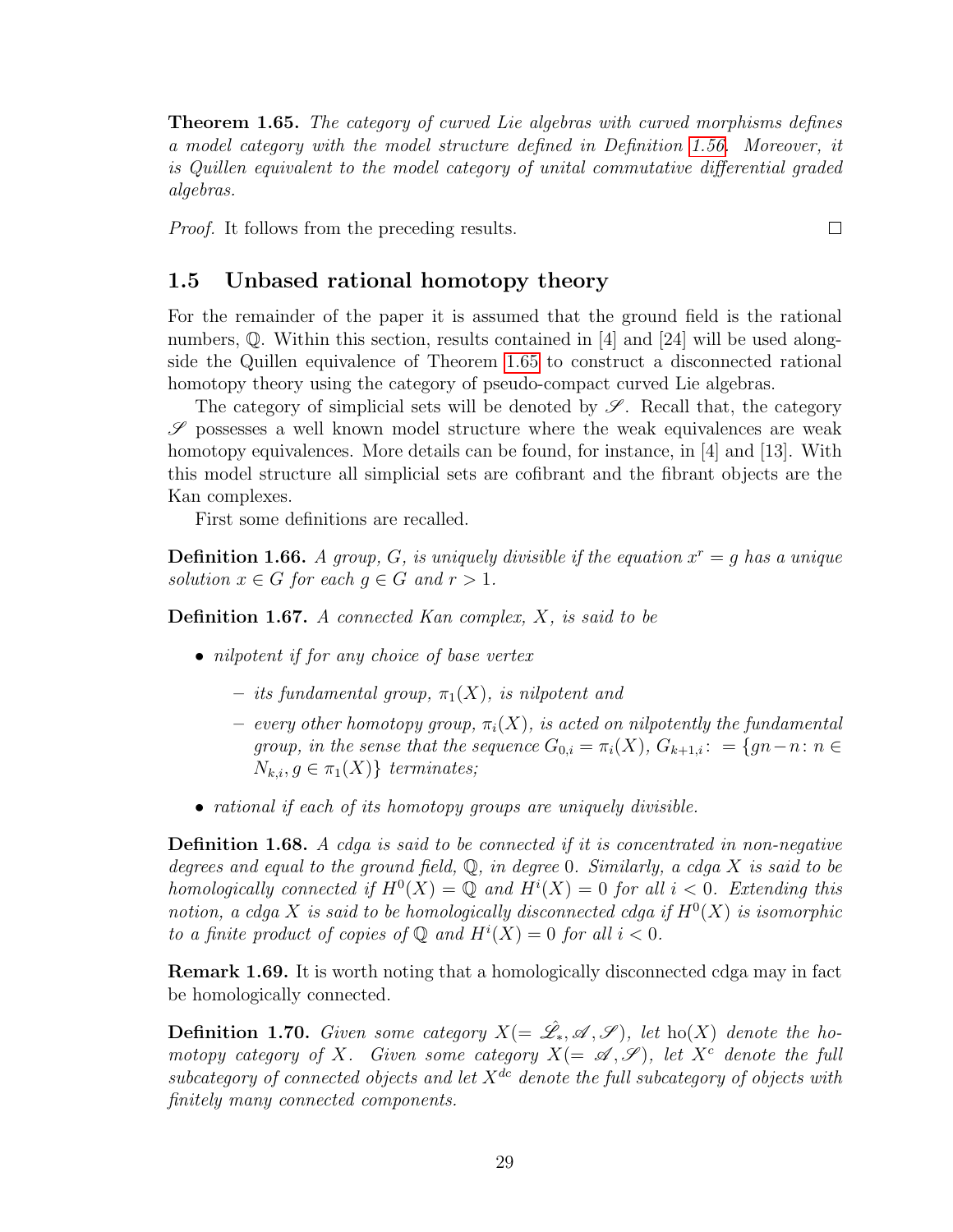For example, the objects of the category  $ho(\mathcal{S}^c)$  are connected Kan complexes.

**Definition 1.71.** A cdga  $A \in \mathcal{A}$  is called a Sullivan algebra if its underlying graded algebra is the free commutative graded algebra  $\wedge V$  on a graded vector space V satisfying the following: V is the union of an increasing series of graded subspaces  $V_0 \subset V_1 \subset \ldots$ , with  $d \equiv 0$  on  $V_0$  and  $d(V_k)$  is contained in  $\wedge (V_{k-1})$ .

A Sullivan algebra is called minimal if the image of the differential d is contained in  $\wedge^+(V)^2$ , where  $\wedge^+(V)$  is the direct sum of the positive degree subspaces of  $\wedge(V)$ .

Recall that every non-negatively graded homologically connected cdga admits a minimal model, cf. [4, Section 7]. That is, every non-negatively graded homologically connected cdga is weakly equivalent to a minimal algebra. Moreover, the minimal algebra is unique up to isomorphism.

#### Definition 1.72.

- A cofibrant homologically connected cdga is said to be of finite type over  $\mathbb Q$  if its minimal model has finitely many generators in each degree; and
- nilpotent connected Kan complex is said to be of finite type over  $\mathbb Q$  if its homology groups with coefficients in Q are finite dimensional vector spaces over Q.

The adjective 'finite type' will be understood to mean 'finite type over Q'.

Definition 1.73. The prefix fNQ− applied to a category of simplicial sets will denote the full subcategory composed of rational, nilpotent objects of finite type over Q, and the prefix fQ− applied to a category of algebras will denote the full subcategory of objects of finite type over Q.

For example, the category fNQ – ho( $\mathscr{S}^c$ ) denotes the full subcategory of ho( $\mathscr{S}$ ) of rational, nilpotent Kan complexes of finite type.

Any non-negatively graded homologically disconnected cdga is isomorphic to a finite product of homologically connected cdgas, cf. [24, Theorem B]. Further, the homologically disconnected cdga is said to be of finite type if each connected cdga in the finite product is of finite type, see Proposition 4.4 in op. cit.

Let  $\mathscr{A}_{\geq 0}$  denote the category of non-negatively graded cdgas. Recall, from [4, Theorem 9.4], there exists a pair of adjoint functors

$$
F\colon\mathscr{A}_{\geq 0}\leftrightarrows\mathscr{S}\colon\Omega,
$$

that induce an equivalence of the homotopy categories  $fQ - h \circ \mathscr{A}_{\geq 0}^c$  and  $fNQ - h \circ \mathscr{S}^c$ . This is the so-called Sullivan-de Rham equivalence. Here  $\Omega$  is the de Rham functor [4, Section 2] and F is the functor given by  $X \mapsto F(X, \mathbb{Q})$  where  $F(X, \mathbb{Q})$  is the function space of [4, Section 5.1] (called the Bousfield-Kan functor). Note there is also an analogue of this result in the pointed case contained in op. cit. Combining the equivalence of these homotopy categories with [24, Proposition 3.5]—where the authors extend the existence of minimal models to arbitrary homologically connected cdgas to prove the categories ho  $\mathscr{A}_{\geq 0}^c$  and ho  $\mathscr{A}^c$  are equivalent—it follows that the categories fNQ−ho $\mathscr{S}^c$  and fQ−ho $\overline{\mathscr{A}}^c$  are equivalent. Further, one has the following theorem of Lazarev and Markl [24, Theorem C].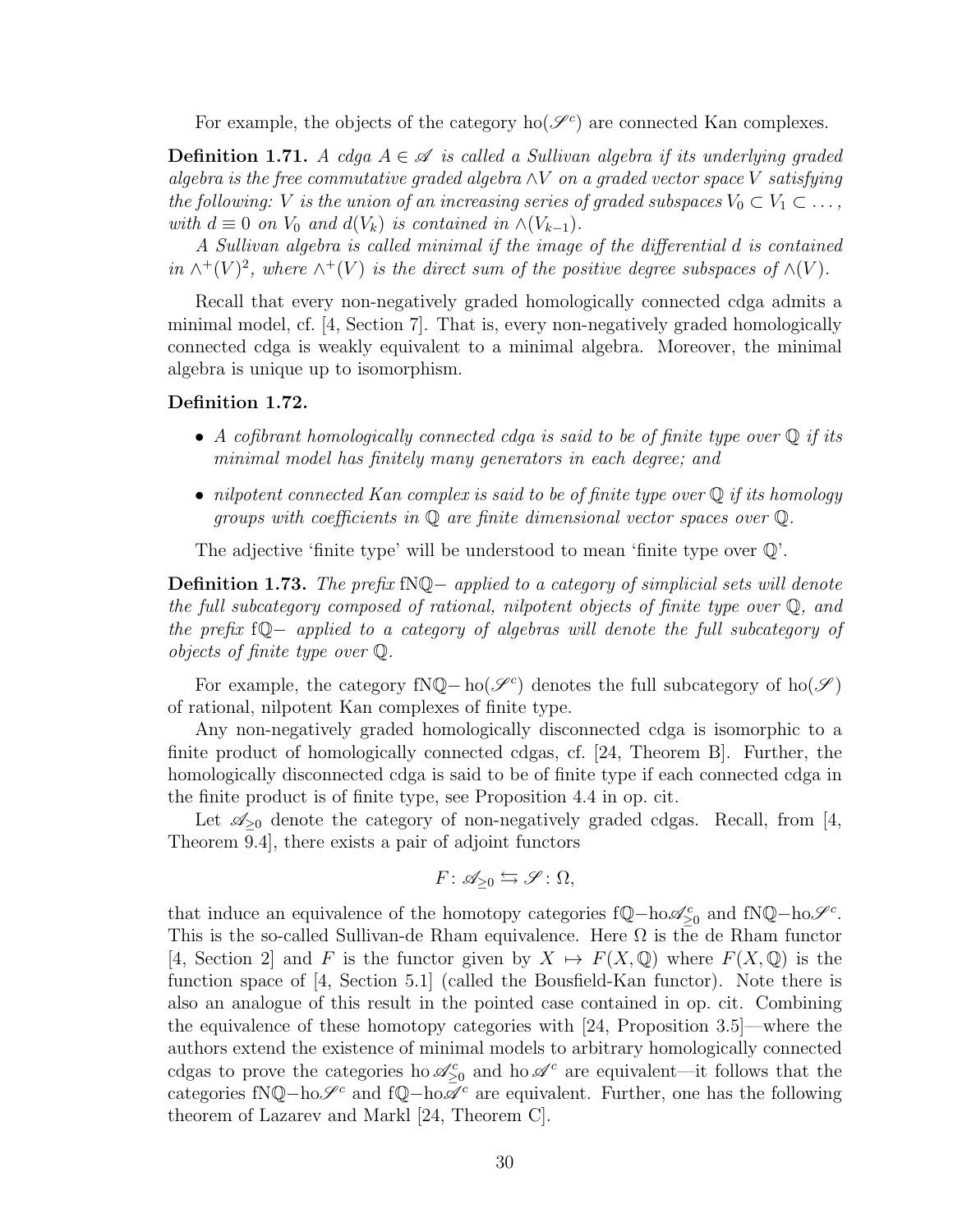**Theorem 1.74** (Lazarev-Markl). The three categories fNQ-ho $\mathscr{S}^{dc}$ , fQ-ho $\mathscr{A}_{\geq 0}^{dc}$ , and f $\mathbb{Q}$ −ho $\mathscr{A}^{dc}$  are equivalent.

It will be the aim of the rest of this section to describe a subcategory  $fQ - ho\hat{\mathscr{L}}_{*}^{dc}$ of ho( $\hat{\mathscr{L}}$ <sub>\*</sub>) equivalent to the categories fNQ-ho $\mathscr{S}^{dc}$ , fQ-ho $\mathscr{A}_{\geq 0}^{dc}$ , and fQ-ho $\mathscr{A}^{dc}$ , extending the theorem of Lazarev and Markl.

Proposition 1.75. For any homologically connected cdga, A, the curved Lie algebra  $\mathcal{L}(X)$  is weakly equivalent to a dgla, i.e. a curved Lie algebra with zero curvature.

Proof. First note that any minimal algebra has a unique augmentation, thus being endowed with an augmentation means that this minimal algebra corresponds to a dgla under the contravariant functor  $\mathcal{L}$ . Therefore, there exists a filtered quasi-isomorphism  $\mathcal{L}(A) \to \mathcal{L}(M_A)$  since the contravariant functor  $\mathcal L$  preserves weak equivalences, where  $M_A$  is a minimal model for  $A$ .  $\Box$ 

Proposition 1.76. For any homologically disconnected cdga, A, the curved Lie algebra  $\mathcal{L}(A)$  is weakly equivalent to a finite coproduct of dglas of the form  $\mathcal{L}(M)$ , for some minimal algebra M.

Proof. Since a homologically disconnected cdga, A, is a finite product of homologically connected ones up to isomorphism, A is weakly equivalent to a finite product of minimal algebras. Hence  $\mathcal{L}(A)$  is weakly equivalent to a finite coproduct of dglas of the form  $\mathcal{L}(M)$ .  $\Box$ 

With this proposition in mind the following definitions are made.

Definition 1.77. The category fQ-ho $\hat{\mathscr{L}}^c_*$  is the full subcategory of ho $(\hat{\mathscr{L}_*})$  with objects consisting of curved Lie algebras isomorphic to ones of the form  $\mathcal{L}(M)$ , where M is a minimal cdga of finite type.

The category fQ-ho $\hat{\mathscr{L}}_{*}^{dc}$  is the full subcategory of ho $(\hat{\mathscr{L}}_{*})$  with objects consisting of curved Lie algebras isomorphic to finite coproducts of objects in  $f\mathbb{Q}$ -ho $\hat{\mathscr{L}}^{dc}_{*}$ .

The next result is now clear.

**Theorem 1.78.** The category fQ-ho $\hat{\mathscr{L}}_{*}^{dc}$  is equivalent to the categories fNQ-ho $\mathscr{S}^{dc}$ , f $\mathbb{Q}$ −ho $\mathscr{A}_{\geq 0}^{dc}$ , and f $\mathbb{Q}$ −ho $\mathscr{A}^{dc}$ .

To describe the equivalence in a more specific manner, first recall the definition of the Maurer-Cartan simplicial set.

Definition 1.79. The Maurer-Cartan simplicial set is given by the functor

$$
\mathrm{MC}_\bullet\colon\hat{\mathscr{L}}_*\to\mathscr{S}
$$

that maps a pseudo-compact curved Lie algebra g to the simplicial space of MC elements in  $\mathfrak{g} \otimes \Omega(\Delta^{\bullet})$ , where  $\Omega(\Delta^n)$  is the Sullivan-de Rham algebra of polynomial forms on the standard topological cosimplicial simplex considered as a homologically graded cdga.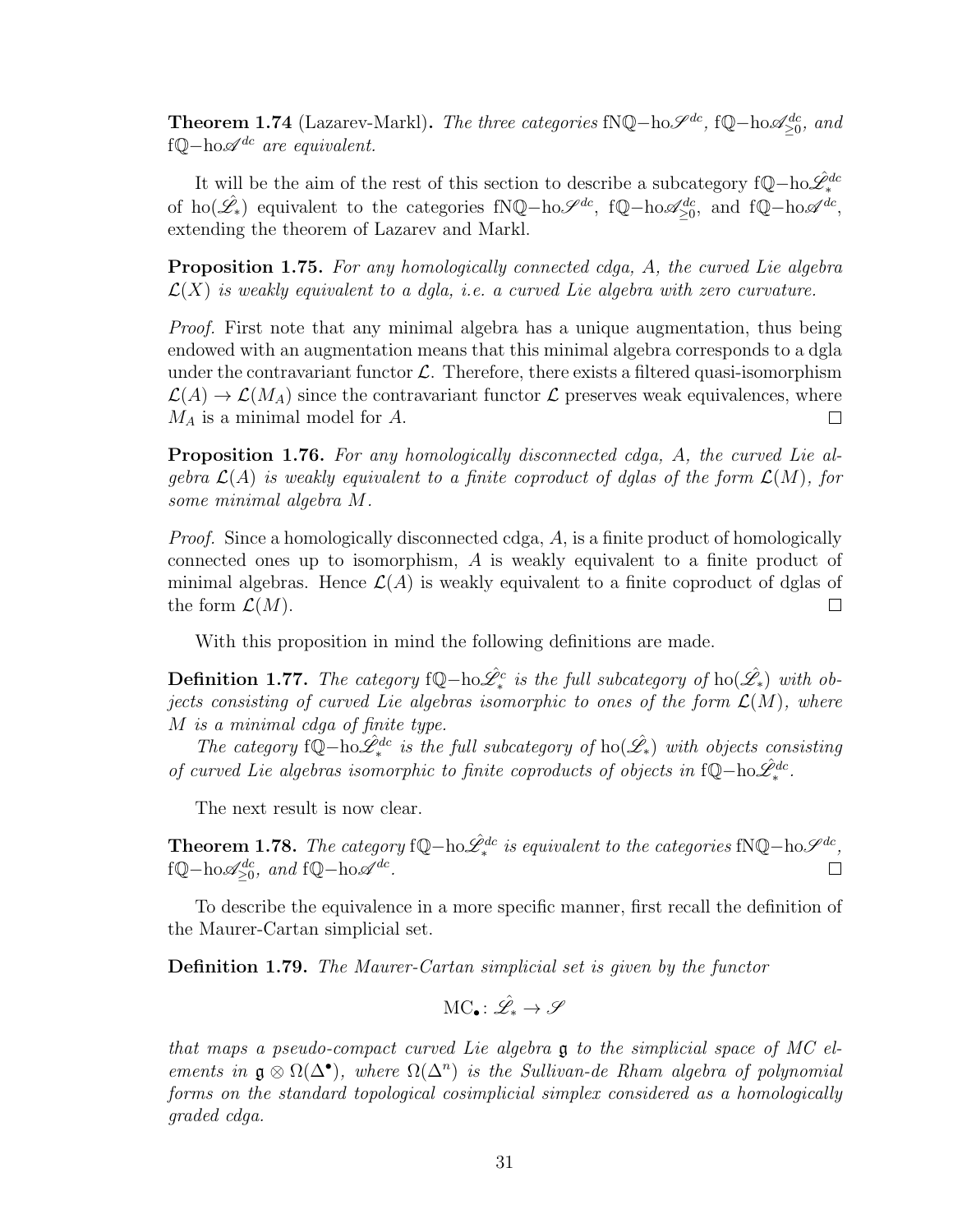For more details on the Maurer-Cartan simplicial set see [15, 17, 24], for example. Note that the Sullivan-de Rham algebra of polynomial forms on the standard topological cosimplicial simplex must be considered as a homologically graded cdga so that the resulting object when tensored with a homologically curved Lie algebra is again a homologically curved Lie algebra.

**Proposition 1.80.** The functors MC<sub>•</sub>:  $\hat{\mathscr{L}}_* \to \mathscr{S}$  and  $\mathcal{L}\Omega: \mathscr{S} \to \hat{\mathscr{L}}_*$  form an adjoint pair.

*Proof.* By definition, there exists an isomorphism of simplicial sets MC<sub>•</sub>(g) ≅  $FC(g)$ . Therefore, the functors are compositions in the following diagram:

$$
\hat{\mathscr{L}}_* \stackrel{\mathcal{C}}{\xrightarrow{\hspace*{1cm}}} \mathscr{A} \stackrel{F}{\xrightarrow{\hspace*{1cm}}} \mathscr{S}.
$$

The contravariant functors  $\mathcal L$  and  $\mathcal C$  are adjoint by Theorem [1.65,](#page-33-0) and the functors  $F$ and  $\Omega$  are adjoint by [4], therefore the result follows.  $\Box$ 

Further, it follows (from Proposition [1.37](#page-22-0) and [4]) that the composite functors MC• and  $\mathcal{L}\Omega$  induce adjoint functors upon the homotopy categories of  $\hat{\mathscr{L}}_*$  and  $\mathscr{S}$ . Restricting to the categories fNQ-ho $\mathscr{S}^{dc}$  and fQ-ho $\mathscr{\hat{L}}_{*}^{dc}$  these functors induce mutually inverse equivalences, as the following results show.

<span id="page-37-0"></span>Proposition 1.81. Given any connected non-negatively graded cdga, A, of finite type, the Lie algebra  $\mathcal{L}(A)$  is weakly equivalent to an object belonging to the category fQ−ho $\hat{\mathscr{L}}_{\ast}^{c}$ .

*Proof.* Since  $A$  is connected there exists some unique minimal model,  $M_A$ , that is also of finite type. Therefore, since A is quasi-isomorphic to  $M_A$  the Lie algebras  $\mathcal{L}(A)$ and  $\mathcal{L}(M_A)$  are weakly equivalent.  $\Box$ 

<span id="page-37-1"></span>**Proposition 1.82.** Given any curved Lie algebra  $\mathfrak{g} \in \mathfrak{f}\mathbb{Q}$ -ho $\hat{\mathscr{L}}^c_*$  the cdga  $\mathcal{C}(\mathfrak{g})$  is quasi-isomorphic to a connected non-negatively graded cdga of finite type.

*Proof.* The Lie algebra will be weakly equivalent to one of the form  $\mathcal{L}(M)$  for some minimal algebra M of finite type, thus  $\mathcal{CL}(M)$  is quasi-isomorphic to M and thus of the right form.  $\Box$ 

<span id="page-37-2"></span>**Theorem 1.83.** The functors MC<sub>•</sub> and  $\mathcal{L}\Omega$  determine mutually inverse equivalences between the categories  $f\mathbb{Q} - \text{ho}\hat{\mathscr{L}}_{*}^{dc}$  and  $fN\mathbb{Q} - \text{ho}\mathscr{S}^{dc}$ .

*Proof.* First, note that the objects of the category  $fQ - ho\hat{\mathscr{L}}_{*}^{dc}$  are, up to equivalence, coproducts of objects of the category f $\mathbb{Q}$ −ho $\hat{\mathscr{L}}_*^c$ . Likewise the objects of the category fQ−ho $\mathscr{A}^{dc}$  are, up to equivalence, products of objects of the category fQ−ho $\mathscr{A}^c$ . Hence to show there is an equivalence of f $\mathbb{Q}$ -ho $\hat{\mathscr{L}}_{*}^{dc}$  and f $\mathbb{Q}$ -ho $\mathscr{A}^{dc}$  it is sufficient to show there is an equivalence of f $\mathbb{Q}$ -ho $\hat{\mathscr{L}}_*^c$  and f $\mathbb{Q}$ -ho $\mathscr{A}^c$ . By Propositions [1.81](#page-37-0) and [1.82](#page-37-1) the contravariant functors  $\mathcal C$  and  $\mathcal L$  restrict to an adjunction

$$
\mathcal{C} \colon \mathrm{f}\mathbb{Q}\mathrm{-ho}\hat{\mathscr{L}}^c_* \leftrightarrows \mathrm{f}\mathbb{Q}\mathrm{-ho}\mathscr{A}^c \colon \mathcal{L}.
$$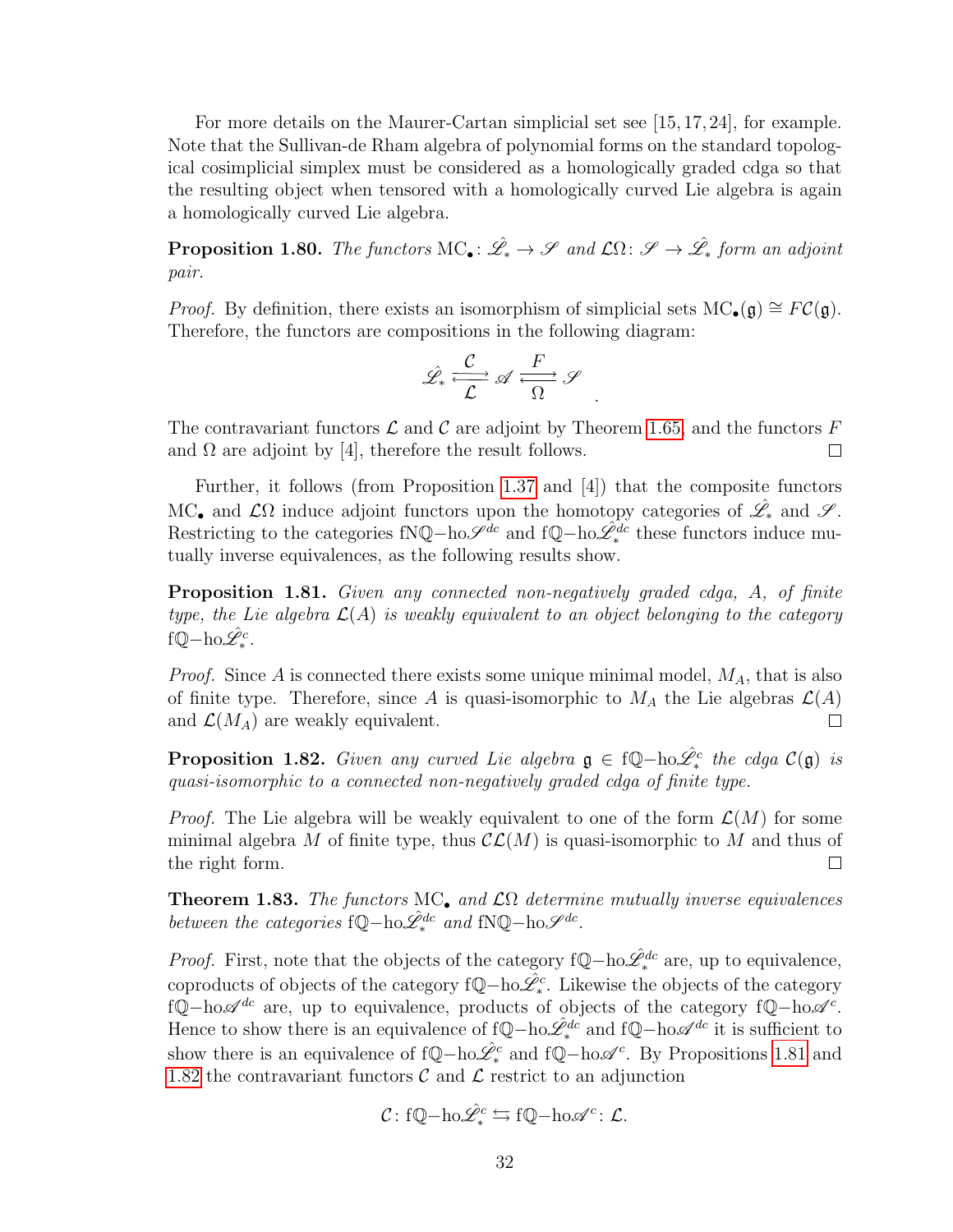Since Theorem [1.65](#page-33-0) shows that the contravariant functors  $\mathcal C$  and  $\mathcal L$  form a Quillen pair it is evident that their restrictions form mutually inverse equivalences of the categories fQ-ho $\hat{\mathscr{L}}^c_*$  and fQ-ho $\mathscr{A}^c$ . Whence the categories fQ-ho $\hat{\mathscr{L}}^{dc}_*$  and fQ-ho $\mathscr{A}^{dc}$  are equivalent. Combining this with [24, Theorem C] there exists equivalences of the categories

$$
f\mathbb{Q} - \text{ho}\hat{\mathscr{L}}_{*}^{dc} \sim f\mathbb{Q} - \text{ho}\mathscr{A}^{dc} \sim f\mathbb{Q} - \text{ho}\mathscr{A}_{\geq 0}^{dc} \sim fN\mathbb{Q} - \text{ho}\mathscr{S}^{dc},
$$

 $\Box$ 

and the proof is complete.

Since equivalences of categories preserve colimits and limits, an analogue of [24, Theorem 1.7] and its corollary can be explained here immediate consequences of Theorem [1.83.](#page-37-2)

Corollary 1.84. Given  $\prod_{i\in I} \mathfrak{g}_i \in \{ \mathbb{Q} - \text{ho} \hat{\mathscr{L}}_i^{dc}, \text{ the simplicial set } \text{MC}_\bullet(\coprod_{i\in I} \mathfrak{g}_i) \text{ is }$ weakly equivalent to the disjoint union  $\bigcup_{i\in I} \text{MC}_\bullet(\mathfrak{g}_i)$ .

Let  $\mathcal{MC}(-) := \pi_0(MC_{\bullet}(-))$  denote the Maurer-Cartan moduli set, i.e. the set of Maurer-Cartan elements up to homotopy. This construction can be found for example in [15,17,24]. An alternate construction in the general case of pronilpotent dglas given in [28] is that the Maurer-Cartan moduli set can be described as the Maurer-Cartan set up to gauge equivalence. For more details regarding gauge equivalence and a proof of this statement, see [10, 31].

Corollary 1.85. Given  $\coprod_{i\in I} \mathfrak{g}_i \in \mathrm{f}\mathbb{Q} - \mathrm{ho}\hat{\mathscr{L}}_{*}^{dc}$ , there exists an isomorphism of sets

$$
\mathcal{MC}\left(\coprod_{i\in I}\mathfrak{g}_i\right)\cong \bigcup_{i\in I}\mathcal{MC}(\mathfrak{g}_i).
$$

Theorem [1.83](#page-37-2) also has an application to mapping spaces. Recall that given a pseudo-compact curved Lie algebra,  $(\mathfrak{g}, d_{\mathfrak{g}}, \omega_{\mathfrak{g}})$ , and a unital cdga, A, (both homologically graded) their completed tensor product possesses a well defined pseudo-compact curved Lie algebra structure, see Proposition [1.7.](#page-14-0) Given such a tensor product, the MC elements can be studied in the usual manner as solutions to the MC equation

$$
\omega_{\mathfrak{g}}\hat{\otimes} 1 + d\xi + \frac{1}{2}[\xi,\xi].
$$

The MC elements of such a tensor product correspond to morphisms of cdgas, as the following shows. Let  $MC(\mathfrak{g}, A) := MC(\mathfrak{g} \otimes A)$  be considered as a bifunctor.

<span id="page-38-0"></span>**Proposition 1.86.** Given a pseudo-compact curved Lie algebra,  $(\mathfrak{g}, d_{\mathfrak{g}}, \omega_{\mathfrak{g}})$ , and a cdga, A, the two bifunctors  $MC(\mathfrak{g}, A)$  and  $Hom_{\mathscr{A}}(\mathcal{C}(\mathfrak{g}), A)$  are naturally isomorphic.

*Proof.* Given some degree minus one element of  $\mathfrak{g}\hat{\otimes}A$ , it corresponds precisely to a continuous linear morphism  $k \to (\Sigma^{-1} \mathfrak{g}) \hat{\otimes} A$  of degree zero. This continuous linear morphism, in turn, defines (and is defined by) a linear morphism  $(\Sigma^{-1}\mathfrak{g})^* \to A$  which extends uniquely to a morphism of graded commutative algebras  $\mathcal{C}(\mathfrak{g}) \to A$ . The condition that this morphism is in fact one of cdga is precisely the one that the original element is a MC element.  $\Box$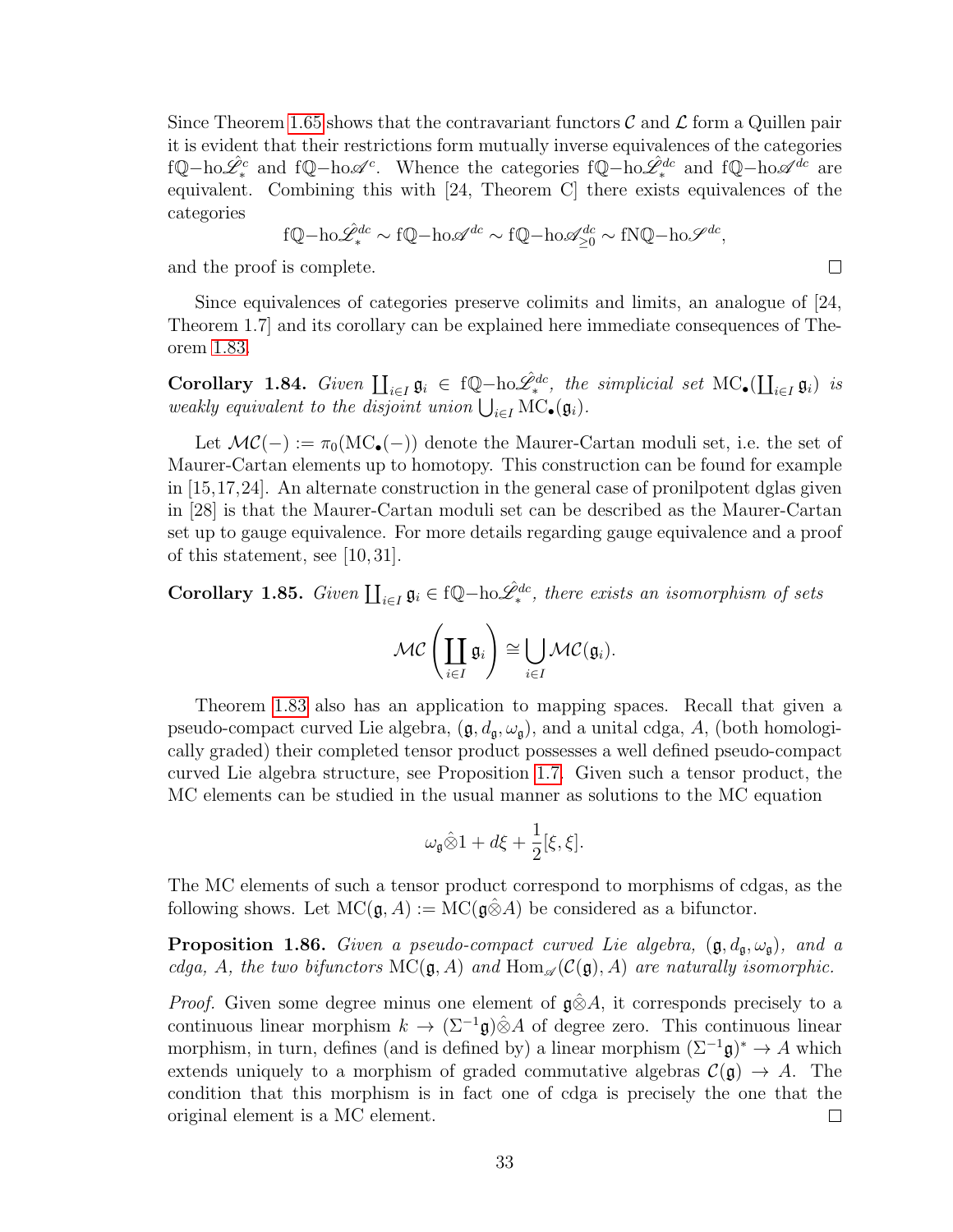This result extends to the level of homotopy. It is necessary to first, however, to recall the definition of a homotopy of MC elements.

**Definition 1.87.** Let  $k[z, dz]$  be the free unital cdga on generators z and dz of degrees 0 and 1 respectively, subject to the condition  $d(z) = dz$ .

Given some unital cdga A, let  $A[z, dz]$  denote the unital cdga given by the tensor  $A \otimes k[z, dz]$ . Further, denote the quotient morphisms by setting  $z = 0, 1$  by

$$
|_0, |_1: A[z, dz] \to A.
$$

Definition 1.88. Given a pseudo-compact curved Lie algebra, g, and a unital cdga, A, two elements  $\xi, \eta \in \mathrm{MC}(\mathfrak{g}, A)$  are said to be homotopic if there exists

$$
h \in \mathrm{MC}(\mathfrak{g}, A[z, dz])
$$

such that  $h|_0 = \xi$  and  $h|_1 = \eta$ .

As Proposition [1.86](#page-38-0) shows, a homotopy of MC elements is nothing more than a Sullivan homotopy, i.e. a right homotopy with path object  $A[z, dz]$ . Therefore, two elements of  $MC(\mathfrak{g}, A)$  belong to the same class if, and only if, the two corresponding morphisms  $\mathcal{C}(\mathfrak{g}) \to A$  belong to the same homotopy class.

<span id="page-39-0"></span>Corollary 1.89. Given  $X, Y \in fNQ-ho\mathscr{S}^{dc}$ , then

$$
\mathrm{Hom}_{f\mathbb{N}\mathbb{Q}-\mathrm{ho}\mathscr{S}^{dc}}(X,Y)\cong\mathcal{MC}(\mathcal{L}\Omega(Y)\otimes\Omega(X)).
$$

Proof. There is clearly an isomorphism

$$
\mathrm{Hom}_{f\mathbb{N}\mathbb{Q}-\mathrm{ho}\mathscr{S}^{dc}}(X,Y)\cong \mathrm{Hom}_{f\mathbb{Q}-\mathrm{ho}\mathscr{A}^{dc}}(\Omega(Y),\Omega(X)).
$$

It therefore suffices to show that there exists an isomorphism of  $\mathcal{MC}(\mathcal{L}\Omega(Y)\otimes \Omega(X))$ and homotopy classes of morphisms  $\Omega(Y) \to \Omega(X)$  which is contained within the discussion above.  $\Box$ 

Remark 1.90. In [23, Theorem 8.1] an explicit model for every connected component of the mapping space between two connected rational, nilpotent CW complexes of finite type, X and Y, is given; it is further assumed that either X is a finite CW complex or  $Y$  has a finite Postnikov tower, because this ensures the spaces of maps between  $X$  and  $Y$  are homotopically equivalent to finite type complexes. Whereas the result Corollary [1.89](#page-39-0) gives a model for the whole mapping space. Therefore, in the case when the two spaces,  $X$  and  $Y$ , are both sufficiently nice (i.e. are both composed of finitely many connected components each rational, nilpotent, and of finite type with either X being a finite CW complex or Y having a finite Postnikov tower and such that the space of maps has finitely many connected components), the results [23, Theorem 8.1] and Corollary [1.89](#page-39-0) could be combined to construct a model for the mapping space as a coproduct of finitely many MC moduli spaces. The material developed in this paper, however, does not allow the extension to the case where at least one of the spaces,  $X$  or  $Y$ , fails to meet the aforementioned constraints, or to the case when the space of maps has infinitely many connected components, and this can happen in some seemingly straightforward cases; the space of maps between 2-dimensional spheres, for example, has infinitely many connected components.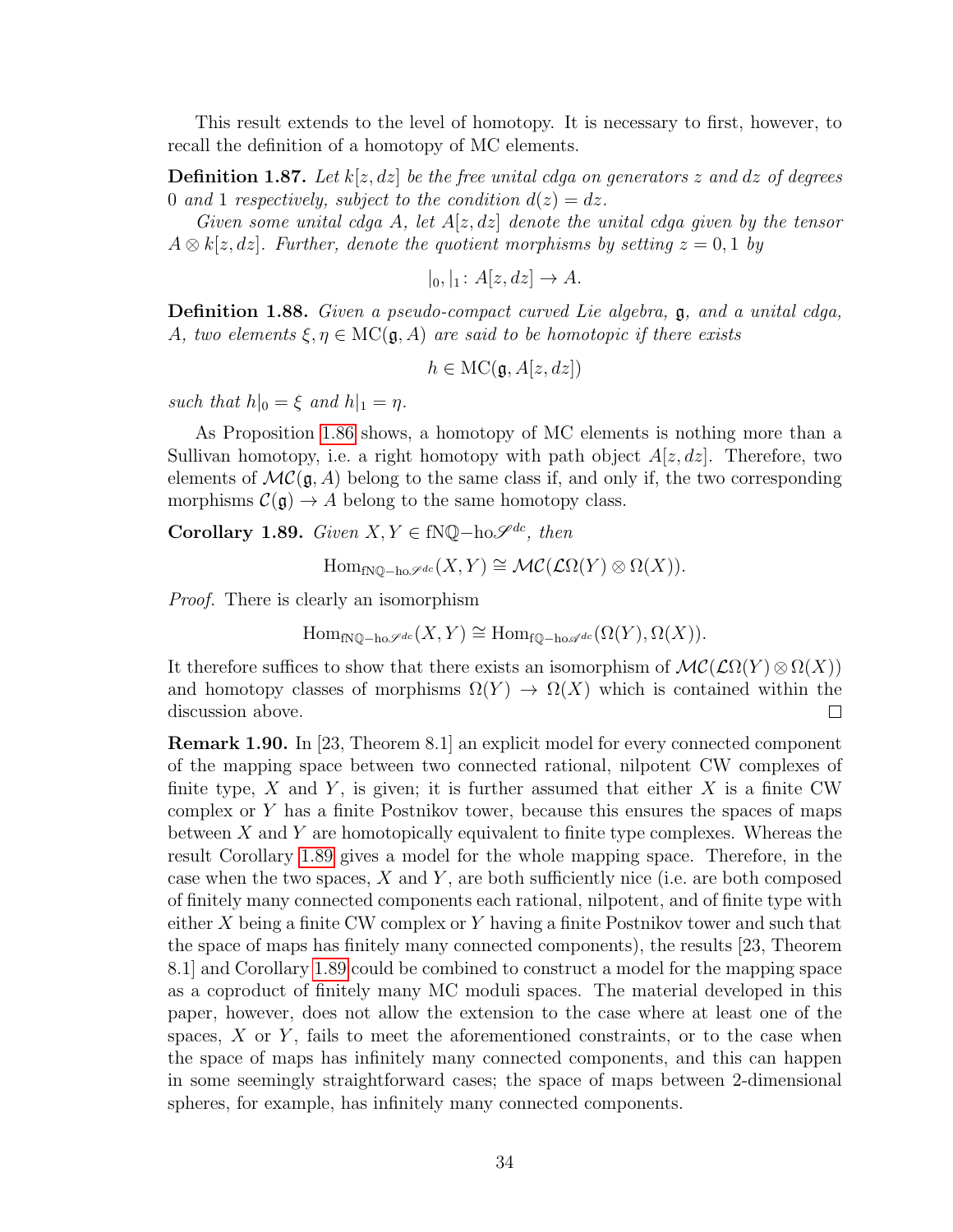# Section 1 Bibliography

- [1] Michael Barr. Harrison homology, Hochschild homology and triples. J. Algebra, 8:314–323, 1968.
- [2] Alexander Berglund. Rational homotopy theory of mapping spaces via Lie theory for  $L_{\infty}$ -algebras. Homology Homotopy Appl., 17(2):343–369, 2015.
- [3] J. Block and A. Lazarev. André-Quillen cohomology and rational homotopy of function spaces. Adv. Math., 193(1):18–39, 2005.
- [4] A. K. Bousfield and V. K. A. M. Gugenheim. On PL de Rham theory and rational homotopy type. *Mem. Amer. Math. Soc.*, 8(179):ix+94, 1976.
- [5] A. K. Bousfield, C. Peterson, and L. Smith. The rational homology of function spaces. Arch. Math. (Basel), 52(3):275–283, 1989.
- [6] Christopher Braun. Operads and moduli spaces. arXiv:1209.1088, 2012.
- [7] Edgar H. Brown, Jr. and Robert H. Szczarba. On the rational homotopy type of function spaces. Trans. Amer. Math. Soc., 349(12):4931–4951, 1997.
- [8] Urtzi Buijs, Yves Félix, and Aniceto Murillo. Lie models for the components of sections of a nilpotent fibration. Trans. Amer. Math. Soc., 361(10):5601–5614, 2009.
- [9] Urtzi Buijs, Yves Félix, and Aniceto Murillo.  $L_{\infty}$  models of based mapping spaces. J. Math. Soc. Japan, 63(2):503–524, 2011.
- [10] J. Chuang and A. Lazarev. Feynman diagrams and minimal models for operadic algebras. J. Lond. Math. Soc. (2), 81(2):317–337, 2010.
- [11] Joseph Chuang and Andrey Lazarev. L-infinity maps and twistings. Homology Homotopy Appl., 13(2):175–195, 2011.
- [12] Joseph Chuang, Andrey Lazarev, and Wajid Mannan. Cocommutative coalgebras: homotopy theory and Koszul duality. arXiv:1403.0774, 2014.
- [13] William G. Dwyer and Jan Spalinski. Homotopy theories and model categories. In Handbook of algebraic topology, pages 73–126. North-Holland, Amsterdam, 1995.
- [14] Pierre Gabriel. Des catégories abéliennes. Bull. Soc. Math. France, 90:323-448, 1962.
- [15] Ezra Getzler. Lie theory for nilpotent  $L_{\infty}$ -algebras. Ann. of Math. (2), 170(1):271–301, 2009.
- [16] Andr´e Haefliger. Rational homotopy of the space of sections of a nilpotent bundle. Trans. Amer. Math. Soc., 273(2):609–620, 1982.
- [17] Alastair Hamilton and Andrey Lazarev. Cohomology theories for homotopy algebras and noncommutative geometry. Algebr. Geom. Topol., 9(3):1503–1583, 2009.
- [18] D. K. Harrison. Commutative algebras and cohomology. Trans. Amer. Math. Soc., 104:191–204, 1962.
- [19] Vladimir Hinich. Homological algebra of homotopy algebras. Comm. Algebra, 25(10):3291–3323, 1997.
- [20] Vladimir Hinich. DG coalgebras as formal stacks. J. Pure Appl. Algebra, 162(2-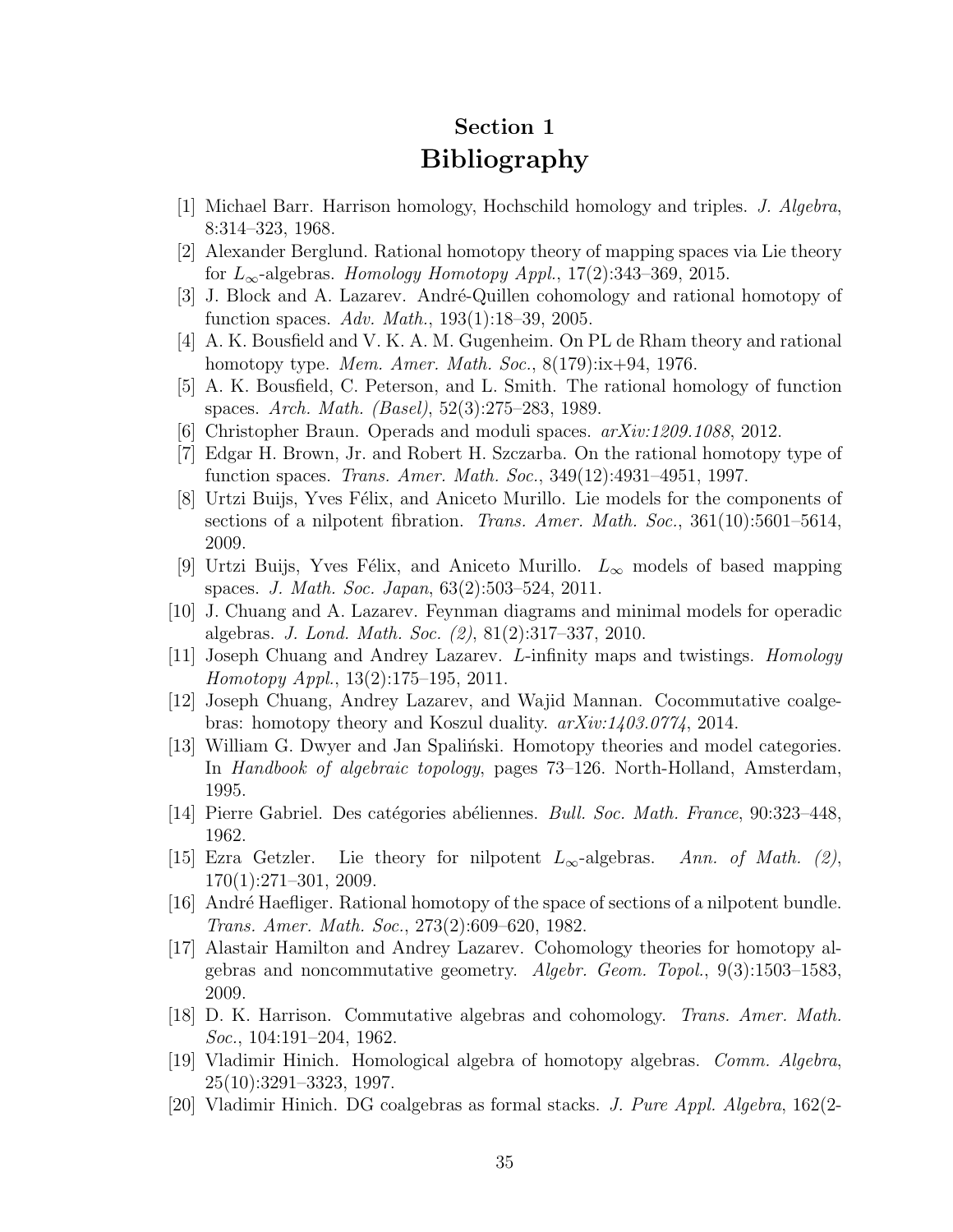3):209–250, 2001.

- [21] J. F. Jardine. A closed model structure for differential graded algebras. In Cyclic cohomology and noncommutative geometry (Waterloo, ON, 1995), volume 17 of Fields Inst. Commun., pages 55–58. Amer. Math. Soc., Providence, RI, 1997.
- [22] Bernhard Keller and Dong Yang. Derived equivalences from mutations of quivers with potential. Adv. Math., 226(3):2118–2168, 2011.
- [23] Andrey Lazarev. Maurer-Cartan moduli and models for function spaces. Adv. Math., 235:296–320, 2013.
- [24] Andrey Lazarev and Martin Markl. Disconnected rational homotopy theory. Adv. Math., 283:303–361, 2015.
- [25] Saunders Mac Lane. Categories for the working mathematician, volume 5 of Graduate Texts in Mathematics. Springer-Verlag, New York, second edition, 1998.
- [26] Leonid Positselski. Two kinds of derived categories, Koszul duality, and comodule-contramodule correspondence. Mem. Amer. Math. Soc., 212(996):vi+133, 2011.
- [27] Daniel Quillen. Rational homotopy theory. Ann. of Math.  $(2)$ , 90:205–295, 1969.
- [28] Michael Schlessinger and James Stasheff. Deformation theory and rational homotopy type.  $arXiv:1211.1647$ , 2012.
- [29] Dennis Sullivan. Infinitesimal computations in topology. Inst. Hautes Études Sci. Publ. Math., (47):269–331 (1978), 1977.
- [30] Michel Van den Bergh. Calabi-Yau algebras and superpotentials. Selecta Math.  $(N.S.), 21(2):555-603, 2015.$
- [31] Theodore Th. Voronov. On a non-abelian Poincaré lemma. *Proc. Amer. Math.* Soc., 140(8):2855–2872, 2012.
- [32] Charles A. Weibel. An introduction to homological algebra, volume 38 of Cambridge Studies in Advanced Mathematics. Cambridge University Press, Cambridge, 1994.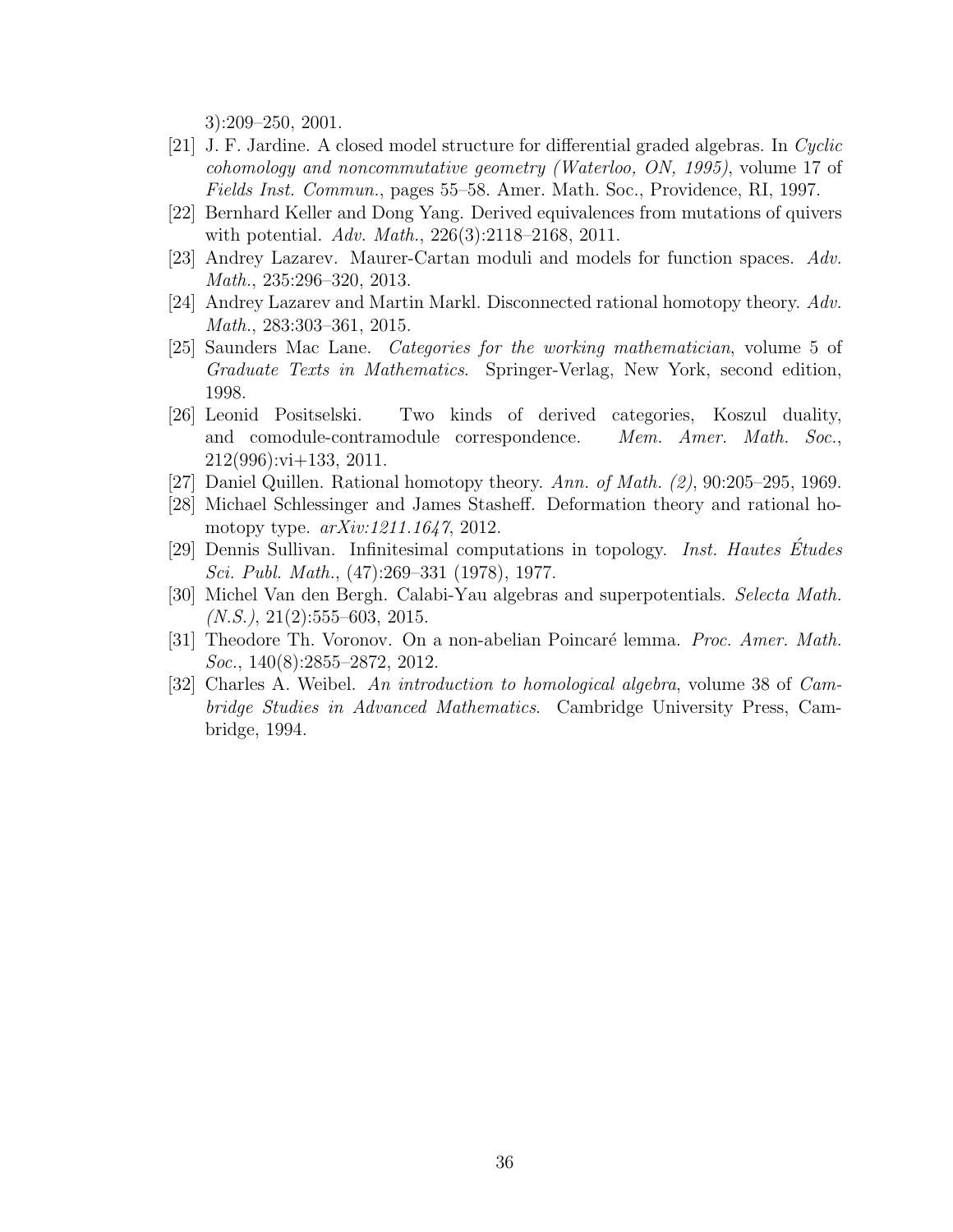# Section 2 Koszul duality and homotopy theory of curved Lie algebras

#### Abstract

This paper introduces the category of marked curved Lie algebras with curved morphisms, equipping it with a model structure. This model structure is—when working over an algebraically closed field of characteristic zero— Quillen equivalent to a model category of pseudo-compact unital commutative differential graded algebras, extending known results regarding the Koszul duality of unital commutative differential graded algebras and differential graded Lie algebras. As an application of the theory developed within this paper, algebraic deformation theory is extended to functors over pseudo-compact, not necessarily local, commutative differential graded algebras. Further, these deformation functors are shown to be representable.

# Introduction

Pseudo-compact unital commutative differential graded algebras are dual to cocommutative counital differential graded coalgebras, and hence arise naturally as cochain complexes of topological spaces, at least in the simply connected case. Further, they play a notable role in rational homotopy theory [19, 24] and serve as representing objects in formal deformation problems [11, 18, 23]. Therefore, when working over a field of characteristic zero, it is natural to attempt to place them in the framework of a closed model category. Quillen [24] produced the first result of this kind—albeit under a strong assumption of connectedness. Later the connectedness assumption was removed by Hinich [11]. The crucial difference between the approaches of Quillen and Hinich was that Hinich had chosen a finer notion of weak equivalence in his model structure: he worked with filtered quasi-isomorphisms, whereas Quillen worked with quasi-isomorphisms.

Additionally, the constructions of Quillen and Hinich have a notable attribute: the model categories are Quillen equivalent to certain model structures on the category of differential graded Lie algebras. This type of equivalence is so-called Koszul duality. Whilst the construction of Hinich generalises the construction of Quillen, it does not completely generalise to the category of all cocommutative counital differential graded coalgebras; Hinich worked with conilpotent coalgebras in loc. cit. When the ground field is algebraically closed, the construction was completely generalised to all coalgebras by Chuang, Lazarev, and Mannan [5]. The authors therein chose to work in the dual setting of pseudo-compact unital commutative differential graded algebras. Note, although the construction was completely generalised to all coalgebras, in the dual setting the assumption that the algebras be pseudo-compact is made. One especially pleasant and useful property shown in op. cit. is, when working over an algebraically closed field, any pseudo-compact commutative differential graded algebra can be decomposed into a product of local pseudo-compact algebras. In fact, there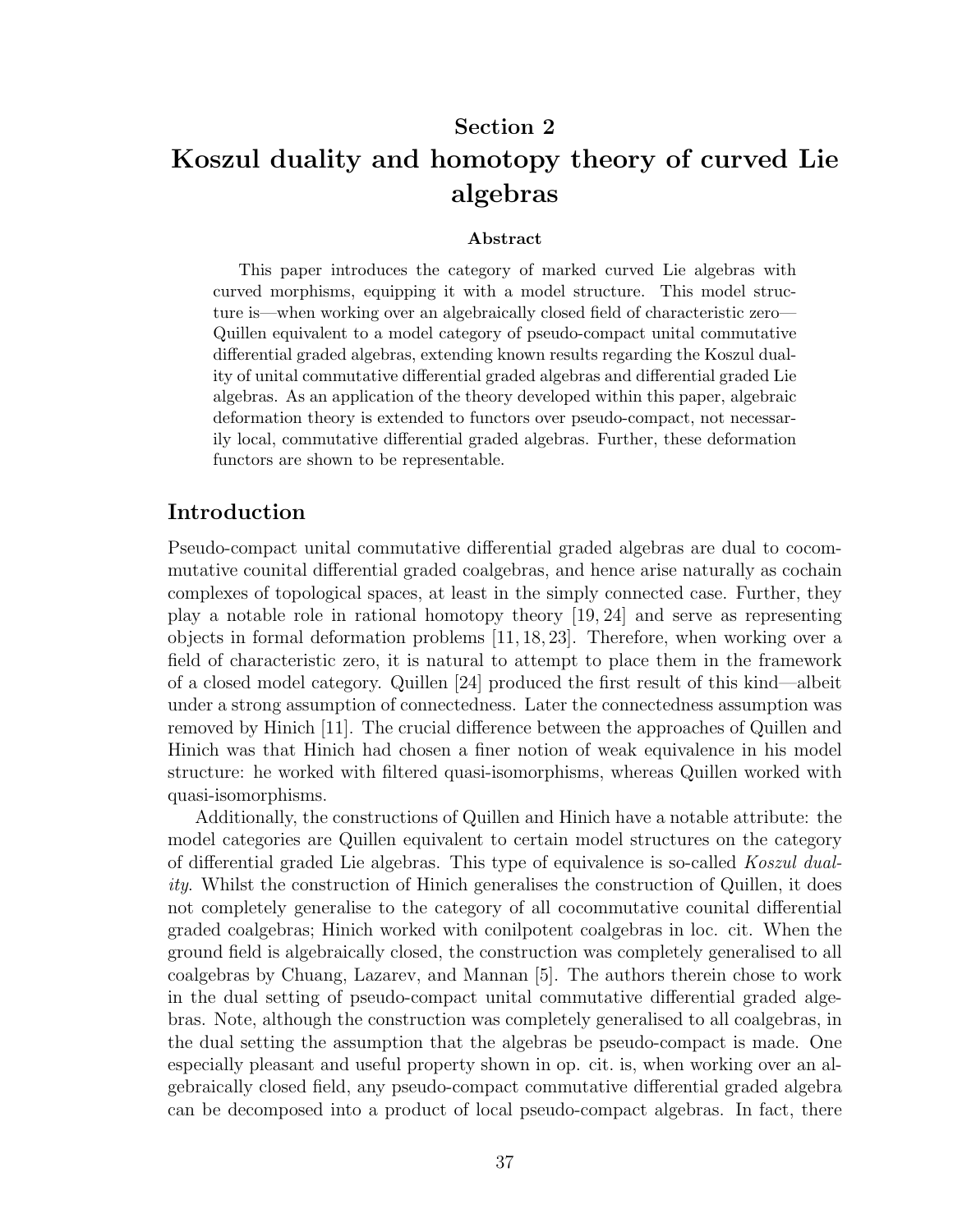exist only two types of local algebras—Hinich algebras where the unique maximal ideal is closed under the differential and acyclic algebras where any closed element is also a boundary. Hinich algebras are precisely those studied by Hinich in [11], hence the name.

The Koszul duality is also extended in [5]. The Koszul dual therein is the category of formal coproducts of curved Lie algebras. This construction, however, is somewhat asymmetric: because it describes a duality between the natural category of pseudocompact unital cdgas and the somewhat unnatural category of formal coproducts of curved Lie algebras. Herein this category is replaced with a more natural one namely the category of marked curved Lie algebras with curved morphisms—providing a more intuitive and symmetric description for a Koszul dual to the category of cocommutative counital differential graded coalgebras, and one that is easier to work with. A key difference between the tools of this paper and that of [5] is the use of curved morphisms.

Numerous papers discuss the homotopy theory of differential graded coalgebras over different operads; for example Positselski [22] constructed a homotopy theory for coassociative differential graded coalgebras. However, the coalgebras were assumed to be conilpotent and this construction is not known in the completely general case. Further, Positselski worked with curved objects suggesting that in more general cases when discussing a Koszul duality one side of the Quillen equivalence should be a category consisting of curved objects; a hypothesis that is strengthened by results of [5] and this paper.

The paper is organised as follows. Sections [2.1](#page-45-0) and [2.2](#page-46-0) recall (without proof) the necessary facts concerning the category of formal products of a given category, the extended Hinich category, and the category of pseudo-compact unital commutative differential graded algebras. For more details see the original paper [5].

In Section [2.3](#page-48-0) the category of marked curved Lie algebras and curved morphisms is introduced. This category is similar to the category of curved Lie algebras with strict morphisms discussed in [5]. On the other hand, the morphisms are quite different and as such the category itself is quite different. For instance, in the category of curved Lie algebras with strict morphisms an object with non-zero curvature cannot be isomorphic to one with zero curvature, but using curved morphisms there is an abundance of such isomorphisms: any Lie algebra twisting by a Maurer-Cartan element gives rise a curved isomorphism (see Remark [2.20\)](#page-49-0). The category of marked curved Lie algebras is equipped with a model structure (Definition [2.37\)](#page-53-0), using the existing model structure of curved Lie algebras with strict morphisms (see  $[5]$ ) together with rectification by a marked point (Definition [2.28\)](#page-50-0). Rectification by a marked point provides a procedure in which a strict morphism can be obtained from a curved one. It should be noted, however, this construction is not functorial, because one has no canonical choice of marked point. Nonetheless, the morphisms obtained by two different choices of marked point are related by pre and post composition with isomorphisms.

Section [2.4](#page-57-0) formulates the main result of the paper: a Quillen equivalence between the model category of marked curved Lie algebras and the model category of pseudo-compact unital commutative differential graded algebras (Theorem [2.60\)](#page-60-0). This equivalence uses a pair of adjoint functors that have their origins in the Harri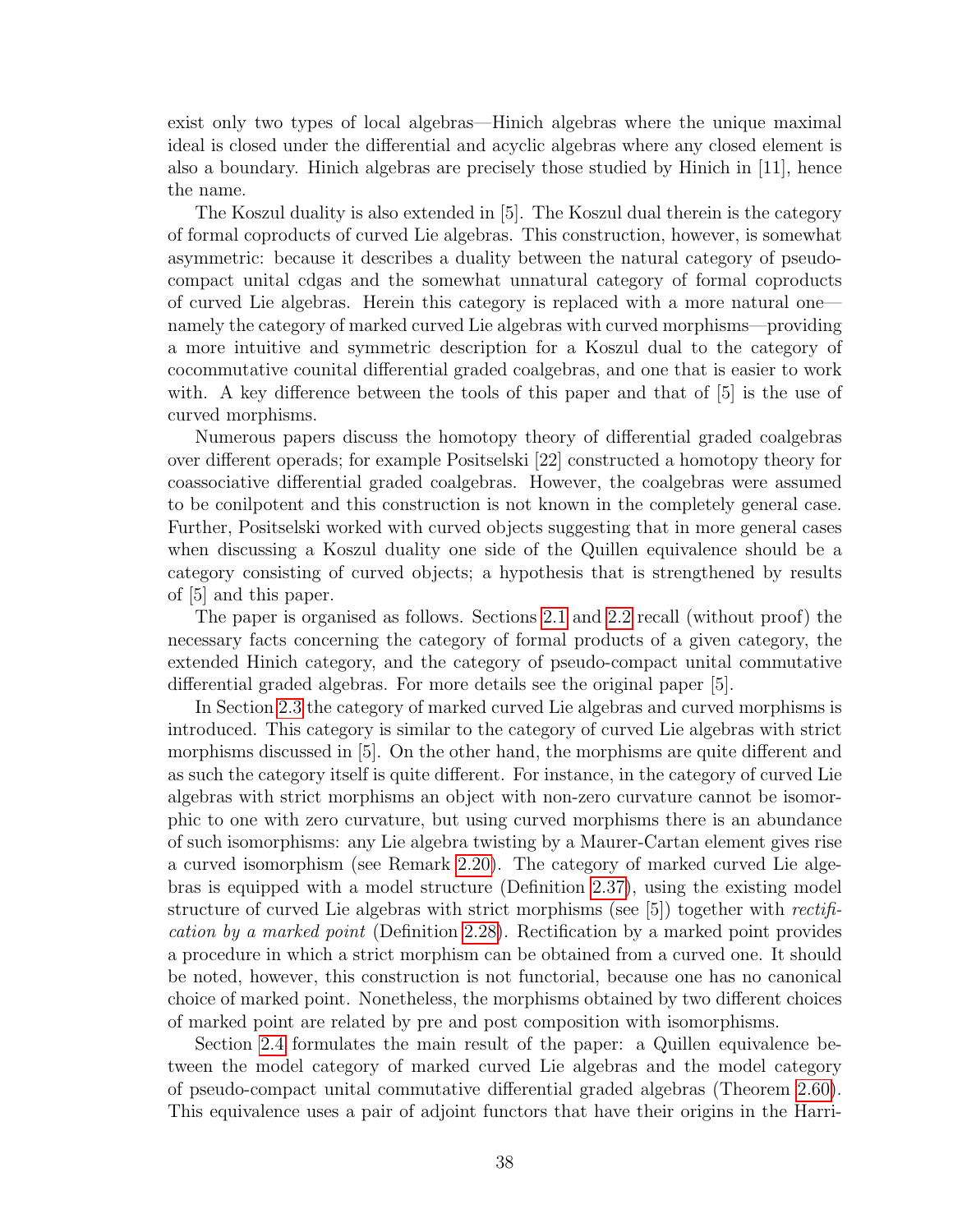son and Chevalley-Eilenberg complexes of homological algebra, found (for example) in [1,10] and [30] respectively. As alluded to above, a benefit of the Koszul duality of this paper over [5] is the symmetry of the construction.

Section [2.5](#page-60-1) applies the material developed in the rest of the paper to introduce a certain class of deformation functors acting over pseudo-compact unital commutative differential graded algebras. Theorem [2.70](#page-62-0) shows these deformation functors are representable in the homotopy category of pseudo-compact unital commutative differential graded algebras. Two definitions [\(2.69](#page-62-1) and [2.72\)](#page-63-0) are given for these deformation functors; one being slightly more general than the other. The less general Definition [2.72](#page-63-0) enjoys the benefit of not requiring the knowledge of a decomposition of a pseudo-compact commutative differential graded algebra into the product of local pseudo-compact commutative differential graded algebras; this is possible via a functor of [5]. Here deformation theory is considered via the differential graded Lie algebra approach; see  $[9, 14, 18, 25, 26]$ , for example.

The notion of a Sullivan homotopy was introduced by Sullivan [27] in his work on rational homotopy theory, and Appendix [2.A](#page-63-1) defines analogues in the categories of curved Lie algebras with strict morphisms and local pseudo-compact commutative differential graded algebras. These analogues serve the constructions of Section [2.5](#page-60-1) by showing (when the objects considered are suitably nice) that the equivalence classes of Sullivan homotopic morphisms are in bijective correspondence with the classes of morphisms in the homotopy category (Theorem [2.79\)](#page-64-0). An explicit construction of a path object in the category of curved Lie algebras with strict morphisms and similar—but more subtle—ideas in the category of local pseudo-compact commutative differential graded algebras led to the proof.

# Notation and conventions

Throughout the paper it is assumed that all commutative and Lie algebras are over a fixed algebraically closed field, k, of characteristic zero. Algebraic closure is necessary for some key results, but some of the statements hold in a more general setting. Unmarked tensor products are assumed to be over  $k$  and algebras are assumed to be unital, unless stated otherwise. The graded vector space over k spanned by the vectors  $a, b, c, \ldots$  (with specified degree) is denoted by  $\langle a, b, c, \ldots \rangle$ . Similarly, the free graded Lie algebra over k on generators  $a, b, c, \ldots$  (with specified degrees) is denoted by  $L\langle a, b, c, \ldots \rangle$ .

The following abbreviations are commonly used throughout the paper: 'dgla' for differential graded Lie algebra; 'cdga' for commutative differential graded algebra; 'dg' for differential graded; 'MC' for Maurer-Cartan; 'CMC' for closed model category in the sense of [24] (for a review of this material see [7]); 'LLP' for left lifting property; and 'RLP' for right lifting property.

Graded objects are assumed to be Z-graded, unless otherwise stated. For both commutative and Lie algebras this grading is in the homological sense with lower indices. Although some Lie algebras in this paper are not necessarily complexes, they possess an odd derivation often referred to as the (pre-)differential and hence resemble complexes. In the homological grading, these differentials have degree −1.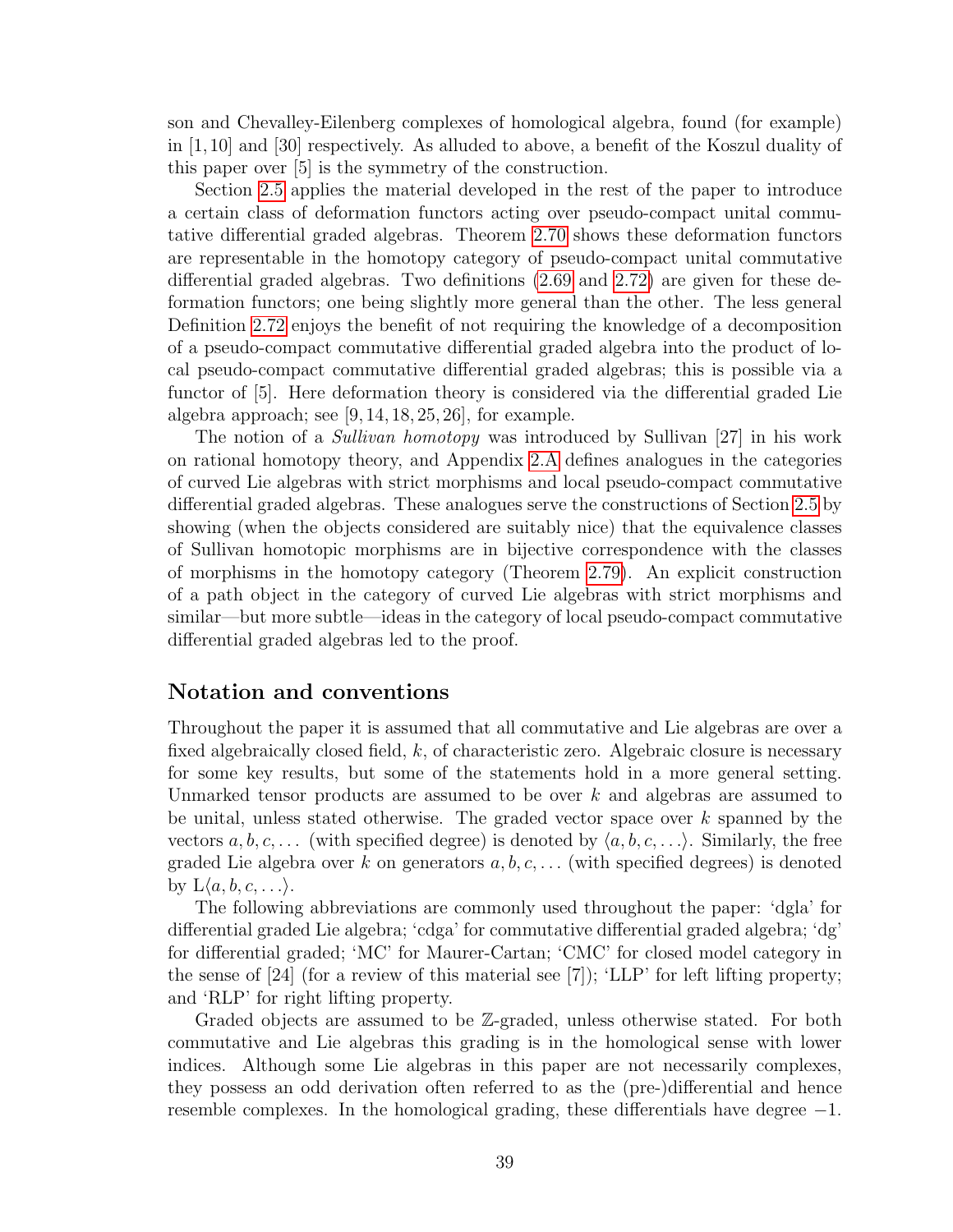Given any homogeneous element,  $x$ , of some given algebra, its degree is denoted by |x|. Therefore, in the homological setting a MC element is of degree  $-1$  and the curvature element of a curved Lie algebra is of degree  $-2$ . The suspension,  $\Sigma V$ , of a homologically graded space is defined by  $(\Sigma V)_i = V_{i-1}$ . Applying the functor of linear discrete or topological duality takes homologically graded spaces to cohomologically graded ones, and vice versa, i.e.  $(V^*)^i = (V_i)^*$ . A homologically graded space can therefore be considered equivalently as a cohomological one by setting  $V_i = V^{-i}$  for each  $i \in \mathbb{Z}$ . Additionally,  $\Sigma V^*$  is written for  $\Sigma(V^*)$ , and with this convention there is an isomorphism  $(\Sigma V)^* \cong \Sigma^{-1} V^*$ .

Many cdgas considered in this paper are pseudo-compact. A cdga is said to be pseudo-compact if it is an inverse limit of finite dimensional commutative graded algebras with continuous differential. Taking the inverse limit induces a topology and the operations of the algebra are assumed to be continuous with respect to this topology. More details on pseudo-compact objects can be found in [8, 12, 28].

Consider a curved Lie algebra,  $(\mathfrak{g}, d_{\mathfrak{g}}, \omega)$ , and a pseudo-compact cdga,  $A = \varprojlim A_i$ . The *completed tensor product*, denoted  $\hat{\otimes}$ , is given by

$$
\mathfrak{g}\hat{\otimes}A=\varprojlim_i\mathfrak{g}\otimes A_i,
$$

where the tensor on the right hand side is given by the tensor product in the category of graded vector spaces. Note the adjective 'completed' is dropped almost everywhere. This tensor product possesses the structure of a curved Lie algebra: the curvature is given by  $\omega \hat{\otimes} 1$ , the differential is given on elementary tensors by  $d(x \hat{\otimes} a) = (d_a x) \hat{\otimes} a +$  $(-1)^{|x|}x\hat{\otimes}(d_Aa)$ , and the bracket is given on elementary tensors by  $[x\hat{\otimes}a, y\hat{\otimes}b] =$  $[x, y] \hat{\otimes} (-1)^{|a||y|} ab$ . This construction is useful in Section [2.5](#page-60-1) when defining deformation functors in Definitions [2.69](#page-62-1) and [2.72.](#page-63-0)

## <span id="page-45-0"></span>2.1 The category of formal products

The category of formal products was defined as a means to describe the category of pseudo-compact cdgas. Here the definition and some facts are recalled; for greater details and the proofs see the original paper [5]. Let  $\mathcal C$  be a CMC.

**Definition 2.1.** The category of formal products in  $\mathcal{C}$ , denoted Prod $(\mathcal{C})$ , is the category with objects given by morphisms from indexing sets to the set of objects of the category C. An object is denoted by  $\prod_{i\in I} A_i$ , where I is some indexing set and for each  $i \in I$  the morphism sends  $i \mapsto A_i \in \mathcal{C}$ . A morphism in Prod( $\mathcal{C}$ ),

$$
f\colon \prod_{i\in I} A_i \to \prod_{j\in J} B_j,
$$

is given by a morphism of sets  $J \to I$  that sends  $j \mapsto i_j,$  and a morphism  $f_j \colon A_{i_j} \to B_j$ of C for all  $j \in J$ . The morphism  $f_j$  is called the jth component of the morphism f.

<span id="page-45-1"></span>**Remark 2.2.** The indexing set of an object in  $\text{Prod}(\mathcal{C})$  could be empty and in this case one has the terminal object for  $\text{Prod}(\mathcal{C})$ .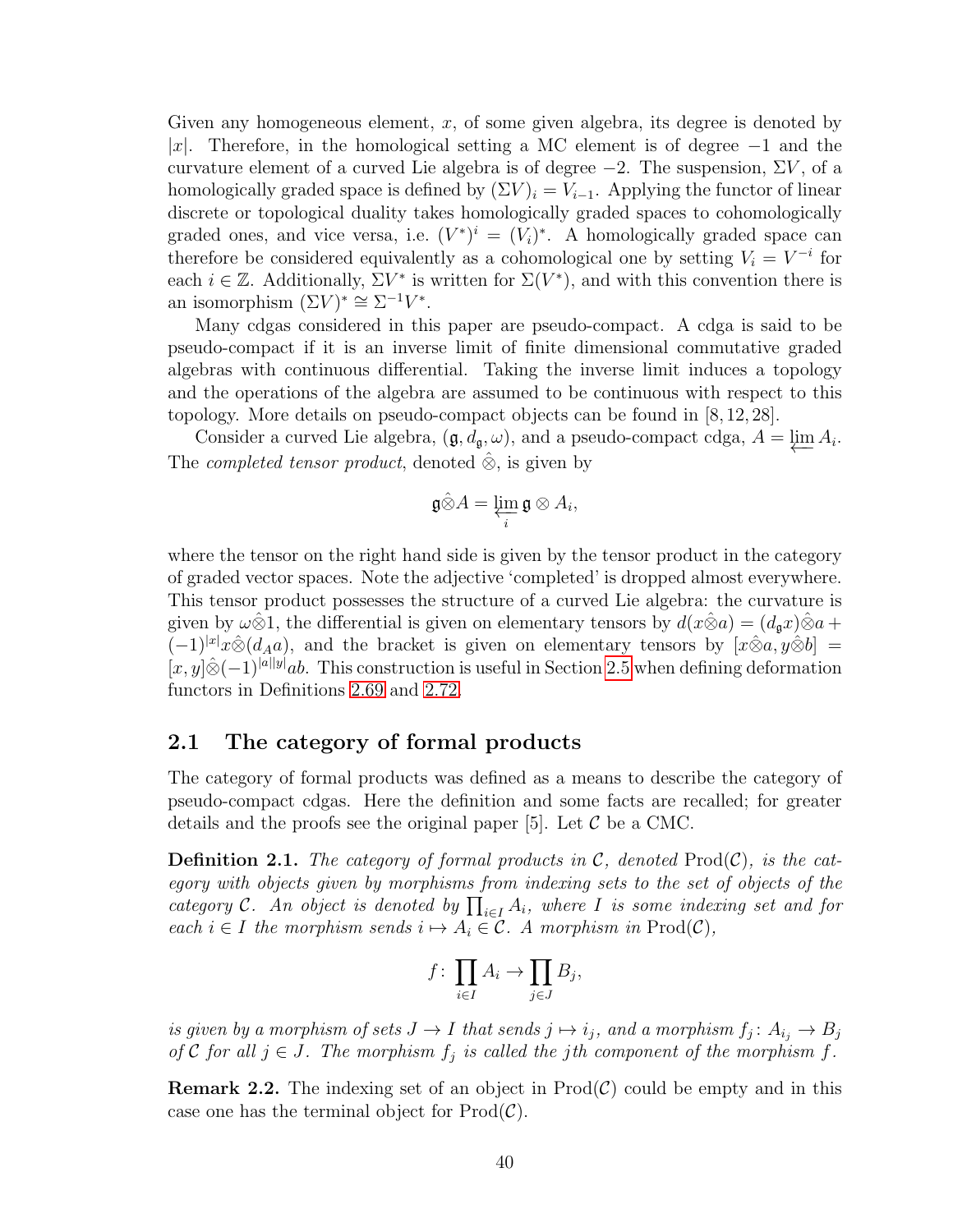**Definition 2.3.** Let  $\prod_{i\in I} A_i$ ,  $\prod_{j\in J} B_j \in \text{Prod}(\mathcal{C})$ , their product is given by

$$
\prod_{i \in (I \coprod J)} A
$$

 $\cdot i$ 

and their coproduct is given by

$$
\prod_{(i,j)\in I\times J}\left(A_i\coprod B_j\right).
$$

Both constructions easily extend from the binary case.

**Proposition 2.4.** Given a morphism  $f: \prod_{i \in I} A_i \to \prod_{j \in J} B_j$ , for each  $i \in I$ , let  $B^i$ denote the product in C of the  $B_j$  satisfying  $i_j = i$ . The morphisms  $f_j: A_i \to B_j$ factor uniquely through a morphism  $f^i: A_i \to B^i$ .

<span id="page-46-1"></span>**Definition 2.5.** A morphism  $f: \prod_{i\in I} A_i \to \prod_{j\in J} B_j$  of  $\text{Prod}(\mathcal{C})$  is said to be a

- weak equivalence if, and only if, the morphism  $J \to I$  induced by f is a bijection and for every  $j \in J$  the morphism  $f_j$  (or equivalently for every  $i \in I$  the morphism  $f^i$ ) is a weak equivalence in  $\mathcal{C};$
- cofibration if, and only if, for each  $j \in J$  the morphism  $f_j$  is a cofibration in  $\mathcal{C}$ ;
- fibration if, and only if, for each  $i \in I$  the morphism  $f^i$  is a fibration in  $\mathcal{C}$ .

The classes of morphisms in Definition [2.5](#page-46-1) provide  $\text{Prod}(\mathcal{C})$  with the structure of a CMC; cf. [5, Theorem 4.8].

**Example 2.6.** To gain some intuition, an example of [5] is recalled. Let  $\mathcal{C}$  be the category of connected topological spaces, then the category  $\mathrm{coProd}(\mathcal{C}) := \mathrm{Prod}(\mathcal{C}^{op})$ is the category of all topological spaces that can be written as the disjoint union of connected spaces. In fact, in [16], the categories of finite (co)products were used to construct a disconnected rational homotopy theory.

# <span id="page-46-0"></span>2.2 The extended Hinich category and pseudo-compact cdgas

Recall from [5, Definition 2.2] that a local pseudocompact cdga is a pseudocompact cdga with a unique maximal graded ideal, that is possibly not closed under the differential. As shown in [5, Theorem 2.9, Lemma 4.2], the category of pseudo-compact cdgas (denoted herein  $\mathcal{A}$ ) is equivalent to the category of formal products of local pseudo-compact cdgas. The category of local pseudo-compact cdgas is referred to as the *extended Hinich category* and denoted by  $\mathcal{E}$ . For greater details and the proofs see the original paper [5].

Proposition 2.7. Any pseudo-compact cdga is isomorphic to a direct product of local pseudo-compact cdgas.  $\Box$ 

Definition 2.8. A local pseudo-compact cdga is said to be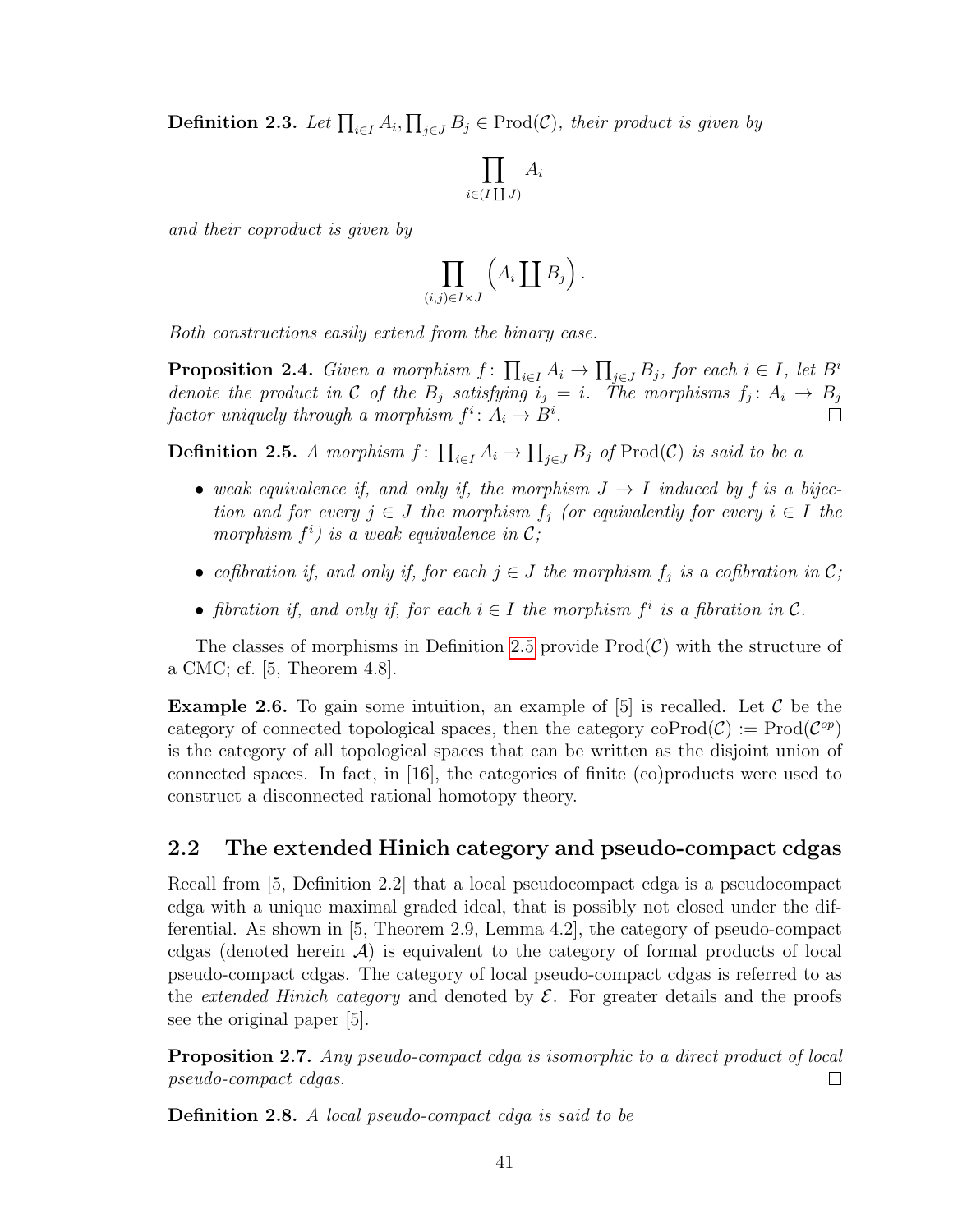- a Hinich algebra if the maximal ideal is closed under the differential;
- an acyclic algebra if every cycle is a boundary.

Every local pseudo-compact cdga is one of the above two types, cf. [5]. The category of Hinich algebras is referred to as the Hinich category.

**Definition 2.9.** Given  $A \in \mathcal{E}$  with maximal ideal M, the full Hinich subalgebra is the local pseudo-compact cdga given as  $A^H := \{a \in A : da \in M\}.$ 

Clearly,  $A^H$  is a Hinich algebra and if A is a Hinich algebra then  $A^H = A$ . If A is acyclic then  $A<sup>H</sup>$  has codimension one in A.

<span id="page-47-0"></span>**Proposition 2.10.** Given a morphism  $f: A \rightarrow B$  of local pseudo-compact cdgas, it restricts to a morphism  $f^H: A^H \to B^H$  of Hinich algebras. Conversely, given  $x \in A$ such that  $x \notin A^H$ , then  $f(x) \notin B^H$ .  $\Box$ 

It follows from Proposition [2.10](#page-47-0) there cannot exist a morphism from an acyclic algebra to a Hinich algebra and any morphism from a Hinich algebra to an acyclic algebra must factor through the full Hinich subalgebra of the codomain.

Remark 2.11. A functor from the extended Hinich category to the Hinich category, is defined by  $A \mapsto A^H$  and  $(f: A \to B) \mapsto (f^H: A^H \to B^H)$ . This functor forms the right adjoint in a Quillen adjunction (the left adjoint being the inclusion), cf. [5, Proposition 3.19].

**Proposition 2.12.** The acyclic algebra  $\Lambda = k[x]/\langle x^2 \rangle$  with differential given by  $dx =$ 1, where  $|x| = 1$ , is the terminal object of  $\mathcal{E}$ .  $\Box$ 

Recall, from [11], that a morphism  $A \rightarrow B$  in the Hinich category is a weak equivalence if, and only if, the induced morphism of differential graded Lie algebras  $L \Sigma^{-1} B^* \to L \Sigma^{-1} A^*$  (with differentials induced by the differentials and multiplications) is a quasi-isomorphism.

<span id="page-47-1"></span>**Definition 2.13.** A morphism,  $f: A \rightarrow B$ , of  $\mathcal{E}$  is said to be a

- weak equivalence if, and only if, it is a weak equivalence in the Hinich category or any morphism of acyclic algebras;
- fibration if, and only if,  $B^H$  is contained within its image;
- cofibration if, and only if, it is a retract of a morphism in the class consisting of the tensor products of cofibrations in the Hinich category with:
	- the identity  $k \to k$ ;
	- the identity  $\Lambda \to \Lambda$ ;
	- the natural inclusion  $k \hookrightarrow \Lambda$ .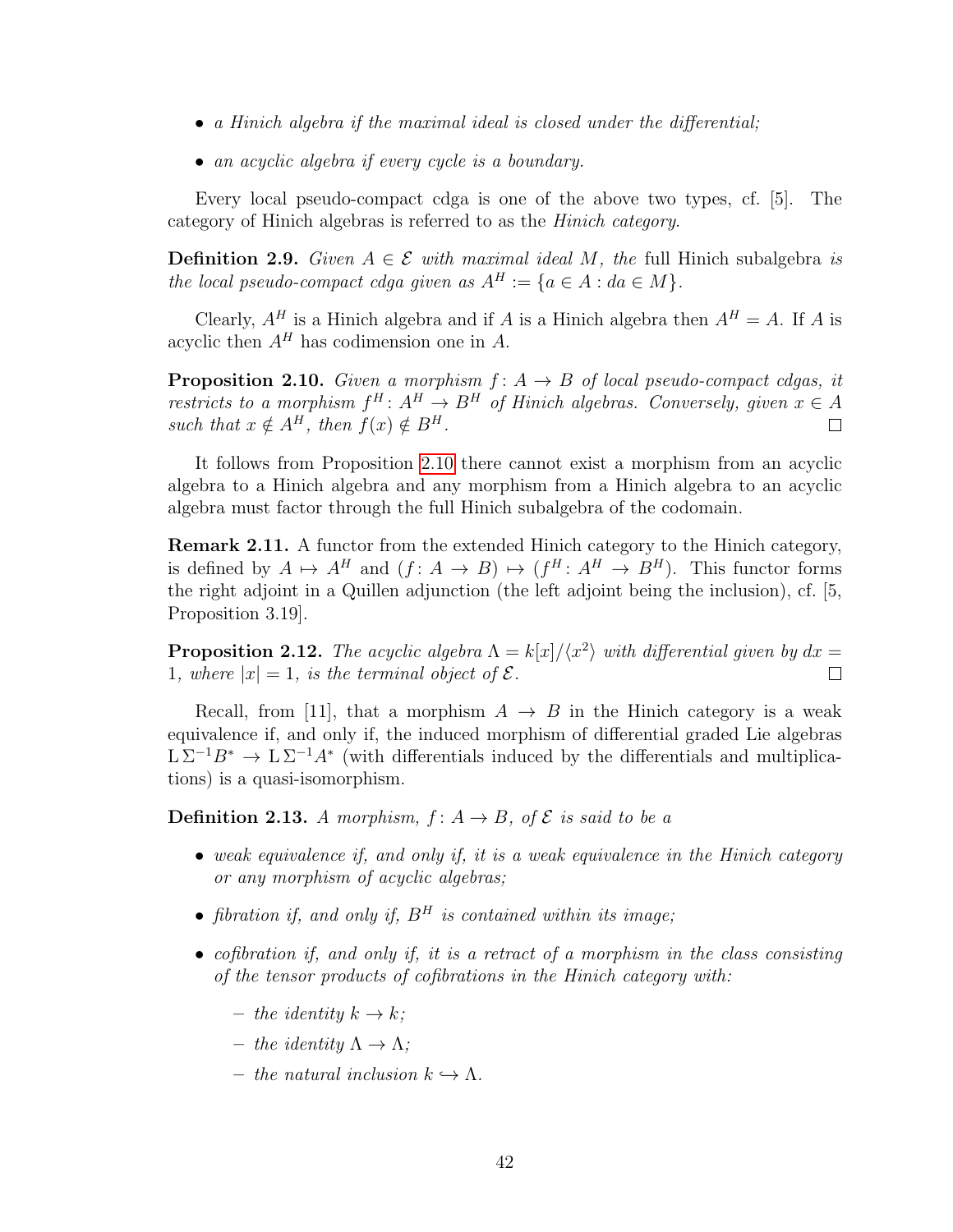Remark 2.14. Definition [2.13](#page-47-1) provides an extension of the model structure given by Hinich [11] for the Hinich category. It is in fact the unique one with this choice of weak equivalence, having all surjective morphisms being fibrations, and  $\Lambda$  being cofibrant; cf. [5].

Definition [2.13](#page-47-1) provides a model structure for  $\mathcal E$  making it a CMC (cf. [5, Theorem 3.17]) and hence provides a model structure for A via Definition [2.5](#page-46-1) making it a CMC, since A is equivalent to  $\text{Prod}(\mathcal{E})$ .

In the closing of this section the following important observation is made. This observation is useful in the proof of Theorem [2.70.](#page-62-0)

<span id="page-48-1"></span>Proposition 2.15. There exists an isomorphism of sets

$$
\operatorname{Hom}_{\mathcal{A}}\left(\prod_{i\in I}A_i, \prod_{j\in J}B_j\right) \cong \prod_{j\in J} \coprod_{i\in I} \operatorname{Hom}_{\mathcal{E}}(A_i, B_j).
$$

# <span id="page-48-0"></span>2.3 The category of marked Lie algebras

Here the category of marked Lie algebras is introduced and some basic properties discussed, including defining a model structure (Definition [2.37\)](#page-53-0). In Section [2.4,](#page-57-0) the theory developed within this Section is used to prove the category of marked curved Lie algebras is Quillen equivalent to  $\text{Prod}(\mathcal{E})$ , or equivalently  $\mathcal{A}$ , (Theorem [2.60\)](#page-60-0).

#### 2.3.1 Basic definitions

Similar to [5], this paper works with curved Lie algebras, but a key difference is the morphisms are curved: further the Lie algebras also possess a set of marked points. The set of marked points are introduced as an analogue of the indexing sets in the product of local pseudo-compact cdgas used to present pseudo-compact cdga. In fact, they will be used to index products of local pseudo-compact cdgas, cf. Definition [2.48.](#page-57-1) Despite the contrast with [5], a lot of the results proven therein prove useful in this setting.

**Definition 2.16.** A curved Lie algebra is a triple  $(\mathfrak{g}, d, \omega)$  where  $\mathfrak{g}$  is a graded Lie algebra, d is a derivation with  $|d| = -1$ , and  $\omega \in \mathfrak{g}_{-2}$  such that  $d\omega = 0$  and  $d^2x = [\omega, x]$ for all  $x \in \mathfrak{g}$ . The element  $\omega$  is known as the curvature.

Remark 2.17. The derivation of a curved Lie algebra is often referred to as the differential, but this is an abuse of notation since it need not square to zero (unless the curvature is zero). Despite this, the term 'differential' is used within this paper.

Definition 2.18. A curved morphism of curved Lie algebras is a pair

 $(f, \alpha)$ :  $(g, d_{\mathfrak{a}}, \omega_{\mathfrak{a}}) \rightarrow (h, d_{\mathfrak{b}}, \omega_{\mathfrak{b}})$ 

where  $f: \mathfrak{g} \to \mathfrak{h}$  is a graded Lie algebra morphism and  $\alpha \in \mathfrak{h}_{-1}$  such that: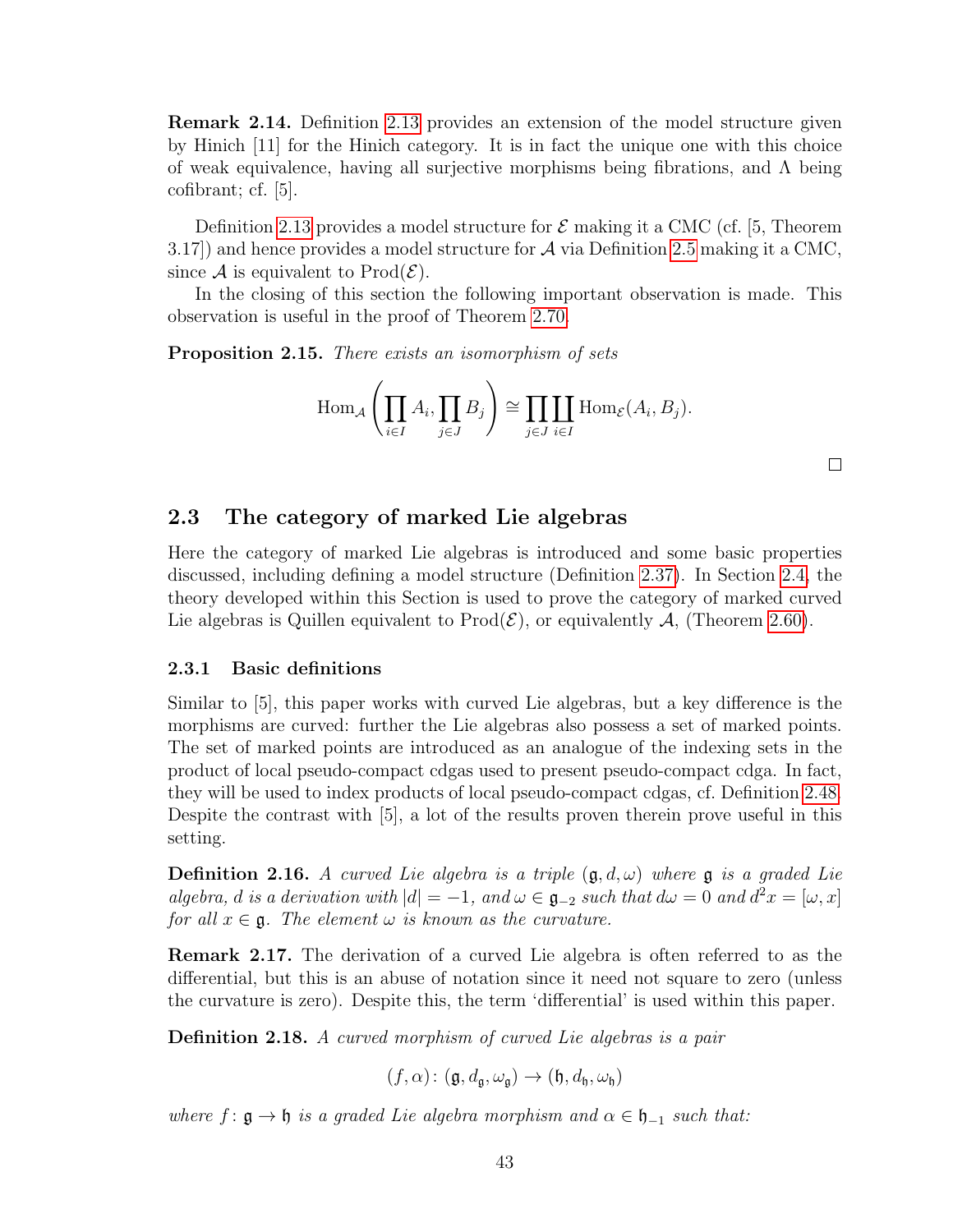- $d_h f(x) = f(d_g x) [\alpha, f(x)]$  for all  $x \in \mathfrak{g}$ , and
- $\omega_{\mathfrak{h}} = f(\omega_{\mathfrak{g}}) d_{\mathfrak{h}}\alpha \frac{1}{2}$  $rac{1}{2}[\alpha,\alpha]$ .

The image of an element  $x \in \mathfrak{g}$  of the curved morphism  $(f, \alpha)$  is given by  $f(x) + \alpha \in \mathfrak{h}$ . The composition of two curved morphisms, when it exists, is defined as  $(f, \alpha) \circ (g, \beta) =$  $(f \circ q, \alpha + f(\beta))$ . A morphism with  $\alpha = 0$  is said to be strict.

A strict morphism is given by a dgla morphism such that  $f(\omega_{\mathfrak{g}}) = \omega_{\mathfrak{h}}$ ; these are exactly the morphisms considered in [5]. Therefore, the  $\alpha$  part of a curved morphism can be seen to deform how the differential and curvature commute with the graded Lie algebra morphism  $f$ . Strict morphisms are particularly useful since there exists a process to obtain a strict morphism from a curved one, cf. Definition [2.28.](#page-50-0)

Definition 2.19. A curved isomorphism is a curved morphism

$$
(f, \alpha) \colon (\mathfrak{g}, d_{\mathfrak{g}}, \omega_{\mathfrak{g}}) \to (\mathfrak{h}, d_{\mathfrak{h}}, \omega_{\mathfrak{h}})
$$

with an inverse curved morphism

$$
(f,\alpha)^{-1}\colon (\mathfrak{h},d_{\mathfrak{h}},\omega_{\mathfrak{h}})\to (\mathfrak{g},d_{\mathfrak{g}},\omega_{\mathfrak{g}})
$$

such that  $(f, \alpha) \circ (f, \alpha)^{-1} = (id_{\mathfrak{h}}, 0)$  and  $(f, \alpha)^{-1} \circ (f, \alpha) = (id_{\mathfrak{g}}, 0)$ .

<span id="page-49-0"></span>Remark 2.20. Observe that a curved Lie algebra with non-zero curvature may be isomorphic to one with zero curvature (i.e. a dgla). Take the curved isomorphism

$$
(id, -\xi) \colon (\mathfrak{g}, d, \omega) \to \left(\mathfrak{g}, d + \mathrm{ad}_{\xi}, \omega + d\xi + \frac{1}{2}[\xi, \xi]\right)
$$

which has inverse  $(id,\xi)$ . The codomain has zero curvature if, and only if,  $\xi$  is a MC element of  $(g, d, \omega)$ . Some curved Lie algebras, however, do not possess any MC elements, unlike dglas where 0 is always a MC element. These morphisms correspond to twisting by  $\xi$ , written as  $\mathfrak{g}^{\xi}$ . More details concerning twisting can be found in [2], and how it is generalised to  $L_{\infty}$ -algebras can be found in [4]. It should be noted that neither of the cited sources use the notion of a curved morphism.

**Proposition 2.21.** Given a curved morphism  $(f, \alpha)$ :  $(g, d_g, \omega_g) \rightarrow (h, d_h, \omega_h)$  and a MC element x of  $(\mathfrak{g}, d_{\mathfrak{g}}, \omega_{\mathfrak{g}})$ , then  $(f, \alpha)(x) = f(x) + \alpha$  is a MC element of  $(\mathfrak{h}, d_{\mathfrak{h}}, \omega_{\mathfrak{h}})$ .

*Proof.* It is a simple check to see  $f(x) + \alpha$  satisfies the MC equation.  $\Box$ 

**Definition 2.22.** A curved Lie algebra,  $(\mathfrak{g}, d, \omega)$ , is said to be marked when it is equipped with a set of possibly non-distinct elements of  $\mathfrak{g}_{-1}$  indexed by a non-empty set I, i.e. a set  $\{x_i\}_{i\in I}$ , with  $|x_i| = -1$  for all  $i \in I$ .

Remark 2.23. One could view a marked curved Lie algebra as a family of curved Lie algebras parametrised by the set of marked points. This point of view is not used here.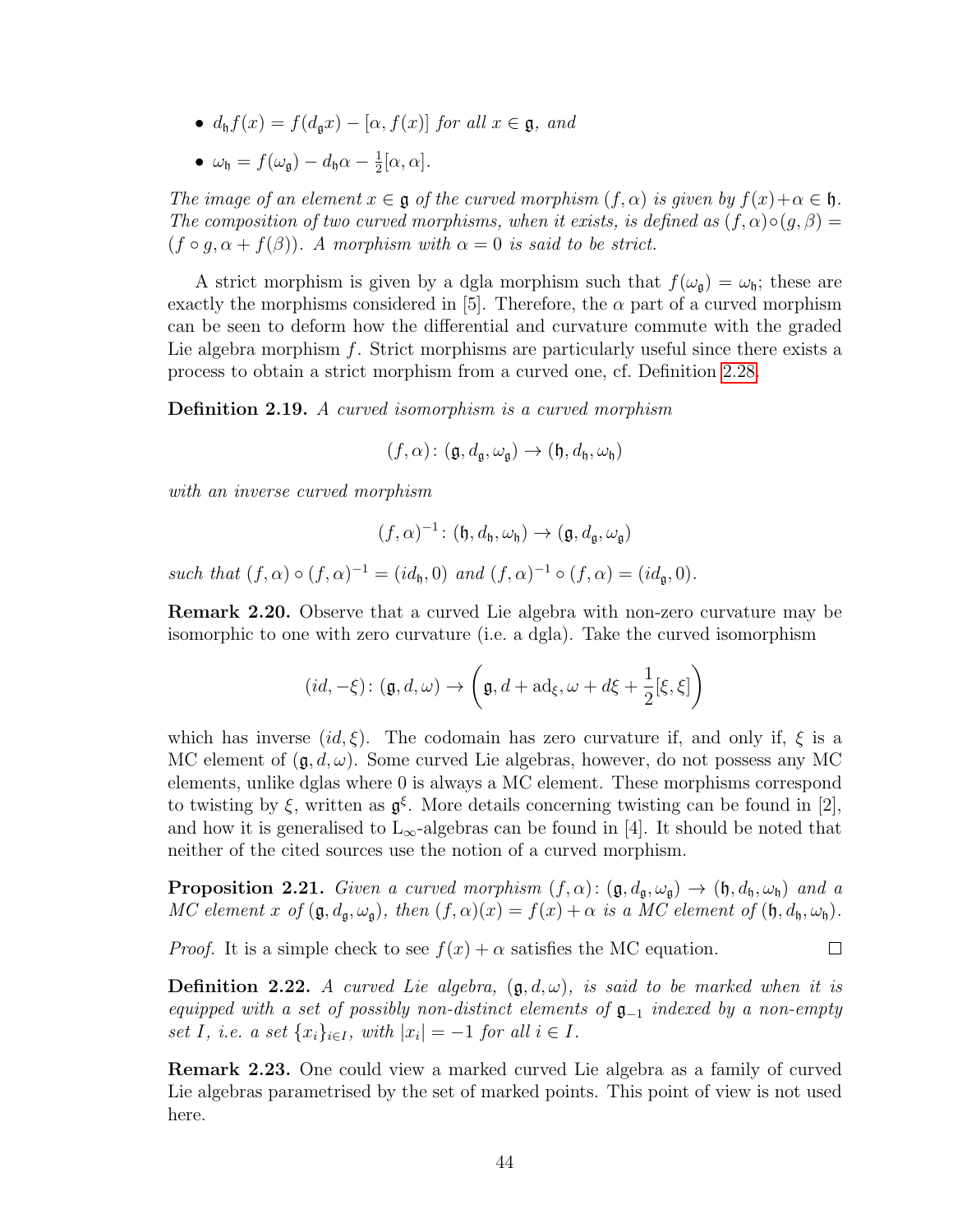This set of marked points is supposed to mimic the indexing set in the product decomposition of a pseudo-compact cdga as local pseudo-compact cdgas. In fact, these sets are reflected by the adjoint functors in the Quillen equivalence constructed in Section [2.4.](#page-57-0) The marked points are of degree −1 and thus could be MC elements of the curved Lie algebra. Hence twisting by such an element results in the Lie algebra having zero curvature as shown in Remark [2.20.](#page-49-0) Although, one should be conscious of the fact that there may be no solutions to the MC equation in a curved Lie algebra, contrary to the case of a dgla where 0 is always a solution to the MC equation.

For the sake of brevity, a marked curved Lie algebra is here onwards denoted by its underlying graded Lie algebra and set of marked points, omitting the differential and curvature.

<span id="page-50-1"></span>Definition 2.24. A morphism of marked curved Lie algebras is a curved Lie algebra morphism  $(f, \alpha)$ :  $(\mathfrak{g}, \{x_i\}_{i\in I}) \to (\mathfrak{h}, \{y_j\}_{j\in J})$  along with a map of sets  $\phi \colon I \to J$  such that  $f(x_i) + \alpha = y_{\phi(i)}$ . The morphism  $x_i \mapsto y_{\phi(i)}$  is called the induced map of sets. A morphism  $(f, \alpha)$  is an isomorphism of marked curved Lie algebras if  $(f, \alpha)$  is an isomorphism of curved Lie algebras and the induced map of sets is a bijection.

It is important to notice that, since repetitions of marked points are allowed, two of marked curved Lie algebras must have

**Definition 2.25.** The category of marked curved Lie algebras, denoted  $\mathscr{L}$ , is the category whose objects are marked curved Lie algebras and morphisms are those of Definition [2.24.](#page-50-1)

**Definition 2.26.** A marked curved Lie algebra  $((\mathfrak{h}, d, \omega), \{x_i\}_{i \in J})$  is a marked curved Lie subalgebra of  $((\mathfrak{g}, d, \omega), \{x_i\}_{i \in I})$  if  $\mathfrak{h} \subseteq \mathfrak{g}$  as graded Lie algebras and  $J \subseteq I$  as sets.

<span id="page-50-2"></span>Proposition 2.27. Given a curved Lie algebra morphism

$$
(f,\alpha)\colon (\mathfrak{g},d_{\mathfrak{g}},\omega_{\mathfrak{g}})\to (\mathfrak{h},d_{\mathfrak{h}},\omega_{\mathfrak{h}}),
$$

taking  $x \in \mathfrak{g}_{-1}$  and denoting  $(f, \alpha)(x) = y$ , a strict morphism is given by

$$
(id_{\mathfrak{h}}, -y) \circ (f, \alpha) \circ (id_{\mathfrak{g}}, x) = (f, 0):
$$

$$
\left(\mathfrak{g}, d_{\mathfrak{g}} + \mathrm{ad}_x, \omega_{\mathfrak{g}} + dx + \frac{1}{2}[x, x]\right) \to \left(\mathfrak{h}, d_{\mathfrak{h}} + \mathrm{ad}_y, \omega_{\mathfrak{h}} + dy + \frac{1}{2}[y, y]\right).
$$

 $\Box$ 

Proof.  $(id_{\mathfrak{h}}, -y) \circ (f, \alpha) \circ (id_{\mathfrak{a}}, x) = (f, -y + \alpha + f(x)) = (f, 0).$ 

Specialising Proposition [2.27](#page-50-2) to marked curved Lie algebras, recall that given

$$
(f,\alpha)\colon (\mathfrak{g}, \{x_i\}_{i\in I}) \to (\mathfrak{h}, \{y_j\}_{j\in J}),
$$

<span id="page-50-0"></span>for all  $i \in I$  there exists  $j_i \in J$  such that  $(f, \alpha)(x_i) = y_{j_i}$ .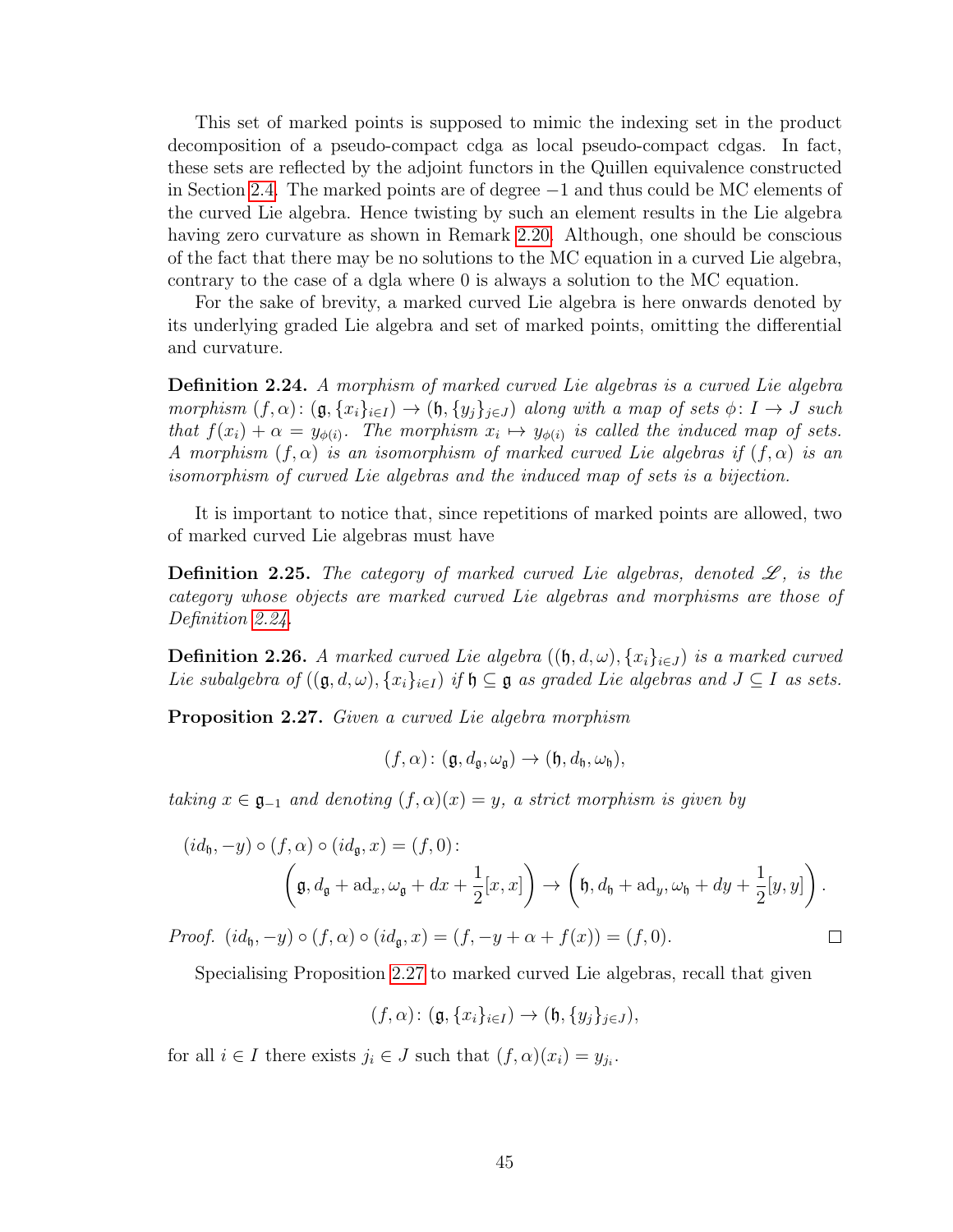**Definition 2.28.** Given a morphism  $(f, \alpha)$ :  $(\mathfrak{g}, \{x_i\}_{i\in I}) \rightarrow (\mathfrak{h}, \{y_i\}_{i\in J})$  and fixing some  $k \in I$ , the rectification of  $(f, \alpha)$  by the marked point  $x_k$  is the morphism

$$
(id_{\mathfrak{h}}, -(f(x_k) + \alpha))\circ (f, \alpha) \circ (id_{\mathfrak{g}}, x_k)
$$
  
=  $(f, 0): (\mathfrak{g}^{x_k}, \{x_i - x_k\}_{i \in I}) \to (\mathfrak{h}^{f(x_k)-\alpha}, \{y_j - (f(x_k) + \alpha)\}_{j \in J}),$ 

obtained analogously to Proposition [2.27.](#page-50-2)

<span id="page-51-0"></span>**Proposition 2.29.** Any commutative diagram of marked curved Lie algebras with an initial vertex (one such that there exists no morphisms into it, and there exists a unique morphism, up to commutativity, to every other vertex) is isomorphic to a commutative diagram with strict morphisms.

*Proof.* Choosing a marked point in the initial vertex induces a choice of marked point at every other vertex by images. Rectifying each morphism by these marked points completes the proof.  $\Box$ 

Proposition [2.29](#page-51-0) implies that when considering decompositions of morphisms, commutative squares, and lifting problems it is sufficient to consider strict morphisms.

#### 2.3.2 Small limits and colimits

The category  $\mathscr L$  does not possess an initial object, and, therefore, an initial object is formally added to L. The resulting category is denoted by  $\mathscr{L}_*$ . It is assumed this initial object has no marked points to echo the terminal object of  $\text{Prod}(\mathcal{E})$  having no components, see Remark [2.2.](#page-45-1) The zero curved Lie algebra  $((0,0,0), \{0\})$  is the terminal object for  $\mathscr{L}_{\ast}$ .

**Proposition 2.30.** The product in  $\mathcal{L}_*$  is given by the Cartesian product of the underlying graded Lie algebras, the differential is given by specialising to each component, the curvature is given by the Cartesian product of the curvature of each component, and the Cartesian product of the sets of marked points. The projection morphisms are those morphisms projecting onto each component by the identity.

Proof. It is a straightforward check.

**Proposition 2.31.** The equaliser of two curved morphisms  $(f, \alpha)$ ,  $(g, \beta)$ :  $(g, \{x_i\}_{i\in I}) \rightarrow$  $(\mathfrak{h}, \{y_i\}_{i\in J})$  is given by the initial object if  $\alpha \neq \beta$  and by  $\{x \in \mathfrak{g}: f(x) = g(x)\}\$ if  $\alpha = \beta$ .

 $\Box$ 

*Proof.* If  $\alpha \neq \beta$  then 0 is not in the equaliser, because  $f(0) - \alpha \neq g(0) - \beta$ . Therefore, the initial object is the only object satisfying the conditions of the equaliser.

If  $\alpha = \beta$ , then it is a straightforward exercise to show that the space  $\{x \in \mathfrak{g} : f(x) =$  $g(x)$  respects the differential and bracket inherited from g.  $\Box$ 

<span id="page-51-1"></span>**Proposition 2.32.** The coproduct in the category of marked curved Lie algebras is easiest to describe in the binary case: let  $(g, \{x_i\}_{i\in I})$  and  $(h, \{y_j\}_{j\in J})$  be marked curved Lie algebras, the coproduct  $(\mathfrak{g}, \{x_i\}_{i\in I}) \coprod (\mathfrak{h}, \{y_j\}_{j\in J})$  has as its underlying graded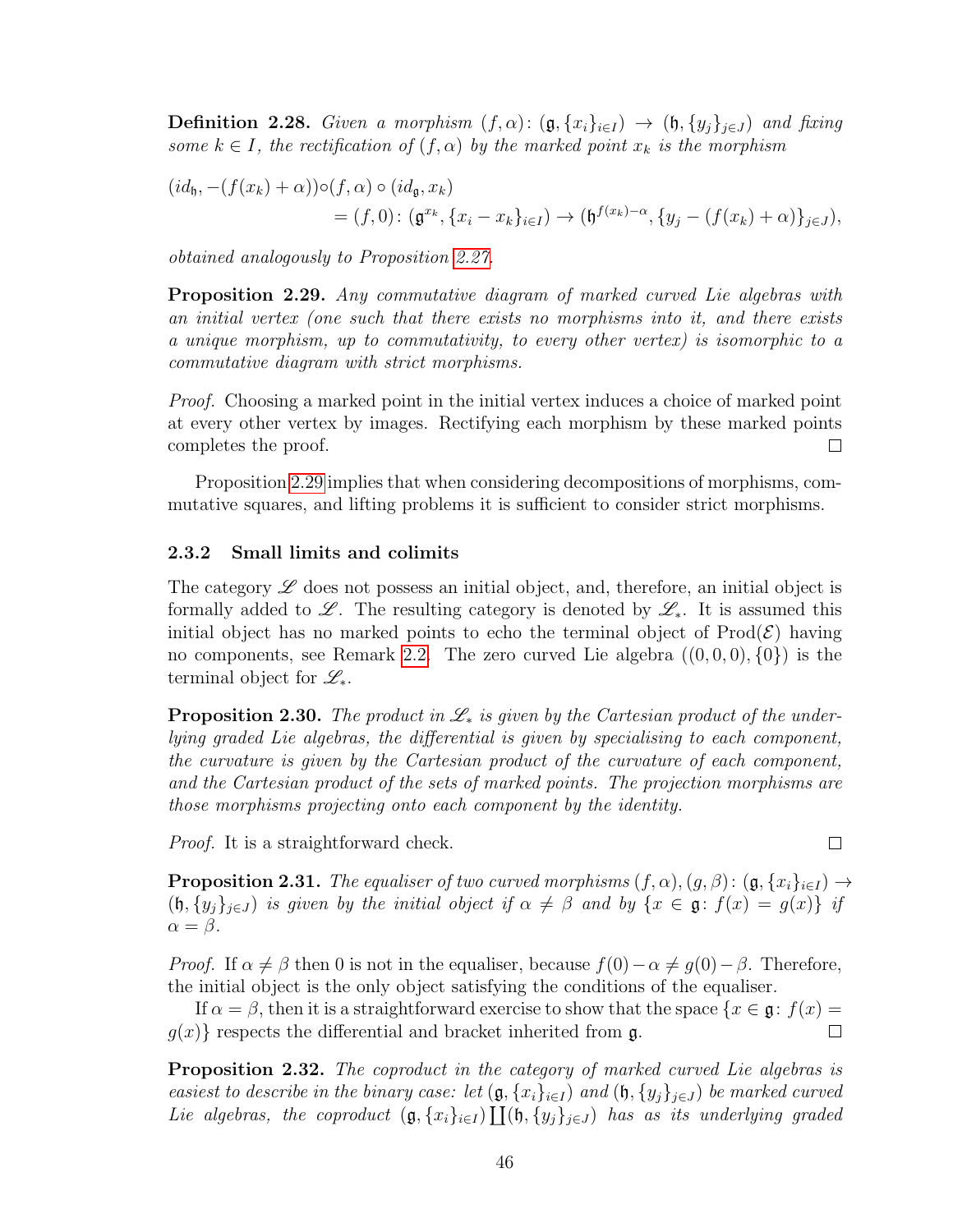graded Lie algebra the free product of graded Lie algebras on  $\mathfrak{g} * \mathfrak{h} * L\langle z \rangle$ , where z is a formal element of degree -1. The differential is given by the rules:  $d|_{\mathfrak{g}} = d_{\mathfrak{g}}$ ,  $d|_{\mathfrak{h}} = d_{\mathfrak{h}} - ad_z$  and  $dz = \omega_{\mathfrak{g}} - \omega_{\mathfrak{h}} + \frac{1}{2}$  $\frac{1}{2}[z, z]$ . The set of marked points is given by the union of sets  ${x_i}_{i\in I} \cup {y_j+z}_{j\in J}$ . The resulting space has curvature equal to that of g. The two inclusion morphisms are given by

$$
(id_{\mathfrak{g}},0)\colon (\mathfrak{g}, \{x_i\}_{i\in I}) \hookrightarrow (\mathfrak{g}, \{x_i\}_{i\in I})\coprod (\mathfrak{h}, \{y_j\}_{j\in J})
$$

and

$$
(id_{\mathfrak{h}}, z) \colon (\mathfrak{h}, \{y_j\}_{j \in J}) \hookrightarrow (\mathfrak{g}, \{x_i\}_{i \in I}) \coprod (\mathfrak{h}, \{y_j\}_{j \in J}).
$$

*Proof.* It is clear  $(\mathfrak{g}, \{x_i\}_{i \in I}) \coprod (\mathfrak{h}, \{y_j\}_{j \in J})$  is a well defined marked curved Lie algebra. Given a marked curved Lie algebra  $(\mathfrak{a}, \{z_k\}_{k\in K})$  and morphisms

$$
(f_{\mathfrak{g}}, \alpha) : (\mathfrak{g}, \{x_i\}_{i \in I}) \to (\mathfrak{a}, \{z_k\}_{k \in K})
$$

and

$$
(f_{\mathfrak{h}}, \beta) : (\mathfrak{h}, \{y_j\}_{j \in J}) \to (\mathfrak{a}, \{z_k\}_{k \in K}),
$$

define  $(f, \alpha) : (\mathfrak{g}, \{x_i\}_{i \in I}) \coprod (\mathfrak{h}, \{y_j\}_{j \in J}) \rightarrow (\mathfrak{a}, \{z_k\}_{k \in K})$  by  $f|_{\mathfrak{g}} = f_{\mathfrak{g}}, f|_{\mathfrak{h}} = f_{\mathfrak{h}},$  and  $f(z) = \beta - \alpha$ . Clearly  $(f, \alpha)$  is a well defined morphism and the diagram



commutes. Uniqueness of this construction is a quick check.

The coproduct given in Proposition [2.32](#page-51-1) is similar to the disjoint product of [16]: it can be informally thought of as taking the disjoint union of the two marked curved Lie algebras, adding a formal MC element, and then twisting the copy of  $\mathfrak h$  with this formal element to flatten its curvature.

 $\Box$ 

 $\Box$ 

Proposition 2.33. The coequaliser of two parallel morphisms

$$
(f, \alpha), (g, \beta) \colon (\mathfrak{g}, \{x_i\}_{i \in I}) \to (\mathfrak{h}, \{y_j\}_{j \in J})
$$

is the quotient of h by the ideal generated by  $f(x) - g(x)$  and  $\alpha - \beta$ , for all  $x \in \mathfrak{g}$  with the set of marked points being the quotient in a similar manner.

*Proof.* A painless check.

**Proposition 2.34.** The category  $\mathscr{L}_*$  has all small limits and colimits.

*Proof.*  $\mathscr{L}_*$  contains an initial object, terminal object, products, equalisers, coproducts, and coequalisers, this is sufficient cf. [17].  $\Box$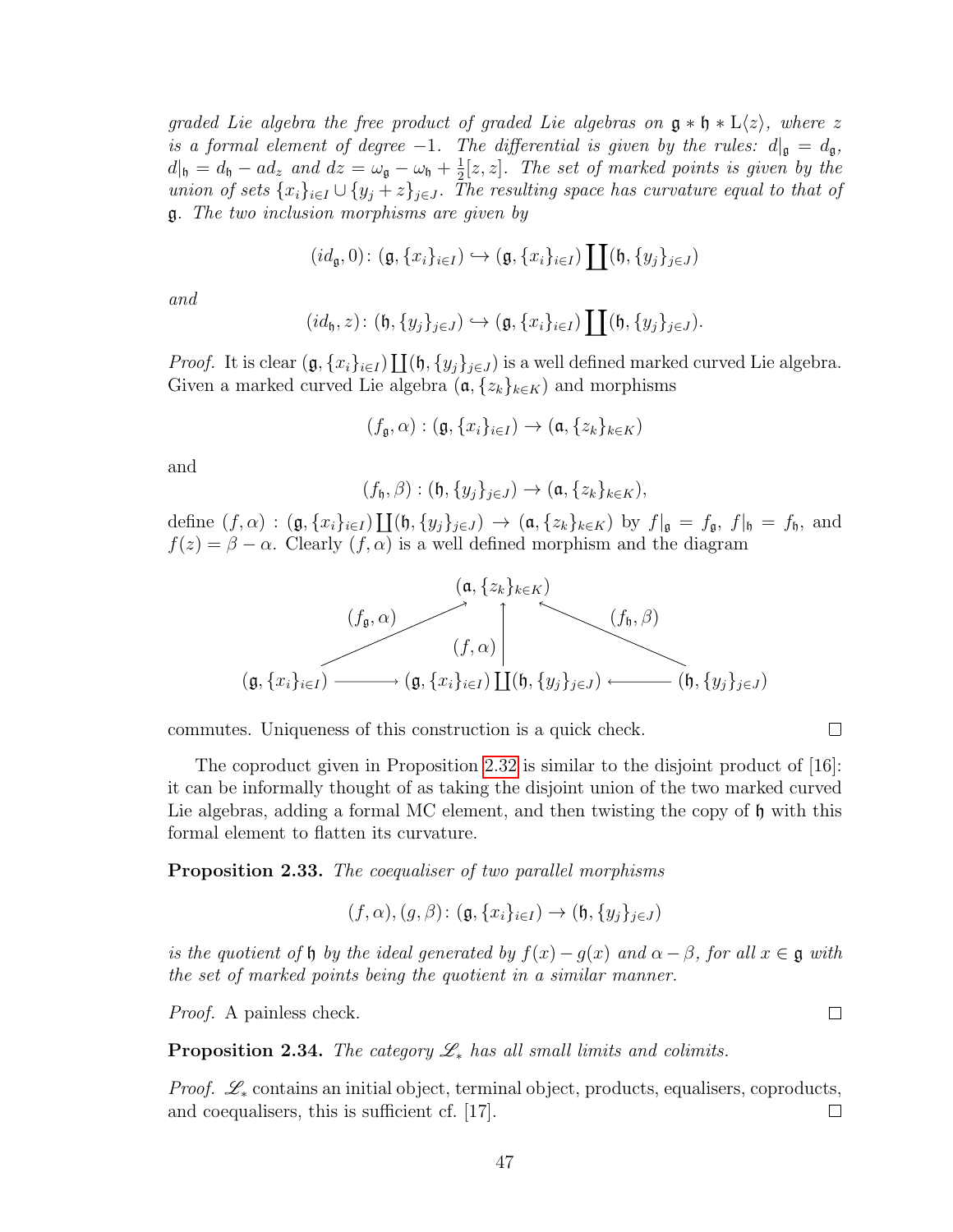### 2.3.3 Model structure

The category of curved Lie algebras with strict morphisms, denoted  $\mathcal{G}$ , plays an important role in defining a model structure for the category  $\mathscr{L}_{*}$ , therefore the model structure for  $G$  given in [5] is recalled. Note that all morphisms of  $G$  are strict (by definition).

<span id="page-53-1"></span>**Definition 2.35.** A morphism  $f: \mathfrak{g} \to \mathfrak{h}$  of G is said to be

- a weak equivalence if, and only if, f is either a quasi-isomorphism of dglas or any morphism between curved Lie algebras that have non-zero curvature.
- a fibration if, and only if, it is surjective;
- a cofibration if, and only if, it has the LLP with respect to acyclic fibrations.

**Remark 2.36.** Since all the morphisms of  $\mathcal{G}$  are strict, there are no morphisms from a curved Lie algebra with zero curvature to one with non-zero curvature.

Recall Definition [2.28:](#page-50-0) given a morphism  $(f, \alpha)$ :  $(\mathfrak{g}, \{x_i\}_{i\in I}) \to (\mathfrak{h}, \{y_j\}_{j\in J})$  such that  $(f, \alpha)(x_k) = y_{j_k}$  for some  $k \in I$ , the rectification by the marked point  $x_k$  gives a strict morphism  $(f, 0)$ :  $\mathfrak{g}^{x_k} \to \mathfrak{h}^{y_{j_k}}$ . This latter morphism can clearly be considered as a morphism in the category  $\mathcal G$  by forgetting marked points.

<span id="page-53-0"></span>**Definition 2.37.** A morphism  $(f, \alpha)$ :  $(\mathfrak{g}, \{x_i\}_{i\in I}) \rightarrow (\mathfrak{h}, \{y_i\}_{i\in J})$  of  $\mathscr{L}_*$  is said to be

- a weak equivalence if, and only if, it induces a bijection of the marked points and the rectification by each marked point is a weak equivalence of  $\mathcal{G}$ ;
- a fibration if, and only if, the graded Lie algebra morphism  $f$  is surjective;
- a cofibration if, and only if, it has the LLP with respect to all acyclic fibrations.

It is clear that each of the classes of morphism given in Definition [2.37](#page-53-0) is closed under taking retracts, and they are also closed under rectification.

<span id="page-53-2"></span>**Proposition 2.38.** A morphism of  $\mathcal{L}_*$  belongs to any one of the classes of Definition [2.37](#page-53-0) if, and only if, the rectification by every marked point (still being considered as a morphism in  $\mathscr{L}_*$ ) belongs to the same class.

Proof. It is straightforward to show the statement holds for weak equivalences and fibrations. Any cofibration has the LLP with respect to any acyclic fibration, and since a rectification can be viewed as a retract of the original morphism it also has the LLP with respect to any acyclic fibration.  $\Box$ 

<span id="page-53-3"></span>**Proposition 2.39.** A morphism of  $\mathcal{L}_*$  is a weak equivalence if, and only if, it induces a bijection of marked points and the rectification by each marked point of the domain considered as a morphism of G is a weak equivalence. A morphism of  $\mathscr{L}_*$  is a cofibration (resp. fibration) in Definition [2.37](#page-53-0) if, and only if, the rectification by each marked point of the domain considered as a morphism of  $\mathcal G$  is a cofibration (resp. fibration) in Definition [2.35.](#page-53-1)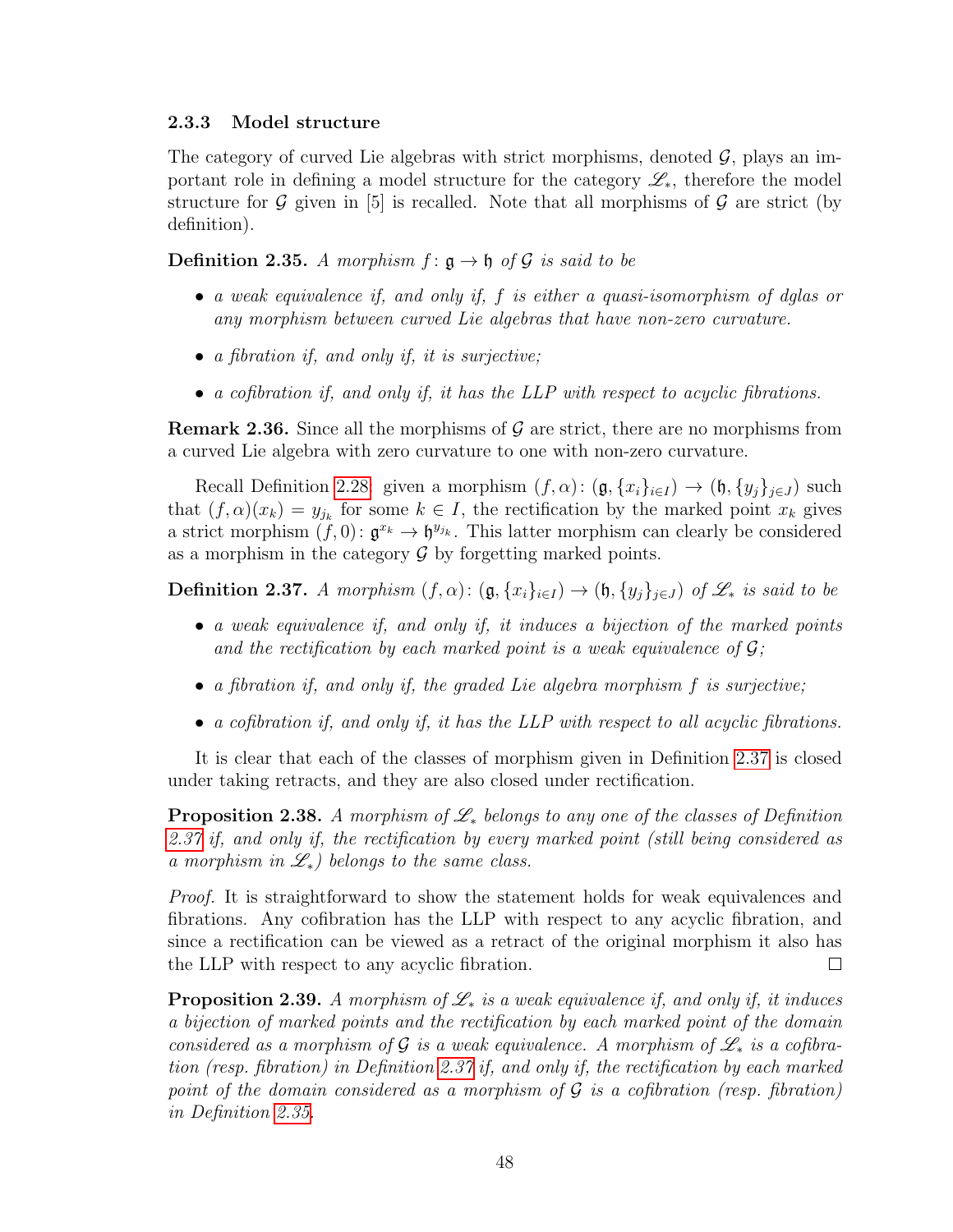Proof. This is vacuously true for weak equivalences and almost as easily seen for fibrations. Taking the rectification of a cofibration and viewing it as a morphism of  $\mathcal{G}$ , it must have the LLP with respect to all acyclic fibrations of  $\mathcal G$  since it has the LLP with respect to all acyclic fibrations of  $\mathscr{L}_*$ , and in particular those strict morphisms where the sets of marked points are assumed to be the singleton set  $\{0\}$ , i.e. where the morphism is already of the form of one in  $\mathcal{G}$ . The converse statement is almost analogous.  $\Box$ 

**Proposition 2.40.** Given two composable weak equivalences,  $(f, \alpha)$  and  $(g, \beta)$ , if any two of  $(f, \alpha)$ ,  $(g, \beta)$  and  $(g \circ f, \beta + g(\alpha))$  are weak equivalences then so is the third.

Proof. It is clear to see that if any two of the compositions induce bijections upon the sets of marked points then so must the third. Further, if any two of them are weak equivalences of  $\mathcal G$  after rectification then again so must the third since the two of three property holds for  $\mathcal{G}$ .  $\Box$ 

By definition, any cofibration has the LLP with respect to all acyclic fibrations, accordingly it remains to show that any acyclic cofibration has the LLP with respect to all fibrations.

**Proposition 2.41.** The acyclic cofibrations are precisely the morphisms that have the LLP with respect to the fibrations.

Proof. This follows from Proposition [2.38,](#page-53-2) Proposition [2.39,](#page-53-3) and that the statement holds in the CMC  $\mathcal{G}$ .  $\Box$ 

In order to show a morphism of  $\mathscr{L}_*$  can always be factorised as the composition of an acyclic cofibration followed by a fibration it is necessary to introduce the disk of a marked curved Lie algebra. This can informally be thought of as attaching cells to the curved Lie algebra to make it acyclic, despite curved Lie algebras not necessarily being complexes.

**Definition 2.42.** Let  $\mathfrak{g}_-$  denote the homogeneous elements of the curved Lie algebra **g**. Denote by  $((D_{\mathfrak{g}}, \overline{d}, \overline{\omega}), \{u_{x_i}\}_{i\in I})$  the curved Lie algebra given by  $D_{\mathfrak{g}} = \mathcal{L}\langle \overline{\omega}, u_g, v_g:$  $g \in \mathfrak{g}_-\rangle$  subject only to the relations  $\bar{d}u_g = v_g$  and  $\bar{d}v_g = [\bar{\omega}, u_g]$ , where  $|u_g| = |g|$  for all  $g \in \mathfrak{g}_-$ . In particular,  $\bar{\omega}$  is the curvature of  $D_{\mathfrak{a}}$ .

Even in the case of a marked curved Lie algebra with zero curvature (i.e. a dgla with a set of marked points) the curved Lie algebra  $D_{\mathfrak{g}}$  is not an acyclic complex, because a non-zero curvature element always exists as a generator.

**Remark 2.43.** The canonical strict morphism  $(D_{\mathfrak{g}}, \{u_{x_i}\}_{i\in I}) \to (\mathfrak{g}, \{x_i\}_{i\in I})$  given by  $u_g \mapsto g$ ,  $v_g \mapsto d_g g$ , and  $\bar{\omega} \mapsto \omega_g$  for all  $g \in \mathfrak{g}_-$  is a fibration.

Proposition 2.44. An acyclic cofibration is given by the canonical strict morphism

$$
(\mathcal{L}\langle \bar{\omega}, u_{x_i}, v_{x_i}\rangle, \{u_{x_i}\}_{i\in I}) \to (D_{\mathfrak{g}}, \{x_i\}_{i\in I}).
$$

*Proof.* Let  $(g, 0) : (\mathfrak{m}, \{m_i\}_{i\in J}) \to (\mathfrak{n}, \{n_k\}_{k\in K})$  be a fibration and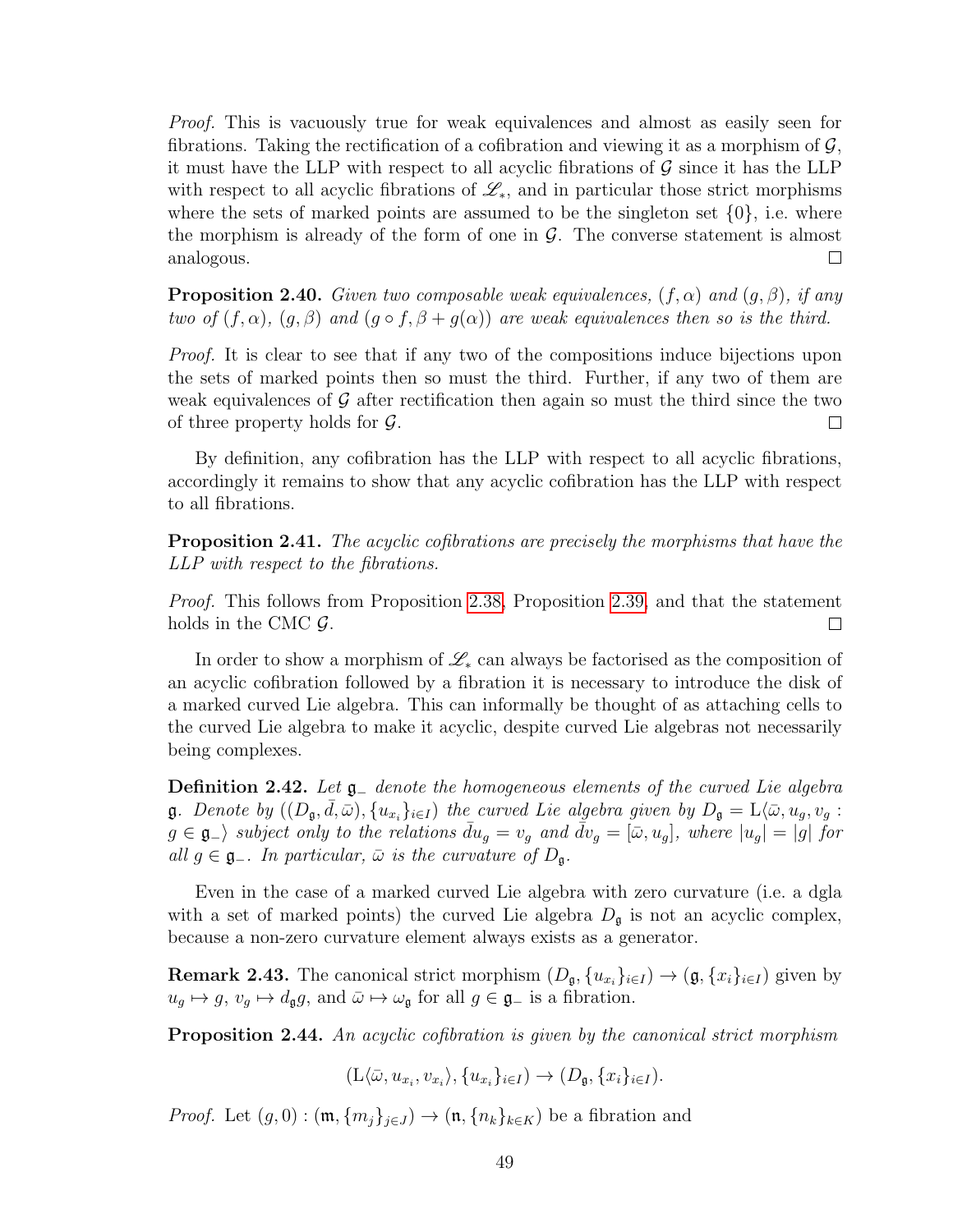$$
(L\langle \bar{\omega}, u_{x_i}, v_{x_i} : i \in I \rangle, \{u_{x_i}\}_{i \in I}) \xrightarrow{(f, 0)} (\mathfrak{m}, \{m_j\}_{j \in J})
$$

$$
\downarrow (g, 0)
$$

$$
(D_{\mathfrak{g}}, \{u_{x_i}\}_{i \in I}) \xrightarrow{\qquad} (\mathfrak{n}, \{n_k\}_{k \in K})
$$

be a commutative diagram. The diagram has been assumed to be strict by Propo-sition [2.29.](#page-51-0) A lift  $(h, 0) : (D_{\mathfrak{g}}, \{x_i\}_{i\in I}) \to (\mathfrak{m}, \{m_j\}_{j\in J})$  is defined as follows. For all  $\bar{\omega}, u_{x_i}, v_{x_i} \in D_{\mathfrak{g}},$   $(h, 0)$  has the same action as  $(f, 0)$ . For all  $u_x \in D_{\mathfrak{g}}$  that are not in  $(L\langle \bar{\omega}, u_{x_i}, x_{g_i}\rangle, \{u_{x_i}\}_{i\in I})$  there exists some  $n \in \mathfrak{n}$  such that  $u_x \mapsto n$  and since  $(g, 0)$  is surjective one can choose  $m \in \mathfrak{m}$  such that  $m \mapsto n$ . Thus letting  $h(u_x) = m$ completely defines a lift.  $\Box$ 

**Proposition 2.45.** Given a morphism  $(g, \{x_i\}_{i\in I}) \rightarrow (h, \{y_j\}_{j\in J})$  of  $\mathcal{L}_*$  it can be factorised as the composition of an acyclic cofibration followed by a fibration.

Proof. Consider the pushout

$$
(L\langle \bar{\omega}, u_{y_j}, v_{y_j} : j \in J \rangle, \{g_j\}_{j \in J}) \longrightarrow (g, \{x_i\}_{i \in I})
$$
  

$$
\downarrow \qquad \qquad \downarrow
$$
  

$$
(D_{\mathfrak{h}}, \{y_j\}_{j \in J}) \longrightarrow (D_{\mathfrak{h}} \coprod_{L\langle \bar{\omega}, u_{y_j}, v_{y_j} : j \in J \rangle} \mathfrak{g}, \{z_i\}_{i \in I}).
$$

Since it is the pushout of an acyclic cofibration the right hand morphism is also an acyclic cofibration. Furthermore, the universal property of a pushout provides a morphism

$$
\left(D_{\mathfrak{h}}\coprod_{\mathrm{L}\langle\bar{\omega},u_{y_j},v_{y_j}:j\in J\rangle}\mathfrak{g},\{z_i\}_{i\in I}\right)\to(\mathfrak{h},\{y_j\}_{j\in J})
$$

that is surjective and such that the composition

$$
(\mathfrak{g}, \{x_i\}_{i\in}) \to \left(D_{\mathfrak{h}}\coprod_{L\langle \bar{\omega}, u_{y_j}, v_{y_j}:j\in J\rangle} \mathfrak{g}, \{z_i\}_{i\in I}\right) \to (\mathfrak{h}, \{y_j\}_{j\in J})
$$

is equal to the original morphism.

**Proposition 2.46.** Any morphism in  $\mathcal{L}_*$  can be factorised into a cofibration followed by an acyclic fibration.

*Proof.* Let  $(f, \alpha)$ :  $(\mathfrak{g}, \{x_i\}_{i\in I}) \to (\mathfrak{h}, \{y_j\}_{j\in J})$  be any morphism in  $\mathscr{L}_*$ . For some  $k \in I$ , let  $(f, \alpha)(x_k) = y_{j_k}$  and consider the strict morphism

$$
(f,0) \colon (\mathfrak{g}^{x_k}, \{x_i - x_k\}_{i \in I}) \to (\mathfrak{h}^{y_{j_k}}, \{y_j - y_{j_k}\}_{j \in J})
$$

(obtained by rectification cf. Definition [2.28\)](#page-50-0) as a morphism in  $\mathcal G$  by forgetting the marked points. Working now in the category  $\mathcal{G}$ , there exists the factorisation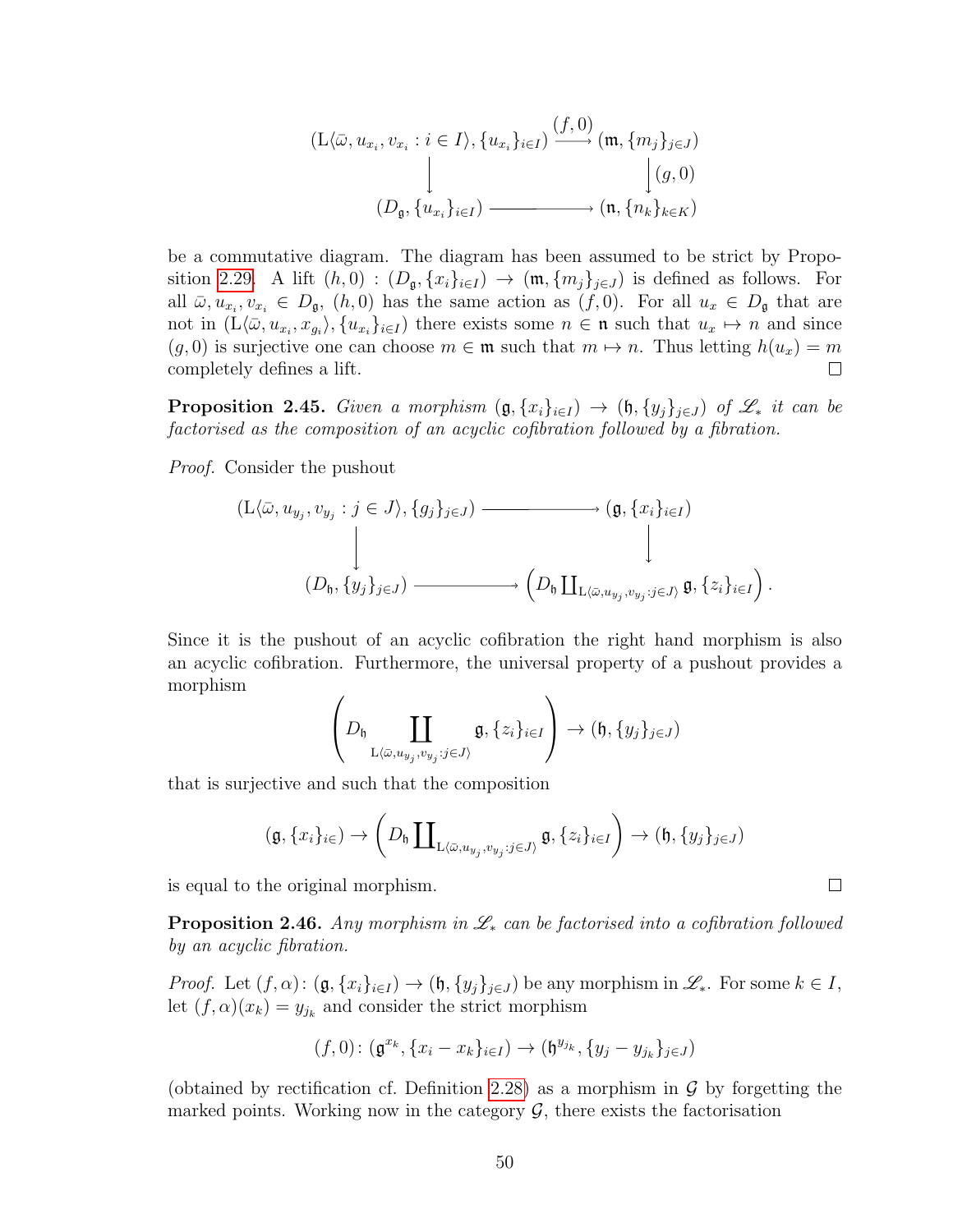

where  $\iota_0$  and  $\rho_0$  are a cofibration and an acyclic fibration of G resp. In many cases, this factorisation along with a smart choice of marked points for m and untwisting leads to the required factorisation of  $(f, \alpha)$  in the category  $\mathscr{L}_{*}$ . However, in the general case one can 'glue' the images of the marked points of  $\mathfrak{g}^{x_k}$  under  $\iota_0$  together as follows. Taking two marked points  $x_0$  and  $x_1$  in  $\mathfrak{g}$ , one takes the pushout (in  $\mathcal{G}$ )



where the two morphisms  $L\langle x \rangle \to \mathfrak{m}_0$  are the inclusions of the two marked points  $x_0$ and  $x_1$  (which are cofibrations of G, c.f. [5]). Being the pushout of a cofibration  $u_1$  is itself a cofibration.

With these constructions, the morphism  $f : \mathfrak{g} \to \mathfrak{h}$  can be factorised as  $\rho_1 \circ \tilde{\iota}_1$ , where  $\tilde{\iota}_1 := \iota_1 \circ \iota_0$  is a cofibration and  $\rho_1$  is a fibration. Moreover, the marked points  $x_1$  and  $x_2$  have the same image under  $\iota_1 \circ \iota_0$ .

Assuming now that one has chosen marked points  $x_0, \ldots, x_{i-1}$  and factorisation  $f = \rho_{i-1} \circ \tilde{\iota}_{i-1}$ , where  $\tilde{\iota}_{i-1} = \iota_{i-1} \circ \cdots \circ \iota_0$  is a composition of cofibrations and  $\rho_{i-1}$  is (not necessarily acyclic) fibration. For a different marked point  $x_i$ , take the pushout  $(in \mathcal{G})$ 



where the vertical  $L\langle x \rangle \to \mathfrak{m}_{i-1}$  is the composition of the inclusion of  $x_0$  into  $\mathfrak{m}$  and  $\iota_{i-1}$ , and the horizontal  $L\langle x \rangle \to \mathfrak{m}_{i-1}$  is the composition of the inclusion of  $x_1$  into  $\mathfrak{m}$ and  $\iota_{i-1}$ . Again, because  $\iota_i$  is a pushout of a cofibration, it is itself a cofibration.

The morphism  $f: \mathfrak{g} \to \mathfrak{h}$  can now be factorised as  $\rho_i \circ (\iota_i \circ \cdots \circ \tilde{\iota}_i)$ , where  $\tilde{\iota}_i :=$  $\iota_i \circ \cdots \circ \iota_1 \circ \iota_0$  is a cofibration and  $\rho_i$  is a fibration. Moreover, the marked points  $x_1, x_2, \ldots x_i$  have the same image under  $\iota_i \circ \cdots \circ \iota_1 \circ \iota$ .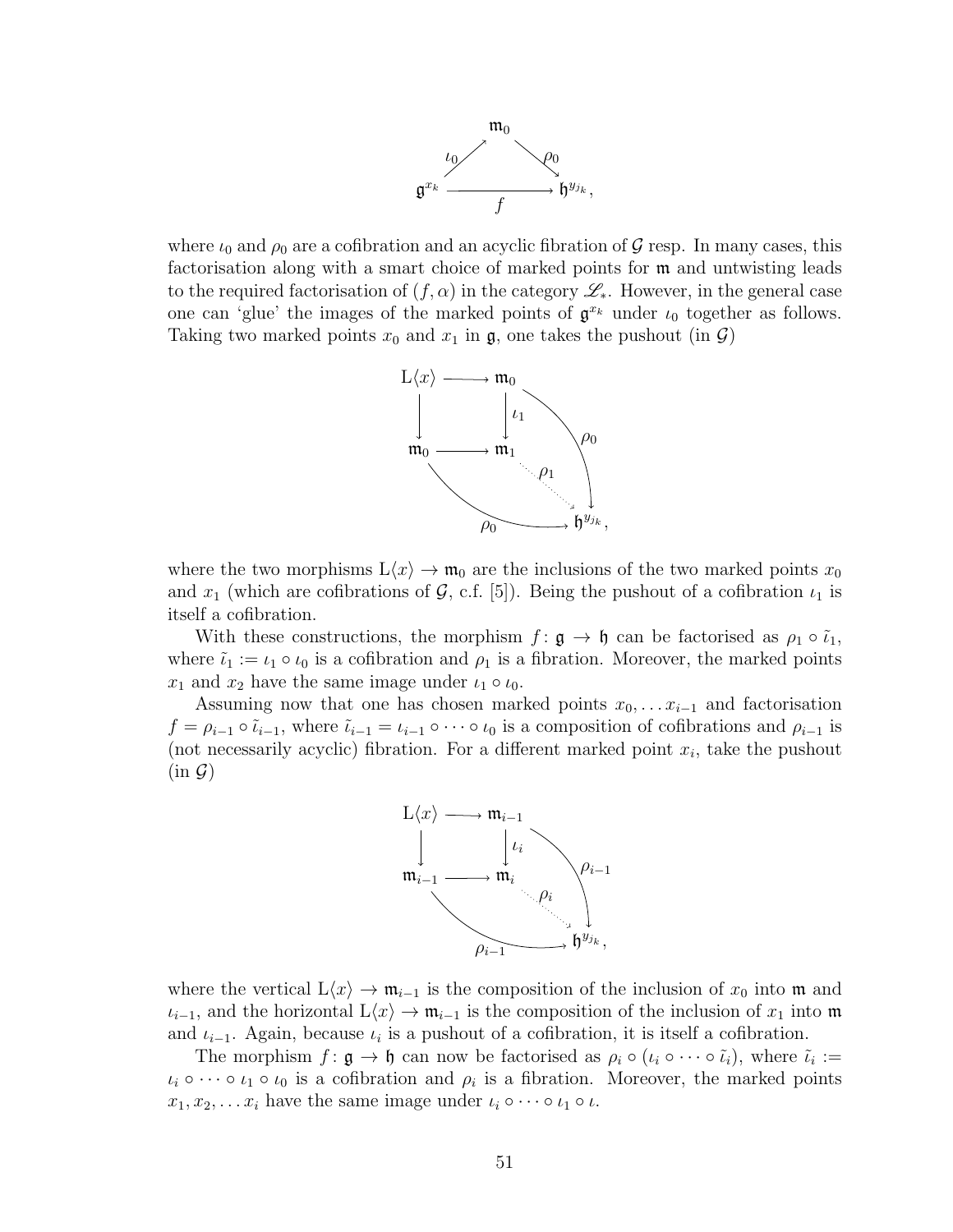Taking the colimit of the  $m_i$ , one arrives at an object  $m_\infty$ . Moreover, one has a cofibration  $\tilde{\iota}_{\infty} : \mathfrak{g} \to \mathfrak{m}_{\infty}$  and a fibration  $\rho_{\infty} : \mathfrak{m}_{\infty} \to \mathfrak{h}$ , such that  $f = \rho_{\infty} \circ \tilde{\iota}_{\infty}$ .

To show that  $\rho_{\infty}$  is an acyclic fibration, one must show that there exists a lift in the following solid diagram:



where the morphism  $\mathfrak{a} \to \mathfrak{b}$  is a cofibration. The morphism  $\mathfrak{a} \to \mathfrak{m}_{\infty}$  factorises through m constructing the upper two dotted morphisms in the above diagram and creating the lift. Since p is an acyclic fibration, the final dotted morphism  $\mathfrak{b} \to \mathfrak{m}$  is constructed, and hence the lift  $\mathfrak{b} \to \mathfrak{m}_{\infty}$  is constructed.

The marked points of  $\mathfrak g$  all have the same image under  $\tilde{\iota}_{\infty}$  and so one can choose preimages of the marked points of h under the surjective morphism  $\rho_{\infty}$  to construct morphisms of  $\mathscr{L}_{*}$  with the required properties. Then, after untwisting, one has factorised the original morphism.  $\Box$ 

 $\Box$ 

**Proposition 2.47.**  $\mathcal{L}_*$  is a CMC with the model structure of Definition [2.37.](#page-53-0)

Proof. It follows from the preceding results.

## <span id="page-57-0"></span>2.4 Quillen equivalence

This section first recalls the Quillen equivalence of [5, Section 5] between  $\mathcal E$  and  $\mathcal G$ . A nice feature of this construction is the functors interchange curved Lie algebras with non-zero curvature and acyclic algebras, as well as uncurved Lie algebras (or dglas) and Hinich algebras. Using the Quillen equivalence of  $\mathcal E$  and  $\mathcal G$  as a foundation, a Quillen equivalence between  $\mathscr{L}_{*}$  and  $\mathscr{A}$  (via Prod $(\mathscr{E})$ ) is constructed.

As remarked earlier, when passing from  $\mathcal E$  to  $\mathcal A$  (via Prod $(\mathcal E)$ ) it is possible to extend the Quillen equivalence by passing from  $\mathcal G$  to its category of formal coproducts: cf. [5]. However, this result is unnatural due to its asymmetry. Here—by replacing the category of formal coproducts with the category of curved Lie algebras with curved morphisms—a more symmetric result is obtained.

<span id="page-57-1"></span>**Definition 2.48.** The functor CE:  $\mathcal{G} \to \mathcal{E}$  is given by sending a curved Lie algebra  $(\mathfrak{g}, d, \omega)$  to the local pseudo-compact cdga  $\hat{S} \Sigma^{-1} \mathfrak{g}^*$  with differential induced via the Leibniz rule and continuity by its restriction to  $\Sigma^{-1}$ **g**<sup>\*</sup>. The restriction is given by the sum of three components:

- $\Sigma^{-1}$  $\mathfrak{g}^* \to k$  given by the evaluation of the curvature  $\omega$  of  $\mathfrak{g}$ ,
- $\Sigma^{-1}\mathfrak{g}^* \to \Sigma^{-1}\mathfrak{g}^*$  given by pre-composition of the differential d, and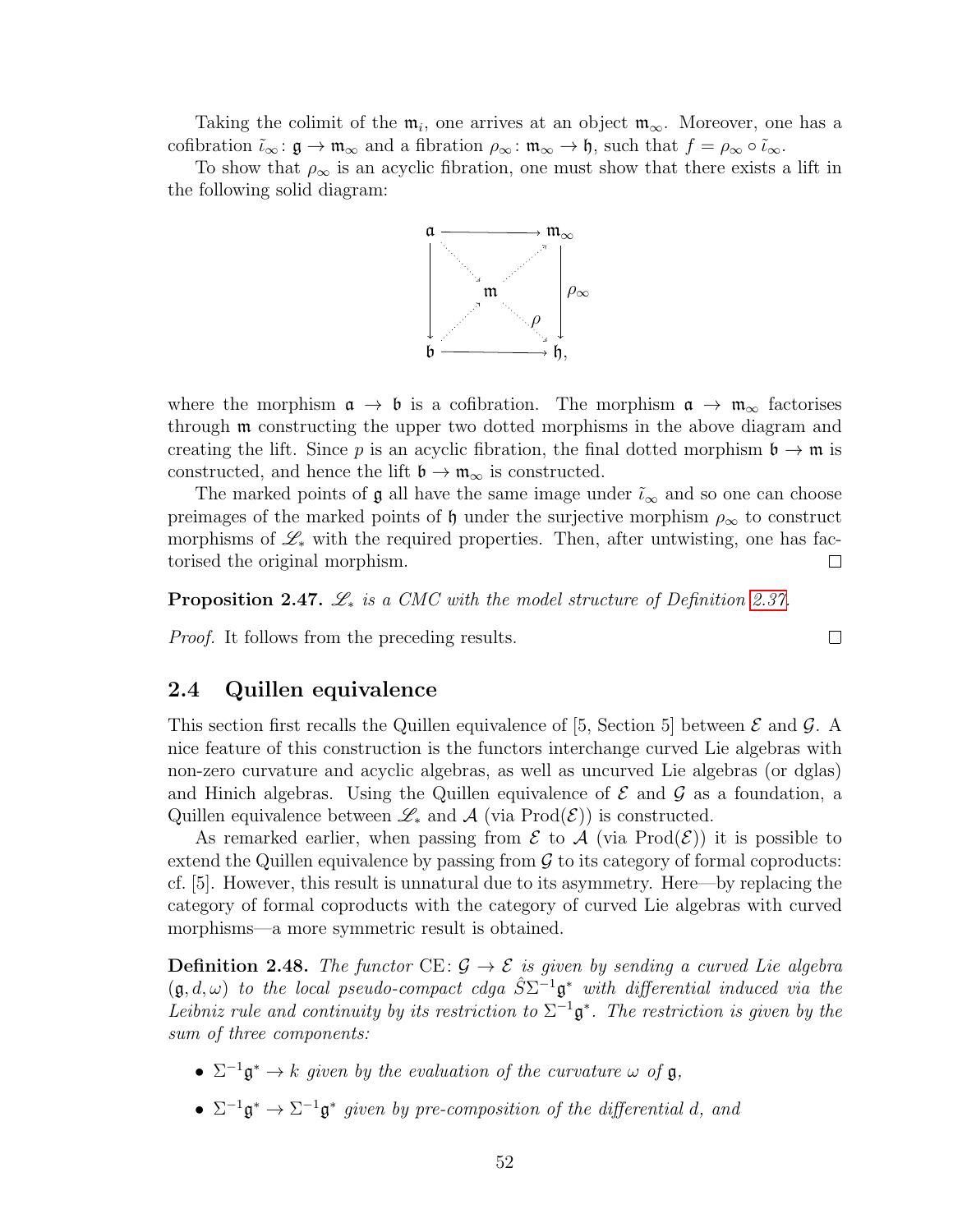•  $\Sigma^{-1}\mathfrak{g}^* \to S^2\Sigma^{-1}\mathfrak{g}^*$  given by the pre-composition of the bracket on  $\mathfrak{g}$ .

Remark 2.49. If the curvature of a curved Lie algebra is 0, then the first part of the differential in Definition [2.48](#page-57-1) disappears recovering the construction of Hinich [11].

**Proposition 2.50.** For any given curved Lie algebra  $(\mathfrak{g}, d, \omega) \in \mathcal{G}$ , the local pseudocompact cdga  $CE(\mathfrak{g}, d, \omega)$  is cofibrant in  $\mathcal{E}$ .

 $\Box$ *Proof.* Every object of  $\mathcal G$  is fibrant and CE maps fibrations to cofibrations.

**Definition 2.51.** The functor  $\mathcal{L}: \mathcal{E} \to \mathcal{G}$  is given by sending a local pseudo-compact cdga A to the free graded Lie algebra  $L \Sigma^{-1} A^*$  with the differential induced via the Leibniz rule and its restriction to  $\Sigma^{-1}A^*$ , given by the sum of

- the pre-composition of the differential of A, and
- the unique derivation of  $L\Sigma^{-1}A^*$  whose restriction to  $\Sigma^{-1}A^*$  is given by

$$
m^* - 1 \otimes \mathrm{id}_A + \mathrm{id}_A \otimes 1 : A^* \to A^* \otimes A^*,
$$

where m is the multiplication on A.

The curvature of  $\mathcal{L}(A)$  is given by the morphism  $k \to \Sigma^{-1} A^*$  induced by the composition of the augmentation of A with the differential of A.

**Remark 2.52.** If A is a Hinich algebra the image of the differential on A is its maximal ideal  $m_A$  which is precisely the kernel of the augmentation of A and so  $\mathcal{L}(A)$ has zero curvature.

Proposition 2.53. For any given local pseudo-compact cdga, A, the curved Lie algebra  $\mathcal{L}(A)$  is a cofibrant object in  $\mathcal{G}$ .

*Proof.* Every object of  $\mathcal E$  is fibrant and  $\mathcal L$  maps fibrations to cofibrations.  $\Box$ 

Moving from the categories G and E to the categories  $\mathscr{L}_{*}$  and  $\text{Prod}(\mathscr{E})$ , the functors  $\mathcal L$  and CE are extended as follows.

**Definition 2.54.** A functor  $\widetilde{\mathrm{CE}}$ :  $\mathscr{L}_* \to \mathrm{Prod}(\mathscr{E})$  is given by

$$
\widetilde{\mathrm{CE}}((\mathfrak{g},d,\omega),\{x_i\}_{i\in I}) := \prod_{i\in I} \mathrm{CE}(\mathfrak{g},d+ad_{x_i},\omega+dx_i+\frac{1}{2}[x_i,x_i]).
$$

Given a morphism of marked curved Lie algebras,  $(f, \alpha)$ :  $(g, \{x_i\}_{i\in I}) \rightarrow (h, \{y_i\}_{i\in J})$ , let the kth component of the morphism  $\widetilde{\mathrm{CE}}(\mathfrak{h}, \{y_j\}_{j\in J}) \to \widetilde{\mathrm{CE}}(\mathfrak{g}, \{x_i\}_{i\in I})$  be given by applying CE to the rectification  $\mathfrak{g}^{x_k} \to \mathfrak{h}^{y_{j_k}}$  considered as a morphism in  $\mathcal{G}$ .

**Remark 2.55.** The functor CE takes a marked Lie algebra to a formal product of Hinich algebras and acyclic algebras depending upon whether the marked point is a MC element or not.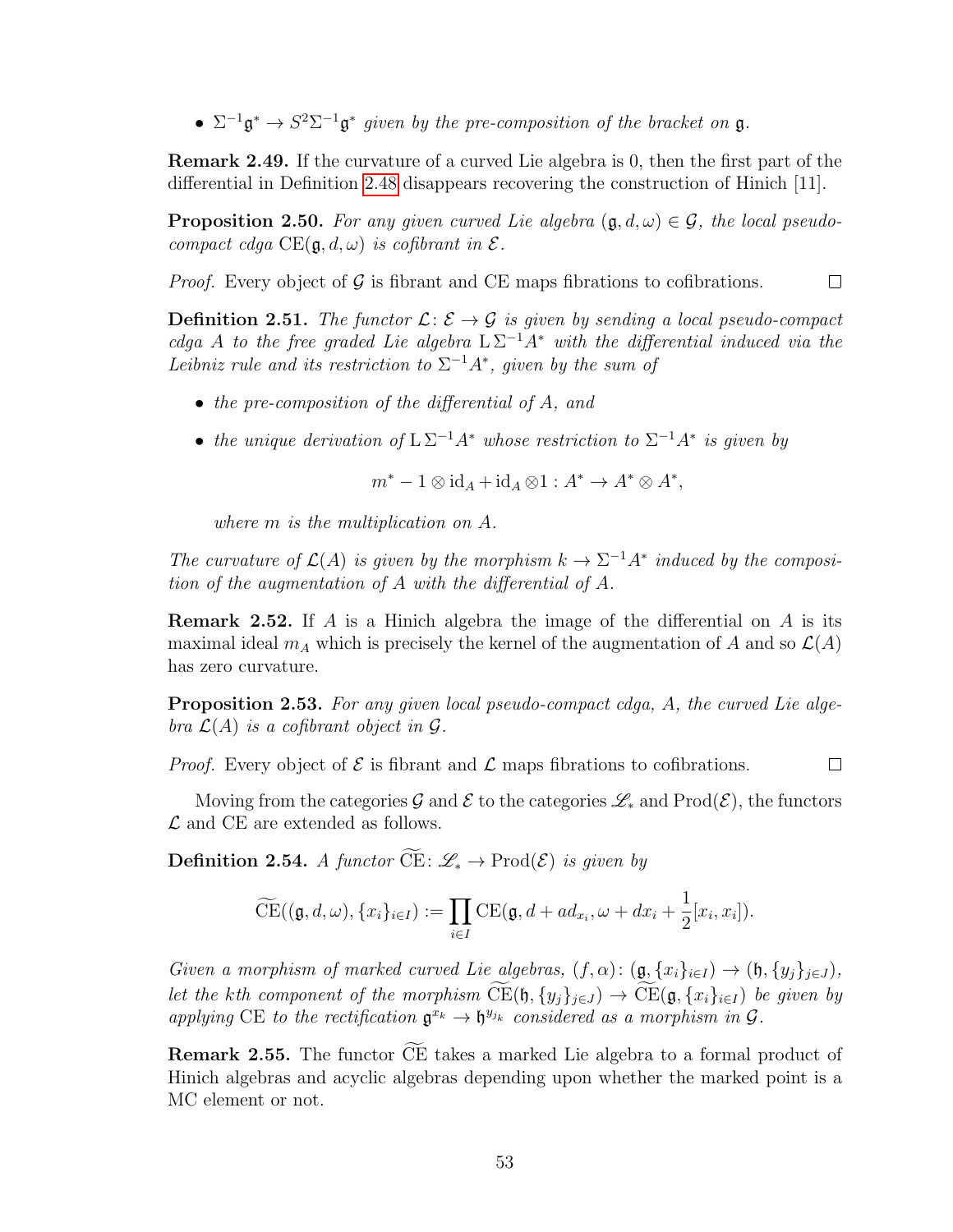**Definition 2.56.** A functor  $\widetilde{\mathcal{L}}$ : Prod $(\mathcal{E}) \to \mathcal{L}_*$  is given by

$$
\widetilde{\mathcal{L}}\left(\prod_{i\in I}A_i\right):=\coprod_{i\in I}(\mathcal{L}(A_i),\{0\}),
$$

where  $\coprod$  is the coproduct of the category  $\mathscr{L}_*$ , cf. Proposition [2.32.](#page-51-1) Given any morphism  $f: \prod_{i \in I} A_i \to \prod_{j \in J} B_j$  of  $\text{Prod}(\mathcal{E})$ , let the morphism

$$
\coprod_{j\in J}(\mathcal{L}(B_j),\{0\}) \to \coprod_{i\in I}(\mathcal{L}(A_i),\{0\})
$$

be obtained by combining each of the components

$$
(\mathcal{L}(f_j),0): (\mathcal{L}(B_j),\{0\}) \to (\mathcal{L}(A_{i_j}),\{0\}).
$$

**Proposition 2.57.** The functor  $\widetilde{\mathcal{L}}$  is left adjoint to the functor  $\widetilde{\mathrm{CE}}$ .

Proof. The statement of the proposition is equivalent to the statement there exists an isomorphism of the sets

$$
\operatorname{Hom}_{\operatorname{Prod}(\mathcal{E})}\left(\widetilde{\operatorname{CE}}(\mathfrak{g}, \{x_i\}_{i \in I}), \prod_{j \in J} A_j\right) \cong \operatorname{Hom}_{\mathscr{L}_{*}}\left(\widetilde{\mathcal{L}}\left(\prod_{j \in J} A_j\right), (\mathfrak{g}, \{x_i\}_{i \in I})\right).
$$

Given a morphism  $f: \prod_{i \in I} \text{CE}(\mathfrak{g}^{x_i}) \to \prod_{j \in J} A_j$  of  $\text{Prod}(\mathcal{E})$ , applying the functor  $\mathcal{L}$  to the components,  $f_j$ , the morphisms  $\mathcal{L}(f_j) \colon \mathcal{L}(A_j) \to \mathcal{L}(\mathrm{CE}(\mathfrak{g}^{x_{i_j}}))$  are obtained. Since the functors  $\mathcal L$  and CE are adjoint, these morphisms are equivalent to the morphisms  $\mathcal{L}(f_j) \colon \mathcal{L}(A_j) \to \mathfrak{g}^{x_{i_j}}$ . Therefore, by the universal property of coproducts, for each  $j \in J$  there exists the commutative diagram

$$
(id, x_{i_j}) \circ \mathcal{L}(f_j) \longrightarrow \mathfrak{g}
$$

$$
\uparrow
$$

$$
\mathcal{L}(A_j) \longrightarrow \coprod_{j \in J} \mathcal{L}(A_j)
$$

Clearly, the morphisms are marked and therefore it has been shown that  $\widetilde{\mathcal{L}}(f)$  is a morphism in  $\text{Hom}_{\mathscr{L}_*}(\mathcal{L}(\prod_{j\in J} A_j), (\mathfrak{g}, \{x_i\}_{i\in I})).$ 

 $)$ .

Conversely, given a morphism  $f: \mathcal{L}(\prod_{j\in J} A_j) \to (\mathfrak{g}, \{x_i\}_{i\in I})$  one can easily use the fact that CE and  $\mathcal L$  are an adjoint pair to show—in a similar manner to the preceding—that after applying the functor CE, a morphism equivalent to <sup>f</sup>

$$
\prod_{i\in I} \text{CE}(\mathfrak{g}^{x_i}) \to \prod_{j\in J} A_j
$$

is obtained.

<span id="page-59-0"></span>**Proposition 2.58.** The functors  $\widetilde{\mathcal{L}}$  and  $\widetilde{\mathbf{CE}}$  both map fibrations to cofibrations.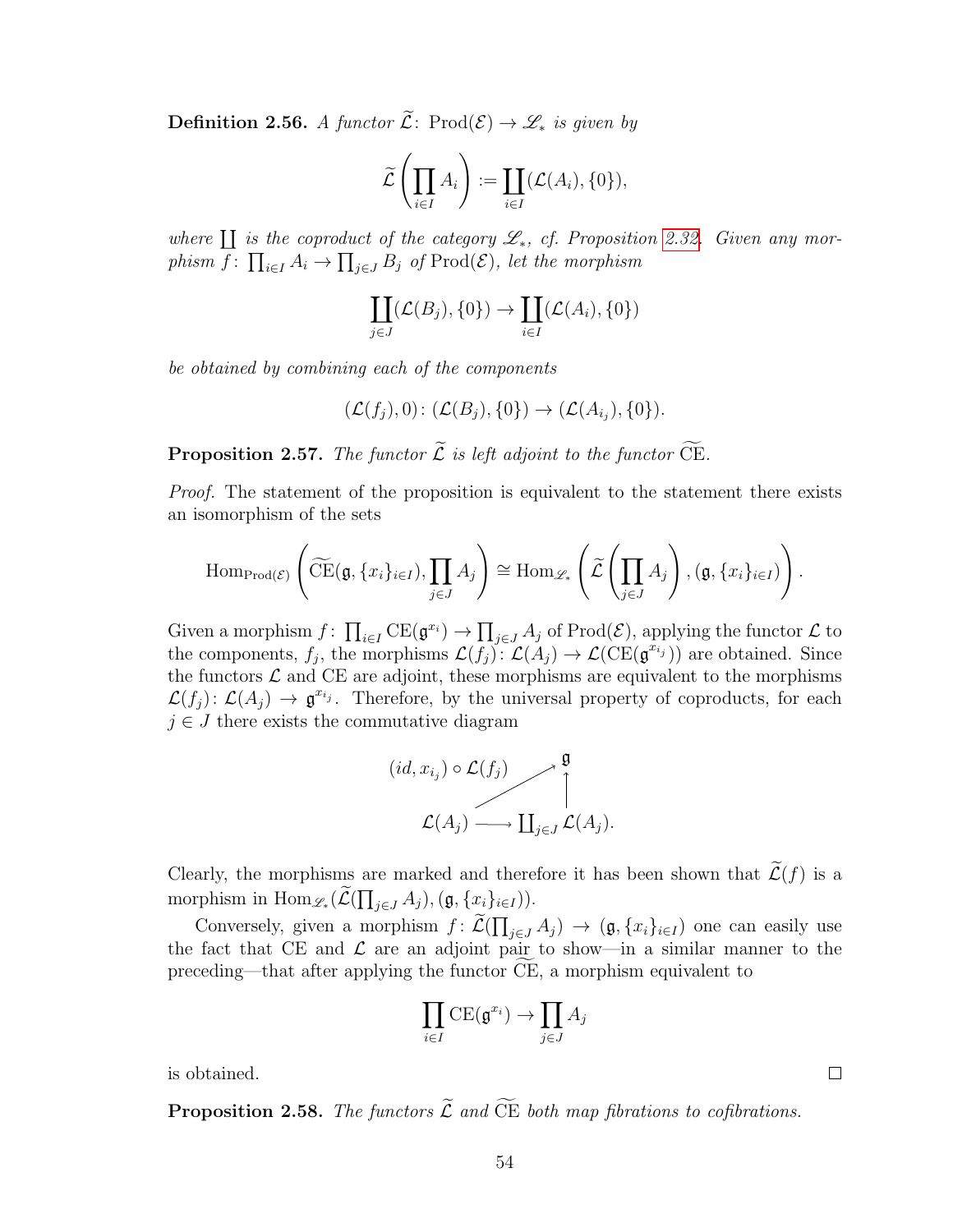*Proof.* Given a fibration  $f: \prod_{i \in I} A_i \to \prod_{j \in J} B_j$  of  $\text{Prod}(\mathcal{E})$ , for each  $i \in I$  the morphism  $f^i: A_i \to \prod_{\{j:j\to i\}} B_j$  is a fibration of  $\mathcal{E}$ . Hence for each  $i \in I$  the morphism  $\mathcal{L}(f^i)$  is a cofibration. Let

$$
\left(\mathcal{L}\left(\prod_{\{j:j\mapsto i\}}B_j\right),\{0\}\right) \longrightarrow \coprod_{j\in J}(\mathcal{L}(B_j),\{0\}) \longrightarrow (X,\{\xi_k\}_{k\in K})
$$
\n
$$
\downarrow \qquad \qquad \downarrow \qquad \qquad \downarrow
$$
\n
$$
(\mathcal{L}(A_i),\{0\}) \longrightarrow \coprod_{i\in I}(\mathcal{L}(A_i),\{0\}) \longrightarrow (Y,\{\nu_k\}_{k\in K}),
$$

be a commutative diagram in  $\mathscr{L}_*$  and  $(X, \{\xi_k\}_{k\in K}) \to (Y, \{\nu_k\}_{k\in K})$  be an acyclic fibration. Forgetting the marked points, the left hand morphism is a cofibration of G and so (by remembering the marked points again and) after rectification of the diagram (cf. Proposition [2.29\)](#page-51-0) there exists some lift  $\mathcal{L}(A_i) \to X$  in  $\mathcal{G}$ , for each  $i \in I$ . Using the universal property of coproducts, there exists a morphism  $\coprod_{i\in I} \mathcal{L}(A_i) \to X$ making everything commute. Hence, by undoing the rectifications and taking care with the marked points, the morphism  $\mathcal{L}(f)$  is a cofibration. The proof for CE is similar. similar.

**Proposition 2.59.** The functors  $\widetilde{\mathbf{CE}}$  and  $\widetilde{\mathbf{L}}$  preserve weak equivalences.

*Proof.* Given a weak equivalence  $(f, \alpha)$ :  $(\mathfrak{g}, \{x_i\}_{i\in I}) \to (\mathfrak{h}, \{y_i\}_{i\in I})$  of  $\mathscr{L}_*$ , it is evident by definition that for all  $i \in I$  the morphism  $CE(\mathfrak{h}^{y_i}) \to CE(\mathfrak{g}^{x_i})$  is a weak equivalence of  $\mathcal{E}$ , whence  $CE(f, \alpha)$  is a weak equivalence.

Suppose  $f: \prod_{i\in I} A_i \to \prod_{i\in I} B_i$  is a weak equivalence of  $\text{Prod}(\mathcal{E})$ . Clearly  $\mathcal{L}(f)$ induces a bijection upon marked points. Now, f has components  $f_i: A_i \to B_i$  which are weak equivalences in  $\mathcal{E}$ , hence  $(\mathcal{L}(f_i), 0)$  is a weak equivalence for each i. Since  $\mathcal{L}(A)$  is cofibrant for all A (by Proposition [2.58\)](#page-59-0) one can conclude the coproducts  $\coprod_i \mathcal{L}(A_i)$  and  $\coprod_i \mathcal{L}(B_i)$  descend to the homotopy category, where each morphism  $(\mathcal{L}(f_i), 0)$  is an isomorphism, which implies  $\widetilde{\mathcal{L}}(f)$  is an isomorphism and so  $\widetilde{\mathcal{L}}(f)$  is a weak equivalence. weak equivalence.

 $\Box$ 

<span id="page-60-0"></span>**Theorem 2.60.** The categories Prod $(\mathcal{E})$  and  $\mathcal{L}_*$  are Quillen equivalent.

Proof. One applies the preceding results with [7, Theorem 9.7].

# <span id="page-60-1"></span>2.5 Deformation functors over pseudo-compact cdgas

An application of the above constructions to algebraic deformation theory is contained within this section; more precisely, the theory is extended to deformation functors over (not necessarily local) pseudo-compact cdgas. The main result, Theorem [2.70,](#page-62-0) shows these deformation functors are representable in  $Ho(A)$ . The story of the approach to deformation theory via dglas has its roots with Nijenhuis [20, 21], Drinfeld [6], and Kontsevich [13] among others, who noticed that deformation theories in characteristic zero are governed by the MC elements of dglas.

Here the category of sets is denoted by  $\mathscr S$  and the notation  $(A, m_A)$  refers to a local pseudo-compact cdga A with maximal ideal given by  $m_A$ .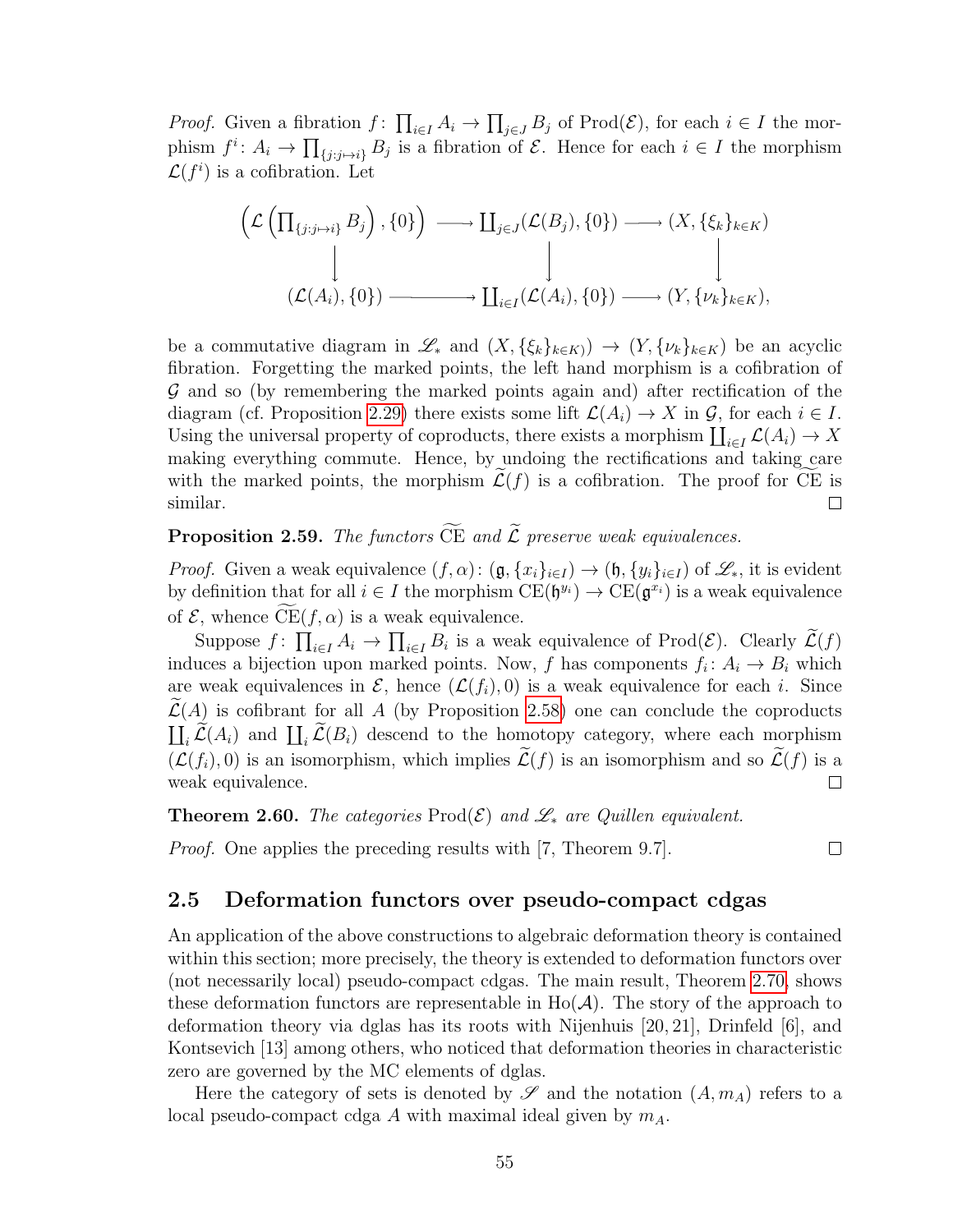#### 2.5.1 MC elements and local pseudo-compact cdga morphisms

Fixing a curved Lie algebra  $(\mathfrak{g}, d_{\mathfrak{g}}, \omega_{\mathfrak{g}})$  and a local pseudo-compact cdga,  $(A, m_A)$ , recall that the tensor product  $(\mathfrak{g}\hat{\otimes}A, d, \omega_{\mathfrak{g}}\hat{\otimes}1)$  is a well defined curved Lie algebra. The MC elements of the tensor product  $\mathfrak{g} \otimes A$  can be considered, in the usual sense, as those elements,  $x \in \mathfrak{g} \hat{\otimes} A$ , solving the MC equation:  $\omega_{\mathfrak{g}} \hat{\otimes} 1 + dx + \frac{1}{2}$  $\frac{1}{2}[x, x] = 0.$ However, for the construction of the deformation functor given later in this section, only the subset of those MC elements belonging to  $\mathfrak{g} \hat{\otimes} m_A$  are examined.

**Definition 2.61.** Let  $MC(\hat{g}\hat{\otimes}A)$  denote the set of MC elements belonging to the subset  $\mathfrak{g} \hat{\otimes} m_A$ .

In fact MC can be viewed as a bifunctorial construction from the product category of curved Lie algebras with local pseudo-compact cdga into the category of sets.

<span id="page-61-0"></span>**Proposition 2.62.** The functors  $(g, A) \mapsto \text{Hom}(CE(g), A)$  and  $(g, A) \mapsto \widetilde{\text{MC}}(g \hat{\otimes} A)$ are naturally isomorphic.

*Proof.* A degree  $-1$  element in  $\mathfrak{g} \hat{\otimes} m_A$  is a degree 0 element in  $\Sigma^{-1} \mathfrak{g} \hat{\otimes} m_A$ , further this element determines (and is determined by) a continuous linear morphism  $(\Sigma^{-1}\mathfrak{g})^* \to$  $m_A$ . In turn, this continuous linear morphism determines (and is determined) by a morphism of local pseudo-compact commutative graded algebras:  $CE(g) \rightarrow A$ . The condition that this morphism commutes with the differential is precisely the condition that the element belongs to  $MC(\mathfrak{g}\hat{\otimes}A)$ .  $\Box$ 

The equivalence of functors in Proposition [2.62](#page-61-0) motivates the notion of a homotopy between elements of the set MC( $\mathfrak{g}(\hat{\otimes}A)$ .

#### <span id="page-61-1"></span>Definition 2.63.

- Let  $k[z, dz]$  denote the free unital cdga on the generators z and dz with degrees 0 and  $-1$  respectively, with the differential given by  $d(z) = dz$ .
- Given  $A \in \mathcal{E}$ , let  $A[z, dz]$  be the cdga given by  $A \hat{\otimes} k[z, dz]$ , and  $|_0, |_1 : A[z, dz] \rightarrow$ A be the quotient morphisms given by setting z to 0 or 1, respectively.

**Remark 2.64.**  $k[z, dz]$  is the familiar de Rham algebra of forms on the unit interval.

**Definition 2.65.** Two elements  $\xi, \eta \in \text{MC}(\mathfrak{g} \hat{\otimes} A)$  are said to be homotopic if there exists an element  $h \in \overline{\text{MC}}(\mathfrak{g}\hat{\otimes}A[z,dz])$  such that  $h|_0 = \xi$  and  $h|_1 = \eta$ .

Using the isomorphism of functors in Proposition [2.62,](#page-61-0)  $h \in \text{MC}(\mathfrak{g} \hat{\otimes} A[z, dz])$  corresponds to a morphism of local pseudo-compact cdgas h:  $CE(\mathfrak{g}) \rightarrow A[z, dz]$  which when specialising to  $z = 0$  and  $z = 1$  restricts to the morphisms corresponding to  $\xi, \eta \in \text{MC}(\mathfrak{g}\hat{\otimes}A)$ , respectively. Thus, a homotopy of MC elements is nothing more than a Sullivan homotopy between the corresponding morphisms of local pseudocompact cdgas, cf. Appendix [2.A.](#page-63-1)

**Definition 2.66.** Let  $MC$  ( $\hat{\alpha} \& A$ ) denote the set of equivalence classes of  $MC$  ( $\hat{\alpha} \& A$ ) modulo the homotopy relation. This set is called the Maurer-Cartan moduli set of the curved Lie algebra g with coefficients in the local pseudo-compact cdga A.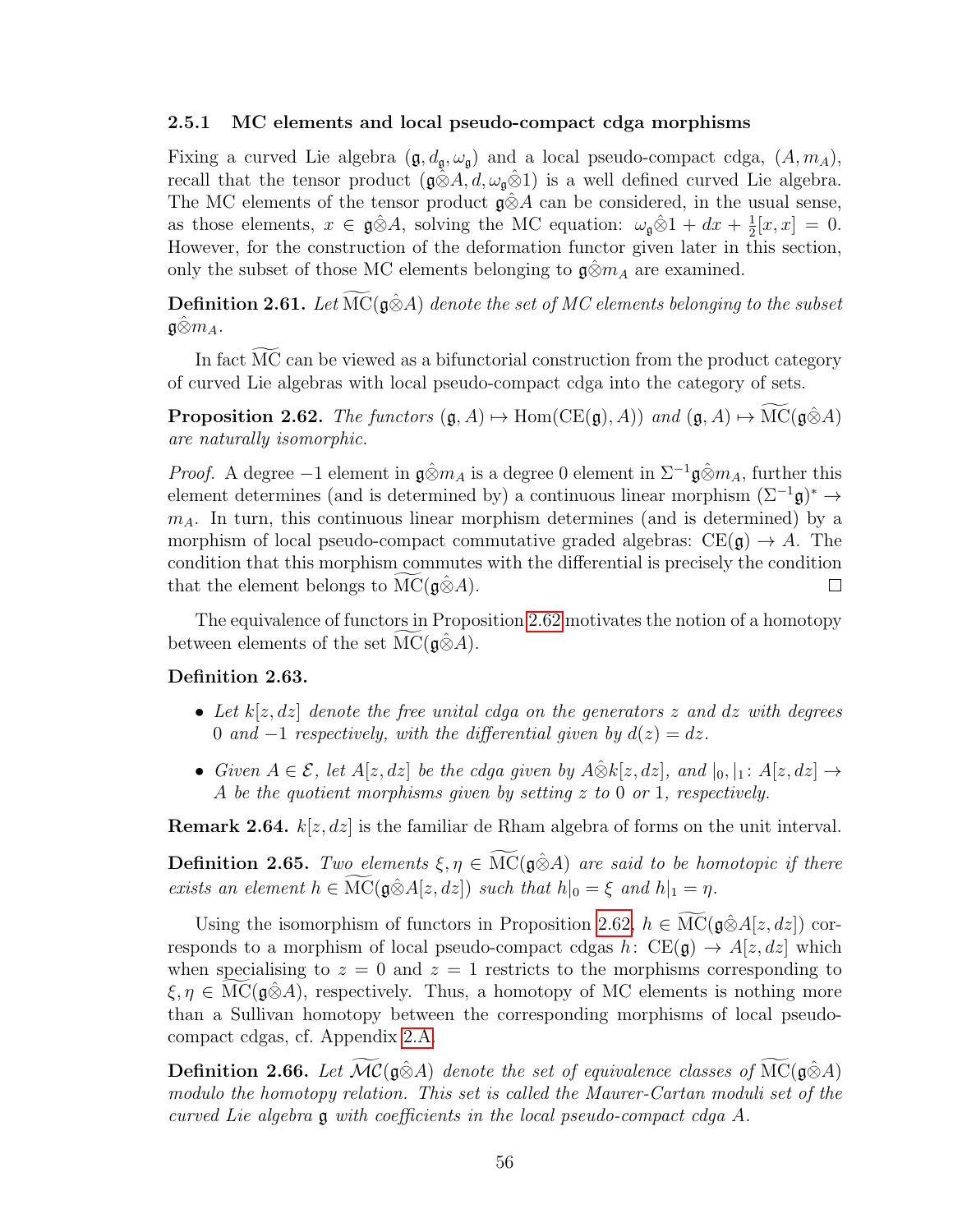Remark 2.67. The MC moduli set can be obtained in several ways in slightly specialised cases. For example, it can be seen as the set of connected components of the MC simplicial set; see [16], it should be noted, though, that pseudo-compact dglas are considered in op. cit. Additionally, a result of Schlessinger and Stasheff [26] states that for a pronilpotent dgla, two MC elements are homotopic if, and only if, they are gauge equivalent: see [3] or [29] for a discussion and a proof.

The homotopy relation of MC elements and the Sullivan homotopy of morphisms of pseudo-compact local cdgas are so closely related that Proposition [2.62](#page-61-0) also holds on the level of homotopy.

<span id="page-62-2"></span>Proposition 2.68. Given a curved Lie algebra g and a local pseudo-compact cdga  $(A, m_A)$ , the functors

$$
(\mathfrak{g}, A) \mapsto \text{Hom}_{\text{Ho}(\mathcal{E})}(\text{CE}(\mathfrak{g}), A)) \text{ and } (\mathfrak{g}, A) \mapsto \widetilde{\mathcal{MC}}(\mathfrak{g}\hat{\otimes}A)
$$

are naturally isomorphic.

*Proof.* The two definitions of homotopy are equivalent since  $CE(\mathfrak{g})$  is cofibrant (see Theorem [2.79\)](#page-64-0), and so the result follows.  $\Box$ 

#### 2.5.2 Deformations over pseudo-compact cdgas

For a dgla g and a local Artin algebra  $(A, m_A)$ , recall the tensor  $\mathfrak{g} \hat{\otimes} m_A$  possesses a well-defined dgla structure. Shadowing the inspiration of Drinfeld, Kontsevich, et al., where the deformation functor associated to  $\mathfrak g$  is defined as the functor mapping  $(A, m_A)$ , to the set of MC elements of  $\mathfrak{g} \hat{\otimes} m_A$  modulo gauge equivalence, the following definition is made.

<span id="page-62-1"></span>**Definition 2.69.** Fixing a marked curved Lie algebra  $(\mathfrak{g}, \{x_i\}_{i\in I}) \in \mathscr{L}_*$ , a deformation functor  $\mathrm{Def}_{(\mathfrak{g}, \{x\}_{i\in I})} \colon \mathscr{A} \to \mathscr{S}$  is given by

$$
A = \prod_{j \in J} A_j \mapsto \prod_{j \in J} \coprod_{i \in I} \widetilde{\mathcal{MC}} \left( \mathfrak{g}^{x_i} \hat{\otimes} A_j \right).
$$

Using Proposition [2.15](#page-48-1) and Proposition [2.68](#page-62-2) one arrives at the following theorem.

<span id="page-62-0"></span>**Theorem 2.70.** The deformation functor  $\text{Def}_{(\mathfrak{g},\{x_i\}_{i\in I})}$ :  $\mathscr{A} \to \mathscr{S}$  is representable in the homotopy category of A by  $\overline{\text{CE}}(\mathfrak{g}, \{x_i\}_{i \in I})$ .

*Proof.* Let  $A \in \mathcal{A}$ ,

$$
\begin{split} \mathrm{Def}_{(\mathfrak{g}, \{x_i\}_{i \in I})}(A) &= \prod_{j \in J} \prod_{i \in I} \widetilde{\mathcal{MC}} \left( \mathfrak{g}^{x_i} \hat{\otimes} A_j \right) \\ &\cong \prod_{j \in J} \coprod_{i \in I} \mathrm{Hom}_{\mathrm{Ho}(\mathcal{E})} \left( \mathrm{CE}(\mathfrak{g}^{x_i}), A_j \right) \\ &\cong \mathrm{Hom}_{\mathrm{Ho}(\mathcal{A})} \left( \widetilde{\mathrm{CE}}(\mathfrak{g}, \{x_i\}_{i \in I}), A \right). \end{split}
$$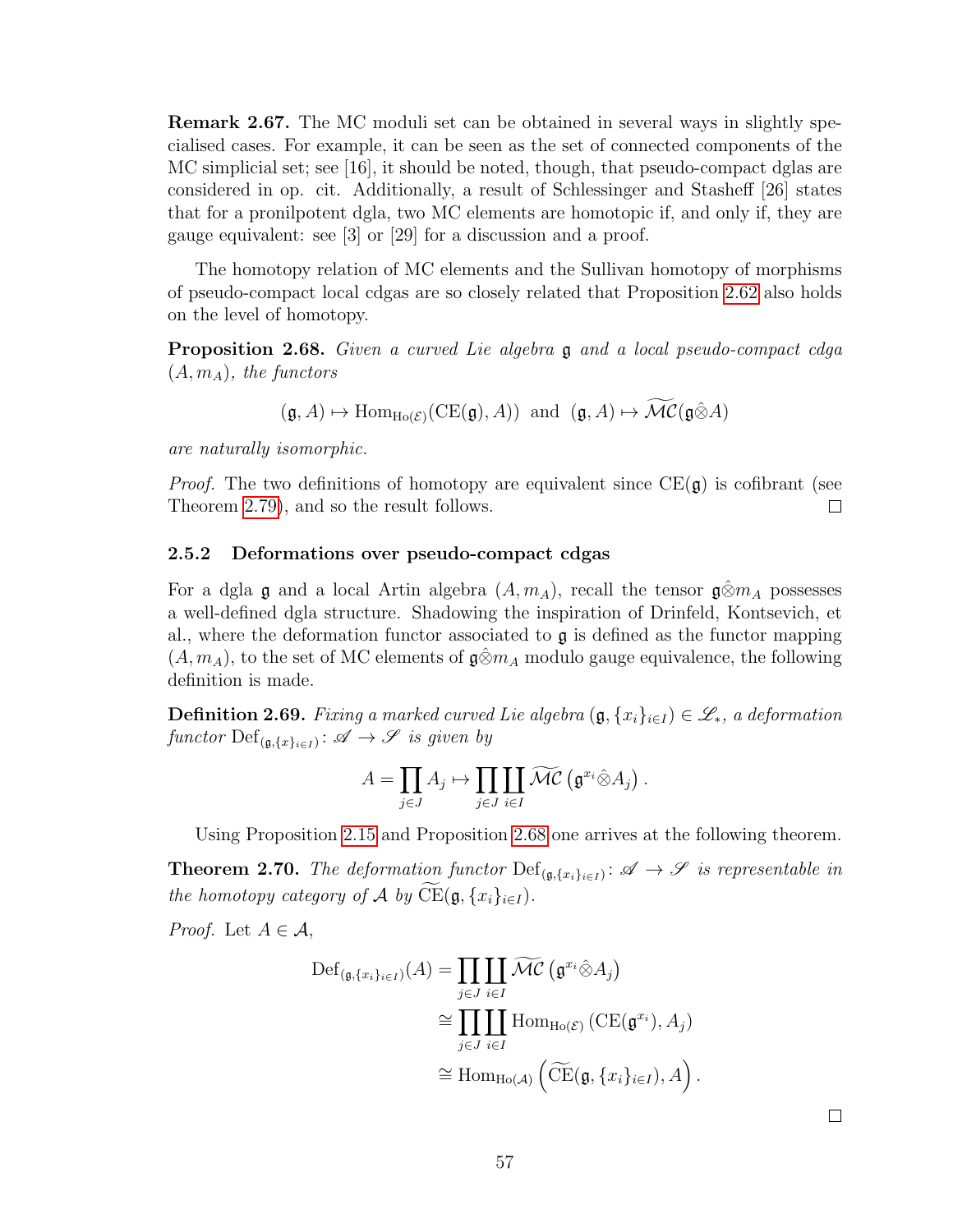**Corollary 2.71.** The functor  $\text{Def}_{(\mathfrak{g}, \{x_i\}_{i\in I})}$  is homotopy invariant in both the marked Lie algebra and pseudo-compact cdga variables.

*Proof.* CE is homotopy invariant and  $\text{Def}_{(\mathfrak{g}, \{x_i\}_{i\in I})}$  is representable in the homotopy category of pseudo-compact cdgas, thus the result follows.  $\Box$ 

The functor given in Definition [2.69](#page-62-1) relies upon the decomposition of a pseudocompact cdga into the product of local ones. By recalling a pair of Quillen adjoint functors originally given in [5] a more satisfying equivalent definition that does not rely upon a decomposition can be given in the case where the curved Lie algebra possesses one marked point. Let the functor  $F: \mathcal{E} \to \text{Prod}(\mathcal{E})$  be given by the inclusion of a local pseudo-compact cdga to the formal product over a singleton set, and let G: Prod $(\mathcal{E}) \to \mathcal{E}$  be given by taking the formal product to the actual product of  $\mathcal{E}$ . It is proven in [5] these functors are Quillen adjoint. As defined here, G uses the decomposition of a pseudo-compact cdga into the product of local ones. However, it is possible to define  $G$  without this luxury, cf. [5].

<span id="page-63-0"></span>**Definition 2.72.** Fixing a marked curved Lie algebra  $(\mathfrak{g}, \{x\}) \in \mathscr{L}_*$ , a deformation functor  $\widehat{\text{Def}}_{(\mathfrak{g},\{x\})} : \mathscr{A} \to \mathscr{S}$  is given by  $A \mapsto \widehat{\mathcal{MC}}(\mathfrak{g}^x \hat{\otimes} G(A)).$ 

<span id="page-63-2"></span>**Proposition 2.73.** Fix a marked curved Lie algebra  $(\mathfrak{g}, \{x\}) \in \mathscr{L}_*$ . The functors  $\mathrm{Def}_{(\mathfrak{g},\{x\})}$  and  $\mathrm{Def}_{(\mathfrak{g},\{x\})}$  are naturally isomorphic.

Proof. It is immediate from the definitions.

**Theorem 2.74.** The functor  $\text{Def}_{(\mathfrak{g},\{x\})}$  is representable in the homotopy category of pseudo-compact cdgas by  $\widetilde{\mathrm{CE}}(\mathfrak{g}, \{x\})$ .

Proof. It follows from Proposition [2.73.](#page-63-2)

## <span id="page-63-1"></span>2.A Sullivan homotopy and path objects

In Section [2.5](#page-60-1) the notion of a Sullivan homotopy is used to relate homotopy classes of MC elements in certain curved Lie algebras with the homotopy classes of morphisms in  $\mathcal{E}$ . A Sullivan homotopy is reminiscent of a right homotopy in a CMC, but in  $\mathcal{E}$  this is not quite the case: the candidate for a so-called path object is not pseudo-compact. One could attempt to fix this failure by extending  $\mathcal E$  suitably. This approach, however, is not taken here as it is not necessary.

Within this section interest is restricted to the categories  $\mathcal E$  and  $\mathcal G$ ; most importantly, all morphisms between curved Lie algebras are strict.

Recall, from [7] (for example), the definition of a (very good) path object.

**Definition 2.75.** A path object for an object X in a CMC C is an object  $X^I$  of C together with morphisms  $i: X \to X^I$  and  $p: X^I \to X \prod X$  such that i is a weak equivalence and  $p \circ i$  is the diagonal map  $(id_X, id_X) \colon X \to X \prod X$ .

A path object  $X<sup>I</sup>$  is said to be

• a good path object, if the morphism  $X^I \to X \prod X$  is a fibration, and

 $\Box$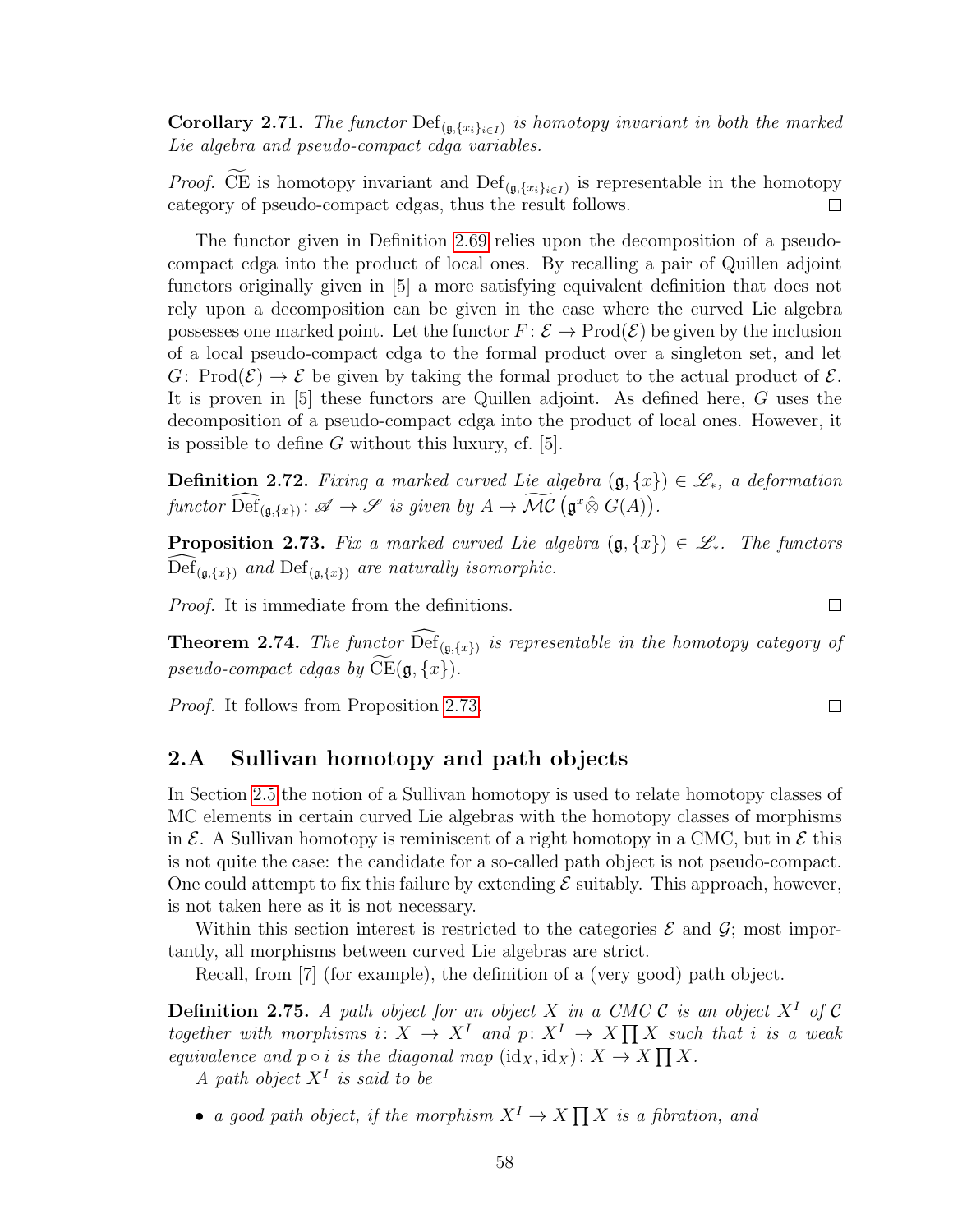• a very good path object, if it is a good path object and the morphism  $X \to X^I$  is a (necessarily acyclic) cofibration.

**Definition 2.76.** Given  $\mathfrak{g} \in \mathcal{G}$ , let  $\mathfrak{g}[z, dz] \in \mathcal{G}$  be given by  $\mathfrak{g} \otimes k[z, dz]$ , and the quotient morphisms given by setting z to 0 and 1 are denoted  $|_0, |_1 : \mathfrak{g}[z, dz] \to \mathfrak{g}$ , resp.

Recall Definition [2.63.](#page-61-1) As already remarked, the objects  $A[z, dz]$  and  $\mathfrak{g}[z, dz]$ resemble path objects for A and  $\mathfrak{g}$ , respectively. However,  $k[z, dz]$  is not pseudocompact, and  $A[z, dz] \notin \mathcal{E}$ . Therefore,  $A[z, dz]$  cannot be a path object for A in  $\mathcal{E}.$ 

### **Proposition 2.77.** Given  $\mathfrak{g} \in \mathcal{G}$ ,  $\mathfrak{g}[z, dz]$  is a very good path object for  $\mathfrak{g}$  in  $\mathcal{G}$ .

*Proof.* When g has zero curvature (i.e. a dgla) the statement is already known. Assuming g has non-zero curvature, the canonical morphism  $g \to g[z, dz]$  is between two curved Lie algebras with non-zero curvature and, therefore, a weak equivalence. Moreover, the diagonal morphism  $(id_{\mathfrak{g}}, id_{\mathfrak{g}}) \colon \mathfrak{g} \to \mathfrak{g} \prod \mathfrak{g}$  can be factorised as  $\mathfrak{g} \stackrel{\sim}{\to} \mathfrak{g}[z, dz] \to \mathfrak{g} \prod \mathfrak{g}$  with the morphism  $\mathfrak{g}[z, dz] \to \mathfrak{g} \prod \mathfrak{g}$  clearly surjective and hence a fibration. Further, the morphism  $\mathfrak{g} \to \mathfrak{g}[z, dz]$  can easily be shown to be a cofibration by showing it has the LLP with respect to all acyclic fibrations.  $\Box$ 

### Definition 2.78.

- Let  $A, B \in \mathcal{E}$ . Two parallel morphisms of  $\mathcal{E}, f, g \colon A \to B$ , are said to be Sullivan homotopic if there exists a continuous local cdga morphism  $h: A \rightarrow B[z, dz]$  such that  $h|_0 = f$  and  $h|_1 = g$ .
- Let  $\mathfrak{g}, \mathfrak{h} \in \mathcal{G}$ . Two parallel morphisms of  $\mathcal{G}, f, g : \mathfrak{g} \to \mathfrak{h}$ , are said to be Sullivan homotopic if there exists a curved Lie algebra morphism  $h: \mathfrak{g} \to \mathfrak{h}[z, dz]$  such that  $h|_0 = f$  and  $h|_1 = g$ .

Since all objects of  $\mathcal G$  are fibrant, the right homotopy with the path object given above is an equivalence relation, cf. [7, Lemma 4.16]. Therefore a Sullivan homotopy in  $\mathcal G$  is simply a right homotopy. When the source object is cofibrant this notion of homotopy coincides with that given by the weak equivalences of the category  $\mathcal{G}$ , whence the notion of a Sullivan homotopy coincides with that of the model structure.

It was proven in [15, Theorem 3.6] that for a cofibrant Hinich algebra, A, and an arbitrary Hinich algebra, B, the set of equivalence classes of Sullivan homotopic morphisms  $A \to B$  is in bijection with the set of morphisms  $A \to B$  in the homotopy category of the Hinich category. This theorem extends to  $\mathcal{E}$ .

<span id="page-64-0"></span>**Theorem 2.79** (Lazarev). Given a cofibrant  $A \in \mathcal{E}$  and any arbitrary  $B \in \mathcal{E}$ , two parallel morphisms  $f, g \colon A \to B$  are Sullivan homotopic if, and only if, they represent the same morphism in  $Ho(\mathcal{E})$ . More precisely, there is a bijective correspondence between equivalence classes of Sullivan homotopic morphisms  $A \to B$  in  $\mathcal E$  and the set of morphisms  $A \to B$  in  $Ho(E)$ .

*Proof.* The proof follows, mutatis mutandis, from [15, Theorem 3.6].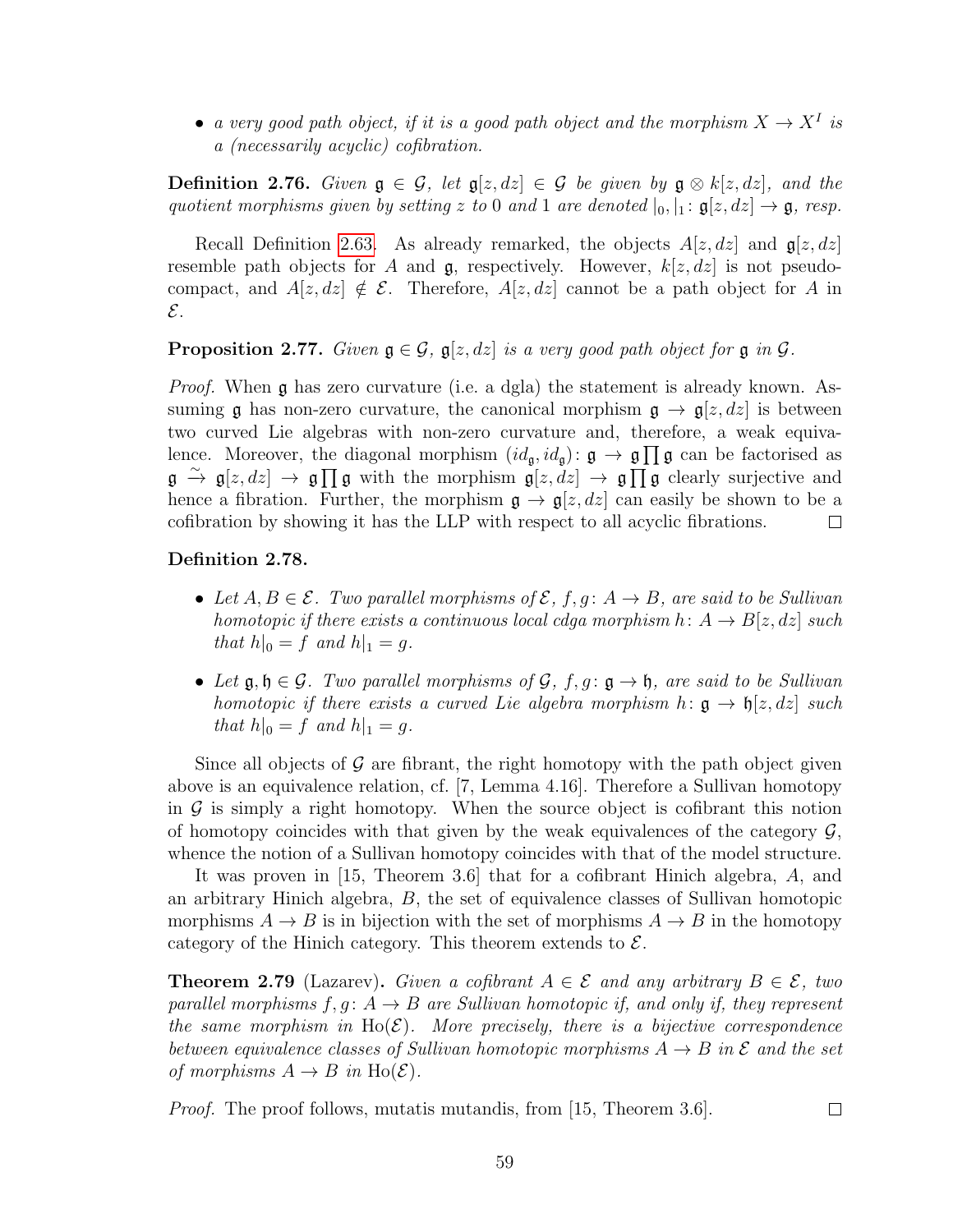It should be mentioned, albeit in the conclusion of this appendix, Pridham [23] constructed a path object functor for Hinich algebras. This construction is briefly recalled here. Given a finite-dimensional nilpotent local cdga whose maximal ideal respects the differential, A, consider the pullback

$$
A[z, dz] \times_{k[z, dz]} k \xrightarrow{k} k
$$
  
\n
$$
\downarrow \qquad \qquad \downarrow
$$
  
\n
$$
A[z, dz] \xrightarrow{e} k[z, dz],
$$

where  $\varepsilon$  is the induced augmentation. This pullback is isomorphic to the algebra  $m_A[z, dz] \oplus k$ . The path object of A is given by the completion of  $m_A[z, dz] \oplus k$ with respect to ideal  $m_A[z, dz]$ . This construction is extended to the category of Hinich algebras by using the exactness of the completion functor for finitely generated algebras. For more details on this path object construction see Pridham's paper [23] where, using this path object functor, a cylinder object functor is also constructed.

# Section 2 Bibliography

- [1] Michael Barr. Harrison homology, Hochschild homology and triples. J. Algebra, 8:314–323, 1968.
- [2] Christopher Braun. Operads and moduli spaces. arXiv:1209.1088, 2012.
- [3] J. Chuang and A. Lazarev. Feynman diagrams and minimal models for operadic algebras. J. Lond. Math. Soc. (2), 81(2):317–337, 2010.
- [4] Joseph Chuang and Andrey Lazarev. L-infinity maps and twistings. Homology Homotopy Appl., 13(2):175–195, 2011.
- [5] Joseph Chuang, Andrey Lazarev, and Wajid Mannan. Cocommutative coalgebras: homotopy theory and Koszul duality. arXiv:1403.0774, 2014.
- [6] Vladimir Drinfeld. A letter from Kharkov to Moscow. EMS Surv. Math. Sci., 1(2):241–248, 2014. Translated from the Russian by Keith Conrad.
- [7] William G. Dwyer and Jan Spaliński. Homotopy theories and model categories. In Handbook of algebraic topology, pages 73–126. North-Holland, Amsterdam, 1995.
- [8] Pierre Gabriel. Des catégories abéliennes. *Bull. Soc. Math. France*, 90:323–448, 1962.
- [9] William M. Goldman and John J. Millson. The deformation theory of representations of fundamental groups of compact Kähler manifolds. *Inst. Hautes Etudes* Sci. Publ. Math., (67):43–96, 1988.
- [10] D. K. Harrison. Commutative algebras and cohomology. Trans. Amer. Math. Soc., 104:191–204, 1962.
- [11] Vladimir Hinich. DG coalgebras as formal stacks. J. Pure Appl. Algebra, 162(2- 3):209–250, 2001.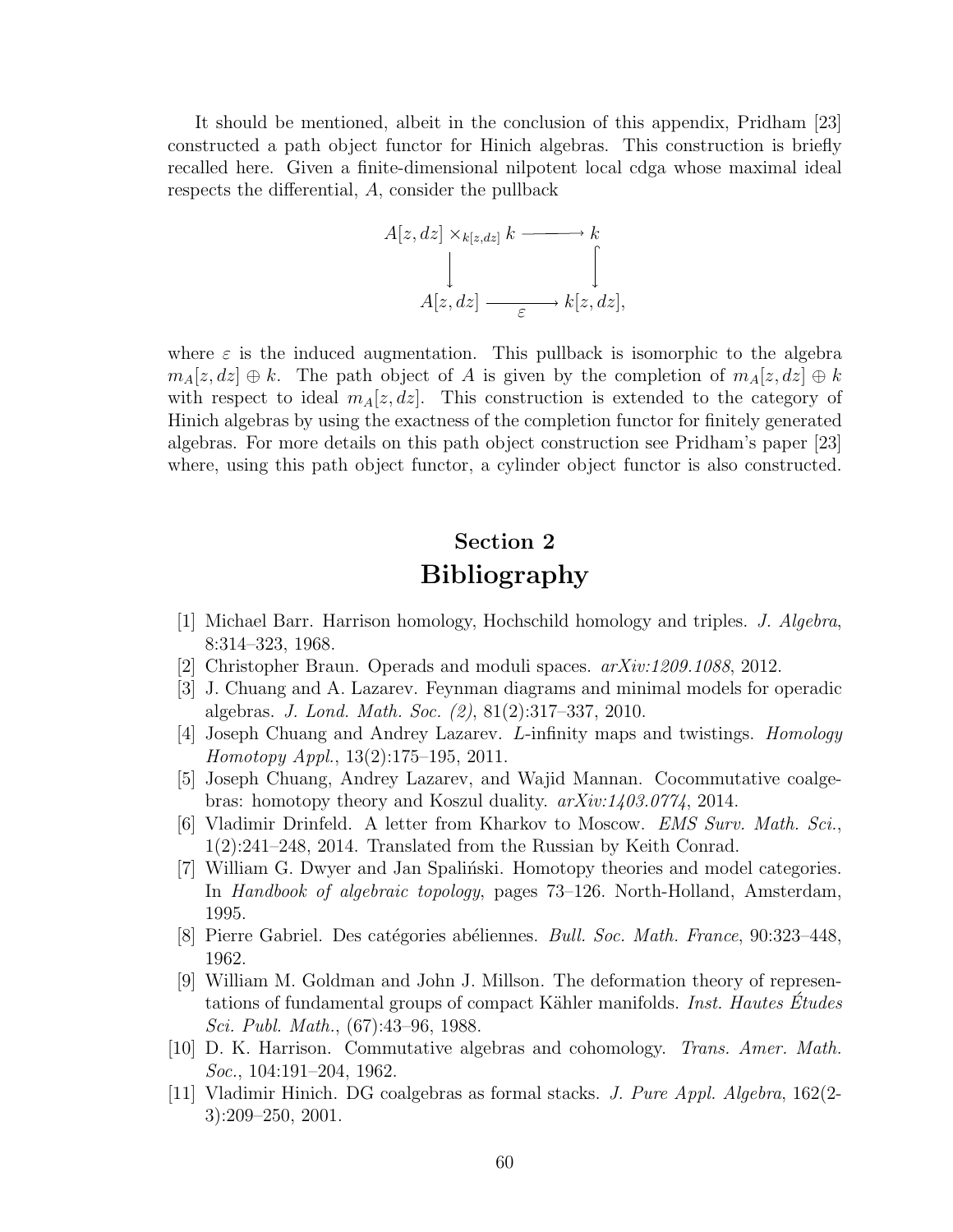- [12] Bernhard Keller and Dong Yang. Derived equivalences from mutations of quivers with potential. Adv. Math., 226(3):2118–2168, 2011.
- [13] Maxim Kontsevich. Topics in algebra—deformation theory. Lecture notes, 1994.
- [14] Maxim Kontsevich. Deformation quantization of Poisson manifolds. Lett. Math. Phys., 66(3):157–216, 2003.
- [15] Andrey Lazarev. Maurer-Cartan moduli and models for function spaces. Adv. Math., 235:296–320, 2013.
- [16] Andrey Lazarev and Martin Markl. Disconnected rational homotopy theory. Adv. Math., 283:303–361, 2015.
- [17] Saunders Mac Lane. Categories for the working mathematician, volume 5 of Graduate Texts in Mathematics. Springer-Verlag, New York, second edition, 1998.
- [18] Marco Manetti. Deformation theory via differential graded Lie algebras. In Algebraic Geometry Seminars, 1998–1999 (Italian) (Pisa), pages 21–48. Scuola Norm. Sup., Pisa, 1999.
- [19] Joseph Neisendorfer. Lie algebras, coalgebras and rational homotopy theory for nilpotent spaces. Pacific J. Math., 74(2):429–460, 1978.
- [20] Albert Nijenhuis and R. W. Richardson, Jr. Cohomology and deformations in graded Lie algebras. Bull. Amer. Math. Soc., 72:1–29, 1966.
- [21] Albert Nijenhuis and R. W. Richardson, Jr. Deformations of Lie algebra structures. J. Math. Mech., 17:89–105, 1967.
- [22] Leonid Positselski. Two kinds of derived categories, Koszul duality, and comodule-contramodule correspondence. Mem. Amer. Math. Soc.,  $212(996):$ vi $+133, 2011$ .
- [23] Jon P. Pridham. Unifying derived deformation theories. Adv. Math., 224(3):772– 826, 2010.
- [24] Daniel Quillen. Rational homotopy theory. Ann. of Math.  $(2)$ , 90:205–295, 1969.
- [25] Michael Schlessinger and James Stasheff. The Lie algebra structure of tangent cohomology and deformation theory. J. Pure Appl. Algebra,  $38(2-3):313-322$ , 1985.
- [26] Michael Schlessinger and James Stasheff. Deformation theory and rational homotopy type. arXiv:1211.1647, 2012.
- [27] Dennis Sullivan. Infinitesimal computations in topology. Inst. Hautes Études Sci. Publ. Math., (47):269–331 (1978), 1977.
- [28] Michel Van den Bergh. Calabi-Yau algebras and superpotentials. Selecta Math.  $(N.S.), 21(2):555-603, 2015.$
- [29] Theodore Th. Voronov. On a non-abelian Poincaré lemma. *Proc. Amer. Math.* Soc., 140(8):2855–2872, 2012.
- [30] Charles A. Weibel. An introduction to homological algebra, volume 38 of Cambridge Studies in Advanced Mathematics. Cambridge University Press, Cambridge, 1994.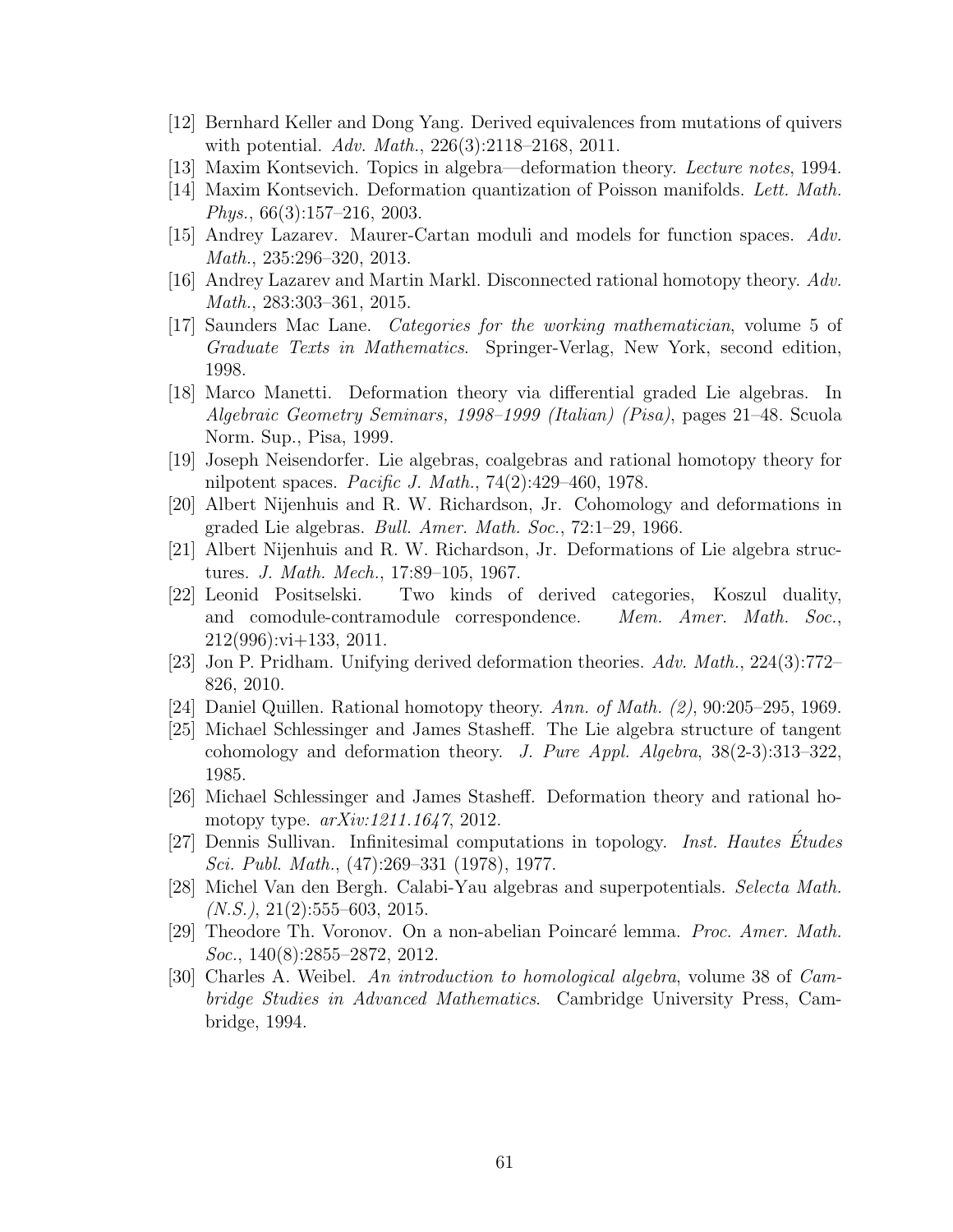## Section 3

# Minimal models of quantum homotopy Lie algebras via the BV-formalism

#### Abstract

Using the BV-formalism of mathematical physics an explicit construction for the minimal model of a quantum  $L_{\infty}$ -algebra is given as a formal super integral. The approach taken herein to these formal integrals is axiomatic, and they can be approached using perturbation theory to obtain combinatorial formulae as shown in the appendix. Additionally, there exists a canonical differential graded Lie algebra morphism mapping formal functions on homology to formal functions on the whole space. An inverse  $L_{\infty}$ -algebra morphism to this differential graded Lie algebra morphism is constructed as a formal super integral.

## Introduction

The Batalin-Vilkovisky (BV-)formalism was originally introduced in physics as a tool to quantise gauge theories and is named after the creators Igor Batalin and Grigori Vilkovisky [4,5]. One of the strengths of the BV-formalism is it describes how to deal with certain super path integrals, understood as formal power series using perturbation theory. The BV-formalism has also found success in other fields, leading to many results including: deformation quantisation [9], an alternative description of the graph complex [26], an alternative proof of the Kontsevich theorem [53], and manifold invariants [10]. All told, the BV-formalism provides a framework in which odd symplectic geometry, homological algebra, and path integrals interact successfully. The geometric formulation of the BV-formalism was pioneered by Khudaverdian, cf. [31, 33–35]. A modern formulation of the BV-formalism was given by Schwarz [57], but it should be noted that there are many papers where the BV-geometry is considered from various standpoints, see [20,31,32,38,58] for example. BV-algebras themselves have also been generalised to  $BV_{\infty}$ -algebras: c.f. [3, 6, 19, 39].

The formal geometry of the BV-formalism is well suited to the study of (quantum)  $L_{\infty}$ -algebras which can be studied in the same language. Accordingly, this viewpoint is taken herein to construct *minimal models* of quantum  $L_{\infty}$ -algebras, see Definition [3.39.](#page-82-0)

Quantum  $L_{\infty}$ -algebras arose in work of Zwiebach [62] on closed string field theory. They have appeared in work of Markl [47] under the name 'loop homotopy algebras', and have appeared in work of the first author joint with Lazarev [7]. Quantum  $L_{\infty}$ algebras are a 'higher genus' version of a cyclic  $L_{\infty}$ -algebra: the definition is recalled in Section [3.3.](#page-80-0) One particularly amenable viewpoint of a (quantum)  $L_{\infty}$ -algebra structure on a super vector space is a solution to the Maurer-Cartan equation in an appropriate differential graded Lie algebra. The Maurer-Cartan equation is known in physics—more specifically in quantum field theory—as the (quantum or classical) master equation and its use is central to this paper. Indeed, in this language, a quantum  $L_{\infty}$ -algebra is a solution to the quantum master equation just as a cyclic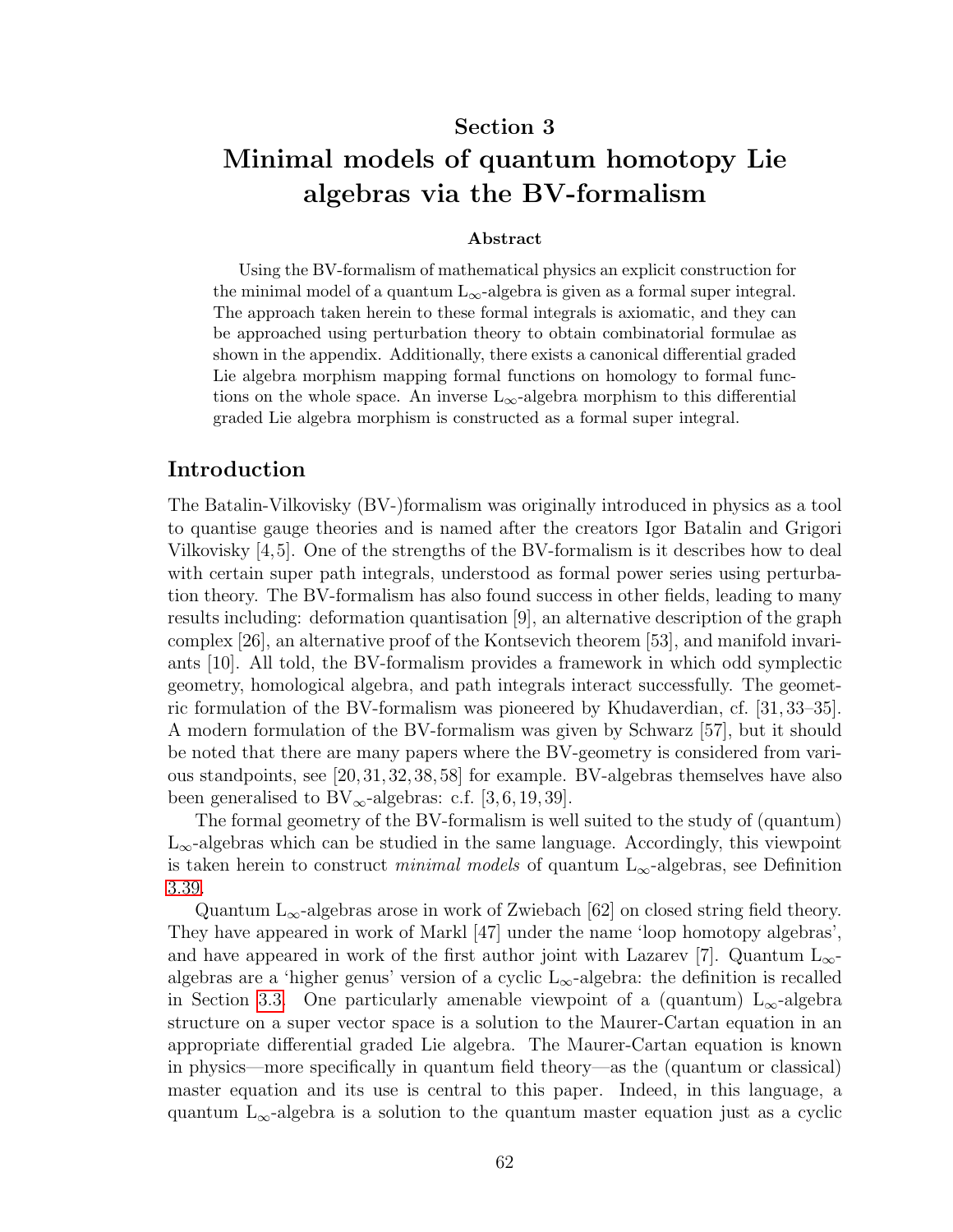$L_{\infty}$ -algebra is a solution to the classical master equation. Maurer-Cartan elements have many uses in mathematics besides defining  $L_{\infty}$ -algebra structures: they govern deformation functors [8, 46, 50, 52, 56], in certain cases correspond to morphisms of certain commutative differential graded algebras, and model rational topological spaces [27, 42, 43, 49, 54]

It is known that minimal models exist for many sorts of homotopy algebras [28,36]. To prove existence and uniqueness of minimal models is usually fairly straightforward. Indeed, in this paper, this is the content of Proposition [3.36,](#page-81-0) which we obtain as a consequence of standard facts concerning Maurer-Cartan moduli sets of differential graded Lie algebras. However, this argument is not at all constructive—one is often concerned not just with the existence of minimal models but also wishes to have explicit formulae to hand.

Explicit formulae for the structure maps of minimal models for  $A_{\infty}$ -algebras were given in [37, 48, 51] as sums over trees. A more general approach was taken in [12] where an explicit formula for minimal models, in terms of sums over 'stable graphs', for an algebra over the cobar-construction of a differential graded modular operad was constructed.

We take a different approach to deducing formulae for minimal models in the present paper. Indeed, the formulae in terms of stable graphs are reminiscent of those given by perturbative expansions of path integrals using Feynman diagrams and this is the perspective we pursue here. We will show that the minimal model of a quantum  $L_{\infty}$ -algebra can be given by a simple explicit integral formula coming from the BVformalism (Theorem [3.42\)](#page-83-0). These sorts of integrals have already been studied in the context of quantum field theory [10, 15]. The advantage of this approach is that we obtain a simpler and more conceptual proof of the minimal model formulae.

In fact, the combinatorial formulae in terms of stable graphs that one obtains using the results of [12] can be deduced from the integral formula given in this paper by standard methods of expansions of path integrals in terms of Feynman diagrams: this is done in Appendix [3.A.](#page-84-0)

Recently, minimal models have found applications in theoretical physics. More specifically, minimal models have been found to have applications in string field theory and quiver gauge theory,  $[1, 2, 29, 44, 59]$ .

The paper is organised as follows. Section [3.1](#page-71-0) recalls results of linear formal odd symplectic geometry. In particular, the master equation (or Maurer-Cartan equation) and the notion of a strong deformation retract from one odd symplectic vector space to another are both recalled. Section [3.2](#page-74-0) introduces the theory of integration used in this setting (Definition [3.13\)](#page-76-0), provides a proof of an analogue of Stokes Theorem (Proposition [3.18\)](#page-77-0), and discusses the relevant parts of the BV-formalism. Section [3.3](#page-80-0) recalls details surrounding the theory of (quantum)  $L_{\infty}$ -algebras and Proposition [3.22](#page-78-0) introduces an important and useful filtration. The main result of the paper (Theorem [3.42\)](#page-83-0) is contained within Section [3.4.](#page-82-1) That is, the explicit construction of the minimal model for a given quantum  $L_{\infty}$ -algebra via a formal super integral. As a straightforward corollary of Theorem [3.42,](#page-83-0) a minimal model for a harmonic odd cyclic  $L_{\infty}$ -algebra can be given via a formal super integral. Section [3.4](#page-82-1) closes by providing an inverse  $L_{\infty}$ -algebra morphism to the differential graded Lie algebra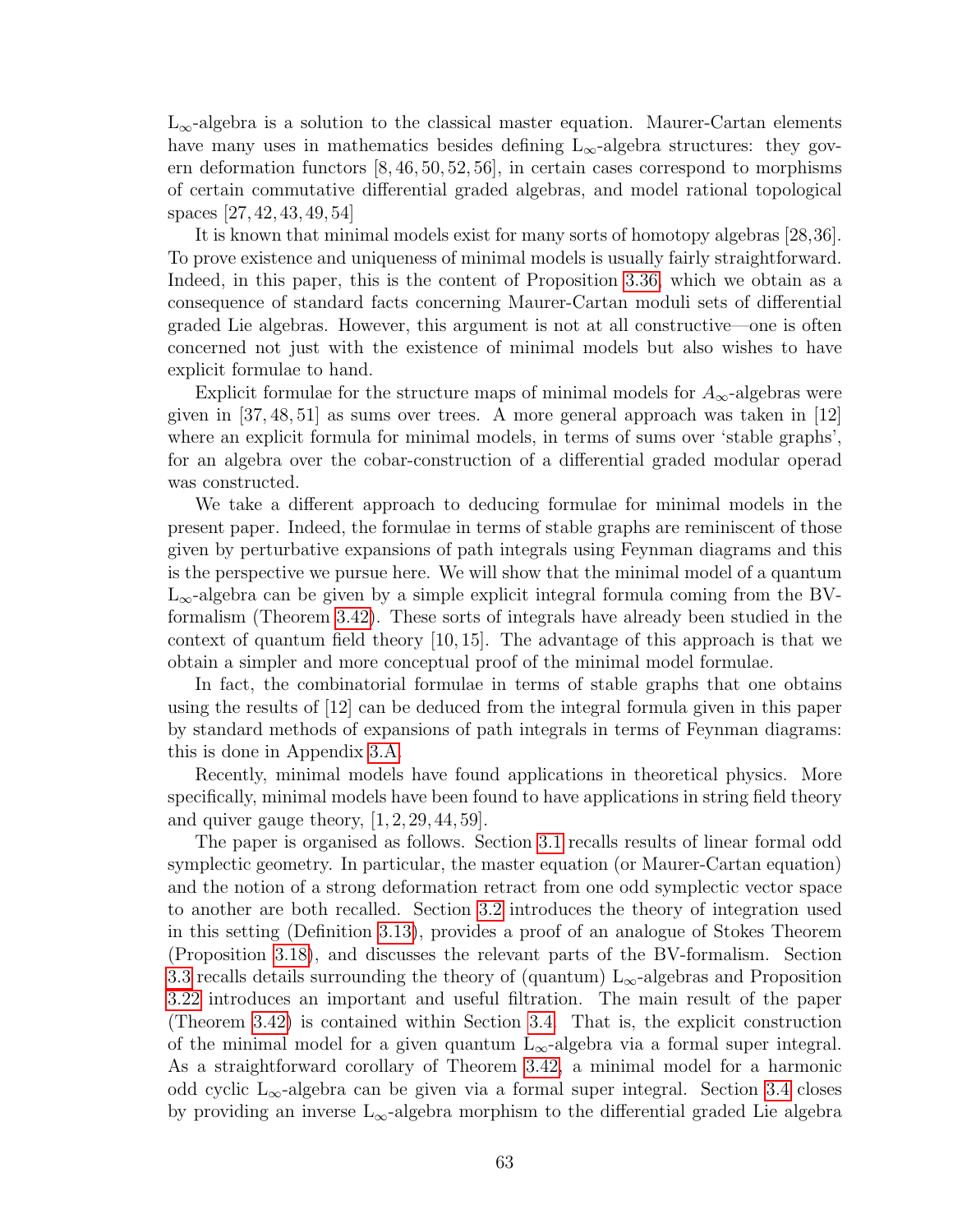morphism embedding the functions on homology into the space of all functions: this is the content of Theorem [3.50.](#page-84-1) The combinatorial approach to formal super integration is briefly discussed in Appendix [3.A.](#page-84-0) More precisely, within this appendix those formal super integrals considered throughout the paper are shown to admit a presentation as formal sums over stable graphs: Theorems [3.57](#page-86-0) and [3.58.](#page-87-0) The same result is given in [15], but proven by different means. Appendix [3.A](#page-84-0) closely follows the argument of [16]. Indeed, the ordinary notion of a graph is a special case of a stable graph and, by restricting our formula to usual graphs, one can recover that of [16]. A very similar result to Theorem [3.57](#page-86-0) is given in [17, Example 3.10]. Further, in loc. cit. the authors explore the relationship between Feynman diagram expansions and graphical calculus of Reshetikhin-Turaev.

### Notations and conventions

Fix the real numbers, R, as the base field. For technical reasons, the base field is extended to the field of formal Laurent series  $\mathbb{R}((\hbar))$  at some points of the paper. All unmarked tensors are assumed to be over the appropriate base field, unless otherwise stated. We will be concerned with the category of differential  $\mathbb{Z}/2\mathbb{Z}$ -graded vector spaces ('super vector spaces'). Some of the definitions and results contained within this paper could also be made sense of in the  $\mathbb{Z}$ -graded context once suitable adaptations are made.

The degree (or parity) of a homogeneous element  $v$  in a super vector space is denoted  $|v|$ . Following well established notation those elements of homogeneous degree 0 are referred to as even and those of homogeneous degree 1 are referred to as odd. Accordingly, the dimension of a super vector space is given as  $(m|n)$ , where m is the dimension (in the non-graded sense) of the subspace of even elements and  $n$ is the dimension of the subspace of odd elements. The total dimension of a super vector space of dimension  $(m|n)$  is given by  $m + n$ . A super vector space will be finite-dimensional if, and only if, it is of finite total dimension. The tensor product  $V \otimes W$  of super vector spaces V and W has differential defined as:  $d_{V \otimes W}(v \otimes w) =$  $(d_V v) \otimes w + (-1)^{|v|} v \otimes (d_W w)$  and thus the category of super vector spaces is symmetric monoidal with symmetry isomorphism given by  $s(v \otimes w) = (-1)^{|v||w|} w \otimes v$ .

Denote by  $\Pi\mathbb{R}$  the super vector space of total dimension one (over  $\mathbb{R}$ ) concentrated in odd degree. The functor given by taking a super vector space  $V$  to the tensor  $V \otimes \Pi \mathbb{R}$  is denoted by  $\Pi$  (the super vector space  $\Pi V$  is called the parity reversion of V). Likewise for super vector spaces over  $\mathbb{R}((\hbar))$ . The space Hom $(V, W)$  denotes the super vector space with even part the space of morphisms  $V \to W$  (i.e. those linear maps preserving the grading) and odd part the space of morphisms  $V \to \Pi W$ (i.e. those linear maps which reverse the grading). This can be equipped with the differential  $df = d_W \circ f - (-1)^{|f|} f \circ d_V$ , making it into an internal Hom functor, and hence the category of super vector spaces is a closed symmetric monoidal category.

In particular, an associative, a commutative, or a Lie algebra is always the appropriate notion in the category of super vector spaces. The expressions 'differential (super)graded', 'commutative differential graded algebra' and 'differential graded Lie algebra' are abbreviated to 'dg', 'cdga' and 'dgla', respectively.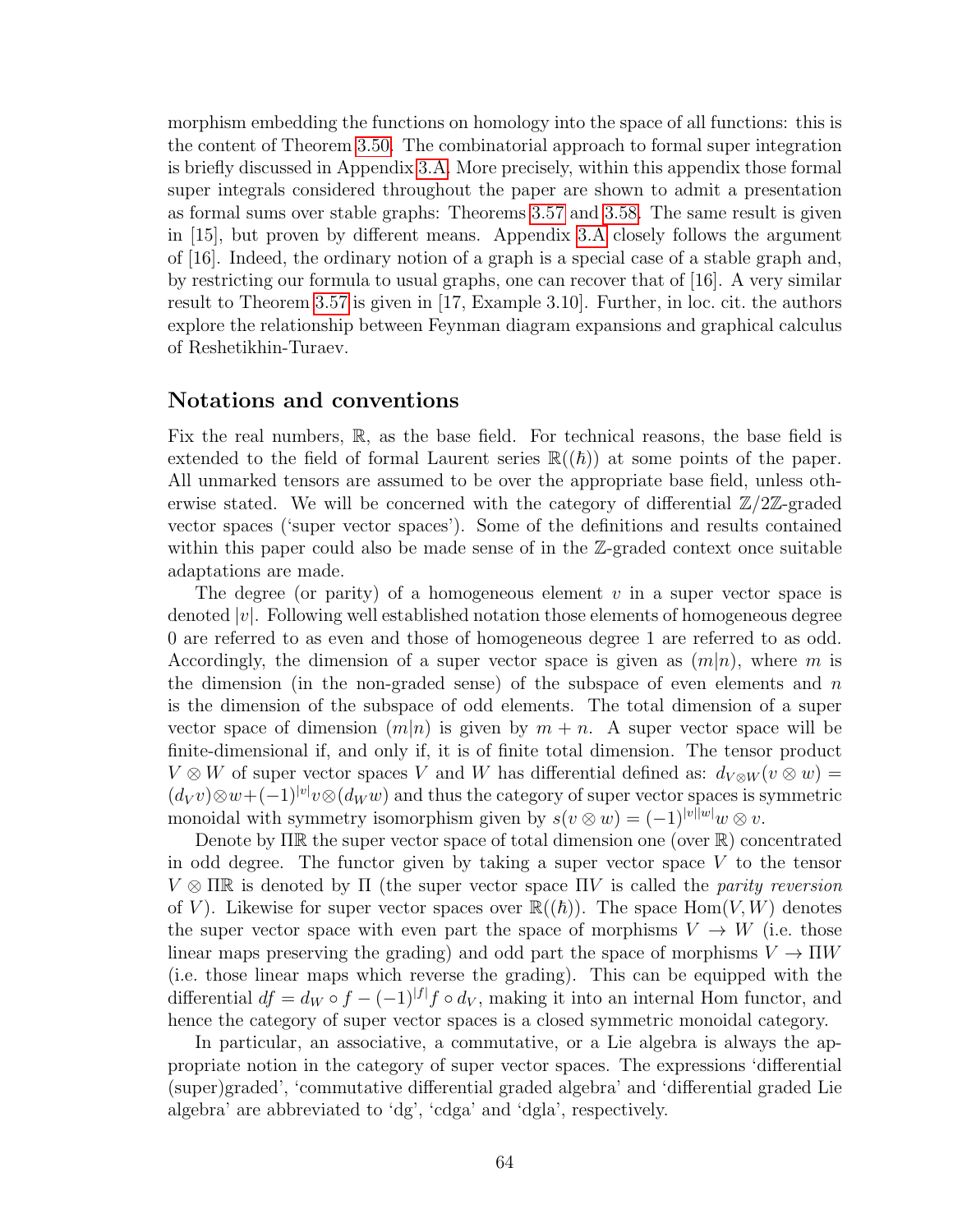Given a dgla g and a cdga A, recall the tensor product  $\mathfrak{g} \otimes A$  possesses a well defined structure of a dgla: the bracket is given on elementary tensors by  $[x \otimes a, y \otimes b] =$  $[x, y] \otimes (-1)^{|a||y|} ab.$ 

The notion of a pseudo-compact super vector space is used extensively within this text. A pseudo-compact super vector space is one given by an inverse limit of super vector spaces of finite total dimension. As such, a pseudo-compact super vector space is equipped with a topology induced by the inverse limit, and thus all linear maps of pseudo-compact super vector spaces are assumed to be continuous. The dual of a pseudo-compact super vector space is, therefore, the topological dual. This has the luxury of always having  $(V^*)^* \cong V$  without any finiteness conditions. Similarly, it will always be the case that  $(V \otimes V)^* \cong V^* \otimes V^*$  since the tensor product of two pseudo-compact super vector spaces  $A = \varprojlim_i A_i$  and  $B = \varprojlim_j B_j$  will always be the completed tensor product, in other words  $A \otimes B$  is the pseudo-compact super vector space given by  $\underline{\downarrow}$ <sub>i,j</sub>  $A_i \otimes B_j$ . Similarly, if V is a discrete super vector space and  $A = \underleftarrow{\lim}_{i} A_i$  is a pseudo-compact super vector space, the tensor product  $A \otimes V$  is always assumed to mean  $\lim_{t \to \infty} A_i \otimes V$ . More details on pseudo-compact objects can be found in the literature [18, 30, 60]. In particular, it should be noted that the functor  $V \mapsto V^*$  gives a symmetric monoidal equivalence between the category of pseudocompact super vector spaces and the opposite category of super vector spaces. Thus, for example, a pseudo-compact dg algebra is equivalently a dg coalgebra.

The completed symmetric algebra of a finite-dimensional super vector space V is an example of a pseudo-compact cdga (it is the dual of the cofree dg cocommutative coalgebra on  $V$ ) and appears regularly throughout this paper. Explicitly, the completed symmetric algebra is the pseudo-compact algebra  $\widetilde{S}(V) := \prod_{i=0}^{\infty} S^{i}(V)$ , that is as the direct product of symmetric tensor powers (over either  $\mathbb{R}$  or  $\mathbb{R}((\hbar))$ ) of the super vector space V. The symmetric algebra  $S(V)$  is a subalgebra of  $S(V)$ .

We will often refer to a pronilpotent dgla (or cdga), meaning an inverse limit of nilpotent dglas (or cdgas). Nilpotent here will mean 'global' nilpotence: the descending central series stabilises at zero.

## Statement of results

For convenience and motivation, we give some definitions and state the main theorems of the paper here.

Let  $V$  be a super vector space with an odd symmetric, non-degenerate bilinear form. A quantum L<sub>∞</sub>-algebra structure on V is a MC element in a certain dgla  $\oint \left| \Pi V \right| \subset \widetilde{\text{S}} \Pi V^* | \hbar |$ , see Definition [3.20](#page-78-1) and Definition [3.33.](#page-81-1) Moreover, there exists a filtered quasi-isomorphism of dglas,  $\iota$ , that induces a bijection of quantum  $L_{\infty}$ -algebra structures on  $H(V)$  to V, see Proposition [3.36.](#page-81-0)

**Definition [3.39](#page-82-0)** Given a quantum  $L_{\infty}$ -algebra structure  $(V, m)$ , the minimal model of  $(V, m)$  is a quantum  $L_{\infty}$ -algebra  $(H(V), m')$  such that  $\iota(m')$  is homotopic to m (as a MC element in  $\mathfrak{h}$  | $\Pi V$  ).

There exists a canonical isotropic subspace  $\mathcal{L}_s \subset \Pi V$  (see Section [3.1.3\)](#page-73-0) which can be endowed with a non-degenerate quadratic function  $\sigma$ , see Remark [3.15](#page-77-1) and the beginning discussion of Section [3.2.2.](#page-77-2)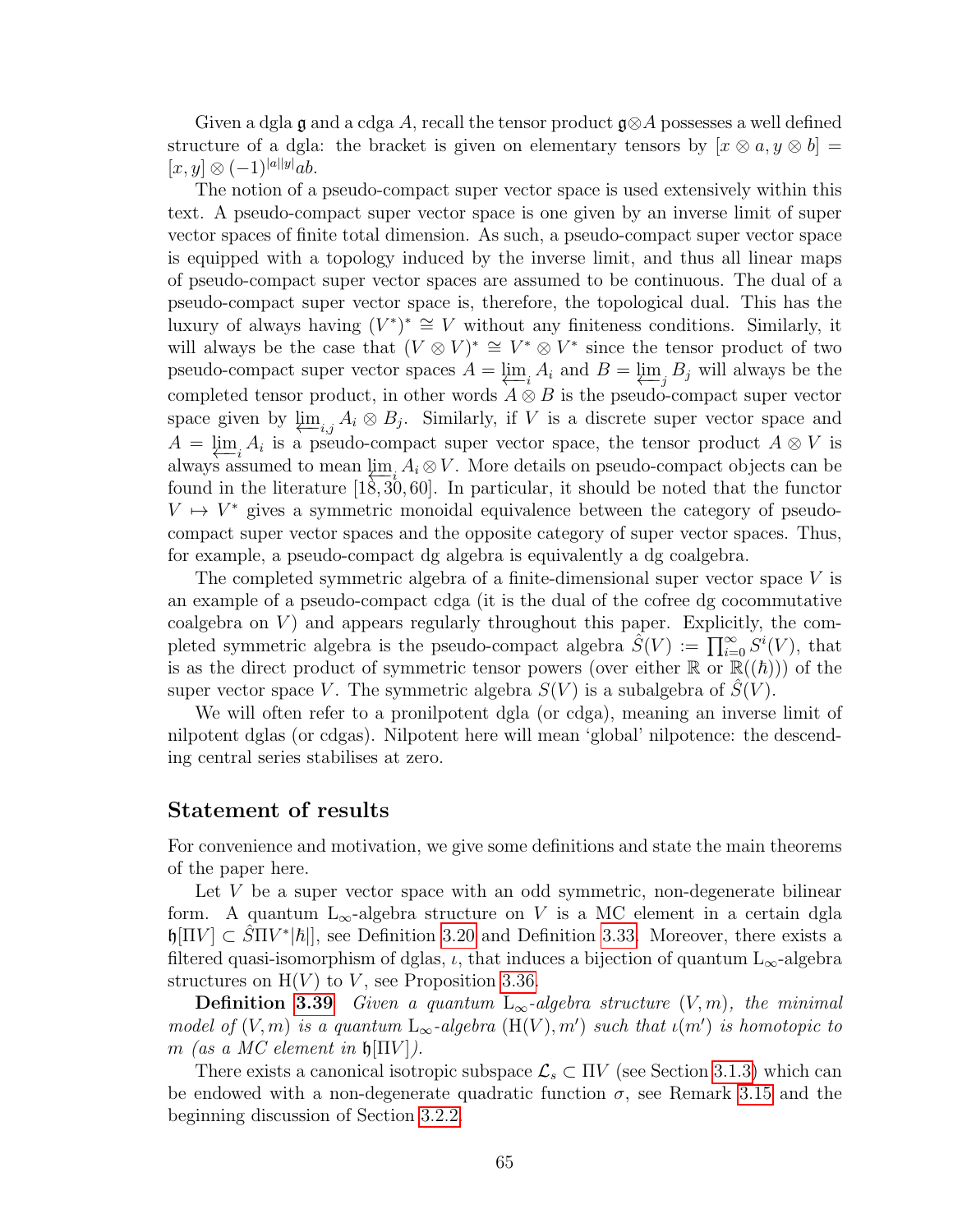**Theorem [3.42](#page-83-0)** Given a quantum  $L_{\infty}$ -structure  $(V, m)$ , the integral formula

$$
m' = \hbar \log \int_{\mathcal{L}_s} e^{\frac{m}{\hbar}} e^{\frac{-\sigma}{2\hbar}}
$$

defines a quantum  $L_{\infty}$ -algebra  $(H(V), m')$  and, moreover, it is the minimal model of  $(V, m)$ .

Theorem [3.50](#page-84-1) Let A be a pseudo-compact cdga. The morphism of sets

$$
\mathrm{MC}(\mathfrak{h}[\Pi V], A) \to \mathrm{MC}(\mathfrak{h}[\Pi H(V)], A)
$$

given by mapping  $\sum_{i\in I} f_i\otimes a_i$  to the function given by

$$
\hbar \log \int_{\mathcal{L}_s} e^{\frac{1}{\hbar} \sum_{i \in I} f_i \otimes a_i} e^{\frac{-\sigma}{2\hbar}}.
$$

<span id="page-71-0"></span>provides the inverse  $L_{\infty}$ -morphism to the filtered quasi-isomorphism  $\iota$ .

# 3.1 Formal odd symplectic geometry

A brief account of formal linear odd symplectic geometry is contained within this section. Recall that an odd symplectic super vector space is a super vector space with an odd bilinear form that is also non-degenerate and skew-symmetric. An odd symplectic vector space is considered as a formal odd symplectic manifold. As such, some of the terminology used here reflects the geometric setting and many of the results stated in terms of super vector spaces have known analogues and generalisations. For a general treatment of the BV-formalism see, for example, [33–35,57]. The notation V will generally be used to denote a super vector space endowed with an odd symmetric bilinear form and W will generally be used to denote an odd symplectic super vector space. As such, a first example of an odd symplectic vector space is the following: let  $\omega$  be an odd symmetric form on V that is also non-degenerate, then an odd symplectic form  $\Pi V$  can be given by the formula  $\tau(\Pi x, \Pi y) = (-1)^{|x|} \omega(x, y)$  for all  $x, y \in V$ .

#### 3.1.1 Preliminaries

The algebra of functions on an odd symplectic vector space, W, is given by  $\hat{S}W^*$ . If W has a differential, say d, then  $\hat{S}W^*$  possesses both a canonical differential obtained from  $d$  (which herein is denoted, by an abuse of notation, also  $d$ ) and an operator of order two corresponding to the odd symplectic form (the Laplacian, see Definition [3.3\)](#page-72-0). Every odd symplectic vector space is of even total dimension, and there exists a canonical basis  $\{x_i, \xi_j\}_{i,j\in\{1,\dots,n\}}$  for  $W^*$  with  $x_i$  even and  $\xi_i$  odd such that the odd symplectic form is of canonical form:  $\omega = \sum_i d_{DR} x_i d_{DR} \xi_i$ , where  $d_{DR}$  is the de Rham differential.

Definition 3.1. Given an odd symplectic vector space, a Lagrangian subspace is a maximal isotropic subspace, i.e. a subspace such that the restriction of the odd symplectic form vanishes and is of maximal total dimension with this property.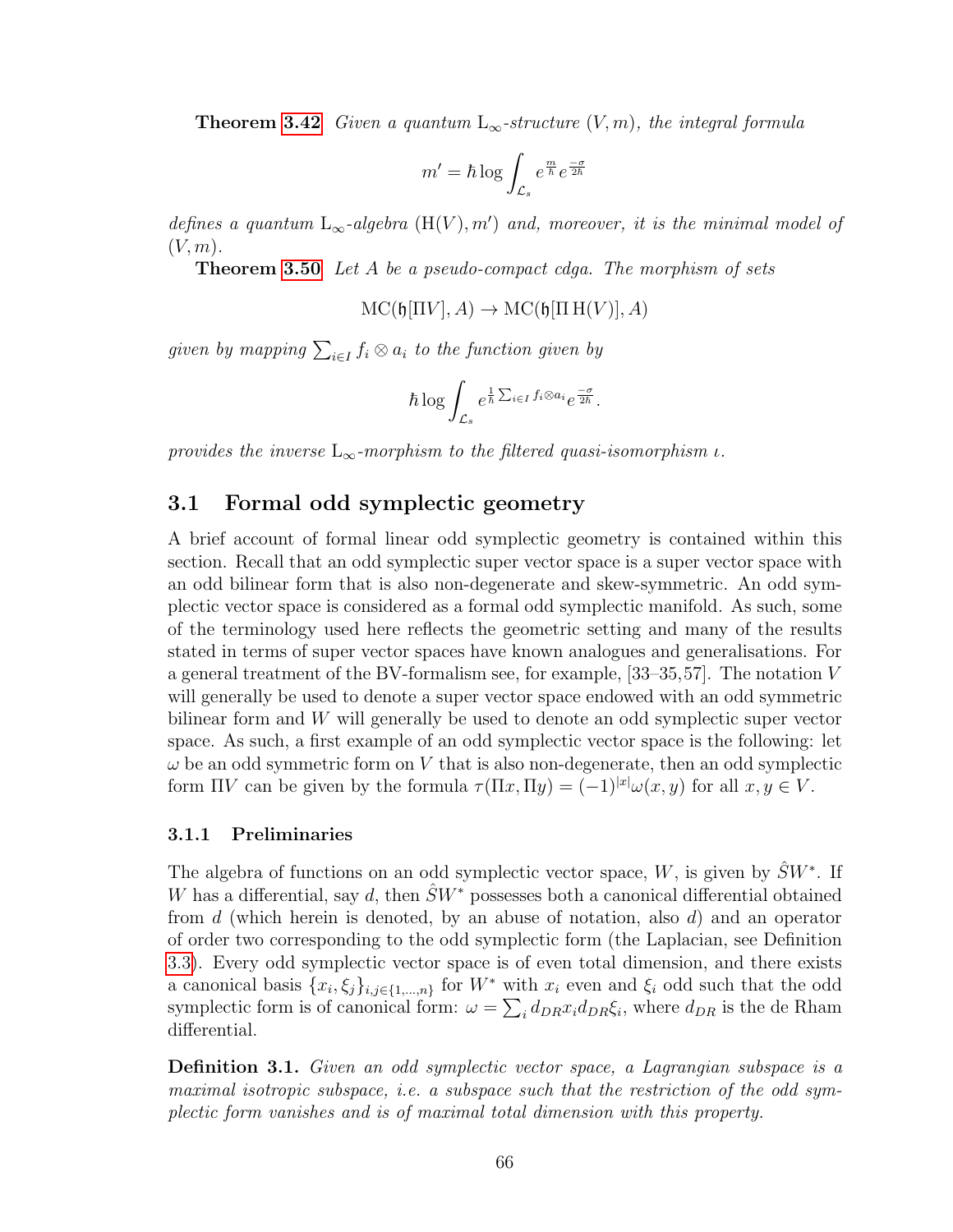Remark 3.2. A Lagrangian subspace must have total dimension half that of the whole space, and any isotropic subspace extends to a Lagrangian one.

Lagrangian subspaces serve as convenient subspaces for integration and are particularly important for this paper. More details are contained in Section [3.2.1.](#page-74-0)

**Definition 3.3.** Let W be an odd symplectic vector space with basis  $\{x_i, \xi_j\}_{i,j\in\{1,2,\dots,n\}}$ for W<sup>\*</sup>. The Laplacian acts on formal functions by

$$
\Delta(g) = \sum_{i=1}^n \partial_{x_i} \partial_{\xi_i} g.
$$

Remark 3.4. The definition of the Laplacian does not depend upon the choice of basis in  $W$ .

**Definition 3.5.** A dg BV-algebra is a unital cdga A endowed with an odd differential operator,  $\Delta$ , of order 2 such that:

- $\Delta^2 = 0 = \Delta(1)$ ; and
- $d\Delta + \Delta d = 0$ .

For more details on dg BV-algebras and their generalisation to  $BV_{\infty}$ -algebras see [6]. The notation  $\Delta$  for the Laplacian and for the odd differential operator in the above is deliberate as the next proposition shows.

<span id="page-72-0"></span>**Proposition 3.6.** The Laplacian defines a dg BV-algebra structure on  $\hat{S}W^*$  with differential d and BV-operator  $\Delta$ . Hence,  $\hat{S}W^*$  has the structure of a dq odd Poisson algebra with differential  $d + \Delta$  and odd bracket given by

$$
[x, y] = (-1)^{|x|} \Delta(xy) - (-1)^{|x|} \Delta(x) y - x \Delta(y).
$$

*Proof.* It is a straightforward check to show that  $\hat{S}W^*$  is a dg BV-algebra. Further, it is a known fact that given a (dg) BV-algebra, the bracket given in the proposition defines the structure of a (dg) odd Poisson algebra.  $\Box$ 

For more details regarding BV-algebras and odd Poisson (or Gerstenhaber) algebras see [55].

#### 3.1.2 Master equations

To make sense of some constructions it is necessary to extend the base field from R to  $\mathbb{R}((\hbar))$  and extend super vector spaces from W to  $W := W \otimes_{\mathbb{R}} \mathbb{R}((\hbar))$ . The cdga  $\hat{S}\overline{W}^*$ is a dg BV-algebra with differential d and BV-operator  $\hbar\Delta$ , where d and  $\Delta$  have been extended  $\hbar$ ,  $\hbar^{-1}$ -linearly. Hence,  $\hat{S}\overline{W}^*$  is a dg odd Poisson algebra with differential  $d + \hbar \Delta$ . Note that the symmetric tensors here are taken over  $\mathbb{R}((\hbar))$ .

For all functions,  $f$ , in some pronilpotent ideal, we define the formal power series:

$$
e^f = \sum_{n=0}^{\infty} \frac{f^n}{n!}.
$$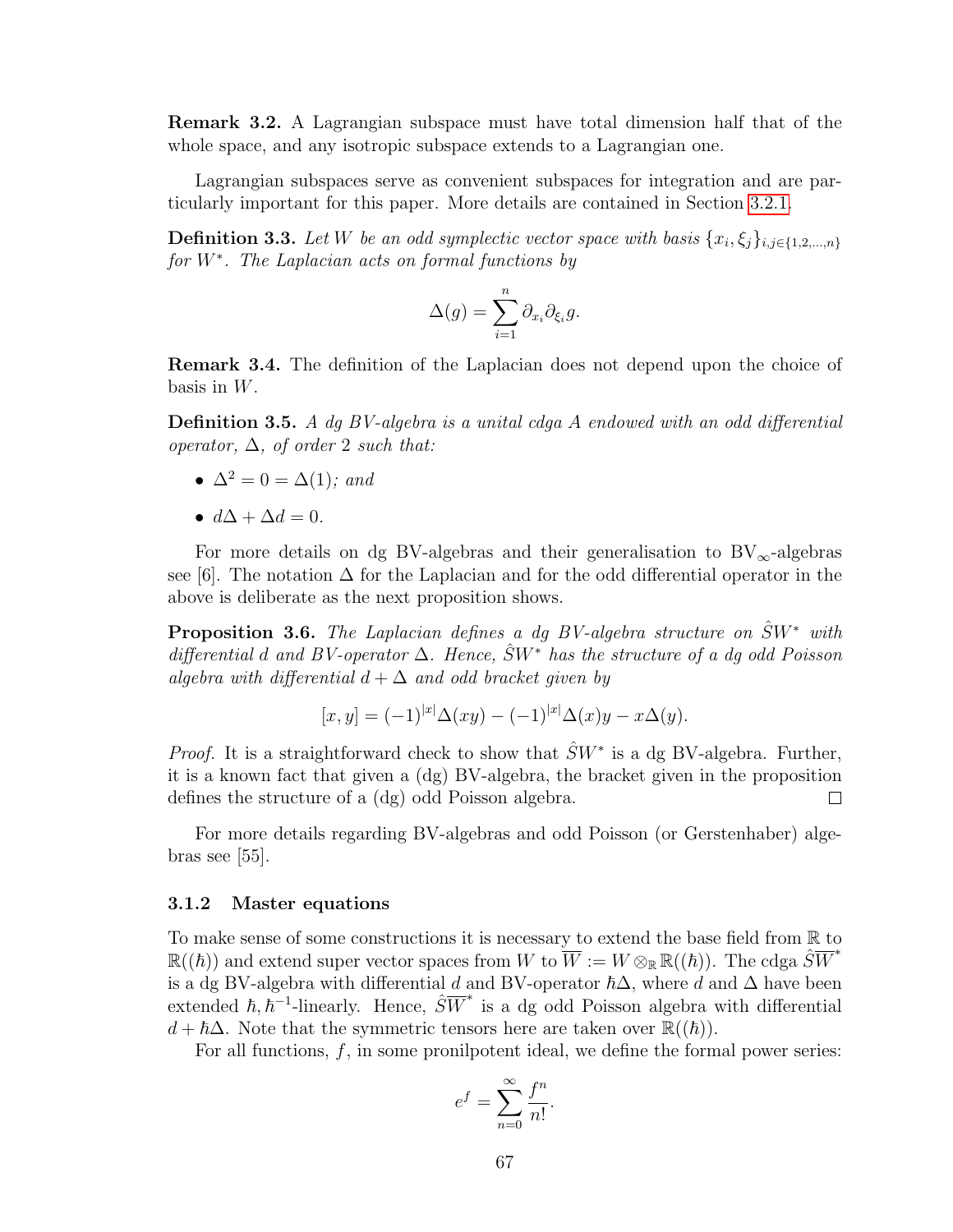Likewise, f such that  $(f-1)$  is in some pronilpotent ideal, we define the formal power series:

$$
\log(f) = \sum_{n=1}^{\infty} (-1)^{n+1} \frac{(f-1)^n}{n}.
$$

For any f in some pronilpotent ideal we have  $log(e^f) = f$ , and for any g such that  $(g-1)$  is in some pronilpotent ideal we have  $e^{(\log g)} = g$ .

**Definition 3.7.** Let  $m = \sum_{i=0}^{\infty} \hbar^i m_i \in \hat{S} \overline{W}^*$  be an even function with  $m_i \in \hat{S} W^*$  for all  $i \geq 0$  such that  $\frac{m}{\hbar}$  belongs to a pronilpotent ideal of  $\hat{S}\overline{W}^*$ . The function m is said to satisfy the quantum master equation ( $QME$ ) if  $(d + \hbar \Delta)e^{\frac{m}{\hbar}} = 0$ .

Proposition 3.8. A solution to the QME is equivalent to a solution to the Maurer-Cartan (MC) equation, i.e.  $\forall m \in \widehat{SW}^*$  such that  $\frac{m}{\hbar}$  lies in a pronilpotent ideal

$$
(d + \hbar \Delta)e^{\frac{m}{\hbar}} = 0 \Leftrightarrow e^{\frac{m}{\hbar}} \left( (d + \hbar \Delta)m + \frac{1}{2}[m, m] \right) = 0.
$$

*Proof.* The failure of  $\Delta$  to be a derivation is measured by the odd Poisson bracket (as in Proposition [3.6\)](#page-72-0) and so one determines the relationship

$$
(d + \hbar \Delta) e^{\frac{m}{\hbar}} = \frac{1}{\hbar} e^{\frac{m}{\hbar}} \left( (d + \hbar \Delta) m + \frac{1}{2} [m, m] \right).
$$

 $\Box$ 

The result now follows.

The phrases 'solution to the QME' and 'MC element' will be used interchangeably. Writing out the MC equation in terms of the expansion  $m_0 + \hbar m_1 + \hbar^2 m_2 + \dots$  leads to an equivalent system of equations collecting powers of  $\hbar$ . The first equation  $d(m_0)$  + 1  $\frac{1}{2}[m_0, m_0] = 0$  is the classical master equation (CME) for the function  $m_0$  (hence  $m_0$ defines a cyclic L<sub>∞</sub>-algebra), and the second equation  $d(m_1) + \Delta(m_0) + [m_0, m_1] = 0$ defines a *unimodular*  $L_{\infty}$ -algebra (see [7,24]). In [7] the problem of lifting a solution to the CME to a solution of the QME is addressed and unimodularity plays a key role therein.

### <span id="page-73-1"></span>3.1.3 Strong deformation retracts

Let  $W$  be a symplectic super vector space. Given a strong deformation retract (SDR) of  $V = \Pi W$  onto some choice of representatives for the homology of V, which is, moreover, compatible with the bilinear form in an appropriate way (see below), one arrives at a canonical choice of isotropic/Lagrangian subspace for  $W$ . The Lagrangian subspace arrived at in this way is used heavily in Section [3.2.1.](#page-74-0) This 'cyclic' SDR from a space onto its homology is equivalent to that of a Hodge decomposition, c.f. [12,13]. A Hodge decomposition always exists for a finite-dimensional (super) vector space.

<span id="page-73-0"></span>**Definition 3.9.** Let V and U be two super vector spaces, both equipped with odd symmetric bilinear forms. A cyclic SDR from V to U is a pair of even super vector space morphisms i:  $U \hookrightarrow V$  and p:  $V \twoheadrightarrow U$  and an odd linear morphism s:  $V \rightarrow V$ such that: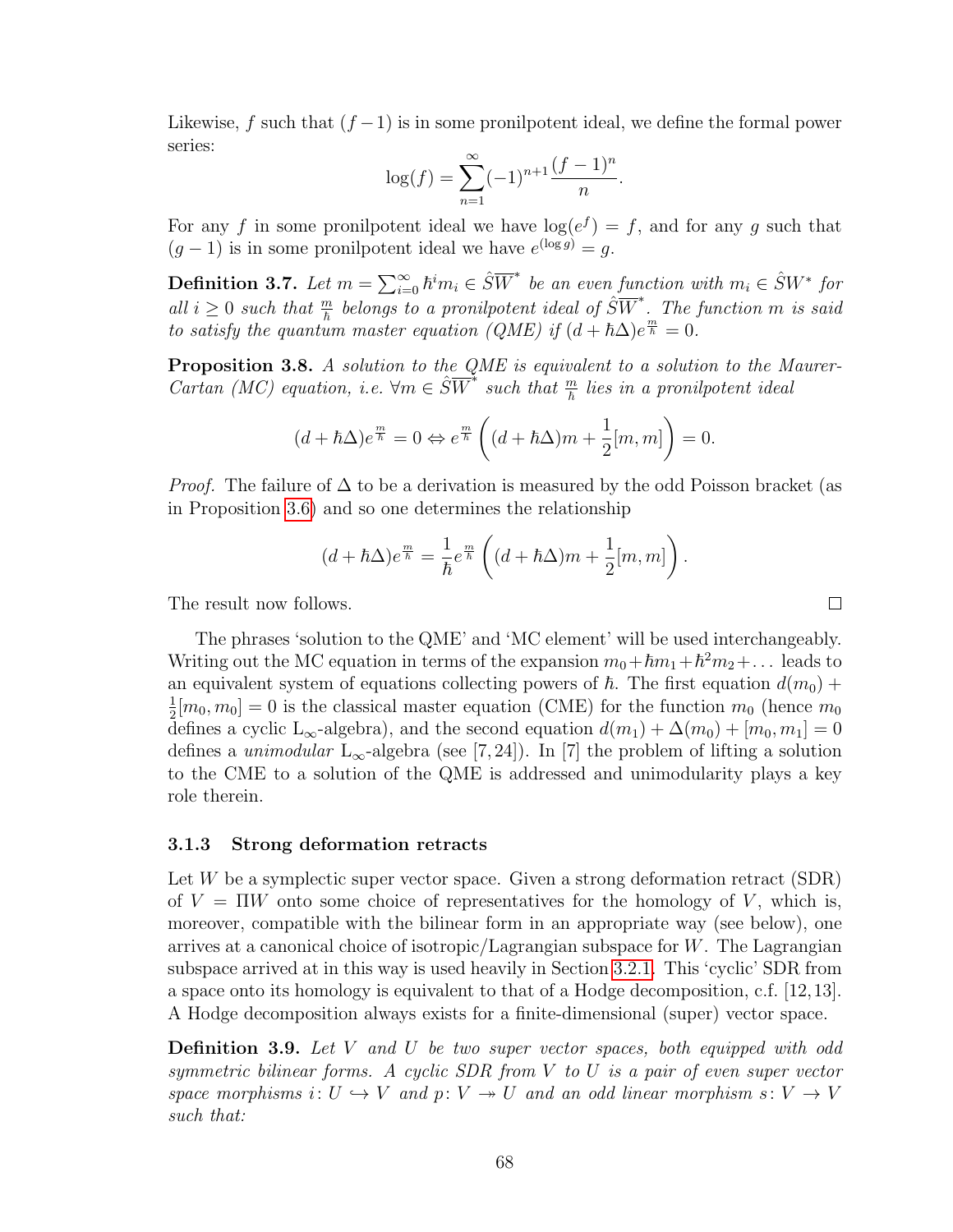- $pi = id_U$ ;
- $ds + sd = id_V ip;$
- $si = 0; ps = 0; s^2 = 0;$
- $\langle ix, iy \rangle = \langle x, y \rangle$ ; ker $(p) \perp \text{im}(i)$ ; and  $\langle sx, y \rangle = (-1)^{|x|} \langle x, sy \rangle$ .

Remark 3.10. Forgetting the last condition, concerning the bilinear forms, in Definition [3.9](#page-73-0) one obtains the usual, well-established, notion of an SDR of super vector spaces. Since we will always assume an SDR is cyclic in this paper we will suppress the adjective cyclic from now on.

The conditions  $si = 0$ ,  $ps = 0$ , and  $s^2 = 0$  are called the side conditions and are not always included; the reason being that they can be imposed at no cost as the following simple proposition, taken from [7, Lemma B.6.], shows.

**Proposition 3.11.** Let  $U, V$  be two super vector spaces equipped with odd symmetric bilinear forms and  $(i, p, s)$  be morphisms satisfying all the conditions of an SDR except the side conditions, then  $s$  can be replaced with a morphism  $s'$  in such a way that the triple  $(i, p, s')$  is an SDR.

*Proof.* If s does not satisfy  $si = 0$  and  $ps = 0$ , it can be replaced with  $\tilde{s} = (ds +$  $sd(s(ds + sd)$ . By elementary, yet tedious calculations, the triple  $(i, p, \tilde{s})$  now satisfies everything except (possibly)  $\tilde{s}^2 = 0$ . Replacing  $\tilde{s}$  with  $s' = \tilde{s}d\tilde{s}$  means the triple  $(i, p, s')$  is an SDR. □

The properties of Definition [3.9](#page-73-0) ensure that given an SDR of V onto  $H(V)$ , one has a decomposition  $V = \text{im}(i) \oplus \text{im}(s) \oplus \text{im}(d)$ . Furthermore, one has the orthogonality relations:

 $\lim(i)^{\perp} = \lim(s) \oplus \lim(d), \quad \lim(d)^{\perp} = \lim(i) \oplus \lim(d), \quad \text{and} \quad \lim(s)^{\perp} = \lim(i) \oplus \lim(s).$ 

Let the bilinear form on V be non-degenerate. The decomposition  $V = H(V) \oplus$  $\lim(s) \oplus \lim(d)$  gives rise to a decomposition of the odd symplectic vector space  $W = \Pi V$ as  $W = \Pi H(V) \oplus \Pi \text{im}(s) \oplus \Pi \text{im}(d)$ . Therefore, define the subspace  $\mathcal{L}_s = \Pi \text{im}(s)$ and notice it is a Lagrangian subspace of  $\Pi$  im $(i)^\perp$ .

<span id="page-74-1"></span>**Proposition 3.12.** If  $\mathcal{L}_s$  is non-zero, then the total dimension of the subspace of odd elements is even.

*Proof.* One can define an odd symmetric non-degenerate form  $(x, y) = \langle x, dy \rangle$  on  $\mathcal{L}_s$ . Therefore, the form is skew symmetric when restricted to odd coordinates and—by forgetting the grading—the form defines an odd symplectic form on the super vector space of odd coordinates, hence there must be an even number of odd coordinates.  $\Box$ 

## 3.2 The BV formalism

<span id="page-74-0"></span>Here the necessary facts concerning the BV-formalism are recalled. For a more in depth exploration of the BV-formalism and BV-geometry see one of the many resources [4, 5, 15, 31, 31, 33–35, 53, 57, 58].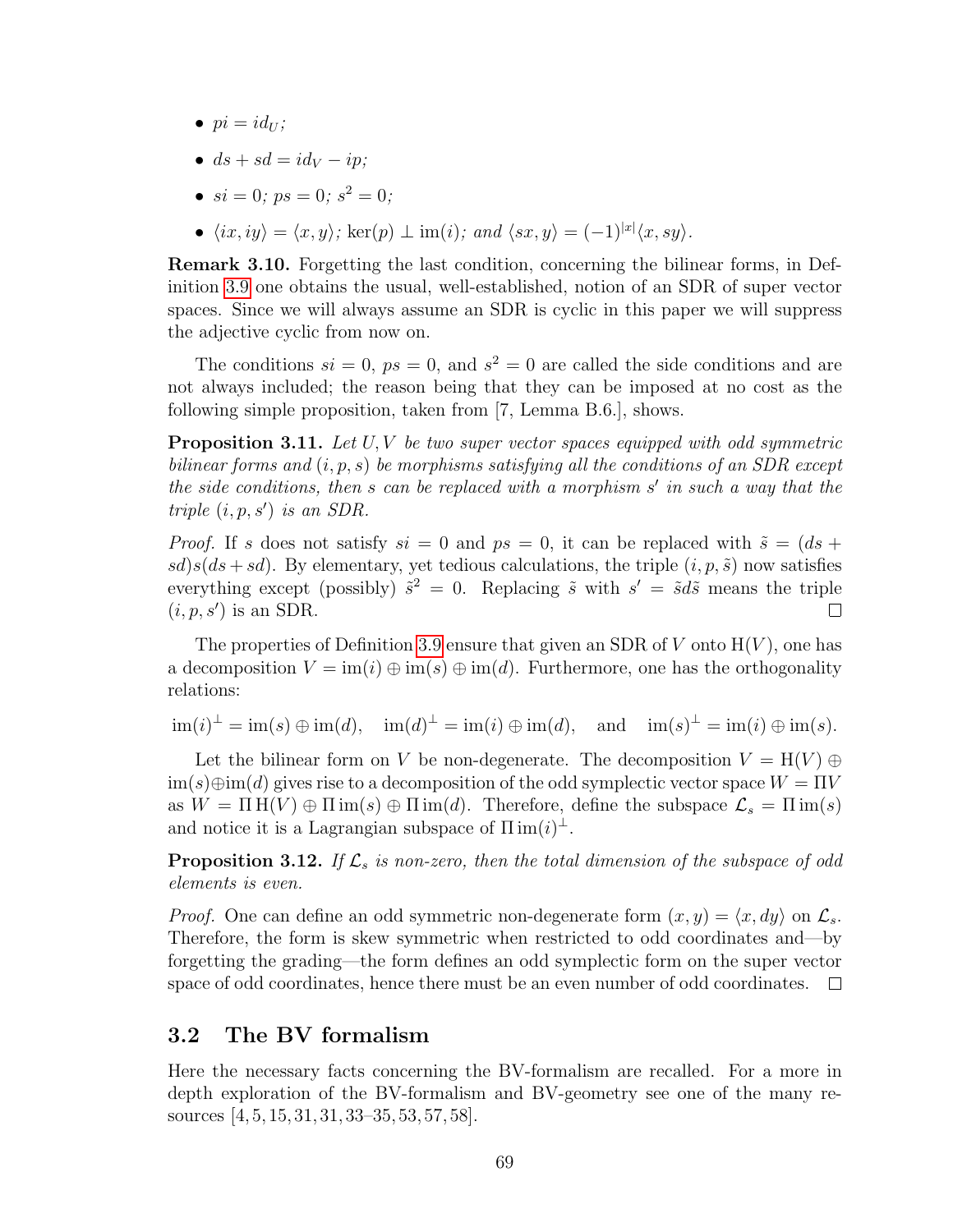#### 3.2.1 Integration and BV Stokes' Theorem

The integration over Lagrangian subspaces defined in this section provides an important tool for Section [3.4.](#page-82-0) This integration is often only formally defined, but in some cases restricts to the standard definition of (super) integration. The reader who is already comfortable with integrals over super vector spaces may wish to skip this section, or at least the early discussion. It should be noted that although we take an axiomatic approach to integration, the integrals considered here could, alternatively, be evaluated using perturbation theory, c.f. Appendix [3.A.](#page-84-0)

Let  $V$  be a super vector space of total dimension  $m$  concentrated entirely in even degree, i.e. a usual vector space. Let  $A$  be a non-degenerate, positive definite bilinear form on  $V$ . We begin with case of the integral

$$
\int_V f e^{-A} \mu,
$$

where  $f$  is some polynomial function on  $V$ . It is well known how to calculate such integrals: taking a change of coordinates, one diagonalises A and calculates

$$
\int_{\mathbb{R}^m} f(x)e^{(-\sum_{i=1}^m x_i^2)} dx_1 \dots dx_m
$$

using integration by parts and the Gaussian integral  $\int_{\mathbb{R}} e^{-x^2} dx =$ √  $\overline{\pi}$ . Next, we wish to extend to super vector spaces. For an odd coordinate  $\xi$  on some super vector space one has

$$
\int_{\mathbb{R}} 1 d\xi = 0 \quad \text{and} \quad \int_{\mathbb{R}} \xi d\xi = 1.
$$

This completely defines odd integration (since odd coordinates square to zero).

Let V now be a super vector space of dimension  $(m|n)$  and A is a non-degenerate, positive definite bilinear form. The integral of a polynomial function,  $f$ , over  $V$  is given by

$$
\int_V fe^{-A}\mu := \int_{\mathbb{R}^n} \int_{\mathbb{R}^m} fe^{-A}dx_1 \dots dx_m d\xi_1 \dots d\xi_n.
$$

The full machinery of integration over super manifolds is not necessary in this paper. However, for a more general approach to integration over super manifolds see [35].

We now wish to make one final extension to the integrals being presented here. Namely, we wish to no longer make the assumption that A is positive definite. For odd coordinates, no longer having this assumption makes no difference and we again concentrate our attention to the case where  $V$  is a super vector space of total dimension m concentrated entirely in even degree. Let  $A$  now be a non-degenerate bilinear form on V. After a change of variables, one has  $A = \sum_{i=1}^{k} x_i^2 - \sum_{i=k+1}^{m} x_i^2$ . For  $1 \le i \le k$ the integral

$$
\int_{\mathbb{R}} f(x)e^{-x_i^2} dx_i,
$$

where f is some polynomial function, exists. It is, therefore, the case when  $k + 1 \leq$  $i \leq m$  when we have an issue, i.e. the integral

$$
\int_{\mathbb{R}} f(x) e^{x_i^2} dx_i,
$$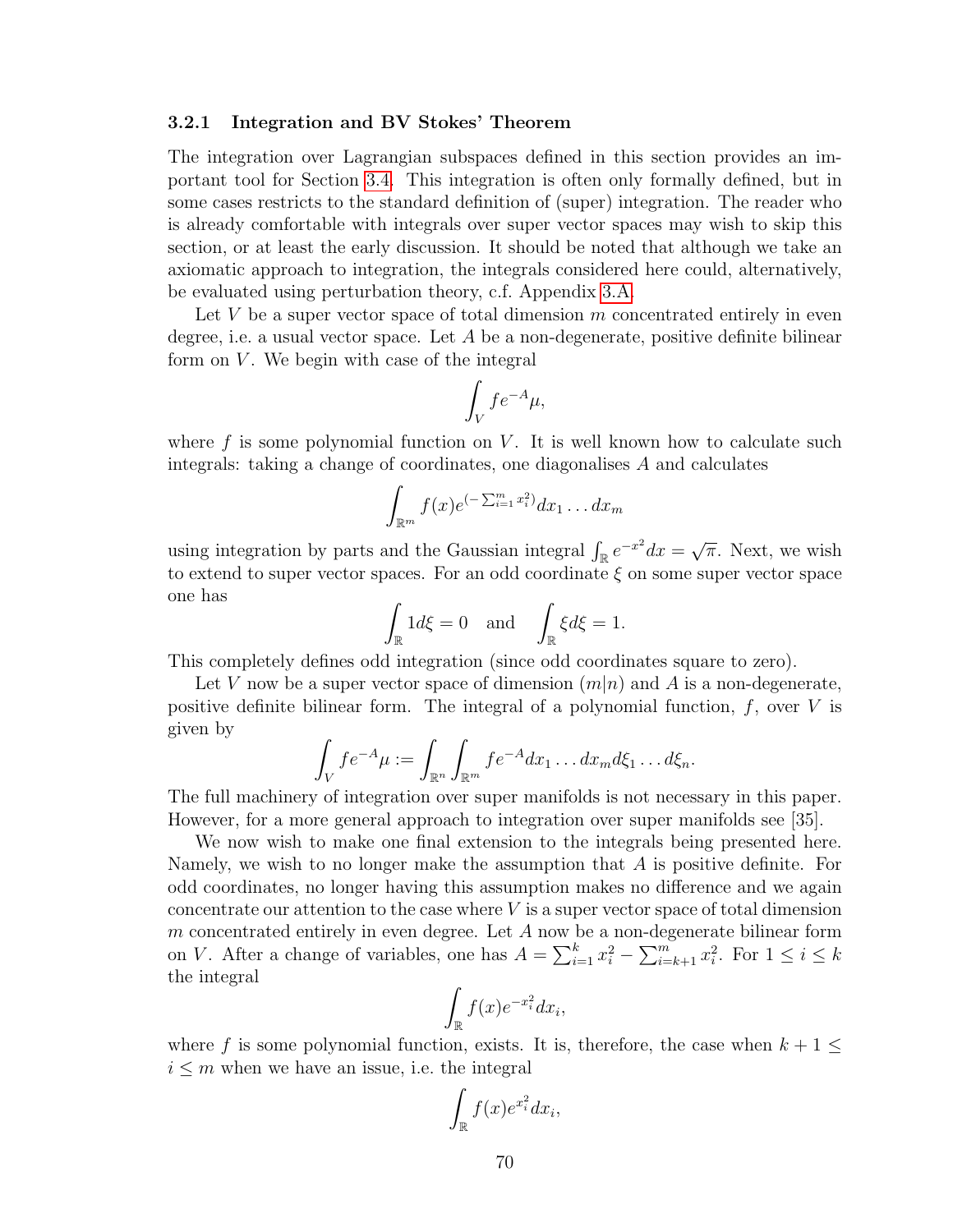does not exist using standard integration. To rectify this issue, introduce the function

$$
g_f(t) := \int_{\mathbb{R}^m} f(x) e^{(\sum_{i=1}^k x_i^2 + \sum_{i=k+1}^m (tx_i)^2)} dx_1 \dots dx_m,
$$

defined for all non-zero real numbers. Expanding  $g_f(t)$  as a formal power series, one can use analytic continuation to define  $g_f$  for all non-zero complex numbers. The original integral is, therefore, equal to  $g_f(i)$ . For example  $\int_{\mathbb{R}} e^{x^2} \mu_x = -i \sqrt{\pi}$ . It is important to note these integrals only exist formally.

One can integrate  $g_{x_i^{2n}}(t)$  by parts to establish a recursive relation, just like in the positive definite case. Using these two recursive relations and normalising the integrals by diving through by

$$
\int_V e^{-A} \mu
$$

we make the following elementary definition after setting the scene.

Let W be an exact odd symplectic vector space such that  $W = L_1 \oplus L_2$ , where  $L_1$  and  $L_2$  are Lagrangian subspaces of W and  $d: L_1 \rightarrow L_2$  is an isomorphism. A suitable choice of coordinates  $\{x_1, \ldots, x_k\}$  on the even part of  $L_1$  diagonalises the quadratic function  $x \mapsto \langle x, dx \rangle = \sum_{i=1}^{j} x_i^2 - \sum_{i=j+1}^{k} x_i^2$ . Let  $\epsilon(x_i) = 1$  if  $x_i$  belongs to the first sum and  $\epsilon(x_i) = -1$  if  $x_i$  belongs to the second sum. Similarly, there exists coordinates  $\{\xi_{k+1},\ldots,\xi_n\}$  on the odd part of  $L_1$  such that the quadratic function  $\xi \mapsto \langle \xi, d\xi \rangle = -(\xi_{k+1}\xi_{k+2} + \xi_{k+3}\xi_{k+4} + \cdots + \xi_{n-1}\xi_n),$  since  $L_1$  has an even number of odd coordinates (c.f. Proposition [3.12\)](#page-74-1). For  $i \in \{1, 3, 5, \ldots, n-1\}$ , the coordinates  $\xi_i$ and  $\xi_{i+1}$  will be said to be a pairing of odd coordinates.

<span id="page-76-0"></span>Definition 3.13. For even  $x_i \in L_1$ ,

$$
\int_{\mathbb{R}} e^{\frac{-1}{2\hbar} \langle x_i, dx_i \rangle} \mu_{x_i} = 1,
$$

and, for all  $n \in \mathbb{N}$ , the recursive relation

$$
\int_{\mathbb{R}} x_i^{2(n+1)} e^{\frac{-1}{2\hbar} \langle x_i, dx_i \rangle} \mu_{x_i} = \epsilon(x_i) (2n+1) \hbar \int_{\mathbb{R}} x_i^{2n} e^{\frac{-1}{2\hbar} \langle x_i, dx_i \rangle} \mu_{x_i}
$$

will be called integration by parts (for even coordinates). For a pairing of odd coordinates,  $\xi_i$  and  $\xi_{i+1}$ ,

$$
\int_{\mathbb{R}^2} e^{\frac{1}{2\hbar}\xi_i\xi_{i+1}} \mu_{\xi_i}\mu_{\xi_{i+1}} := 1, \quad \int_{\mathbb{R}^2} \xi_i e^{\frac{1}{2\hbar}\xi_i\xi_{i+1}} \mu_{\xi_i}\mu_{\xi_{i+1}} := 0,
$$
\n
$$
\int_{\mathbb{R}^2} \xi_{i+1} e^{\frac{1}{2\hbar}\xi_i\xi_{i+1}} \mu_{\xi_i}\mu_{\xi_{i+1}} := 0, \quad \text{and} \quad \int_{\mathbb{R}^2} \xi_i\xi_{i+1} e^{\frac{1}{2\hbar}\xi_i\xi_{i+1}} \mu_{\xi_i}\mu_{\xi_{i+1}} := \hbar.
$$

The integral is extended in the obvious manner to polynomial functions  $f \in S\overline{W}^*$  over  $L_1$  by extending  $\hbar, \hbar^{-1}$ -linearly and by setting

$$
\int_{L_1} f e^{\frac{-\sigma}{2\hbar}} := \int_{\mathbb{R}} \ldots \int_{\mathbb{R}} \left( f e^{\frac{-\sigma}{2\hbar}} \Big|_{L_1} \right) \mu_{x_1} \ldots \mu_{x_k} \mu_{\xi_{k+1}} \ldots \mu_{\xi_n},
$$

where  $\sigma$  is the quadratic function corresponding to ?  $\mapsto \langle ?, d? \rangle$ . This integral is a Laurent polynomial in  $\mathbb{R}[\hbar, \hbar^{-1}]$ , because the integrand is restricted to  $L_1$  and the integral is taken over all the coordinates of  $L_1$ .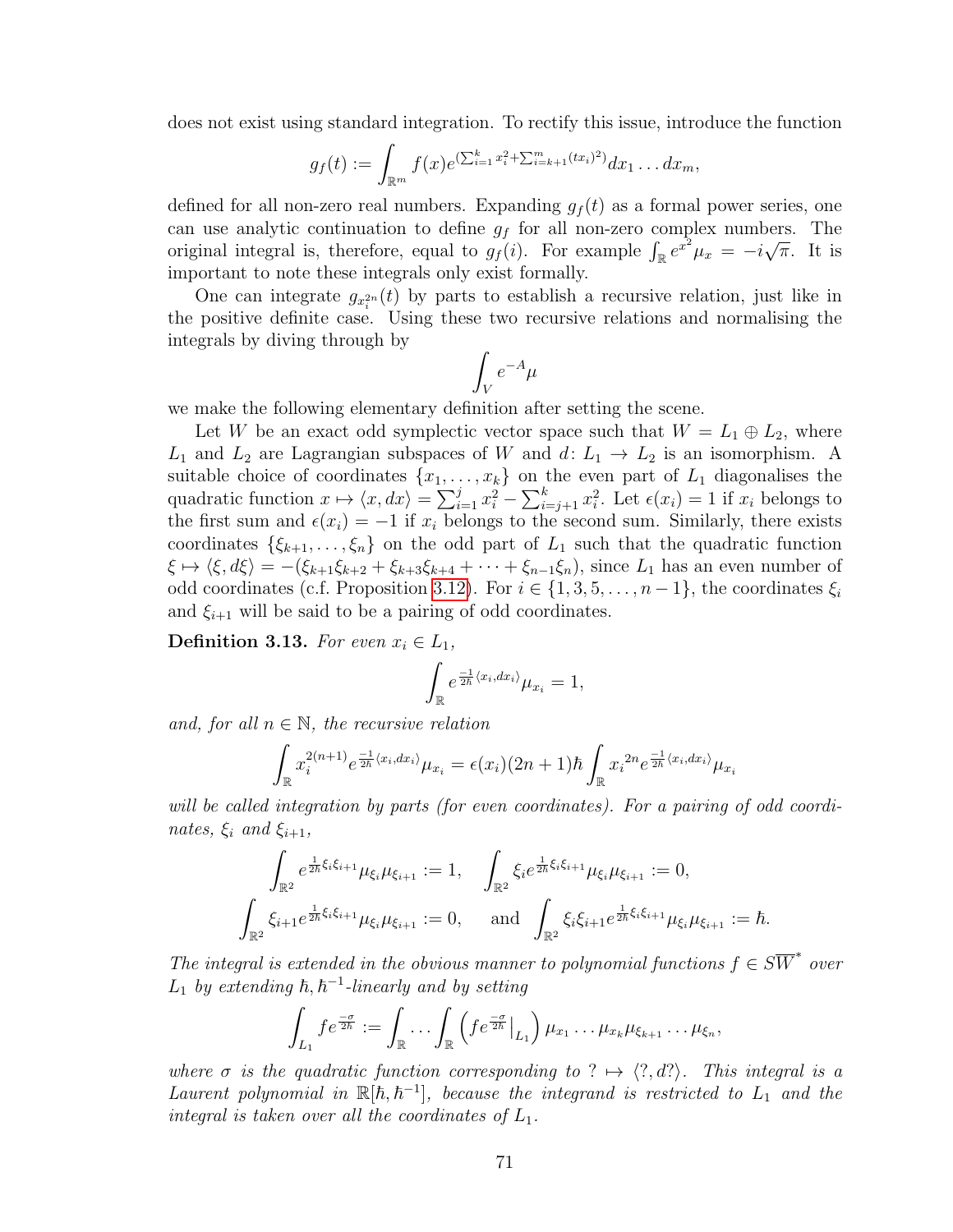Remark 3.14. In Definition [3.13](#page-76-0) integration by parts is defined for even coordinates. There is no integration by parts defined for odd coordinates, because odd coordinates square to zero.

<span id="page-77-1"></span>Remark 3.15. The above argument for even variables in the case where the bilinear form is not necessarily positive definite is known (in a different guise) as the Wick rotation. The non-degeneracy of  $\langle x, dx \rangle$  on  $L_1$  means the integration is against a 'Gaussian measure', dealing with convergence issues for even variables, although these integrals need only exist formally: see [26].

Proposition 3.16. The integrals of Definition [3.13](#page-76-0) do not depend upon the choice of coordinates.

Proof. The (hidden) normalisation by

$$
\int_{L_1} e^{\frac{-\sigma}{2\hbar}}
$$

in Definition [3.13](#page-76-0) causes the integrals to be the ratio of two integrals and, thus, they do not depend upon the choice of coordinates.  $\Box$ 

An analogue of Stokes' Theorem is now recalled after a couple of auxiliary results. The more general original result is found in [57]. For an alternative proof using the usual exterior calculus in the linear case see [26].

<span id="page-77-0"></span>**Proposition 3.17.** Let  $\mathcal{L} \subset W$  be a Lagrangian subspace such that  $\sigma(y) = \langle y, dy \rangle$  is non-degenerate. For  $x_i$  even

$$
\int_{\mathbb{R}} \partial_{x_i} (x_i^m e^{\frac{-1}{2\hbar}\sigma(x_i)}) \mu_{x_i} = 0.
$$

For  $\xi_i$  and  $\xi_{i+1}$  an odd pairing and  $f \in SW^*$  any polynomial, for  $j \in \{i, i+1\}$ 

$$
\int_{\mathbb{R}^2} \partial_{\xi_j} (f e^{\frac{1}{2\hbar} \xi_i \xi_{i+1}}) \mu_{\xi_i} \mu_{\xi_{i+1}} = 0.
$$

*Proof.* In the even case, compute the partial derivative and when  $m$  is odd integrate by parts. The odd case is immediate from the calculation.  $\Box$ 

<span id="page-77-2"></span>**Proposition 3.18.** Let  $\mathcal{L} \subset W$  be a Lagrangian subspace such that  $\sigma(y) = \langle y, dy \rangle$  is non-degenerate and let  $f \in SW^*$  be any polynomial, then

$$
\int_{\mathcal{L}} \Delta \left( f e^{\frac{-\sigma}{2\hbar}} \right) = 0.
$$

Proof. It follows from computation and Proposition [3.17.](#page-77-0)

 $\Box$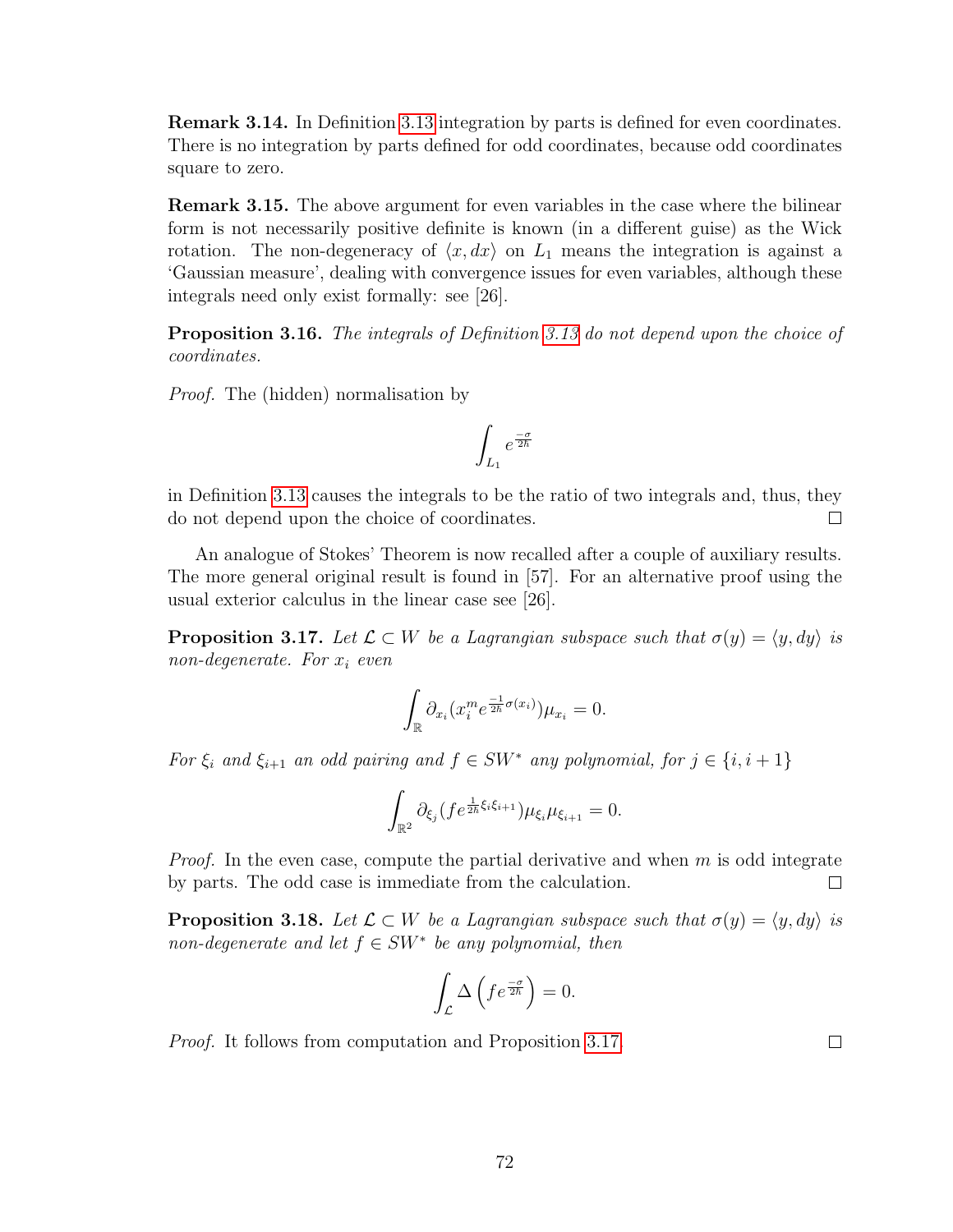#### 3.2.2 Integrating solutions to the QME

Section [3.2.1](#page-74-0) assumes the vector space in question is acyclic, i.e.  $H(W) = 0$ , leading to the existence of a Lagrangian subspace on which  $\langle x, dx \rangle$  is non-degenerate, see Remark [3.15.](#page-77-1) In general, the odd symplectic vector space in question may have nontrivial homology and thus we must now consider this more general case. Recall the decomposition

$$
W = \Pi \operatorname{im}(i) \oplus \Pi \operatorname{im}(i)^{\perp}
$$

given in Section [3.1.3.](#page-73-1) Clearly,  $H(\Pi \text{ im}(i)^{\perp}) = 0$ , so the preceding results can be applied to  $\text{I}\text{I} \text{im}(i)^{\perp}$ . Moreover, recall that one has a canonical choice of Lagrangian subspace  $\mathcal{L}_s \subset \Pi \operatorname{im}(i)^\perp$ .

**Definition 3.19.** Given an odd symplectic vector space  $W = H(W) \oplus \Pi \operatorname{im}(i)^{\perp}$ , the integral of a polynomial  $f \in S\overline{W}^*$  over  $\mathcal{L}_s$  is given by  $(id_{H(W)} \otimes \int_{\mathcal{L}_s})(f) \in S(\overline{H(W)}^*)$ .

So far integration has been defined for arbitrary polynomials  $f \in S\overline{W}^*$ . We will need to integrate certain infinite series in  $\hat{S}\overline{W}^*$ , however this raises the issue of convergence. For instance, the integral  $\int_{\mathbb{R}} \left( \sum_{k=1}^{\infty} \right)$  $x^{2k}$  $\frac{x^{2k}}{h^k}$ )  $e^{\frac{-1}{2h}x^2}\mu_x$  does not converge. It will be necessary to be able to integrate exponentials of the form  $e^{\frac{f}{h}}$  where f is a formal power series belonging to a certain subspace of  $\hat{S}W^*[[\hbar]]$ . It turns out that integrals converge when integrating functions of this exponential form, as is now explained.

<span id="page-78-2"></span>**Definition 3.20.** Introduce the weight grading on the cdga  $\hat{S}W^*[[\hbar]]$  by requiring that for a monomial  $f \in \hat{S}W^*$  of degree n, the element  $f\hbar^g$  has weight  $2g + n$ . Let  $\mathfrak{h}[W]$ be the subspace of  $\hat{S}W^{*}[|\hbar|]$  containing those elements of weight grading  $>2$ .

**Remark 3.21.** Not only is  $\mathfrak{h}[W]$  important because it defines a subspace of  $\hat{S}W^*[[\hbar]]$ where we can make sense of integration, but it is important because it is where quantum  $L_{\infty}$ -algebra structures on  $\Pi W$  are defined: see Definition [3.33.](#page-81-0)

<span id="page-78-3"></span>**Proposition 3.22.** For all  $i \geq 1$  let  $F_i$  be the subspace of  $\mathfrak{h}[W]$  given by all vectors of weight grading  $\geq i-2$ . The filtration  $\{F_i\}_{i\geq 1}$  is Hausdorff and complete.  $\Box$ 

It is clear the cdga  $\mathfrak{h}[W]$  inherits the structure of an odd Poisson algebra from  $\hat{S}W^*[[\hbar]]$ . Further, it is clear that  $\mathfrak{h}[W]$  is pronilpotent, whereas  $\hat{S}W^*[[\hbar]]$  is not.

The following is an elementary observation.

<span id="page-78-0"></span>Proposition 3.23. Integration over an even coordinate or a pairing of odd coordinates fixes the weight grading.  $\Box$ 

<span id="page-78-1"></span>**Proposition 3.24.** For  $f \in \mathfrak{h}[W]$ , the formal Laurent series  $f'$  given by

$$
f' = \hbar \log \left( \int_{\mathcal{L}_s} e^{\frac{f}{\hbar}} e^{\frac{-\sigma}{2\hbar}} \right)
$$

converges and consists of non-negative powers of  $\hbar$  only, i.e. it is a formal power series in  $\hbar$ . Moreover,  $f' \in \mathfrak{h}[\mathcal{H}(W)]$ .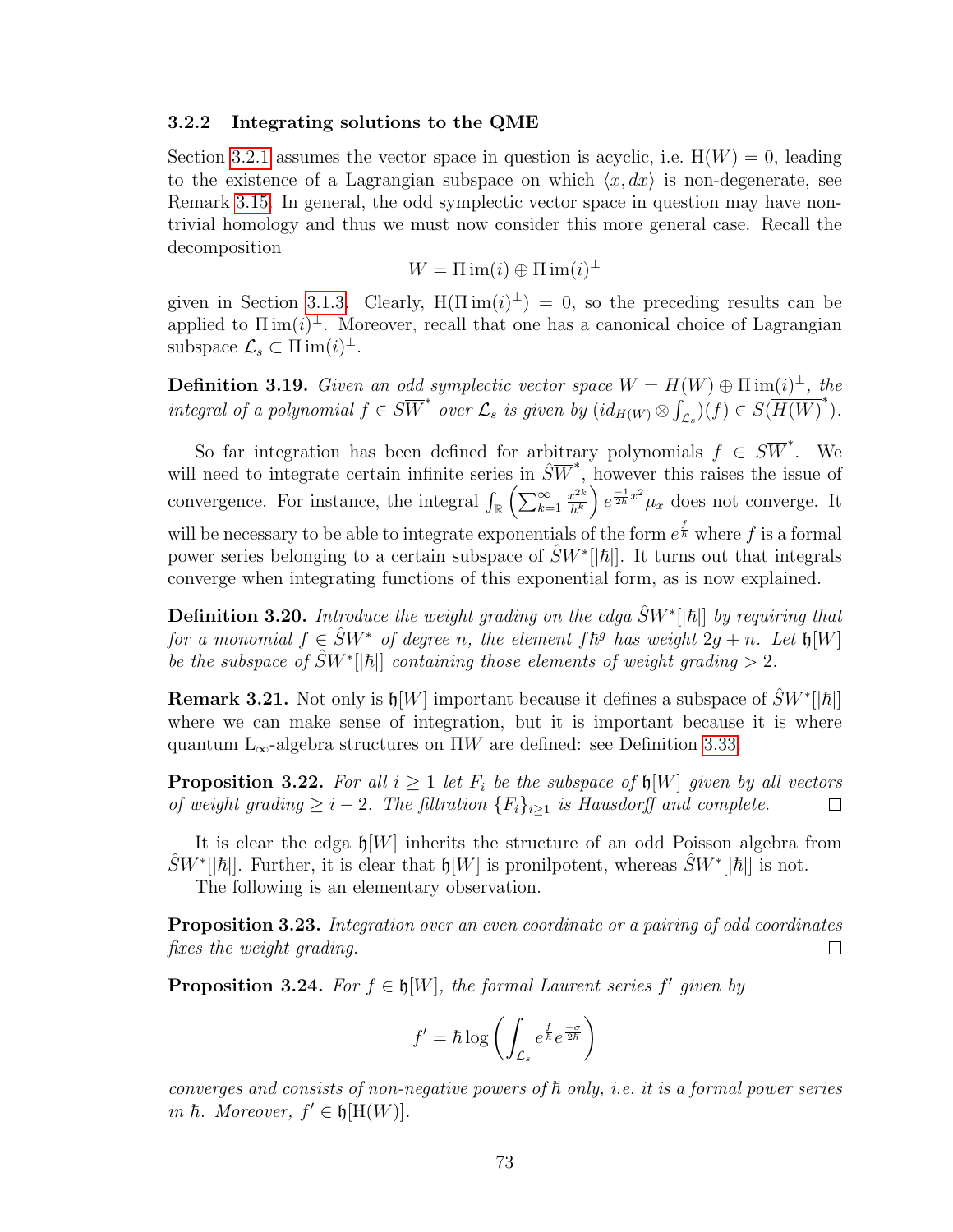Proof. The first statement follows immediately from Appendix [3.A](#page-84-0) and, in particular, Theorem [3.58.](#page-87-0) The second statement now follows from the first and Proposition [3.23.](#page-78-0)  $\Box$ 

<span id="page-79-0"></span>**Lemma 3.25.** Let  $m \in \mathfrak{h}[W]$  be a solution to the QME, then  $m' \in \mathfrak{h}[H(W)]$  given by

$$
m' = \hbar \log \left( \int_{\mathcal{L}_s} e^{\frac{m}{\hbar}} e^{\frac{-\sigma}{2\hbar}} \right)
$$

satisfies the QME.

The proof is suppressed here as it is a corollary of Proposition [3.30](#page-80-0) given later. Lemma [3.25](#page-79-0) is well known in various guises: see  $[10, 15, 40]$ . In fact, in loc. cit. the lemma includes an additional statement: if the Lagrangian subspace  $\mathcal{L}_s$  is perturbed by a small amount a homotopic solution to the QME is achieved. This latter statement is a corollary of Theorem [3.42.](#page-83-0)

### 3.2.3 Homotopy of solutions to the QME

In this section, we show that integration respects the notion of homotopy between MC elements. The notion of a homotopy between MC elements in a fixed dgla is standard and is equivalent to gauge equivalence for pronilpotent dglas: see [7,56,61]. Since the dglas considered within this paper are pronilpotent, this section will make the assumption that all dglas are pronilpotent. Given a dgla  $\mathfrak{g}$ , let  $MC(\mathfrak{g})$  denote the solutions to the MC equation in g.

#### Definition 3.26.

- Let  $\mathbb{R}[t,dt]$  be the free cdga over  $\mathbb R$  with generators t and dt (even and odd respectively) subject to the condition  $d(t) = dt$ . Clearly there exist two evaluation maps  $|_{0}, |_{1} : \mathbb{R}[t, dt] \to \mathbb{R}$  defined by setting t to 0 and 1, respectively.
- For some dgla  $\mathfrak{g}$ , let  $\mathfrak{g}[t, dt]$  be the dgla given by  $\mathfrak{g} \otimes \mathbb{R}[t, dt]$ . Clearly there exist two evaluation maps  $|_0, |_1: \mathfrak{g}[t, dt] \to \mathfrak{g}$  defined by setting t to 0 and 1, respectively.

**Definition 3.27.** Let  $\mathfrak{g}$  be a dgla.  $\xi, \eta \in \text{MC}(\mathfrak{g})$  are said to be homotopic if there exists  $H(t) \in \mathrm{MC}(\mathfrak{g}[t, dt])$  such that  $H(0) = \xi$  and  $H(1) = \eta$ .

The Maurer-Cartan moduli set, denoted  $MC(\mathfrak{g})$ , is the set of equivalence classes of  $MC(\mathfrak{g})$  under the homotopy relation.

For an odd symplectic vector space W, consider a homotopy  $H(t) \in \mathfrak{h}[W][t, dt]$ . Clearly,  $H(t) = A(t) + B(t)dt$ . Further, there exists the equivalent exponential form

$$
e^{\frac{H(t)}{\hbar}} = e^{\frac{A(t)}{\hbar}} + \frac{1}{\hbar}e^{\frac{A(t)}{\hbar}}B(t)dt.
$$

We can extend Definition [3.13](#page-76-0) A-linearly:

 $\Box$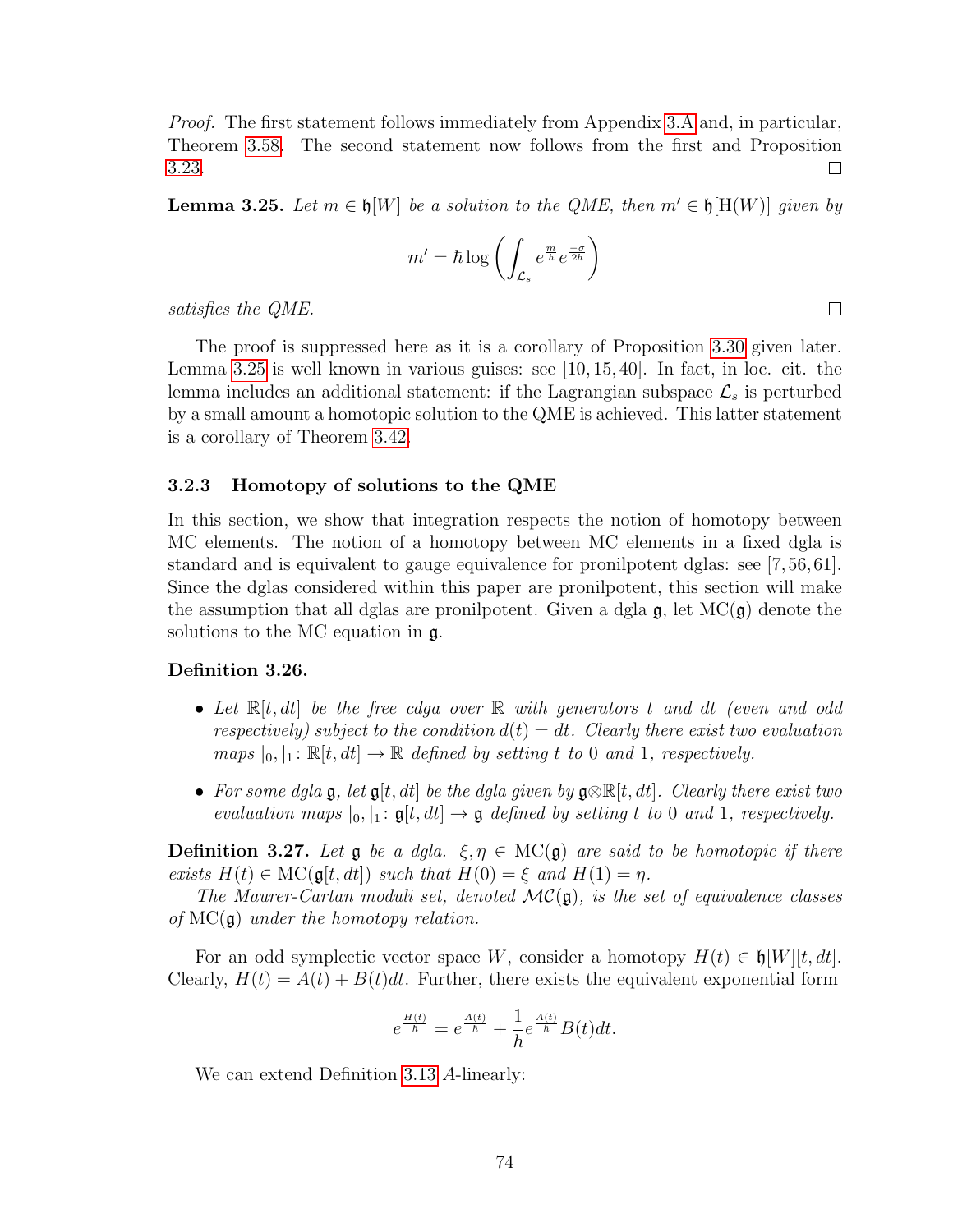**Definition 3.28.** Let A be a cdga. Given an element  $\sum_i f_i \otimes a_i \in SW^* \otimes A$ , let

$$
\int_{\mathcal{L}_s} \left( \sum_i f_i \otimes a_i \right) e^{\frac{-\sigma}{2\hbar}} := \sum_i \left( \int_{\mathcal{L}_s} f_i e^{\frac{-\sigma}{2\hbar}} \right) \otimes a_i.
$$

<span id="page-80-1"></span>**Proposition 3.29.** If  $W = \Pi \text{ im}(i) \oplus \Pi \text{ im}(i)^{\perp}$  is an orthogonal decomposition, then the Laplacian splits  $\Delta = \Delta_{\text{Tim}(i)} + \Delta_{\text{Tim}(i)}$ . Moreover, given an element  $\sum_i f_i \otimes a_i \in$  $SW^* \otimes A$ ,

$$
\Delta_{\Pi \text{ im}(i)} \int_{\mathcal{L}_s} \left( \sum_i f_i \otimes a_i \right) e^{\frac{-\sigma}{2\hbar}} = \int_{\mathcal{L}_s} \Delta \left( \sum_i f_i \otimes a_i \right) e^{\frac{-\sigma}{2\hbar}}
$$

*Proof.* The first statement is immediate. The second statement follows from three facts: the observation  $\Delta_{\text{I}}_{\text{min}(i)}$  commutes with integration and restriction (because it is composed of partial derivatives on  $\text{I}\text{I} \text{im}(i)$ , the first statement, and Proposition [3.18.](#page-77-2)  $\Box$ 

<span id="page-80-0"></span>**Proposition 3.30.** Let  $\sum_i f_i \otimes a_i \in \mathfrak{h}[W] \otimes A$  be a solution to the QME. The function

$$
\hbar \log \left( \int_{\mathcal{L}_s} e^{\frac{1}{\hbar} \sum_i f_i \otimes a_i} e^{\frac{-\sigma}{2\hbar}} \right)
$$

is a solution to the QME in  $\mathfrak{h}[\mathcal{H}(W)] \otimes A$ .

Proof. The statement follows readily from Proposition [3.24](#page-78-1) and Proposition [3.29,](#page-80-1) noticing that the latter continues to hold in the limit.  $\Box$ 

As a simple corollary of this proposition it can be seen that integrating a homotopy of MC elements in  $\mathfrak{h}[W]$  leads to a homotopy of MC elements in  $\mathfrak{h}[H(W)]$ , by setting  $A = \mathbb{R}[t, dt].$ 

<span id="page-80-2"></span>**Proposition 3.31.** Given a homotopy  $H(t)$  of  $\eta, \nu \in \mathrm{MC}(\mathfrak{h}[W])$ ,  $H'(t)$  given by

$$
H'(t) = \hbar \log \left( \int_{\mathcal{L}_s} e^{\frac{H(t)}{\hbar}} e^{\frac{-\sigma}{2\hbar}} \right)
$$

defines a homotopy of  $\eta', \nu' \in \mathrm{MC}(\mathfrak{h}[\mathrm{H}(W)]).$ 

In fact, given a specific form of  $H(t)$ , a specific form of  $H'(t)$  can be given.

**Proposition 3.32.** Given a homotopy  $H(t) = A(t) + B(t)dt$  of  $\eta, \nu \in \text{MC}(\mathfrak{h}[W])$ , the induced homotopy  $H'(t) = A'(t) + B'(t)dt$  of  $\eta', \nu' \in \text{MC}(\mathfrak{h}[\text{H}(W)])$  is given by

$$
A'(t) = \hbar \log \int_{\mathcal{L}_s} e^{\frac{A(t)}{\hbar}} e^{\frac{-\sigma}{2\hbar}} \quad \text{and} \quad B'(t) = e^{\frac{-A'(t)}{\hbar}} \left( \int_{\mathcal{L}_s} e^{\frac{A(t)}{\hbar}} B(t) e^{\frac{-\sigma}{2\hbar}} \right).
$$

Proof. A quick check proves the formulae are correct.

 $\Box$ 

 $\Box$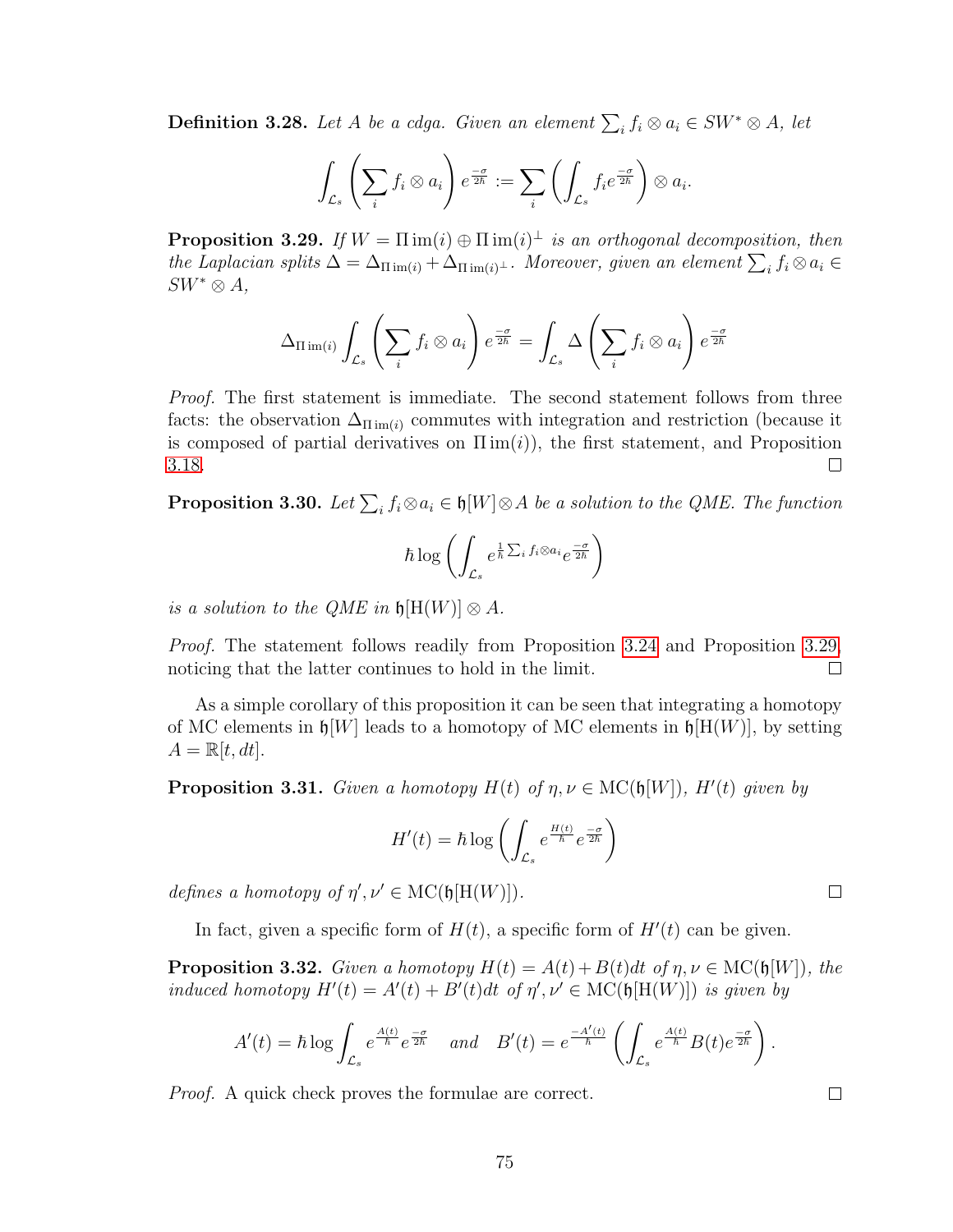# 3.3 Prerequisites on homotopy Lie algebras

This section recalls those facts concerning (quantum)  $L_{\infty}$ -algebras seen as relevant in the context of this paper, fixing both terminology and notation.

## 3.3.1 Quantum homotopy Lie algebras

Similar to L<sub>∞</sub>-algebra and cyclic L<sub>∞</sub>-algebra structures, a quantum L<sub>∞</sub>-algebra structure is given by a MC element in a dgla.

<span id="page-81-0"></span>**Definition 3.33.** Let V be a super vector space equipped with an odd non-degenerate symmetric bilinear form. A quantum  $L_{\infty}$ -algebra structure on V is an even element  $m(\hbar) = m_0 + \hbar m_1 + \hbar^2 m_2 + \cdots \in \mathfrak{h}[\Pi V]$  that satisfies the QME. The pair  $(V, m)$  is referred to as a quantum  $L_{\infty}$ -algebra.

**Remark 3.34.** To elaborate on the weight grading a little,  $m_0$  must be at least cubic,  $m_1$  must be at least linear, and there are no restrictions on  $m_i$  for all  $i \geq 2$ .

The restriction on the weight grading in Definition [3.20](#page-78-2) used to construct  $\mathfrak{h}|\Pi V|$ is a reflection of the stability condition for modular operads, c.f. [21]. Thus one can define quantum  $L_{\infty}$ -algebras as algebras over the Feynman transform of the modular closure of the cyclic operad governing commutative algebras. This view is not used here.

**Remark 3.35.** Quantum  $L_{\infty}$ -algebras can be thought of as a 'higher genus' version of cyclic L<sub>∞</sub>-algebras as follows. Given a quantum L<sub>∞</sub>-algebra  $m(\hbar) = m_0 + \hbar m_1 + \dots$ , the canonical derivation associated to  $m_0$  defines an odd cyclic L<sub>∞</sub>-algebra on V (see [45]) and, moreover, forgetting the cyclic structure one obtains just an  $L_{\infty}$ -algebra. For greater details regarding  $L_{\infty}$ -algebras one should consult the various literature:  $[7,12,25,41]$ . Further, the derivation associated with  $m_0$  paired with the function  $m_1$ defines a unimodular  $L_{\infty}$ -algebra structure on V: see [7,24] for details.

## 3.3.2 Minimal models of quantum homotopy Lie algebras

Let  $(V, m)$  be a quantum L<sub>∞</sub>-algebra. Recall there exist two even super vector space morphisms i:  $H(V) \rightarrow V$  and  $p: V \rightarrow H(V)$  compatible with the odd symmetric forms, coming from an SDR (see Section [3.1.3\)](#page-73-1).

<span id="page-81-1"></span>**Proposition 3.36.** Given an SDR from V to  $H(V)$ , the dgla morphism

 $\iota: \mathfrak{h}[\Pi \, \mathrm{H}(V)] \to \mathfrak{h}[\Pi V]$ 

defined by  $f \mapsto i f p$  is a filtered quasi-isomorphism and hence induces a bijection between the MC moduli sets, i.e. the homotopy classes of quantum  $L_{\infty}$ -algebra structures on  $\mathfrak{h}[\Pi H(V)]$  and  $\mathfrak{h}[\Pi V]$  are in bijective correspondence.

Proof. Take the filtrations by weight grading, c.f. Proposition [3.22,](#page-78-3) then clearly one has quasi-isomorphisms

$$
\frac{F_i\mathfrak{h}[\Pi\,\mathrm{H}(V)]}{F_{i+1}\mathfrak{h}[\Pi\,\mathrm{H}(V)]}\to \frac{F_i\mathfrak{h}[\Pi V]}{F_{i+1}\mathfrak{h}[\Pi V]}.
$$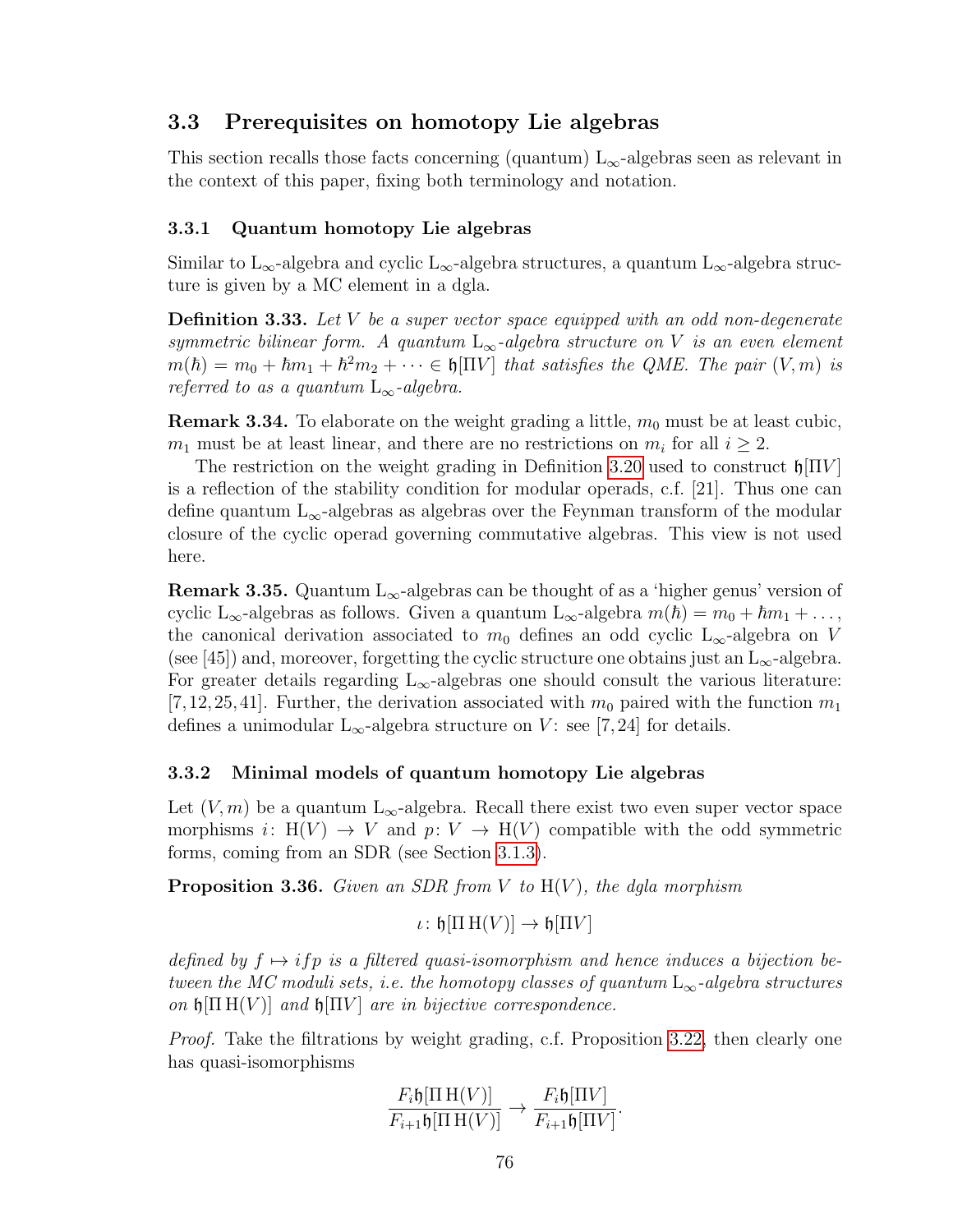The fact that filtered quasi-isomorphisms induce isomorphisms of MC moduli sets is well-known (see  $[8, 22]$ , or the Koszul duality of  $[43, 49]$ ).  $\Box$ 

Remark 3.37. The finer notion of a filtered quasi-isomorphism is required here in order to induce an isomorphism of MC moduli sets. Two dglas which are just quasiisomorphic may not have isomorphic MC moduli sets as show in the example below.

**Example 3.38.** Let  $\mathfrak{g} = \{a, [a, a] : |a| = -1, da = -\frac{1}{2}\}$  $\frac{1}{2}[a,a]$  be a dgla. Clearly **g** is acyclic and quasi-isomorphic to the zero dgla, but  $\mathcal{MC}(\mathfrak{g}) = \{0, a\} \neq \mathcal{MC}(0)$ .

**Definition 3.39.** Given a quantum  $L_{\infty}$ -algebra  $(V, m)$ , the minimal model of  $(V, m)$ is a quantum  $L_{\infty}$ -algebra  $(H(V), m')$  such that  $\iota(m')$  is homotopic to m (as a MC element in  $\mathfrak{h}[\Pi V]$ ).

**Remark 3.40.** Usually the minimal model for, say, an  $L_{\infty}$ -algebra V can be taken to be an L<sub>∞</sub>-algebra on the homology H(V) which is L<sub>∞</sub>-quasi-isomorphic to V. In the case of quantum  $L_{\infty}$ -algebras this does not quite work due to the presence of the nondegenerate bilinear form: there is no longer an especially good notion of a quantum L<sub>∞</sub>-map which is not an isomorphism. Therefore, given a quantum L<sub>∞</sub>-algebra on the homology  $H(V)$ , we need to say in what sense it is equivalent to the original quantum  $L_{\infty}$ -algebra on V. In the definition above this is done by extending by zero the quantum L<sub>∞</sub>-algebra on H(V) to all of V and requiring it to be homotopic (as a Maurer-Cartan element) to the original quantum  $L_{\infty}$ -algebra.

It should be noted that if we took this definition in the context of usual  $L_{\infty}$ algebras it would be equivalent to the usual definition, stated at the beginning of this remark.

Proposition [3.36](#page-81-1) shows the existence and uniqueness up to homotopy of minimal models for quantum  $L_{\infty}$ -algebras. However, this does not give an explicit construction or formula for the minimal model. This will be addressed in the next section.

## <span id="page-82-0"></span>3.4 Integral formulae for minimal models

This section contains the main result of the paper (Theorem [3.42\)](#page-83-0): the quantum  $L_{\infty}$ algebra  $(H(V), m')$  given by the integral formula in Lemma [3.25](#page-79-0) is proven to provide the minimal model for the original quantum  $L_{\infty}$ -structure on  $(V, m)$ .

### 3.4.1 The construction of the minimal model

Recall from Section [3.2.1](#page-74-0) it is possible to integrate a solution to the QME to obtain a solution to the QME on homology.

Viewing integration as a morphism of sets  $\rho: \text{MC}(\mathfrak{h}|\Pi V|) \to \text{MC}(\mathfrak{h}|\Pi H(V)|)$  it is a one-sided inverse to  $\iota: \operatorname{MC}(\mathfrak{h}[\Pi W]) \to \operatorname{MC}(\mathfrak{h}[\Pi V])$ , where the restriction of  $\iota$  is denoted the same by an abuse of notation.

**Proposition 3.41.** The morphism  $\rho$  is a left inverse of  $\iota$ . The morphism  $\rho$  descends to the level of MC moduli spaces, and therefore induces the inverse bijection on the level of Maurer-Cartan moduli sets.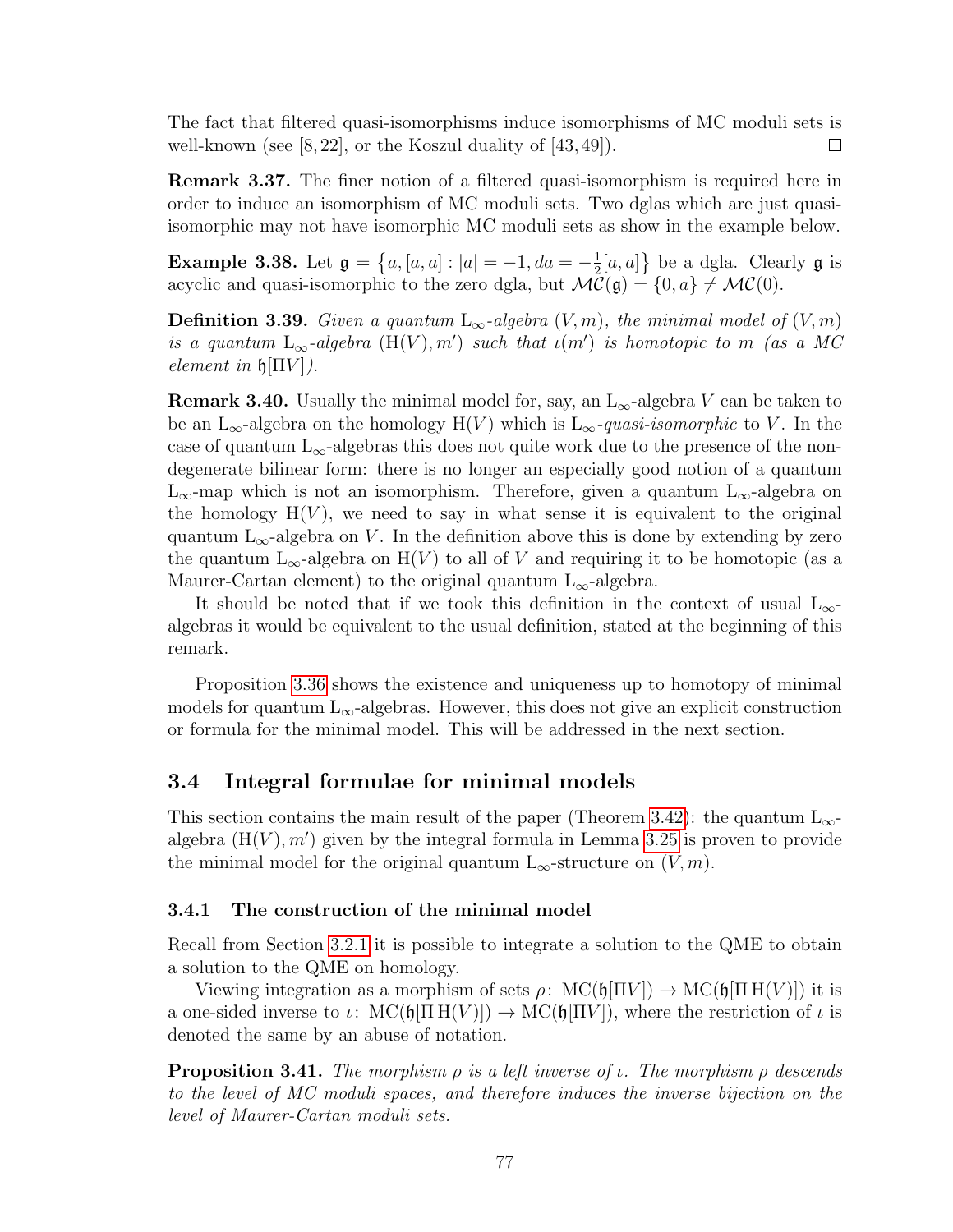*Proof.* It is an easy check to see that  $\rho \circ \iota = id_{MC(\mathfrak{h}[\Pi H(V)])}$ . To prove the second statement, one recalls Proposition [3.31.](#page-80-2)  $\Box$ 

<span id="page-83-0"></span>**Theorem 3.42.** Given a quantum  $L_{\infty}$ -structure  $(V, m)$ , the integral formula

$$
m' = \rho(m) = \hbar \log \int_{\mathcal{L}_s} e^{\frac{m}{\hbar}} e^{\frac{-\sigma}{2\hbar}}
$$

defines a quantum  $L_{\infty}$ -algebra  $(H(V), m')$  and, moreover, it is the minimal model of  $(V, m)$ .

Proof. The first statement is a rephrasing of Lemma [3.25.](#page-79-0) Next, one simply applies the preceding result to see that  $\iota(m')$  is homotopic to m.  $\Box$ 

Remark 3.43. Using the results of Appendix [3.A,](#page-84-0) we can now deduce as a corollary of Theorem [3.42](#page-83-0) the known combinatorial formulae for the minimal model in terms of stable graphs given in [12].

Ordinarily, when attempting to lift a solution  $m$  to the classical master equation to a solution to the quantum master equation, one is met by a series of obstructions: one would require certain cohomology classes in  $\hat{S}\Pi V^*$  to vanish. The first obstruction is just  $\Delta(m)$ . If this first obstruction is zero not just in cohomology but on the chain level then it turns out, by a straightforward calculation, that all higher obstructions vanish. Such an m, with  $\Delta(m) = 0$ , is called harmonic. Summarising, we have the following proposition [7].

**Proposition 3.44.** Let  $(V, \xi)$  be an odd cyclic L<sub>∞</sub>-algebra and let m denote the Hamiltonian function associated to  $\xi$ . If m is harmonic  $(\Delta(m) = 0)$ , then  $(V, m)$  is a quantum  $L_{\infty}$ -algebra lifting ξ.  $\Box$ 

Therefore, having a quantum lift allows one to apply Theorem [3.42,](#page-83-0) resulting in the following.

**Corollary 3.45.** Let  $(V, \xi)$  be an odd cyclic L<sub>∞</sub>-algebra and let m denote the Hamiltonian function associated to  $\xi$ . If m is harmonic, then the minimal model of  $(V,\xi)$  is given by  $(H(V), X_{\rho(m)})$ , where  $X_f$  denotes the derivation associated to a Hamiltonian f.  $\Box$ 

## 3.4.2 An inverse L-infinity morphism

The morphism  $\iota$  is a (filtered) quasi-isomorphism of dglas, and as such there exists an inverse  $L_{\infty}$ -algebra morphism to  $\iota$ , meaning an  $L_{\infty}$ -algebra morphism which induces the inverse to  $\iota$  on the level of homology. To construct this morphism a preliminary result is recalled.

**Definition 3.46.** Let V and W be two dglas. An  $L_{\infty}$ -morphism  $f: V \to W$  is a cdga  $morphism \t\hat{S} \Pi V^* \to \t\hat{S} \Pi W^*$ .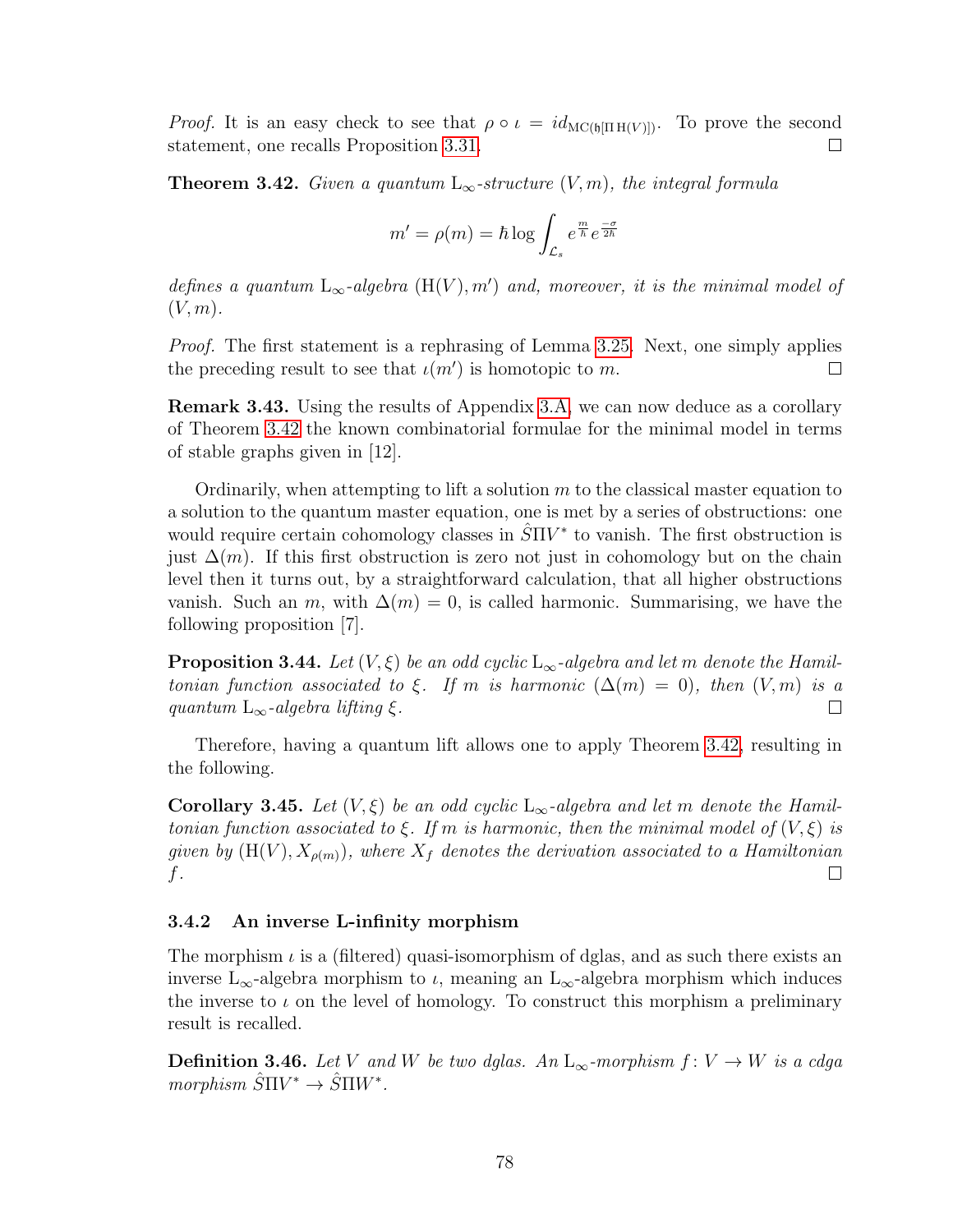MC elements of dglas play a significant role in the theory of  $L_{\infty}$ -algebras: as well as being used to define  $L_{\infty}$ -algebra structures, they also correspond to morphisms of pseudo-compact cdgas as shown in the following well known result (which can be extended to include  $L_{\infty}$ -algebras, c.f. [6] for example).

**Proposition 3.47.** Let  $V$  be a dgla and  $A$  be a unital pseudo-compact cdga. The functor given by taking  $A \mapsto \mathrm{MC}(V \otimes A)$  is represented by  $\hat{S} \Pi V^*$ .  $\Box$ 

<span id="page-84-1"></span>**Remark 3.48.** An  $L_{\infty}$ -morphism of dglas  $V \to W$  gives rise, for any unital pseudocompact cdga A, to a map of sets  $MC(V \otimes A) \to MC(W \otimes A)$  functorial in A, i.e. a natural transformation. Moreover, any such natural transformation is, by Yoneda's Lemma, equivalent to having an  $L_{\infty}$ -morphism  $(V, m_V) \rightarrow (W, m_W)$ . For greater details see [14].

Therefore, if the morphism  $\rho$  can be extended to include dg coefficients in a functorial manner, this is equivalent to the required  $L_{\infty}$ -algebra morphism.

**Definition 3.49.** Let A be a pseudo-compact cdga. The morphism of sets

 $\tilde{\rho}$ : MC( $\mathfrak{h}[\Pi V], A$ )  $\rightarrow$  MC( $\mathfrak{h}[\Pi H(V)], A$ )

is given by mapping  $\sum_{i\in I} f_i \otimes a_i$  to the function given by

$$
\hbar \log \int_{\mathcal{L}_s} e^{\frac{1}{\hbar} \sum_{i \in I} f_i \otimes a_i} e^{\frac{-\sigma}{2\hbar}}.
$$

The morphism  $\tilde{\rho}$  is clearly functorial in both arguments, and by Proposition [3.30](#page-80-0) it is well-defined. Further,  $\tilde{\rho}$  is a one-sided inverse to  $\iota$  on the level of MC sets. Let  $\tilde{\iota}: \text{MC}(\mathfrak{h}[\Pi H(V)], A) \to \text{MC}(\mathfrak{h}[\Pi V], A)$  be the A-linear morphism corresponding to  $\iota$ , defined in the obvious way.

**Theorem 3.50.**  $\tilde{\rho}$  is a left inverse of  $\tilde{\iota}$ . The morphism  $\tilde{\rho}$  provides the inverse  $L_{\infty}$ morphism to ι.

Proof. The first statement is straightforward. Using Yoneda's Lemma, as explained in Remark [3.48,](#page-84-1) one arrives at the proof of the second statement.  $\Box$ 

## <span id="page-84-0"></span>3.A Integrals as sums over graphs

Formal integrals like those used throughout the paper are commonly treated using the formalism of Feynman Diagrams. More precisely, these integrals can often be written as formal series with sums taken over certain graphs. Within this appendix, a presentation as a formal series summing over stable graphs will be given for the integrals considered in this paper. The same presentation is given in [15, Chapter 2, Section 3]. Our proof, however, is different and is a mild generalisation of the proof of the case of 'usual' graphs given in [16]. A very similar result is given in [17, Example 3.10]. It should be noted, however, that the obtained formulae in this section are precisely those given in the context of minimal models for algebras over modular operads in [12]. To give the combinatorial presentation, a brief discourse to introduce the relevant material is necessary.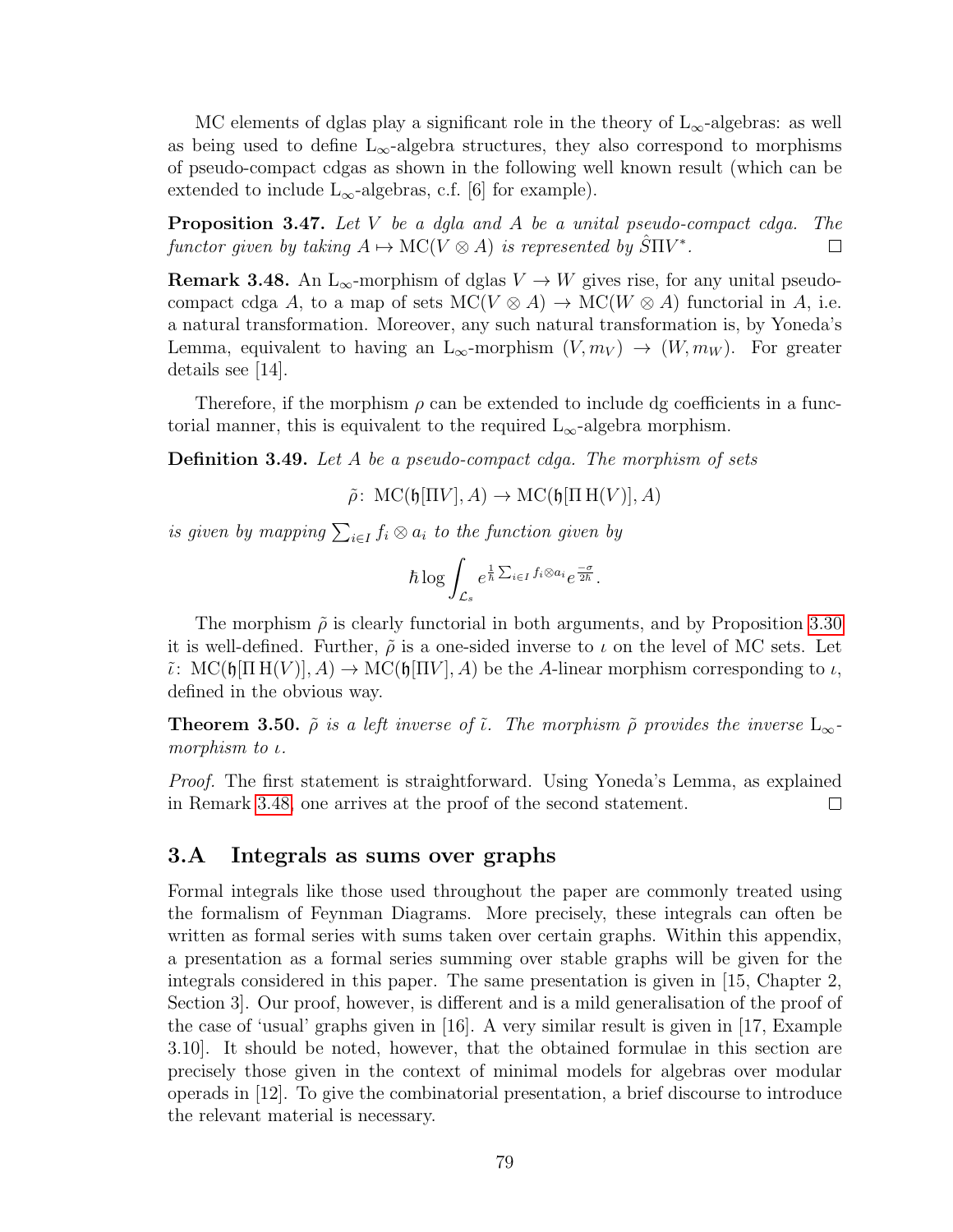## 3.A.1 Stable graphs

Stable graphs were introduced by Ginzburg and Kapranov [23] in the context of modular operads and later used in giving formulae for minimal models by Chuang and Lazarev [11, 12]. Here only the briefest of details will be recalled and for more details one should consult those papers cited.

**Definition 3.51.** A graph  $G$  is given by the following data:

- A finite set of half edges, Half $(G)$ , and a finite set of vertices,  $Vert(G)$ , with a morphism f: Half $(G) \to \text{Vert}(G)$  and an involution  $\sigma$ : Half $(G) \to \text{Half}(G)$ .
- The set of edges,  $\text{Edge}(G)$ , is the set of two-cycles of  $\sigma$  and the legs,  $\text{Leg}(G)$ , are the fixed points of  $\sigma$ .
- For a vertex v the valence is the cardinality of  $f^{-1}(v)$ , i.e. the number of half edges attached to v.

**Definition 3.52.** A stable graph is a graph  $G$  such that every vertex v is decorated with a non-negative integer  $g(v)$ , called the genus of the vertex v, such that  $2g(v)+n(v) \geq 3$ . The homology  $H_{\bullet}(-)$  of a stable graph is given by the homology of corresponding one dimensional CW-complex. The genus of a stable graph (denoted  $g(G)$ ) is given by  $\dim(H_1(G)) + \sum_{v \in \text{Vert}(G)} g(v).$ 

**Definition 3.53.** Given a stable graph G its Euler Characteristic  $\chi(G)$  is given by the difference dim(H<sub>0</sub>(G)) – g(G).

Example 3.54. For a connected stable graph G where every vertex has genus zero, one recovers the classical result for graphs  $\chi(G) = |\text{Vert}(G)| - |\text{Edge}(G)|$ .

## 3.A.2 Feynman Expansions

The ideas behind the arguments used in this section are largely standard and closely follow those of Etingof [16]. Indeed, the formulae of [16] can be extracted from our formulae by restricting to those stable graphs where every vertex has genus zero.

Throughout this section  $W$  is an odd symplectic vector space with a decomposition  $W = H(W) \oplus \mathcal{L}_s \oplus \Pi \text{ im}(d)$  given by an SDR, see [3.1.3.](#page-73-1) Recall the form  $\sigma(?) = \langle ?, d? \rangle$ is non-degenerate on  $\mathcal{L}_s$  and denote the inverse form on  $\mathcal{L}_s^*$  by  $\sigma^{-1}$ . Integration over  $\mathcal{L}_s$  is given by  $id_{H(W)} \otimes \int_{\mathcal{L}_s}$ .

Definition 3.55. Let  $f \in \mathfrak{h}[W]$ . Given a connected stable graph G, the Feynman amplitude  $F(G) \in (H(W)^*)^{\otimes |\text{Leg}(G)|}$  is given as follows:

- place at every vertex with genus i, j half edges, and k legs the component in the symmetric tensor  $(\mathcal{L}_s^*)^{\otimes j} \otimes (\mathcal{H}(W)^*)^{\otimes k}$  of the coefficient of  $h^i$  in f.
- take contraction of tensors along each edge using the form  $\sigma^{-1}$ .

If G is disconnected, then  $F(G)$  is given by the product of the amplitudes given by its connected components. The empty stable graph has amplitude 1.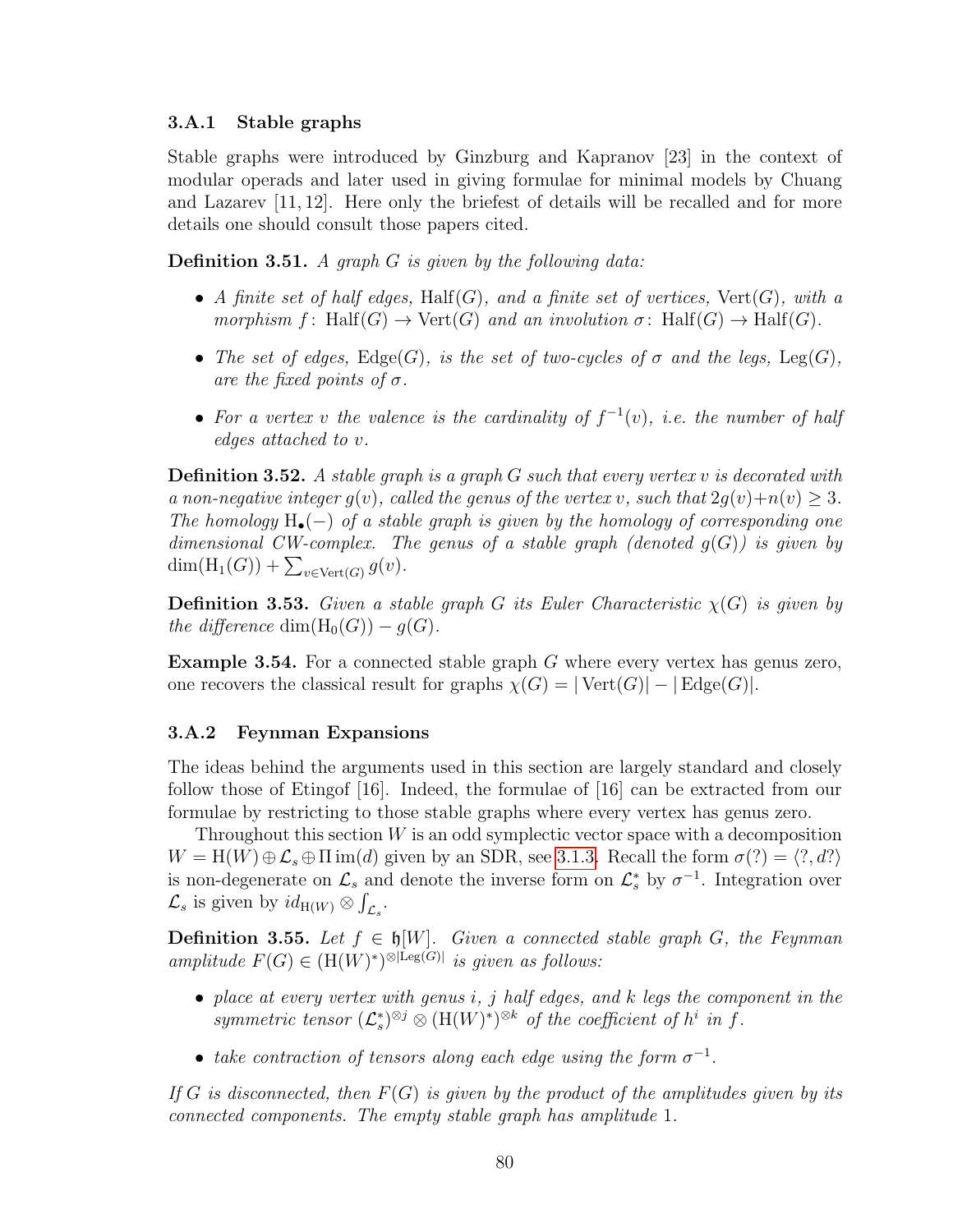As is the case in all Feynman expansions, the key is Wick's Theorem.

<span id="page-86-0"></span>**Theorem 3.56** (Wick's Theorem). Let  $\phi_1, \ldots, \phi_m \in \mathcal{L}_s^*$ . If  $m = 2k$ ,

$$
\int_{\mathcal{L}_s} \phi_1 \dots \phi_m e^{\frac{-\sigma}{2}} = \sum_{\text{pairings}} \sigma^{-1}(\phi_{i_1}, \phi_{i_2}) \dots \sigma^{-1}(\phi_{i_{k-1}}, \phi_{i_k}).
$$

If m is odd, the integral is zero.

*Proof.* For the case m is odd the result is immediate. The case m is even is almost as straightforward, but requires to be broken down further: it is necessary to consider the cases of even integration and odd integration independently. For even integration it suffices to prove the result for  $\phi_1 = \cdots = \phi_m = x$  for a canonical basis element x, i.e. one can assume  $\mathcal{L}_s$  is of total dimension one. The result now readily follows from the definition of integration. For odd integration it, again, reduced to a simple case: it suffices to prove the result for a pairing of canonical odd coordinates  $\xi_i$  and  $\xi_j$ . Since odd elements square to zero it must be the case that  $m=2$  and the result is then obvious. □

<span id="page-86-1"></span>Theorem 3.57. Let  $f \in \mathfrak{h}[W]$ , then

$$
\int_{\mathcal{L}_s} e^{\frac{f}{\hbar}} e^{\frac{-\sigma}{2\hbar}} = \sum_G \hbar^{-\chi(G)} \frac{F(G)}{|\operatorname{Aut}(G)|},
$$

where the sum is over all (possibly disconnected) stable graphs.

*Proof.* One can write the restriction of f to  $H(W)^* \oplus \mathcal{L}_s^*$  as  $\sum_{i,j,k}$ 1  $\frac{1}{j!k!} \hbar^i f_{i,j,k}$ , where j is the number of linear factors of  $\mathcal{L}_s$  in  $f_{i,j,k}$  and k is the number of linear factors of H(W). Making a substitution of  $y\hbar^{\frac{1}{2}} = x$  in  $\mathcal{L}_s$  and after expanding  $e^{\frac{f}{\hbar}}$  in terms of its Taylor expansion, one can write

$$
\int_{\mathcal{L}_s} e^{\frac{f}{\hbar}} e^{\frac{-\sigma}{2\hbar}} = \sum_N Z_N,
$$

where the sum is over  $N = (n_{i,j,k})$ , where each  $n_{i,j,k}$  is an integer and is zero if  $2i + j + k < 3$ , and

$$
Z_N = \int_{\mathcal{L}_s} \left( \prod_i \prod_j \prod_k \frac{\hbar^{(i + \frac{j}{2} - 1) n_{i,j,k}}}{(j!k!)^{n_{i,j,k}} n_{i,j,k}!} f_{i,j,k}^{n_{i,j,k}} \right) e^{\frac{-\sigma}{2\hbar}}.
$$

Clearly, every  $f_{i,j,k}$  is a product of linear functions and therefore, using Wick's The-orem [\(3.56\)](#page-86-0), the integral for each N is given combinatorially as follows: every  $f_{i,j,k}$ gives a decorated flower, i.e. a vertex with genus  $i, j$  half-edges, and k legs. One can then choose a pairing, p, of half-edges of all flowers and contract using  $\sigma^{-1}$  to produce a function  $F_p$ . Thus

$$
Z_N = \prod_i \prod_j \prod_k \frac{\hbar^{(i+\frac{j}{2}-1)n_{i,j,k}}}{(j!k!)^{n_{i,j,k}}(n_{i,j,k}!)} \sum_p F_p.
$$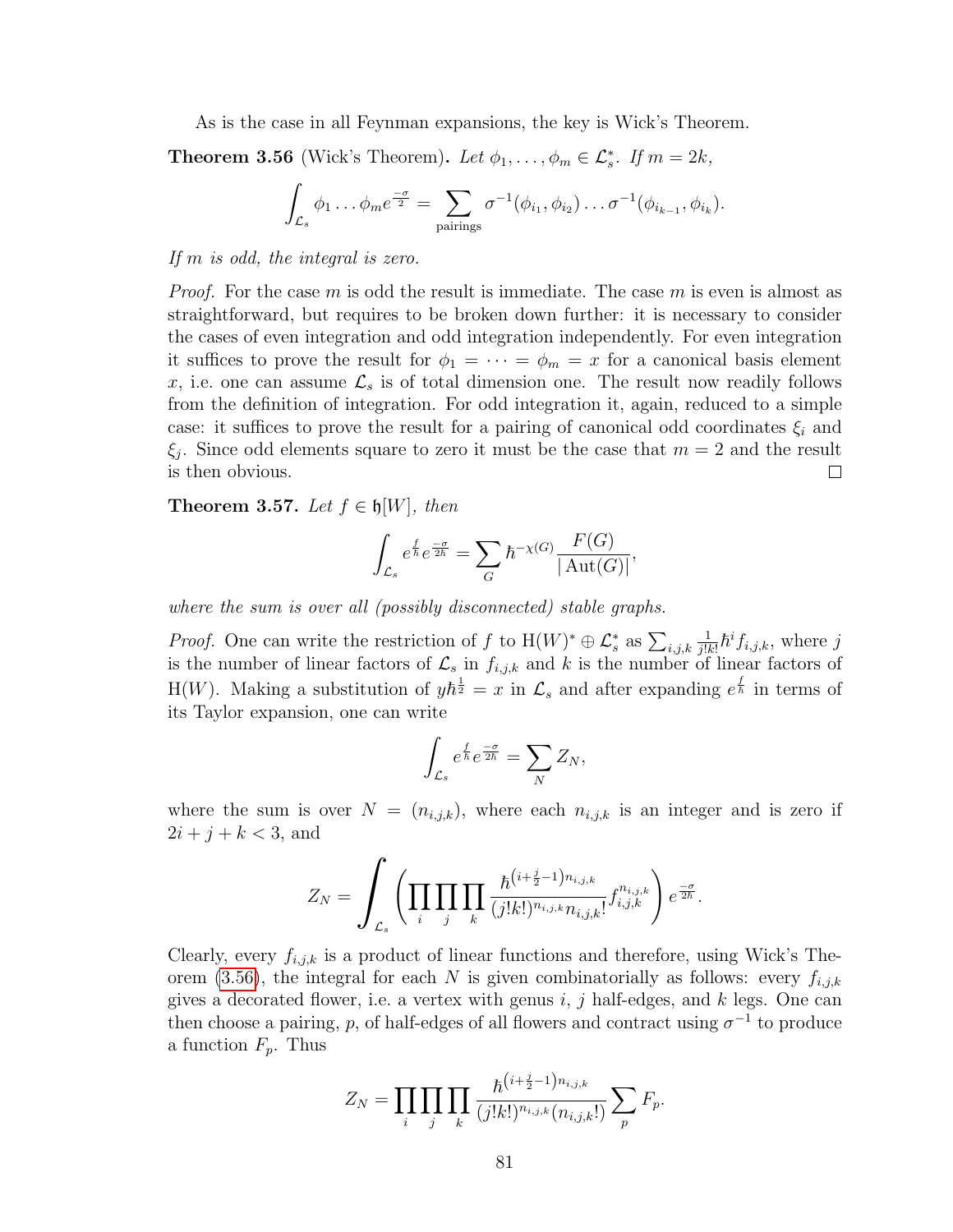A choice of pairing p of half-edges can be visualised as a glueing. Thus, a gluing creates a stable graph G and  $F_p$  is, in fact, precisely the Feynman amplitude  $F(G)$ . What's more, it is clear that any stable graph with  $n_{i,j,k}$  vertices of genus i, valence j, and having k legs can be obtained from a pairing in this way. Since the goal is to sum over stable graphs, one must take care to deal with the redundancies arising from the fact that the same graph can be obtained in multiple ways from different pairings of halfedges. To this end, consider the permutations of half-edges that preserve decorated flowers. This group of permutations involves three parts: the permutations of flowers with a given genus, valence, and number of legs; permutations of the half-edges of a flower; and permutations of the legs of a flower. To be precise, the group is the semi-direct product

$$
\prod_i \prod_j \prod_k S_{n_{i,j,k}} \ltimes (S_j^{n_{i,j,k}} \times S_k^{n_i,j,k}),
$$

which has order  $\prod_i \prod_j \prod_k (j!k!)^{n_{i,j,k}} (n_{i,j,k}!)$ . It is clear to see that the group acts transitively on all pairings of half-edges that result in a particular stable graph and the stabiliser of such a pairing is the automorphism group of the resulting graph. Therefore, the number of pairings resulting in a stable graph G is given by  $\frac{\prod_i \prod_j \prod_k (j!k!)^{n_{i,j,k}} (n_{i,j,k}!)}{\frac{|\mathbf{A}_{\mathbf{M}}(G)|}{\mathbf{A}_{\mathbf{M}}(G)|}}$  $\frac{1}{|\operatorname{Aut}(G)|}$ . Putting this all together, the result is obtained.  $\Box$ 

Notice the series on the right hand side of Theorem [3.57](#page-86-1) involves arbitrary (possibly negative) powers of  $\hbar$ . This is to be expected since  $e^{\frac{f}{\hbar}}$  has arbitrary powers of  $\hbar$ and integration fixes the weight grading. These negative powers come from disjoint unions of graphs such as the one with two vertices, one edge, and four legs (two at each vertex). Taking the logarithm of the series in Theorem [3.57](#page-86-1) has the initially surprising effect of reducing the sum to over connected stable graphs, and thus multiplying by  $\hbar$  results in only non-negative powers of  $\hbar$ .

### <span id="page-87-0"></span>Theorem 3.58.

$$
\hbar \log \int_{\mathcal{L}_s} e^{\frac{f}{\hbar}} e^{\frac{-\sigma}{2\hbar}} = \sum_{G \text{ connected}} \hbar^{g(G)} \frac{F(G)}{|\operatorname{Aut}(G)|},
$$

where the sum is over all connected stable graphs.

*Proof.* Writing any disconnected graph as  $G = G_1^{k_1} \dots G_l^{k_l}$ , for non-isomorphic connected graphs  $G_i$ , it is clear that  $F(G) = F(G_1)^{k_1} \dots F(G_l)^{k_l}$  and  $\chi(G) = k_1 \chi(G_1) +$  $\cdots + k_l \chi(G_l)$ . Further,  $|\text{Aut}(G)| = \prod_i (|\text{Aut}(G_i))|^{k_i}(k_i!)$ . Thus, exponentiating the series

$$
\frac{1}{\hbar} \sum_{G \text{ connected}} \hbar^{g(G)} \frac{F(G)}{|\operatorname{Aut}(G)|},
$$

one arrives at the series of Theorem [3.57.](#page-86-1)

 $\Box$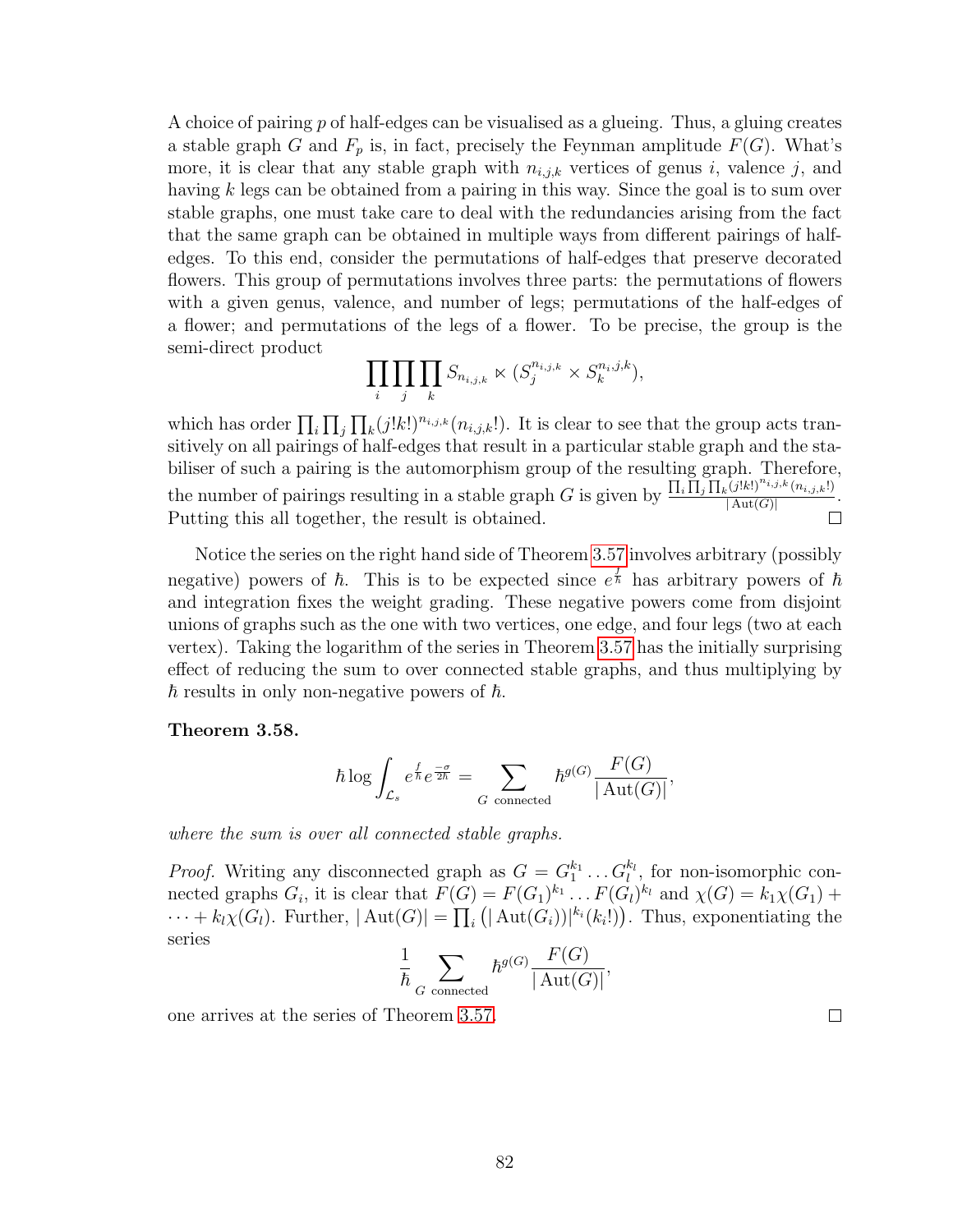# Section 3 Bibliography

- [1] Paul S. Aspinwall and Lukasz M. Fidkowski. Superpotentials for quiver gauge theories. J. High Energy Phys.,  $(10):047, 25, 2006$ .
- [2] Paul S. Aspinwall and Sheldon Katz. Computation of superpotentials for Dbranes. Comm. Math. Phys., 264(1):227–253, 2006.
- [3] Denis Aleksandrovich Bashkirov. The BV formalism for homotopy Lie algebras. ProQuest LLC, Ann Arbor, MI, 2014. Thesis (Ph.D.)–University of Minnesota.
- [4] I. A. Batalin and G. A. Vilkovisky. Gauge algebra and quantization. Phys. Lett. B, 102(1):27–31, 1981.
- [5] I. A. Batalin and G. A. Vilkovisky. Quantization of gauge theories with linearly dependent generators. Phys. Rev. D (3), 28(10):2567–2582, 1983.
- [6] C. Braun and A. Lazarev. Homotopy BV algebras in Poisson geometry. Trans. Moscow Math. Soc., pages 217–227, 2013.
- [7] C. Braun and A. Lazarev. Unimodular homotopy algebras and Chern-Simons theory. J. Pure Appl. Algebra, 219(11):5158–5194, 2015.
- [8] Christopher Braun. Operads and moduli spaces. arXiv:1209.1088, 2012.
- [9] Alberto S. Cattaneo and Giovanni Felder. Poisson sigma models and deformation quantization. *Modern Phys. Lett. A*,  $16(4-6):179-189$ , 2001. Euroconference on Brane New World and Noncommutative Geometry (Torino, 2000).
- [10] Alberto S. Cattaneo and Pavel Mn¨ev. Remarks on Chern-Simons invariants. Comm. Math. Phys., 293(3):803–836, 2010.
- [11] J. Chuang and A. Lazarev. Dual Feynman transform for modular operads. Commun. Number Theory Phys., 1(4):605–649, 2007.
- [12] J. Chuang and A. Lazarev. Feynman diagrams and minimal models for operadic algebras. J. Lond. Math. Soc. (2), 81(2):317–337, 2010.
- [13] Joseph Chuang and Andrey Lazarev. Abstract Hodge decomposition and minimal models for cyclic algebras. Lett. Math. Phys., 89(1):33–49, 2009.
- [14] Joseph Chuang and Andrey Lazarev. L-infinity maps and twistings. Homology Homotopy Appl., 13(2):175–195, 2011.
- [15] Kevin Costello. Renormalization and effective field theory, volume 170 of Mathematical Surveys and Monographs. American Mathematical Society, Providence, RI, 2011.
- [16] P. Etingof. Mathematical ideas and notions of quantum field theory. Massachusetts Institute of Technology: MIT OpenCourseWare, 2002.
- [17] D. Fiorenza and R. Murri. Feynman Diagrams via Graphical Calculus. J.Knot Theor.Ramifications, 11:1095–1132, 2002.
- [18] Pierre Gabriel. Des catégories abéliennes. *Bull. Soc. Math. France*, 90:323–448, 1962.
- [19] Imma Gálvez-Carrillo, Andrew Tonks, and Bruno Vallette. Homotopy Batalin-Vilkovisky algebras. J. Noncommut. Geom., 6(3):539–602, 2012.
- [20] E. Getzler. Batalin-Vilkovisky algebras and two-dimensional topological field theories. Comm. Math. Phys., 159(2):265–285, 1994.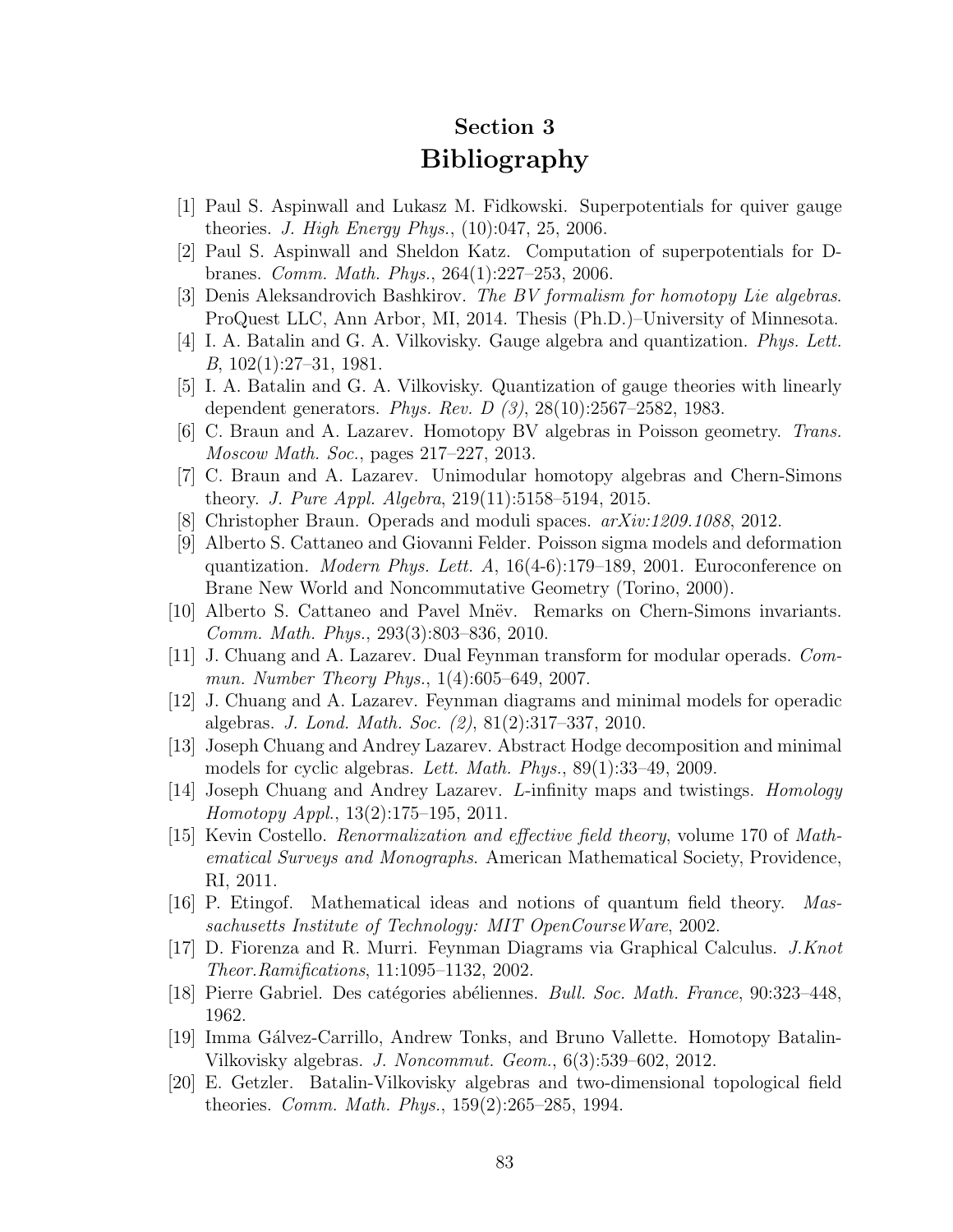- [21] E. Getzler and M. M. Kapranov. Modular operads. Compositio Math., 110(1):65– 126, 1998.
- [22] Ezra Getzler. Lie theory for nilpotent  $L_{\infty}$ -algebras. Ann. of Math. (2), 170(1):271–301, 2009.
- [23] V. Ginzburg and M. Kapranov. Erratum to: "Koszul duality for operads" [Duke Math. J. 76 (1994), no. 1, 203–272; MR1301191 (96a:18004)]. Duke Math. J., 80(1):293, 1995.
- [24] J. Granåker. Unimodular L-infinity algebras.  $ArXiv$  e-prints, March 2008.
- [25] Alastair Hamilton and Andrey Lazarev. Cohomology theories for homotopy algebras and noncommutative geometry. Algebr. Geom. Topol., 9(3):1503–1583, 2009.
- [26] Alastair Hamilton and Andrey Lazarev. Graph cohomology classes in the Batalin-Vilkovisky formalism. J. Geom. Phys., 59(5):555–575, 2009.
- [27] Vladimir Hinich. DG coalgebras as formal stacks. J. Pure Appl. Algebra, 162(2- 3):209–250, 2001.
- [28] T. V. Kadeishvili. The algebraic structure in the homology of an  $A(\infty)$ -algebra. Soobshch. Akad. Nauk Gruzin. SSR, 108(2):249–252 (1983), 1982.
- [29] Hiroshige Kajiura. Noncommutative homotopy algebras associated with open strings. Rev. Math. Phys., 19(1):1–99, 2007.
- [30] Bernhard Keller and Dong Yang. Derived equivalences from mutations of quivers with potential. Adv. Math., 226(3):2118–2168, 2011.
- [31] Hovhannes M. Khudaverdian. Semidensities on odd symplectic supermanifolds. Comm. Math. Phys., 247(2):353–390, 2004.
- [32] Hovhannes M. Khudaverdian and Theodore Voronov. On odd Laplace operators. Lett. Math. Phys., 62(2):127–142, 2002.
- [33] O. M. Khudaverdian. Geometry of superspace with even and odd brackets. J. Math. Phys., 32(7):1934–1937, 1991.
- [34] O. M. Khudaverdian. Batalin-Vilkovisky formalism and odd symplectic geometry. In Geometry and integrable models (Dubna, 1994), pages 144–181. World Sci. Publ., River Edge, NJ, 1996.
- [35] O. M. Khudaverdian and A. P. Nersessian. On the geometry of the Batalin-Vilkovisky formalism. Modern Phys. Lett. A, 8(25):2377–2385, 1993.
- [36] Maxim Kontsevich. Deformation quantization of Poisson manifolds. Lett. Math. Phys., 66(3):157–216, 2003.
- [37] Maxim Kontsevich and Yan Soibelman. Deformations of algebras over operads and the Deligne conjecture. In *Conférence Moshé Flato 1999, Vol. I (Dijon)*, volume 21 of Math. Phys. Stud., pages 255–307. Kluwer Acad. Publ., Dordrecht, 2000.
- [38] Y. Kosmann-Schwarzbach and J. Monterde. Divergence operators and odd Poisson brackets. Ann. Inst. Fourier (Grenoble), 52(2):419–456, 2002.
- [39] Olga Kravchenko. Deformations of Batalin-Vilkovisky algebras. In Poisson geometry (Warsaw, 1998), volume 51 of Banach Center Publ., pages 131–139. Polish Acad. Sci., Warsaw, 2000.
- [40] Dmitry Krotov and Andrei Losev. Quantum field theory as effective BV theory from Chern-Simons. Nuclear Phys. B, 806(3):529–566, 2009.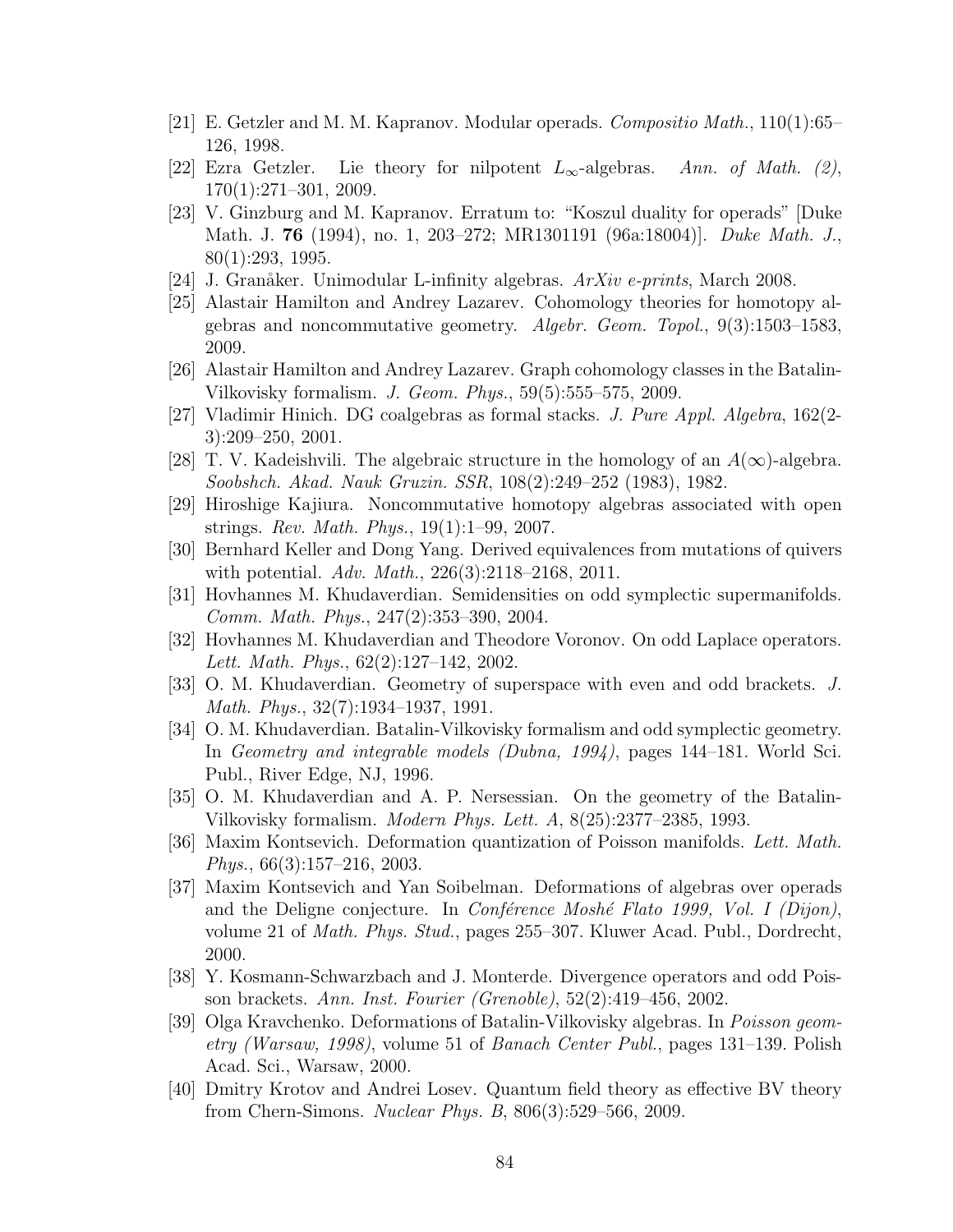- [41] Tom Lada and Martin Markl. Strongly homotopy Lie algebras. Comm. Algebra, 23(6):2147–2161, 1995.
- [42] Andrey Lazarev. Maurer-Cartan moduli and models for function spaces. Adv. Math., 235:296–320, 2013.
- [43] Andrey Lazarev and Martin Markl. Disconnected rational homotopy theory. Adv. Math., 283:303–361, 2015.
- [44] Calin I. Lazaroiu. String field theory and brane superpotentials. J. High Energy Phys., (10):Paper 18, 40, 2001.
- [45] Jean-Louis Loday. Cyclic homology, volume 301 of Grundlehren der Mathematischen Wissenschaften [Fundamental Principles of Mathematical Sciences]. Springer-Verlag, Berlin, 1992. Appendix E by María O. Ronco.
- [46] Marco Manetti. Deformation theory via differential graded Lie algebras. In Algebraic Geometry Seminars, 1998–1999 (Italian) (Pisa), pages 21–48. Scuola Norm. Sup., Pisa, 1999.
- [47] Martin Markl. Loop homotopy algebras in closed string field theory. Comm. Math. Phys., 221(2):367–384, 2001.
- [48] Martin Markl. Transferring  $A_{\infty}$  (strongly homotopy associative) structures. Rend. Circ. Mat. Palermo (2) Suppl., (79):139–151, 2006.
- [49] J. Maunder. Unbased rational homotopy theory: a Lie algebra approach.  $ArXiv$ e-prints, November 2015.
- [50] J. Maunder. Koszul duality and homotopy theory of curved Lie algebras. Homology Homotopy Appl., 19(1):319–340, 2017.
- [51] S. A. Merkulov. Strong homotopy algebras of a Kähler manifold. *Internat. Math.* Res. Notices, (3):153–164, 1999.
- [52] Jon P. Pridham. Unifying derived deformation theories. Adv. Math., 224(3):772– 826, 2010.
- [53] Jian Qiu and Maxim Zabzine. Introduction to graded geometry, Batalin-Vilkovisky formalism and their applications. Arch. Math. (Brno), 47(5):415–471, 2011.
- [54] Daniel Quillen. Rational homotopy theory. Ann. of Math.  $(2)$ , 90:205–295, 1969.
- [55] Claude Roger. Gerstenhaber and Batalin-Vilkovisky algebras; algebraic, geometric, and physical aspects. Arch. Math.  $(Brno)$ ,  $45(4):301-324$ , 2009.
- [56] Michael Schlessinger and James Stasheff. Deformation theory and rational homotopy type. arXiv:1211.1647, 2012.
- [57] Albert Schwarz. Geometry of Batalin-Vilkovisky quantization. Comm. Math. Phys., 155(2):249–260, 1993.
- [58] Pavol Severa. On the origin of the BV operator on odd symplectic supermanifolds. Lett. Math. Phys.,  $78(1):55-59$ , 2006.
- [59] Alessandro Tomasiello. A-infinity structure and superpotentials. J. High Energy Phys., (9):Paper 30, 9, 2001.
- [60] Michel Van den Bergh. Calabi-Yau algebras and superpotentials. Selecta Math.  $(N.S.), 21(2):555-603, 2015.$
- [61] Theodore Th. Voronov. On a non-abelian Poincaré lemma. *Proc. Amer. Math.* Soc., 140(8):2855–2872, 2012.
- [62] Barton Zwiebach. Closed string field theory: quantum action and the Batalin-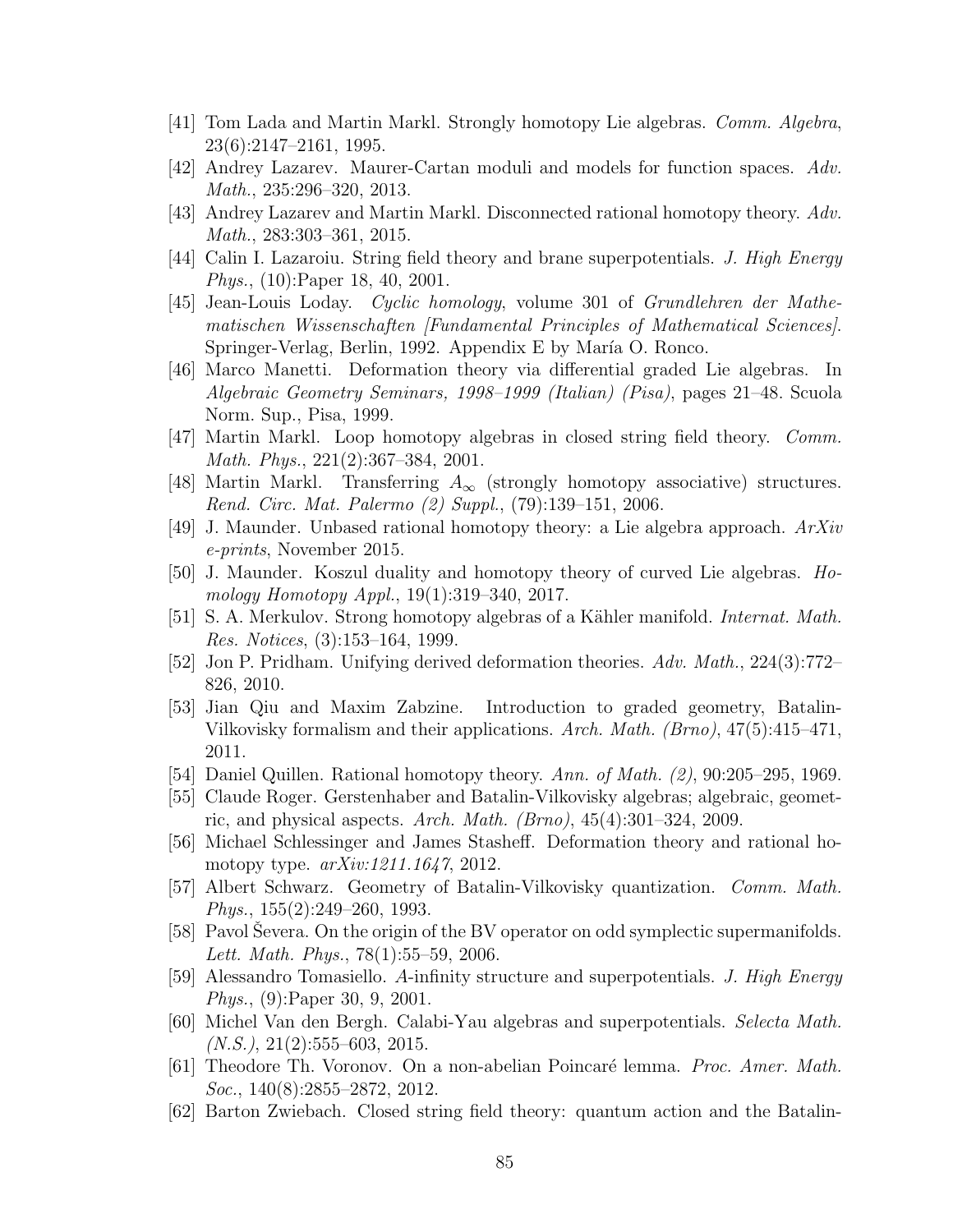Vilkovisky master equation. Nuclear Phys. B, 390(1):33–152, 1993.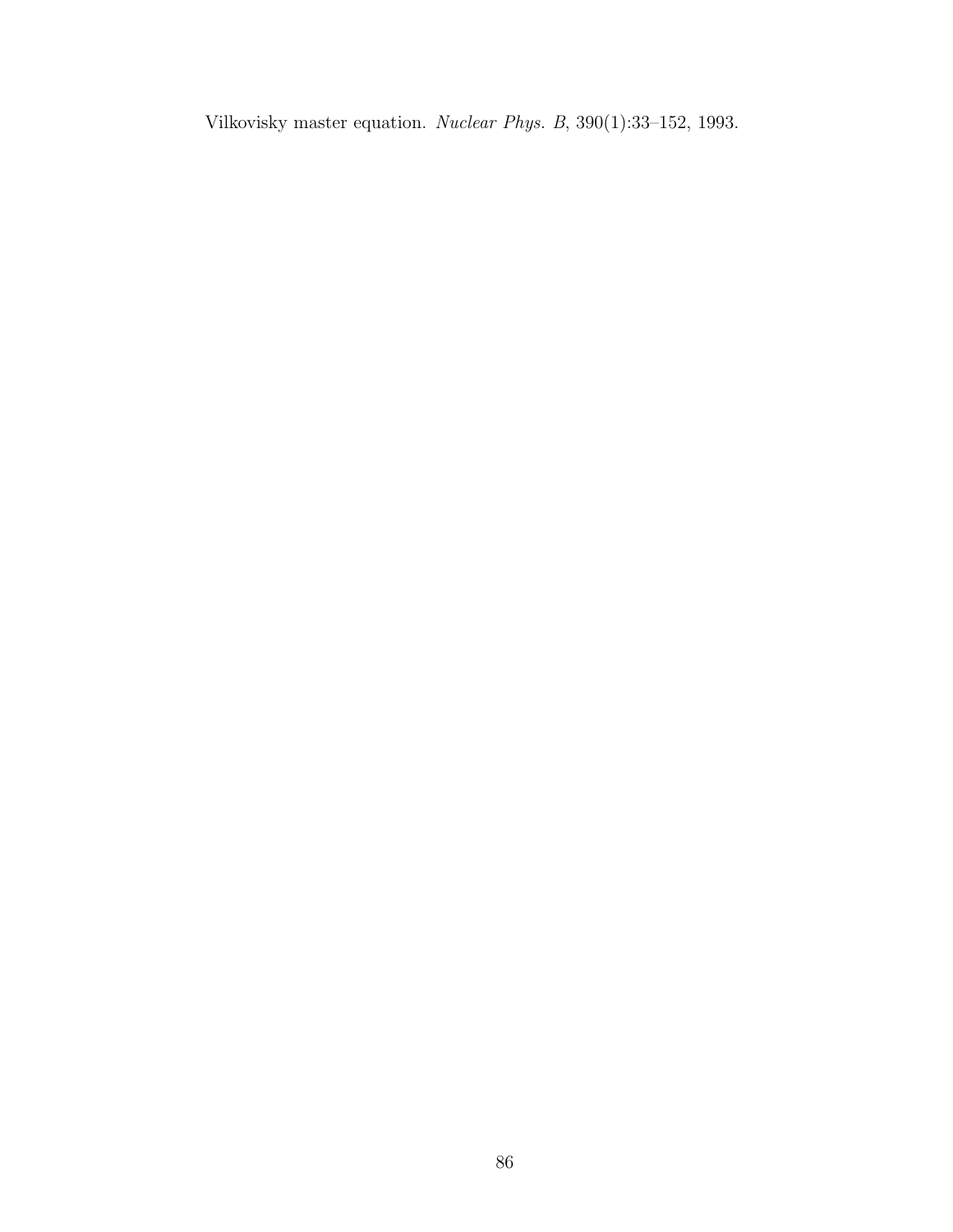# Conclusion

The Maurer-Cartan equation is, without doubt, an important and far-reaching equation. This thesis has displayed the flexibility of the Maurer-Cartan equation in only a few of its widespread applications in mathematics and mathematical physics. Here the results of this thesis will be briefly reviewed and the relation these results have to existing research literature will be discussed. Some possible directions for future research are also mentioned.

The Koszul dualities developed in Section [1](#page-10-0) and Section [2](#page-42-0) suggest that in order to generalise existing dualities one should have a category of curved objects on one side of the duality. This hypothesis is further strengthened by the work of Positselski [Pos11], as well as the work of Chuang, Lazarev, and Mannan [CLM14]. Loosely speaking, allowing the relaxation of the nilpotency condition for the derivation in a differential graded object, allows one to relax conditions on the dual object. In fact, having a square zero derivation should be viewed as a condition on a curved object: it is the condition that the algebra in question has zero curvature. Indeed, in dualities, the curvature of an algebra is a reflection the failure of its dual object to satisfy certain conditions. For example, in the duality between augmentated commutative differential graded algebras and differential graded Lie algebras, the differential graded Lie algebra analogue of an augmentation of a commutative differential graded algebra is a MC element. Since curved objects are not endowed with the canonical MC element (the 0 element) unless the curvature is zero, its dual commutative differential graded algebra is not necessarily augmented.

As a natural generalisation to differential graded objects, curved objects have found a growing number of applications in mathematics and mathematical physics since they were first introduced by Positselski [Pos93]. Curved objects have, for example, found applications in: derived categories of D-branes in Landau-Ginzburg models [Laz07, Orl09, Pre12, Swe75]; non-commutative geometry [Blo10, BD10, Sch03]; graph complexes [LS12]; differential geometry [CD01]; and quantum field theory [Cos11a].

The duality proven in Section [1](#page-10-0) allows one to construct curved Lie algebra models for unbased rational topological spaces and is similar to (and in fact uses results from) the disconnected theory of Lazarev and Markl [LM15]. The authors in loc. cit. constructed Lie models for based rational topological spaces (as well as commutative algebra models in both the based and unbased case). One beneficial difference of using curved Lie algebras over differential graded Lie algebras in Section [1](#page-10-0) is that the coproduct is categorical. That is, the analogue of the disjoint union of topological spaces for curved Lie algebras is a categorical coproduct. Having the categorical coproduct immediately allows one to know certain properties of the construction 'for free', whereas Lazarev and Markl had to work to show their disjoint product satisfied the properties necessary for their disconnected theory. It seems likely that one could describe a theory using curved Lie algebras equivalent to Lazarev and Markl's disconnected theory for Lie models of based spaces in a way that is almost analogous to Section [1.](#page-10-0)

Further, using the theory developed in Section [1,](#page-10-0) one is able to construct Lie models for mapping spaces (under certain restrictions) using rational models, derived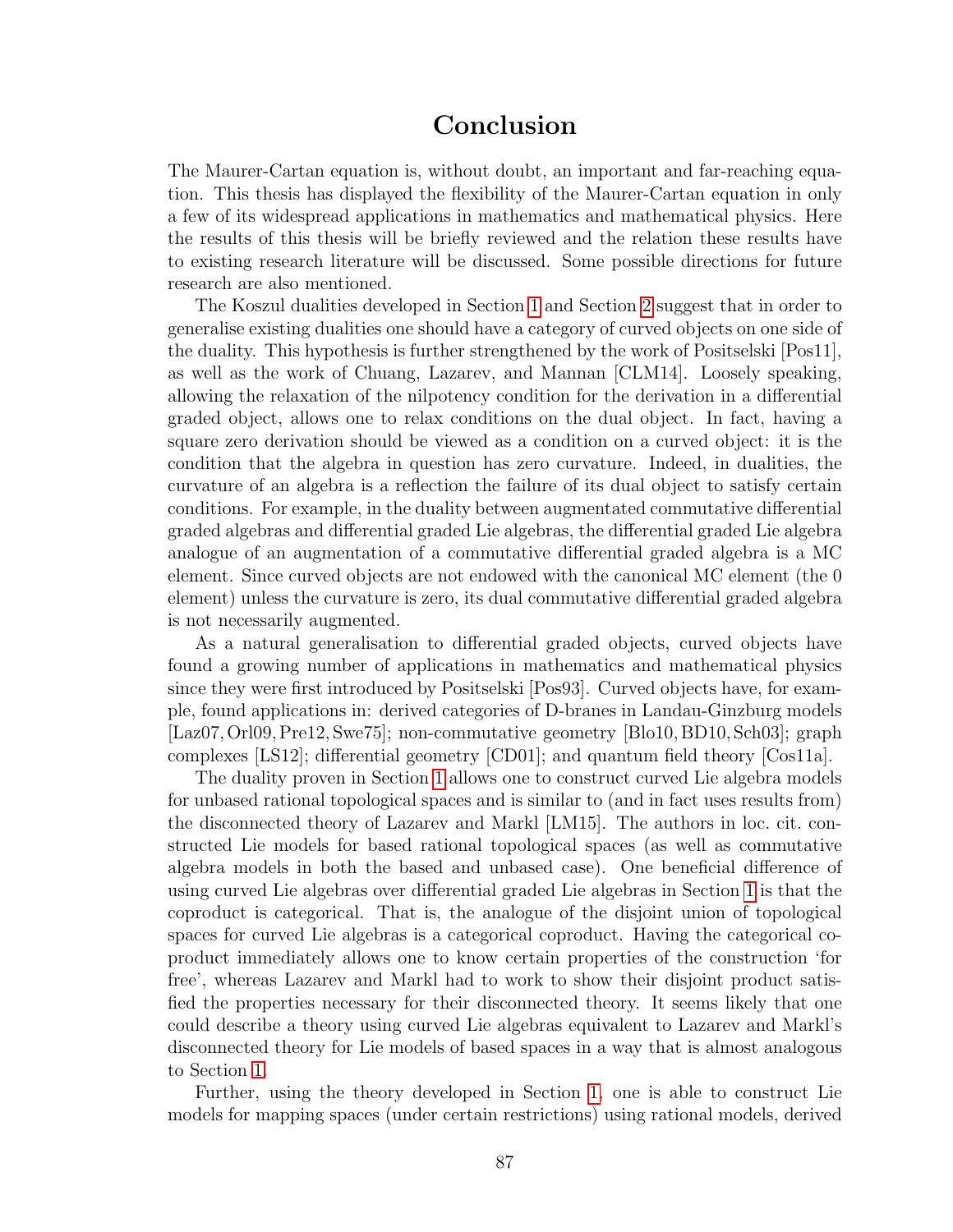functors, and the formalism of Maurer-Cartan moduli sets. This is building upon the previous results using rational homotopy theory [BPS89,BS97, Hae82] and using Lie models [Ber15, BFM09, BFM11]. These previous results, however, do not lend themselves to calculations. The homotopy groups of function spaces were computed in terms of Harrison-André-Quillen cohomology by Block and Lazarev [BL05], however their methods do not extend to constructions of rational homotopy models of function spaces. This gap was filled in further work of Lazarev [Laz13]. Additionally, as stated in Remark [1.90,](#page-39-0) under nice conditions one can combine the results [Laz13, Theorem 8.1] and Corollary [1.89](#page-39-1) to construct a model for the mapping space as a coporduct of finitely many Maurer-Cartan moduli spaces.Outside of the nice setting required, however, one cannot make such constructions. Such failures can happen in some apparently straightforward cases: the space of maps between 2-dimensional spheres, for example, is one of the cases in which this construction cannot be made, as stated in the remark. It is unclear, to the author, how one should attempt to overcome these difficulties and achieve a generalised result.

The theory of marked curved Lie algebras developed in Section [2](#page-42-0) can be seen as associating a curved Lie algebra to every marked point, i.e. a family of curved Lie algebras, thus giving a model for (curved) Lie algebroids in the setting considered. This perspective and the theory of Lie algebroids is, however, never used in this thesis and it has only recently come to the attention of the author. In particular, the author cannot, as yet, comment on whether or not such a perspective could prove to be beneficial.

Applying the theory of marked curved Lie algebras and the Quillen equivalence developed in Section [2](#page-42-0) to algebraic deformation theory, i.e. the definition of deformation functors over (not necessarily local) pseudo-compact commutative differential graded algebras, is a straightforward construction. This algebraic deformation theory does not require the language of stacks or infinity categories unlike other definitions of deformation functors (still over local algebras), c.f. [Lur09,Man99,Pri10]. Further, the deformation functors defined in Section [2](#page-42-0) are amenable to calculations using only the theory of MC moduli sets and derived functors. It is slightly disappointing, however, that the deformation functor given in Definition [2.69](#page-62-0) is not given in a more aesthetically pleasing form. It would be preferable to present it in a form similar to that of Definition [2.72,](#page-63-0) i.e. as a set rather than a product of a coproduct of sets, similar to the case when the marked curved Lie algebra has one marked point. However, one could not hope to find such a form, because the coproduct does not commute with the Maurer-Cartan Moduli space functor. This is a problem that completely disappears when there is only one marked point.

The Batalin-Vilkovisky formalism has been found many applications in mathematics and mathematical physics since it was first introduced by Batalin and Vilkovisky [BV81, BV83]. Providing a framework in which odd symplectic geometry, homological algebra, and path integrals interact successfully, it is not surprising that the BV-formalism has found many applications outside of its original intended purpose. For example, the Batalin-Vilkovisky formalism has been used in the fields of deformation quantisation [CF01], an alternative description of the graph complex [HL09b], an alternative proof of the Kontsevich theorem [QZ11], link invariants [Iac08], and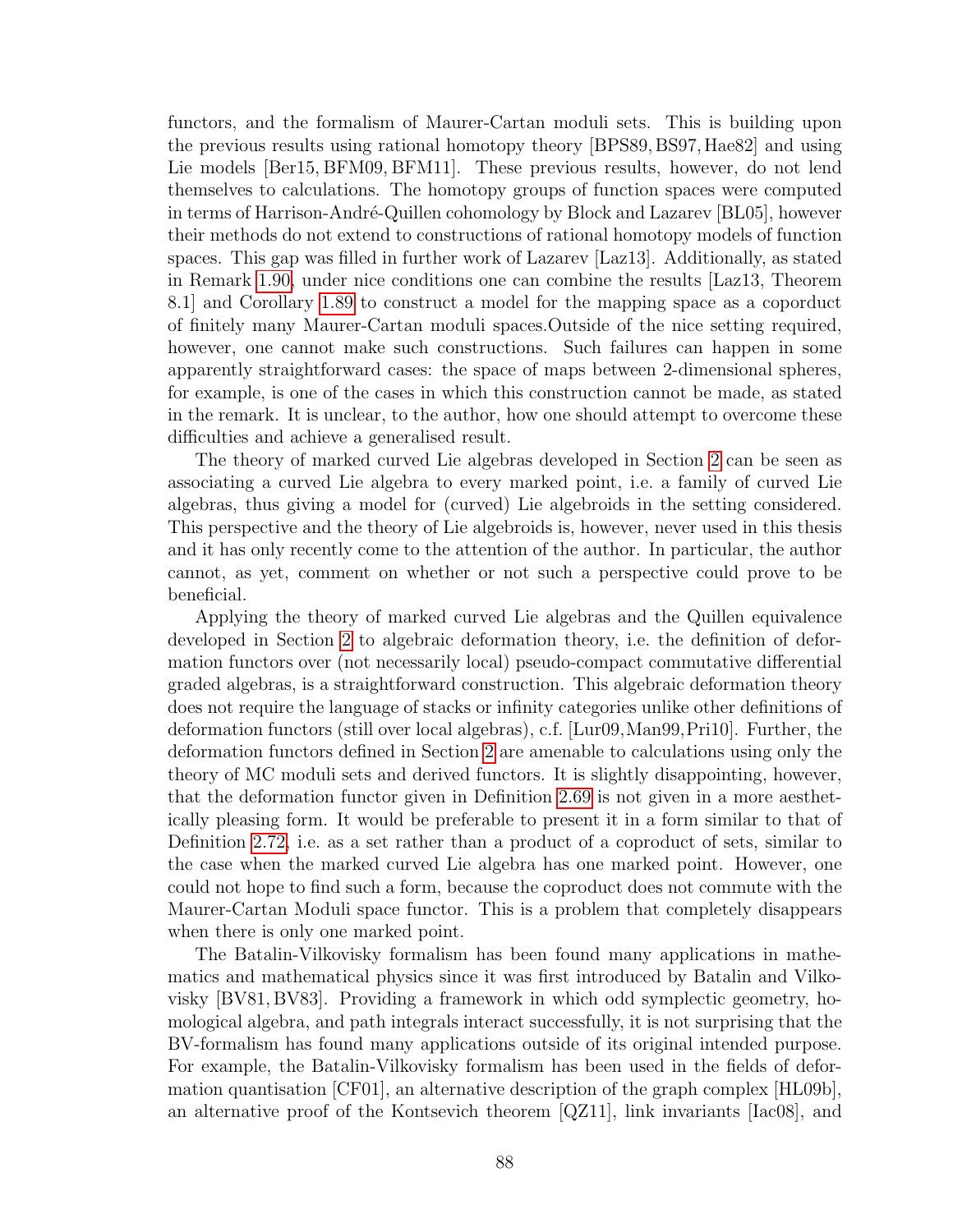manifold invariants [CM10]. The fact that integration over certain isotropic spaces of super vector spaces with non-trivial homology can be used to construct solutions to the QME on the homology is a known fact, c.f. [Cos11b, CM10]. However, showing the relationship between the original function and the 'effective' function on homology obtained after integrating is not something available (as far as the author knows) in the literature. That being said, such integral methods were used in the work of Cattaneo and Mnev [CM10] to find 3-manifold invariants.

 $L_{\infty}$ -algebra structures are common in mathematical physics, where they are often called strong homotopy Lie algebras. Moreover, the BV-formalism can be described in the language of (quantum) L<sub>∞</sub>-algebras. Indeed, the first place quantum L<sub>∞</sub>-algebras appeared was the work of Zwiebach (who had been following the BV-formalism) on closed string field theory [Zwi93], where the genus zero structures (i.e.  $\hbar = 0$ ) were spotted to be  $L_{\infty}$ -algebras. Markl [Mar01] further investigated this link and noted that the genus zero structure (or has Markl wrote 'tree level' specialisation) is a structure richer than just an L<sub>∞</sub>-algebra—it is a cyclic L<sub>∞</sub>-algebra. Braun and Lazarev [BL15] asked the reverse question: given a cyclic  $L_{\infty}$ -algebra, under what conditions can we lift this structure to a quantum  $L_{\infty}$ -algebra? They gave a complete answer in the case of 'odd doubles' [BL15, Theorem 6.7]. There is not much literature available explicitly concerning quantum  $L_{\infty}$ -algebras, but such structures clearly have strong ties to field theory and  $L_{\infty}$ -algebras. For instance, a question that readily arises is the following: do quantum  $L_{\infty}$ -algebras govern deformation problems in a similar way to the way that  $L_{\infty}$ -algebras and dglas do?

Using the language of  $L_{\infty}$ -algebras to present the Batalin-Vilkovisky formalism as a machine to understand integrals is not something that has been studied extensively, at least to the knowledge of the author. Understanding the Batalin-Vilkovisky quantisation procedure from the perspective of  $L_{\infty}$ -algebras and in particular the application to understanding integrals could lead to some interesting questions and research.

It was initially hoped—by the author and Christopher Braun—that it would not be necessary to include the Feynman diagram formalism in Section [3,](#page-67-0) but attempts to prove Proposition [3.24](#page-78-1) without it proved difficult. In hindsight, including the Feynman diagram formalism on this occasion does lead to a more complete result. That being said, a conceptual proof of Proposition [3.24](#page-78-1) may very well exist. In support of this idea, a simple conceptual proof can be given in the case when the homology is zero.

**Lemma 3.59.** Given an exact odd symplectic vector space V and a quantum  $L_{\infty}$ algebra structure  $m \in \mathfrak{h}[\Pi V]$ , the formal Laurent Series

$$
m' = \hbar \log \int_{x \in \mathcal{L}} e^{\frac{m}{\hbar}(x)} e^{\frac{-1}{2\hbar} \langle x, dx \rangle}
$$

consists of non-negative powers of  $\hbar$  only, i.e. it is a formal power series in  $\hbar$ .

*Proof.* Recall, the integral respects the MC set. Observe that  $\mathbb{R}((\hbar))$  is a dgla where every element is a MC element. Moreover each element is the unique representative of its homotopy class. Therefore, given the minimal model  $\phi \in \mathbb{R}$  of m, we can conclude m' is homotopic to  $\phi$  and must therefore be equal.  $\Box$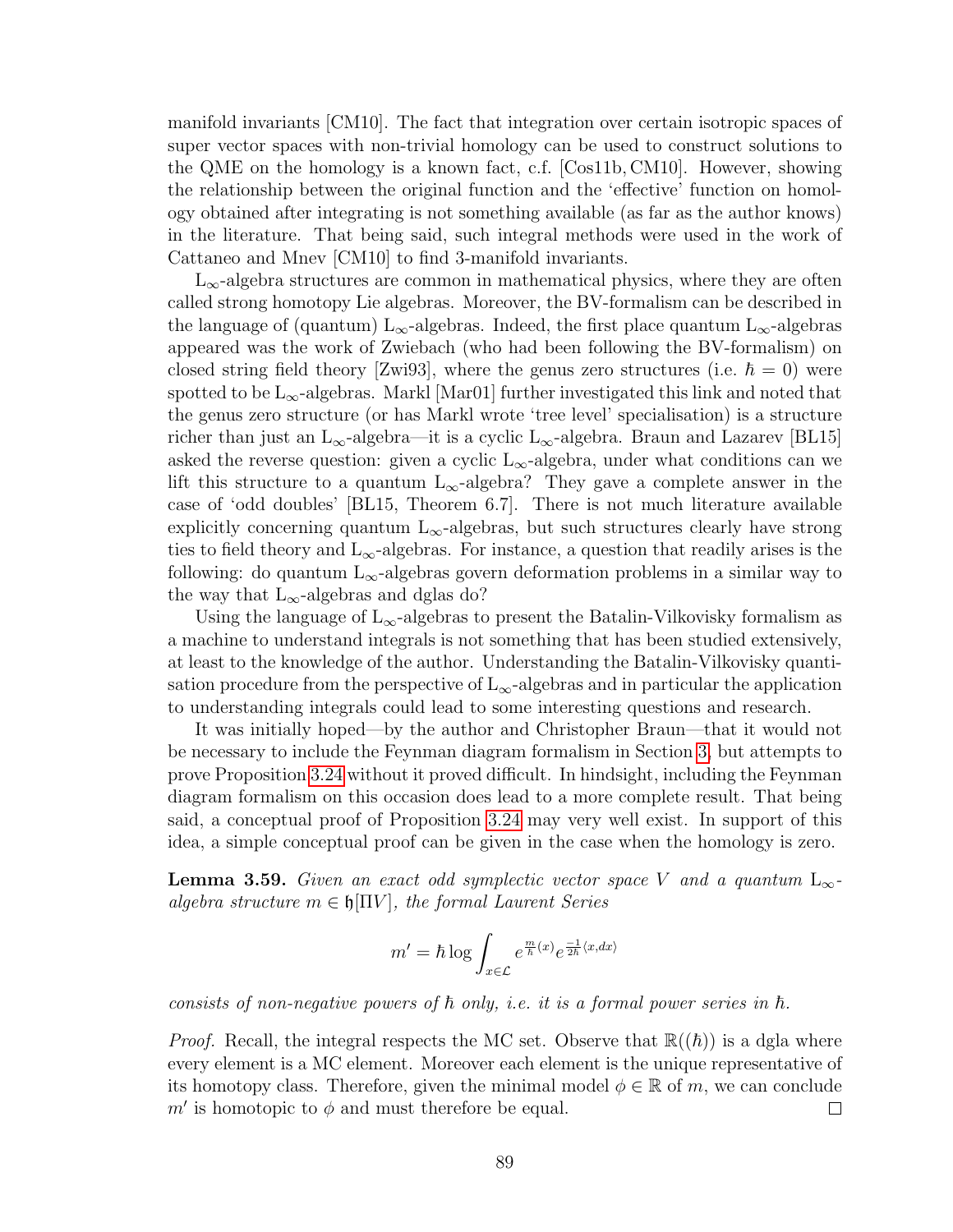Section [3](#page-67-0) has, perhaps, the most scope for future research. The relationship between the Batalin-Vilkovisky formalism and  $L_{\infty}$ -algebras appears to be strong and warrants further investigation, as already remarked. An immediate goal for the au-thor is to extend the results of Section [3](#page-67-0) from quantum  $L_{\infty}$ -algebras to classical  $L_{\infty}$ -algebras. Before completely generalising to classical  $L_{\infty}$ -algebras, it will perhaps be beneficial to begin with the unimodular case. Jointly with Christopher Braun, some informal progress has been made in this direction and it is hypothesised that a conceptual argument will be achieved using the doubling constructions of [BL15]. Further, it ought to be possible to prove analogues to Theorem [3.42](#page-83-0) over different operads. For example, one could construct minimal models for quantum  $A_{\infty}$ -algebras. Moving from the Lie to associative case introduces several difficulties—one would need to define formal integration for associative algebras, for a start.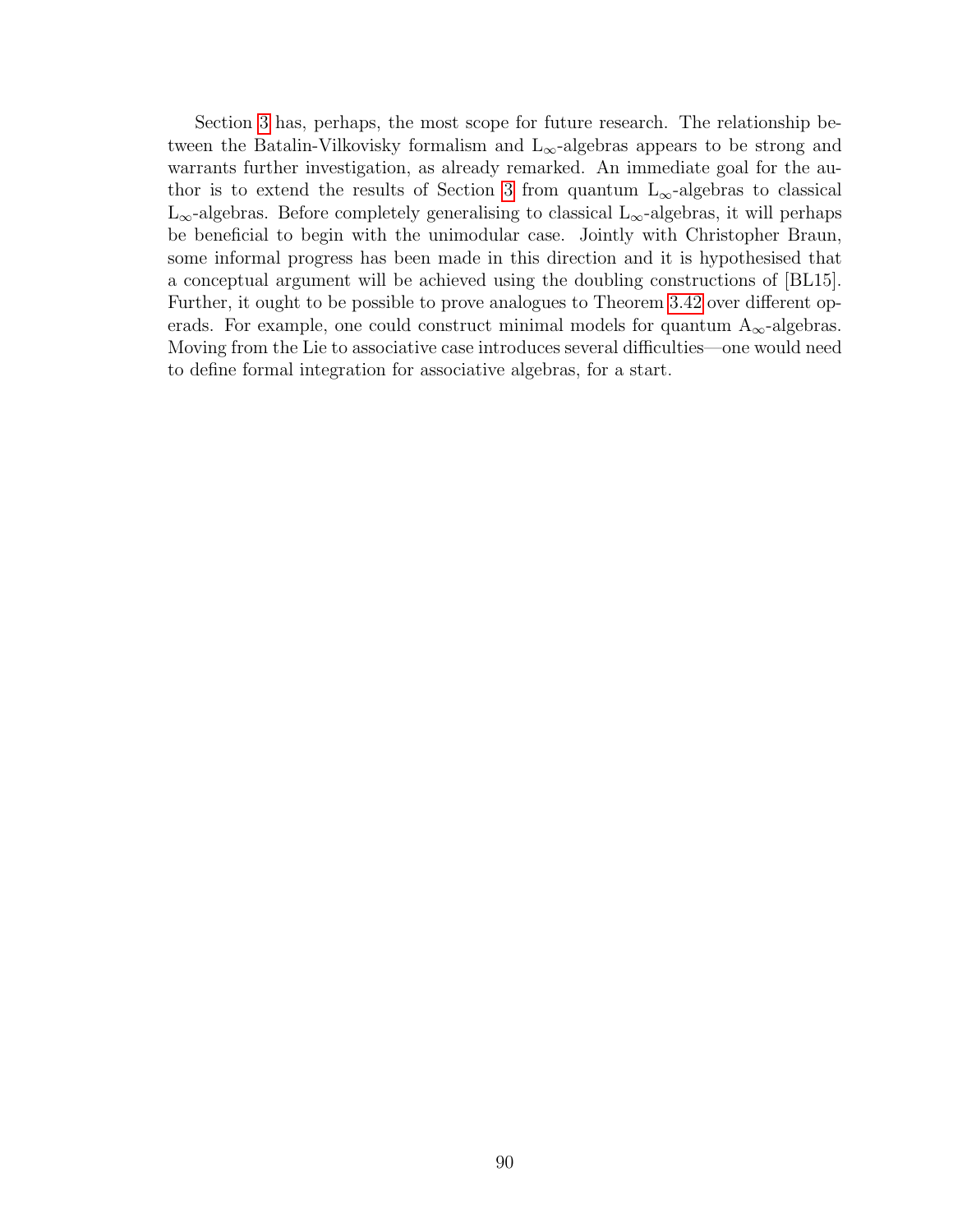# Bibliography

- [AF06] Paul S. Aspinwall and Lukasz M. Fidkowski. Superpotentials for quiver gauge theories. J. High Energy Phys.,  $(10):047, 25, 2006$ .
- [AK06] Paul S. Aspinwall and Sheldon Katz. Computation of superpotentials for D-branes. Comm. Math. Phys., 264(1):227–253, 2006.
- [Bar68] Michael Barr. Harrison homology, Hochschild homology and triples. J. Algebra, 8:314–323, 1968.
- [Bas14] Denis Aleksandrovich Bashkirov. The BV formalism for homotopy Lie algebras. ProQuest LLC, Ann Arbor, MI, 2014. Thesis (Ph.D.)–University of Minnesota.
- [BD10] Jonathan Block and Calder Daenzer. Mukai duality for gerbes with connection. J. Reine Angew. Math., 639:131–171, 2010.
- [Ber15] Alexander Berglund. Rational homotopy theory of mapping spaces via Lie theory for  $L_{\infty}$ -algebras. Homology Homotopy Appl., 17(2):343–369, 2015.
- [BFM09] Urtzi Buijs, Yves Félix, and Aniceto Murillo. Lie models for the components of sections of a nilpotent fibration. Trans. Amer. Math. Soc., 361(10):5601– 5614, 2009.
- [BFM11] Urtzi Buijs, Yves Félix, and Aniceto Murillo.  $L_{\infty}$  models of based mapping spaces. J. Math. Soc. Japan, 63(2):503–524, 2011.
- [BG76] A. K. Bousfield and V. K. A. M. Gugenheim. On PL de Rham theory and rational homotopy type. *Mem. Amer. Math. Soc.*,  $8(179):ix+94$ , 1976.
- [BGG78] I. N. Bernšteĭn, I. M. Gel'fand, and S. I. Gel'fand. Algebraic vector bundles on  $\mathbf{P}^n$  and problems of linear algebra. Funktsional. Anal. i Prilozhen., 12(3):66–67, 1978.
- [BGS96] Alexander Beilinson, Victor Ginzburg, and Wolfgang Soergel. Koszul duality patterns in representation theory. J. Amer. Math. Soc., 9(2):473–527, 1996.
- [BL05] J. Block and A. Lazarev. André-Quillen cohomology and rational homotopy of function spaces. Adv. Math.,  $193(1):18-39$ ,  $2005$ .
- [BL13] C. Braun and A. Lazarev. Homotopy BV algebras in Poisson geometry. Trans. Moscow Math. Soc., pages 217–227, 2013.
- [BL15] C. Braun and A. Lazarev. Unimodular homotopy algebras and Chern-Simons theory. *J. Pure Appl. Algebra*, 219(11):5158–5194, 2015.
- [Blo10] Jonathan Block. Duality and equivalence of module categories in noncommutative geometry. In A celebration of the mathematical legacy of Raoul Bott, volume 50 of CRM Proc. Lecture Notes, pages 311–339. Amer. Math. Soc., Providence, RI, 2010.
- [BM17] C. Braun and J. Maunder. Minimal models of quantum homotopy Lie algebras via the BV-formalism. ArXiv e-prints, February 2017.
- [BPS89] A. K. Bousfield, C. Peterson, and L. Smith. The rational homology of function spaces. Arch. Math. (Basel), 52(3):275–283, 1989.
- [Bra12] Christopher Braun. Operads and moduli spaces. arXiv:1209.1088, 2012.
- [BS97] Edgar H. Brown, Jr. and Robert H. Szczarba. On the rational homotopy type of function spaces. Trans. Amer. Math. Soc., 349(12):4931–4951, 1997.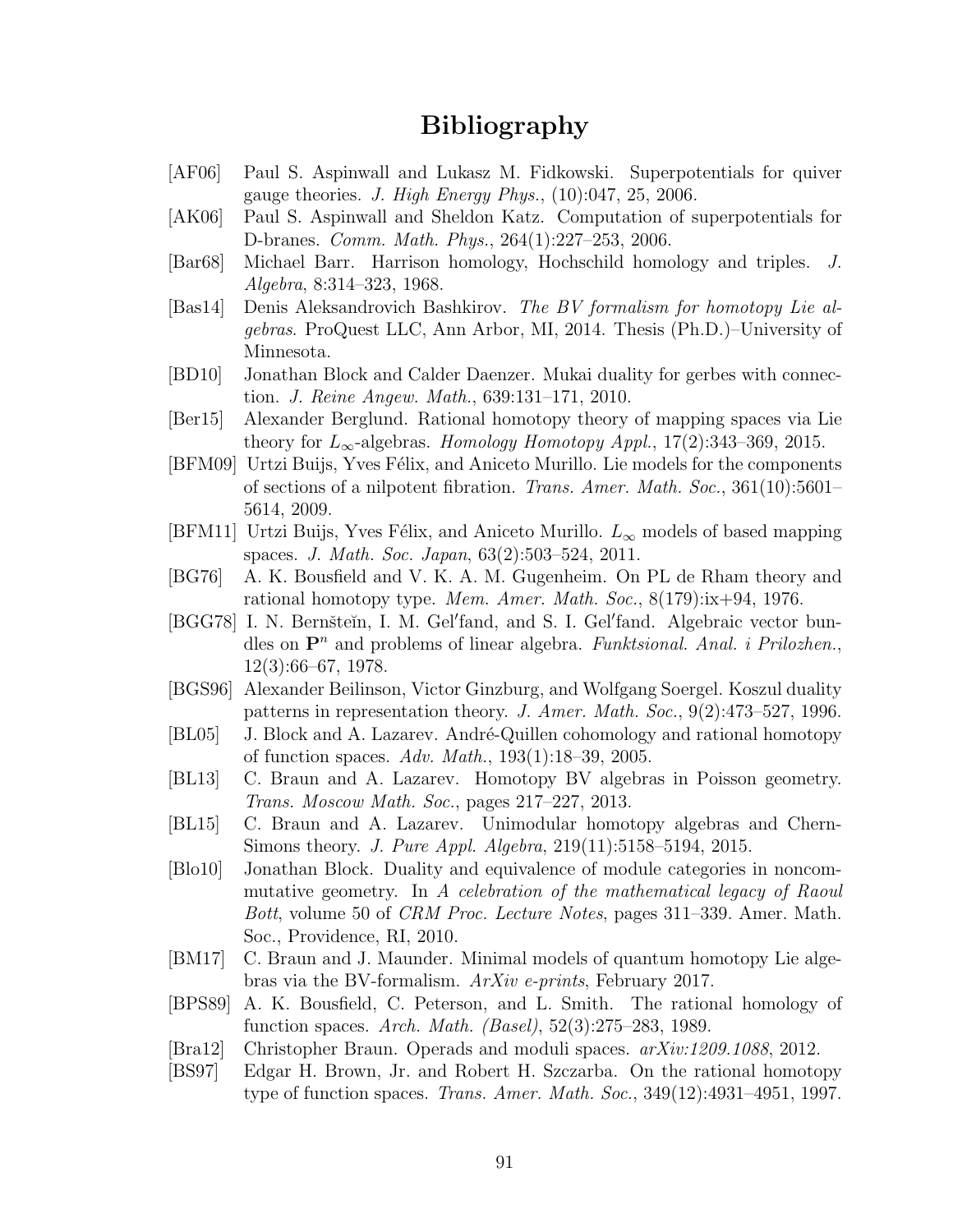- [BV81] I. A. Batalin and G. A. Vilkovisky. Gauge algebra and quantization. Phys. Lett. B, 102(1):27–31, 1981.
- [BV83] I. A. Batalin and G. A. Vilkovisky. Quantization of gauge theories with linearly dependent generators. Phys. Rev. D (3), 28(10):2567–2582, 1983.
- [CD01] David M. J. Calderbank and Tammo Diemer. Differential invariants and curved Bernstein-Gelfand-Gelfand sequences. J. Reine Angew. Math., 537:67–103, 2001.
- [CF01] Alberto S. Cattaneo and Giovanni Felder. Poisson sigma models and deformation quantization. *Modern Phys. Lett. A*,  $16(4-6):179-189$ , 2001. Euroconference on Brane New World and Noncommutative Geometry (Torino, 2000).
- [CL07] J. Chuang and A. Lazarev. Dual Feynman transform for modular operads. Commun. Number Theory Phys., 1(4):605–649, 2007.
- [CL09] Joseph Chuang and Andrey Lazarev. Abstract Hodge decomposition and minimal models for cyclic algebras. Lett. Math. Phys., 89(1):33–49, 2009.
- [CL10] J. Chuang and A. Lazarev. Feynman diagrams and minimal models for operadic algebras. J. Lond. Math. Soc. (2), 81(2):317–337, 2010.
- [CL11] Joseph Chuang and Andrey Lazarev. L-infinity maps and twistings. Homology Homotopy Appl., 13(2):175–195, 2011.
- [CLM14] Joseph Chuang, Andrey Lazarev, and Wajid Mannan. Cocommutative coalgebras: homotopy theory and Koszul duality.  $arXiv:1403.0774$ , 2014.
- [CM10] Alberto S. Cattaneo and Pavel Mnëv. Remarks on Chern-Simons invariants. Comm. Math. Phys., 293(3):803–836, 2010.
- [Cos11a] K. J. Costello. A geometric construction of the Witten genus, II. ArXiv e-prints, December 2011.
- [Cos11b] Kevin Costello. Renormalization and effective field theory, volume 170 of Mathematical Surveys and Monographs. American Mathematical Society, Providence, RI, 2011.
- [Dri14] Vladimir Drinfeld. A letter from Kharkov to Moscow. EMS Surv. Math. Sci.,  $1(2):241-248$ , 2014. Translated from the Russian by Keith Conrad.
- [DS95] William G. Dwyer and Jan Spalintiski. Homotopy theories and model categories. In Handbook of algebraic topology, pages 73–126. North-Holland, Amsterdam, 1995.
- [Eti02] P. Etingof. Mathematical ideas and notions of quantum field theory. Massachusetts Institute of Technology: MIT OpenCourseWare, 2002.
- [FM02] D. Fiorenza and R. Murri. Feynman Diagrams via Graphical Calculus. J.Knot Theor.Ramifications, 11:1095–1132, 2002.
- [Gab62] Pierre Gabriel. Des catégories abéliennes. *Bull. Soc. Math. France*, 90:323– 448, 1962.
- [GCTV12] Imma Gálvez-Carrillo, Andrew Tonks, and Bruno Vallette. Homotopy Batalin-Vilkovisky algebras. J. Noncommut. Geom., 6(3):539–602, 2012.
- [Get94] E. Getzler. Batalin-Vilkovisky algebras and two-dimensional topological field theories. Comm. Math. Phys., 159(2):265–285, 1994.
- [Get09] Ezra Getzler. Lie theory for nilpotent  $L_{\infty}$ -algebras. Ann. of Math. (2), 170(1):271–301, 2009.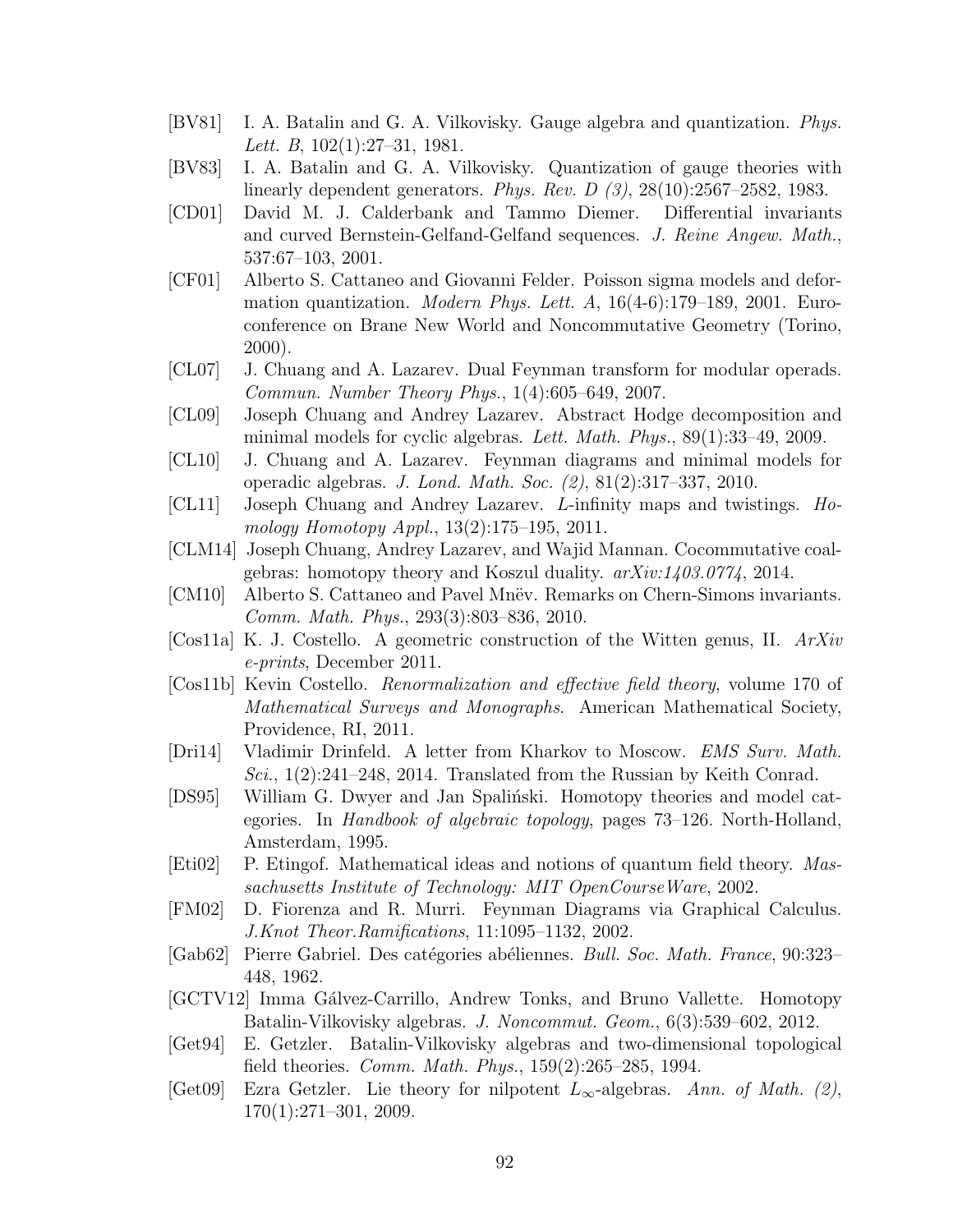- [GK95] V. Ginzburg and M. Kapranov. Erratum to: "Koszul duality for operads" [Duke Math. J. 76 (1994), no. 1, 203–272; MR1301191 (96a:18004)]. Duke Math. J., 80(1):293, 1995.
- [GK98] E. Getzler and M. M. Kapranov. Modular operads. Compositio Math., 110(1):65–126, 1998.
- [GM88] William M. Goldman and John J. Millson. The deformation theory of representations of fundamental groups of compact Kähler manifolds. *Inst. Hautes*  $\acute{E}tudes\, Sci.\, Publ.\, Math.,\, (67):43–96,\, 1988.$
- $[Gra08]$  J. Granåker. Unimodular L-infinity algebras.  $ArXiv$  e-prints, March 2008.
- [Hae82] André Haefliger. Rational homotopy of the space of sections of a nilpotent bundle. Trans. Amer. Math. Soc., 273(2):609–620, 1982.
- [Har62] D. K. Harrison. Commutative algebras and cohomology. Trans. Amer. Math. Soc., 104:191–204, 1962.
- [Hin97] Vladimir Hinich. Homological algebra of homotopy algebras. Comm. Alge $bra, 25(10):3291-3323, 1997.$
- [Hin01] Vladimir Hinich. DG coalgebras as formal stacks. *J. Pure Appl. Algebra*, 162(2-3):209–250, 2001.
- [HL09a] Alastair Hamilton and Andrey Lazarev. Cohomology theories for homotopy algebras and noncommutative geometry. Algebr. Geom. Topol., 9(3):1503– 1583, 2009.
- [HL09b] Alastair Hamilton and Andrey Lazarev. Graph cohomology classes in the Batalin-Vilkovisky formalism. J. Geom. Phys., 59(5):555–575, 2009.
- [Iac08] V. Iacovino. Master Equation and Perturbative Chern-Simons theory. ArXiv e-prints, November 2008.
- [Jar97] J. F. Jardine. A closed model structure for differential graded algebras. In Cyclic cohomology and noncommutative geometry (Waterloo, ON, 1995), volume 17 of Fields Inst. Commun., pages 55–58. Amer. Math. Soc., Providence, RI, 1997.
- [Kad82] T. V. Kadeishvili. The algebraic structure in the homology of an  $A(\infty)$ algebra. Soobshch. Akad. Nauk Gruzin. SSR, 108(2):249–252 (1983), 1982.
- [Kaj07] Hiroshige Kajiura. Noncommutative homotopy algebras associated with open strings. Rev. Math. Phys., 19(1):1–99, 2007.
- [Khu91] O. M. Khudaverdian. Geometry of superspace with even and odd brackets. J. Math. Phys., 32(7):1934–1937, 1991.
- [Khu96] O. M. Khudaverdian. Batalin-Vilkovisky formalism and odd symplectic geometry. In Geometry and integrable models (Dubna, 1994), pages 144–181. World Sci. Publ., River Edge, NJ, 1996.
- [Khu04] Hovhannes M. Khudaverdian. Semidensities on odd symplectic supermanifolds. Comm. Math. Phys., 247(2):353–390, 2004.
- [KL09] Dmitry Krotov and Andrei Losev. Quantum field theory as effective BV theory from Chern-Simons. Nuclear Phys. B, 806(3):529–566, 2009.
- [KN93] O. M. Khudaverdian and A. P. Nersessian. On the geometry of the Batalin-Vilkovisky formalism. Modern Phys. Lett. A, 8(25):2377–2385, 1993.
- [Kon94] Maxim Kontsevich. Topics in algebra—deformation theory. Lecture notes, 1994.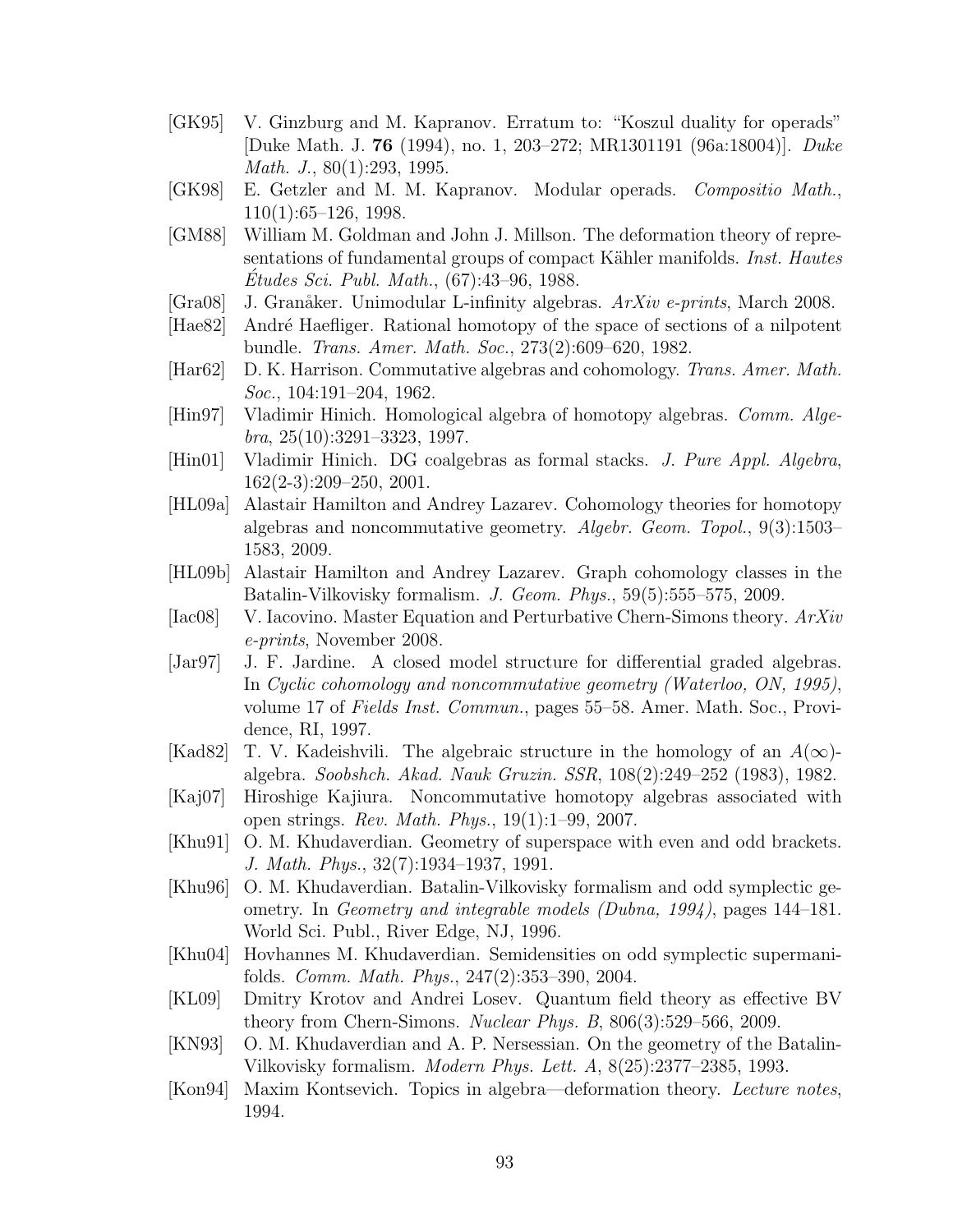- [Kon03] Maxim Kontsevich. Deformation quantization of Poisson manifolds. Lett. Math. Phys., 66(3):157–216, 2003.
- [Kra00] Olga Kravchenko. Deformations of Batalin-Vilkovisky algebras. In Poisson geometry (Warsaw, 1998), volume 51 of Banach Center Publ., pages 131– 139. Polish Acad. Sci., Warsaw, 2000.
- [KS00] Maxim Kontsevich and Yan Soibelman. Deformations of algebras over operads and the Deligne conjecture. In *Conférence Moshé Flato 1999*, Vol. I (Dijon), volume 21 of Math. Phys. Stud., pages 255–307. Kluwer Acad. Publ., Dordrecht, 2000.
- [KSM02] Y. Kosmann-Schwarzbach and J. Monterde. Divergence operators and odd Poisson brackets. Ann. Inst. Fourier (Grenoble), 52(2):419–456, 2002.
- [KV02] Hovhannes M. Khudaverdian and Theodore Voronov. On odd Laplace operators. Lett. Math. Phys.,  $62(2):127-142$ , 2002.
- [KY11] Bernhard Keller and Dong Yang. Derived equivalences from mutations of quivers with potential.  $Adv. Math., 226(3):2118-2168, 2011.$
- [Laz01] Calin I. Lazaroiu. String field theory and brane superpotentials. J. High Energy Phys., (10):Paper 18, 40, 2001.
- [Laz07] Calin I. Lazaroiu. Graded D-branes and skew categories. J. High Energy Phys., (8):088, 33, 2007.
- [Laz13] Andrey Lazarev. Maurer-Cartan moduli and models for function spaces. Adv. Math., 235:296–320, 2013.
- [LM95] Tom Lada and Martin Markl. Strongly homotopy Lie algebras. Comm. Algebra, 23(6):2147–2161, 1995.
- [LM15] Andrey Lazarev and Martin Markl. Disconnected rational homotopy theory. Adv. Math., 283:303–361, 2015.
- [Lod92] Jean-Louis Loday. Cyclic homology, volume 301 of Grundlehren der Mathematischen Wissenschaften [Fundamental Principles of Mathematical Sciences/. Springer-Verlag, Berlin, 1992. Appendix E by María O. Ronco.
- [LS12] Andrey Lazarev and Travis Schedler. Curved infinity-algebras and their characteristic classes. J. Topol., 5(3):503–528, 2012.
- [Lur09] Jacob Lurie. Higher topos theory, volume 170 of Annals of Mathematics Studies. Princeton University Press, Princeton, NJ, 2009.
- [Man99] Marco Manetti. Deformation theory via differential graded Lie algebras. In Algebraic Geometry Seminars, 1998–1999 (Italian) (Pisa), pages 21–48. Scuola Norm. Sup., Pisa, 1999.
- [Mar01] Martin Markl. Loop homotopy algebras in closed string field theory. Comm. Math. Phys., 221(2):367–384, 2001.
- [Mar06] Martin Markl. Transferring  $A_{\infty}$  (strongly homotopy associative) structures. Rend. Circ. Mat. Palermo (2) Suppl., (79):139–151, 2006.
- [Mau15] J. Maunder. Unbased rational homotopy theory: a Lie algebra approach. ArXiv e-prints, November 2015.
- [Mau17] J. Maunder. Koszul duality and homotopy theory of curved Lie algebras. Homology Homotopy Appl., 19(1):319–340, 2017.
- [Mer99] S. A. Merkulov. Strong homotopy algebras of a Kähler manifold. *Internat.* Math. Res. Notices, (3):153–164, 1999.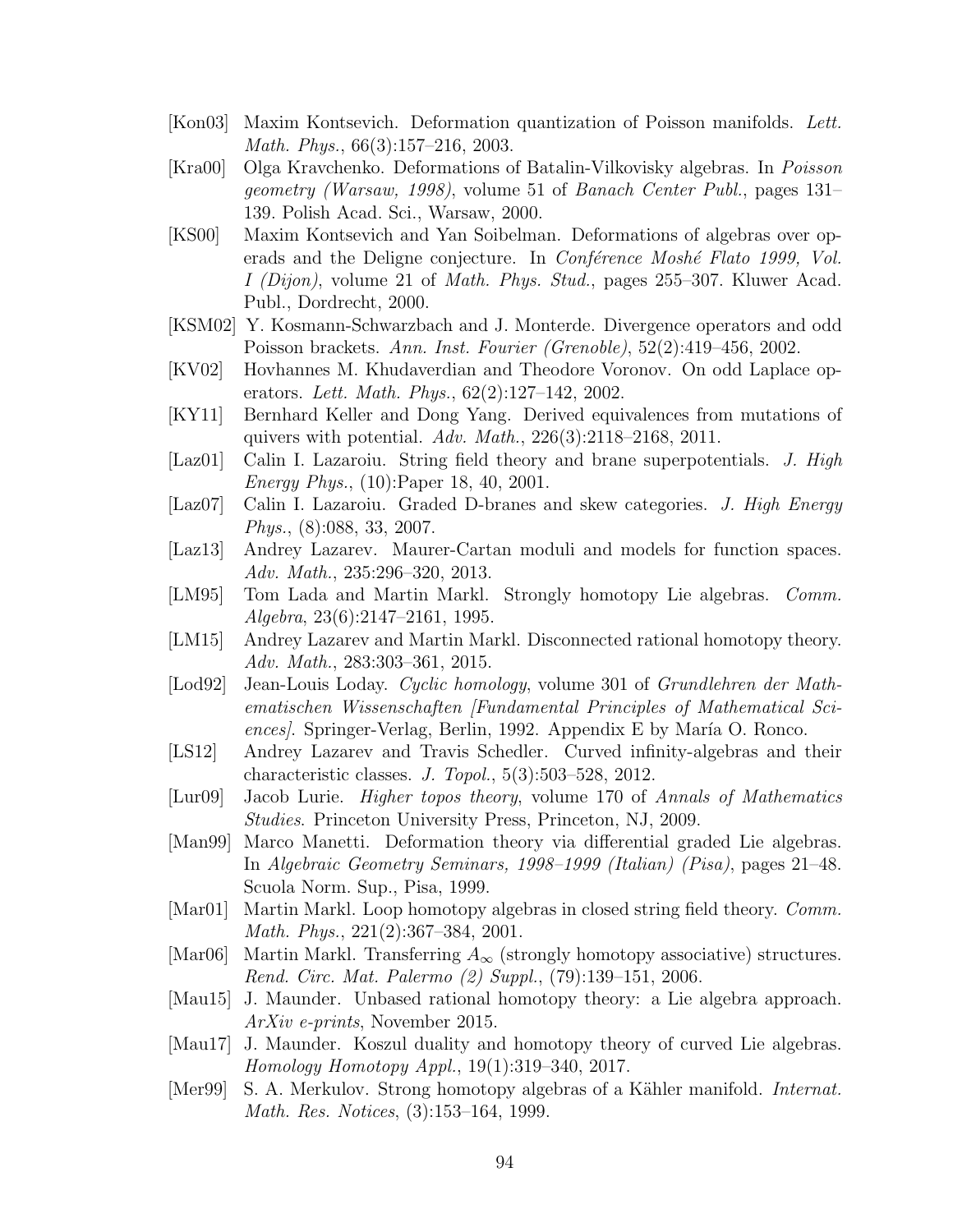- [ML98] Saunders Mac Lane. Categories for the working mathematician, volume 5 of Graduate Texts in Mathematics. Springer-Verlag, New York, second edition, 1998.
- [Nei78] Joseph Neisendorfer. Lie algebras, coalgebras and rational homotopy theory for nilpotent spaces. Pacific J. Math.,  $74(2):429-460$ , 1978.
- [NR66] Albert Nijenhuis and R. W. Richardson, Jr. Cohomology and deformations in graded Lie algebras. Bull. Amer. Math. Soc., 72:1–29, 1966.
- [NR67] Albert Nijenhuis and R. W. Richardson, Jr. Deformations of Lie algebra structures. J. Math. Mech., 17:89–105, 1967.
- [Orl09] Dmitri Orlov. Derived categories of coherent sheaves and triangulated categories of singularities. In Algebra, arithmetic, and geometry: in honor of Yu. I. Manin. Vol. II, volume 270 of Progr. Math., pages 503–531. Birkhäuser Boston, Inc., Boston, MA, 2009.
- [Pos93] Leonid Positselski. Nonhomogeneous quadratic duality and curvature. Funktsional. Anal. i Prilozhen., 27(3):57–66, 96, 1993.
- [Pos11] Leonid Positselski. Two kinds of derived categories, Koszul duality, and comodule-contramodule correspondence. Mem. Amer. Math. Soc., 212(996):vi+133, 2011.
- [Pre12] Anatoly Preygel. Thom-Sebastiani and Duality for Matrix Factorizations, and Results on the Higher Structures of the Hochschild Invariants. Pro-Quest LLC, Ann Arbor, MI, 2012. Thesis (Ph.D.)–Massachusetts Institute of Technology.
- [Pri10] Jon P. Pridham. Unifying derived deformation theories. Adv. Math., 224(3):772–826, 2010.
- [Qui69] Daniel Quillen. Rational homotopy theory. Ann. of Math. (2), 90:205–295, 1969.
- [QZ11] Jian Qiu and Maxim Zabzine. Introduction to graded geometry, Batalin-Vilkovisky formalism and their applications. Arch. Math. (Brno), 47(5):415– 471, 2011.
- [Rog09] Claude Roger. Gerstenhaber and Batalin-Vilkovisky algebras; algebraic, geometric, and physical aspects. Arch. Math.  $(Brno)$ ,  $45(4):301-324$ , 2009.
- [Sch93] Albert Schwarz. Geometry of Batalin-Vilkovisky quantization. Comm. Math. Phys., 155(2):249–260, 1993.
- [Sch03] Albert Schwarz. Noncommutative supergeometry, duality and deformations. Nuclear Phys. B, 650(3):475–496, 2003.
- [Sev06] Pavol Severa. On the origin of the BV operator on odd symplectic supermanifolds. Lett. Math. Phys., 78(1):55–59, 2006.
- [SS85] Michael Schlessinger and James Stasheff. The Lie algebra structure of tangent cohomology and deformation theory. J. Pure Appl. Algebra, 38(2- 3):313–322, 1985.
- [SS12] Michael Schlessinger and James Stasheff. Deformation theory and rational homotopy type.  $arXiv:1211.1647$ , 2012.
- [Sul77] Dennis Sullivan. Infinitesimal computations in topology. Inst. Hautes Études Sci. Publ. Math., (47):269–331 (1978), 1977.
- [Swe75] Moss Sweedler. The predual theorem to the Jacobson-Bourbaki theorem.